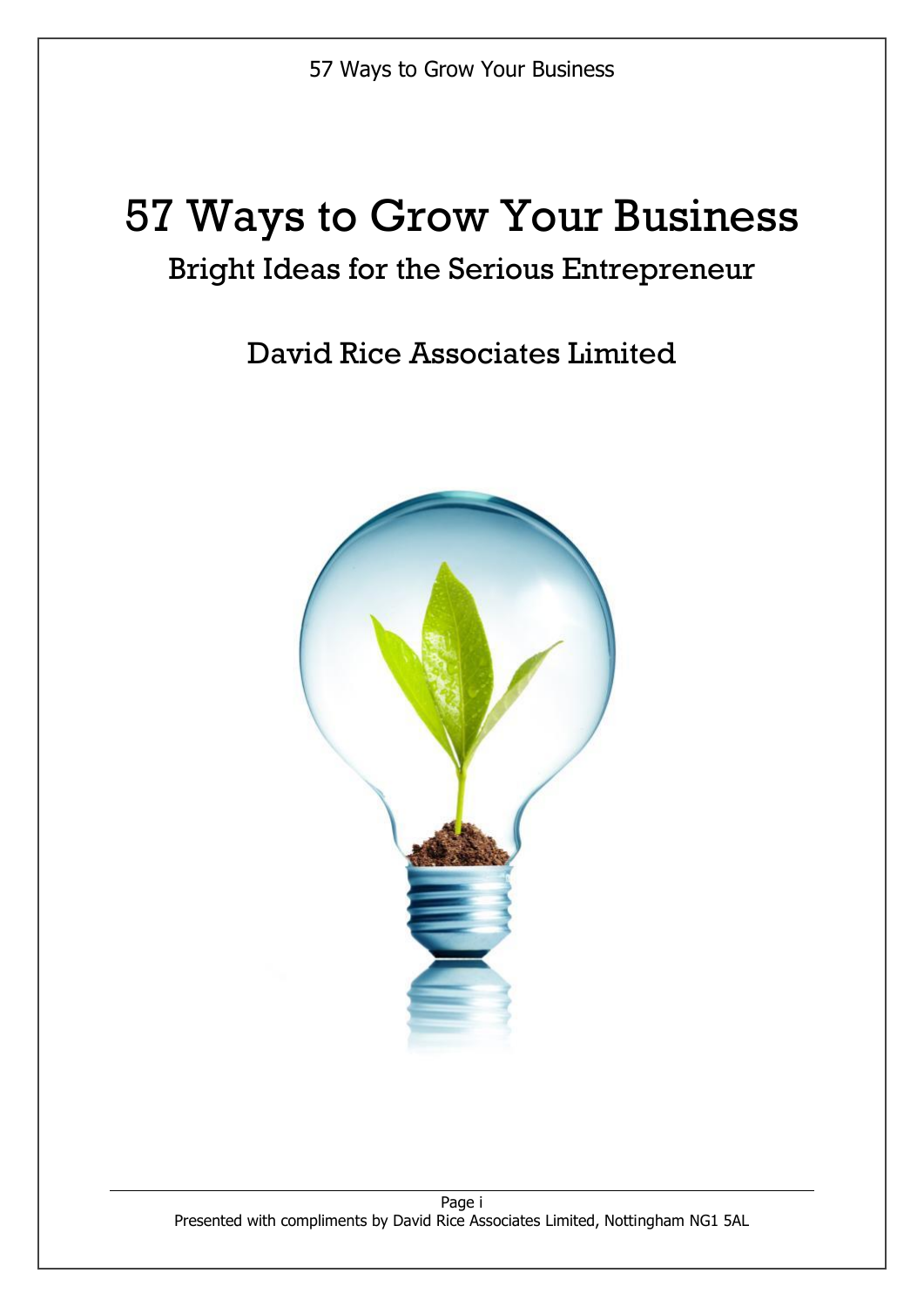# **Contents**

Page ii

Presented with compliments by David Rice Associates Limited, Nottingham NG1 5AL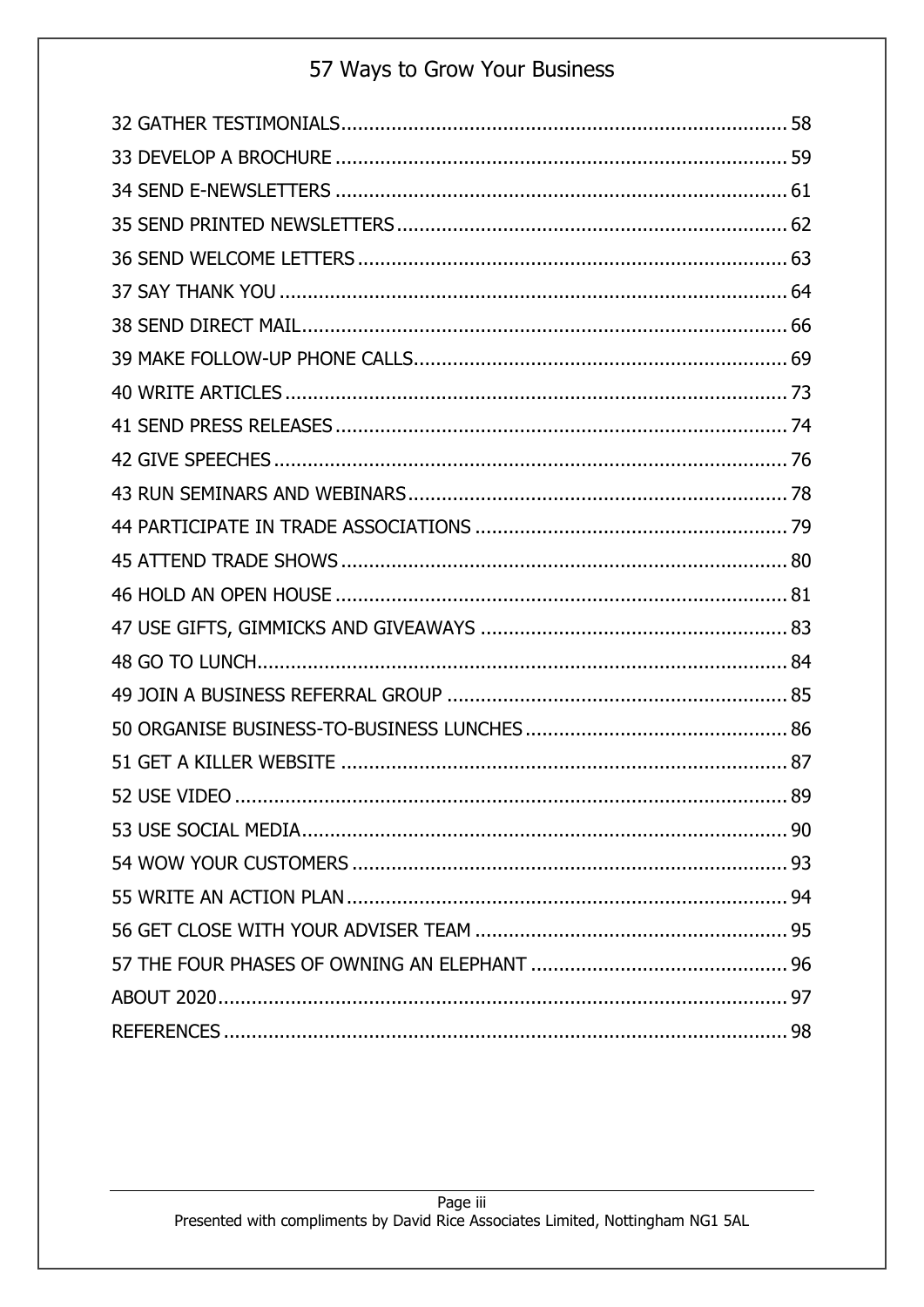#### <span id="page-3-0"></span>**1 THE FOUR BASICS**

All the ideas in this book ultimately revolve around four basic insights about growing a business. You can:

- 1. Increase the number of customers
- 2. Increase the number of times each one does business with you
- 3. Increase the average value of each transaction
- 4. Increase your own effectiveness and efficiency

Here are some other business principles that we will explore later in the book:

- What you can measure you can manage
- Build in unique core differentiators and focus on them constantly  $-$  it's more important to be different than it is to be better
- Cutting the price is always an option but there is usually a better way  $$ increasing value
- Break compromises and lower the barriers to people doing business with you
- Systemise every aspect of your business
- Empower your team to make it right for every customer
- Create a clear and detailed action plan

\* We have chosen to use the term customer throughout the book, while recognising that many professional businesses may prefer the term client. We use the terms synonymously.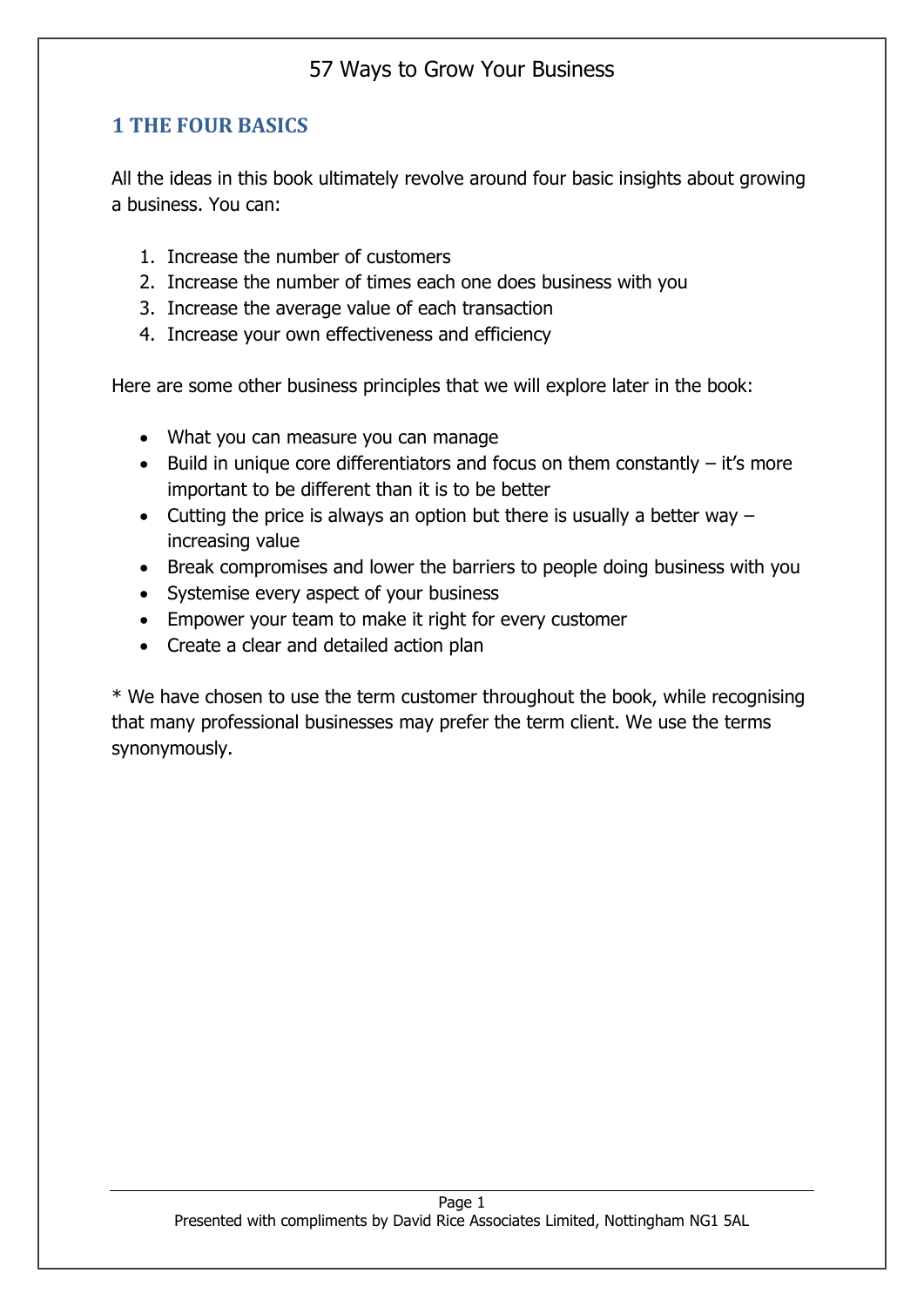#### <span id="page-4-0"></span>**2 WHAT MATTERS TO YOU REALLY MATTERS**

You own your business for a number of reasons. These no doubt include:

- Providing for your family
- Being your own boss
- Making money
- Having flexibility
- Building equity

To help identify what really matters to you, complete the following questionnaire:

On a scale of 1 to 10 (where 10 is very important), how important are the following to you?

| <b>Issue</b>                                  | <b>Importance</b> |
|-----------------------------------------------|-------------------|
| 1. Increasing sales to existing customers     |                   |
| 2. Getting new customers                      |                   |
| 3. Expanding your range of products and       |                   |
| services                                      |                   |
| 4. Improving quality and service              |                   |
| 5. Reducing your costs                        |                   |
| 6. Energising your team members               |                   |
| 7. Having a written strategic plan            |                   |
| 8. Having a detailed budget                   |                   |
| 9. Getting accurate and regular reporting of  |                   |
| budget to actuals                             |                   |
| 10. Knowing and tracking your Key             |                   |
| Performance Indicators                        |                   |
| 11. Improving cash management                 |                   |
| 12. Reducing debt                             |                   |
| 13. Knowing how you're doing compared to      |                   |
| others in your industry                       |                   |
| 14. Having a succession plan or exit strategy |                   |

# Page 2

Presented with compliments by David Rice Associates Limited, Nottingham NG1 5AL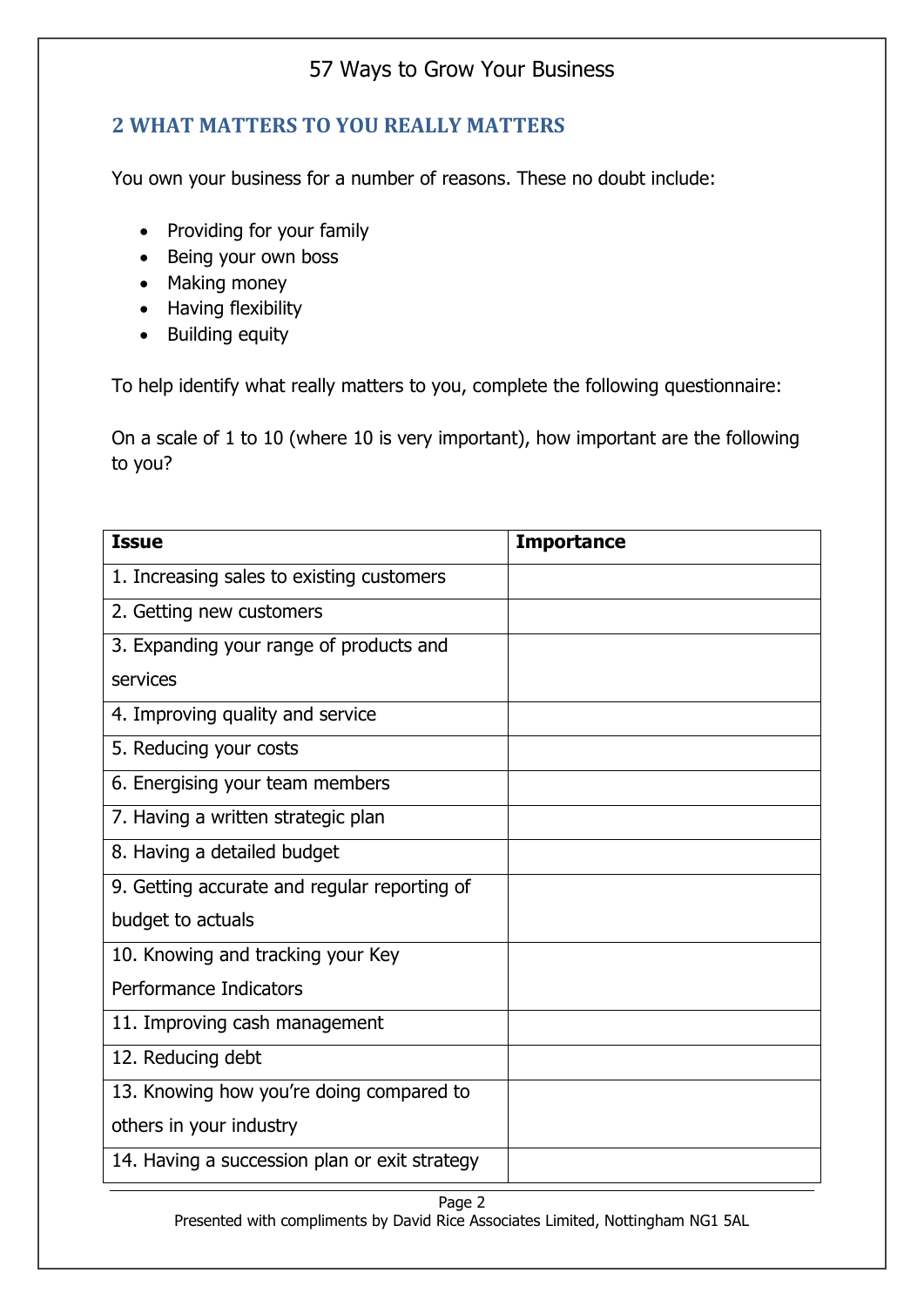| 15. Using new technology to improve            |  |
|------------------------------------------------|--|
| productivity                                   |  |
| 16. Having everyone follow uniform systems     |  |
| for all processes                              |  |
| 17. Having greater flexibility with work hours |  |
| 18. Taking more time off                       |  |
| 19. Funding your retirement                    |  |
| 20. Protecting your family against your death  |  |
| or disability                                  |  |
| 21. Funding your children's education          |  |
| 22. Protecting your business with funded       |  |
| cross-purchase agreements                      |  |
| 23. Building your personal wealth              |  |

Once you've completed this questionnaire, you should be in a position to prioritise your personal objectives and set actions for business improvement. The most profitable small businesses all have one thing in common:

#### **The owners' personal objectives are congruent with their business strategies**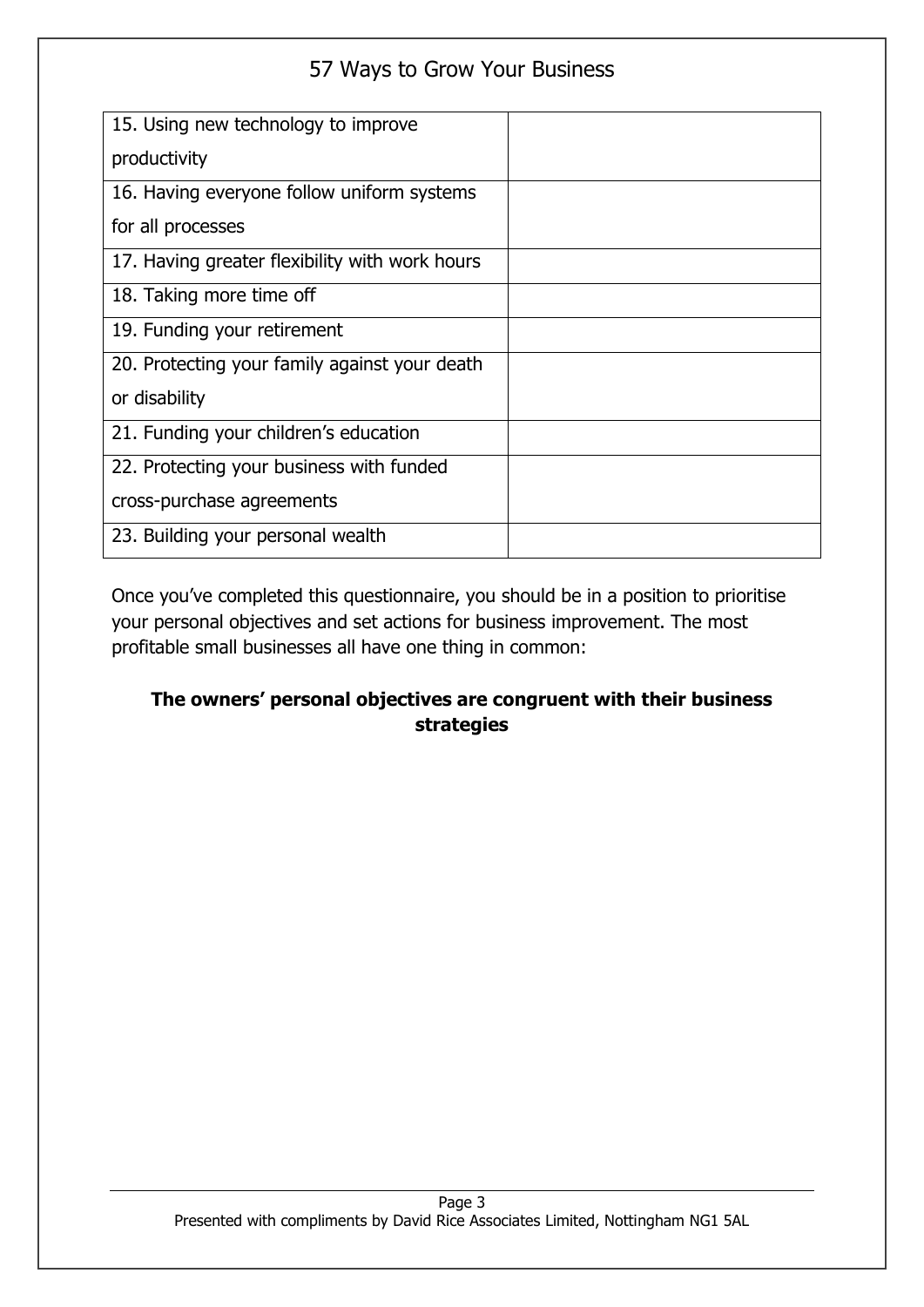#### <span id="page-6-0"></span>**3 DO A SWOT ANALYSIS**

As part of your business planning process, conduct a SWOT analysis to help you identify your company's:

- **S**trengths
- **W**eaknesses
- **O**pportunities
- **T**hreats

Use this to again set actions for improvement. Here are some questions to ask:

#### **Strengths**

What are we really good at? What are our unique skills? Where do we outperform our competitors?

Weaknesses What are we really poor at? What resources are we short of? Where are we at a competitive disadvantage?

**Opportunities** How could we improve our sales? How could we improve our efficiency? What new products/services/niche markets could be added?

Threats What regulations are changing? What products/services are losing demand? What resources are difficult to find? What are our competitors doing?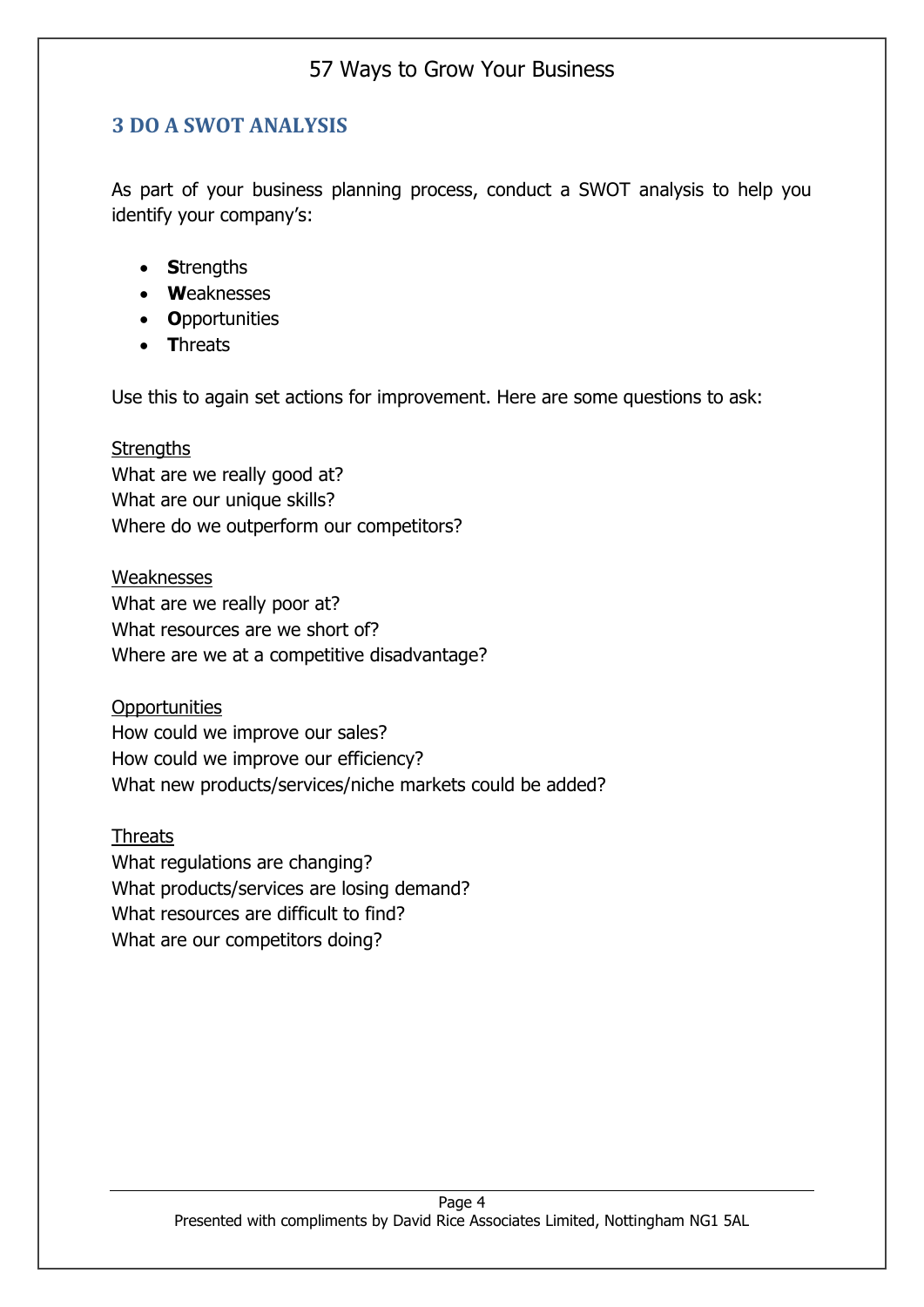#### <span id="page-7-0"></span>**4 GET CLEAR ON YOUR PRODUCTS AND SERVICES**

A useful tool for deciding how to 'position' your products and services is the Porter Generic Strategy Model (developed by Michael E. Porter (1998), Harvard Business School Professor and author of numerous texts on strategy).

The model suggests that businesses are most successful when they target one area of the market only. Rolls Royce, for example, goes after a **niche market** with a high degree of **differentiation**. Asda, on the other hand, goes after a **total market** using a **low price** strategy.

Where do you think these well-known companies position themselves in the market?

- Mercedes-Benz
- British Airways
- Apple
- Hyundai
- Easyjet
- John Lewis

|                                     | Low/Modest<br>Price | Other<br><b>Differentiation</b> |
|-------------------------------------|---------------------|---------------------------------|
| <b>Total</b><br><b>Market Focus</b> |                     |                                 |
| <b>Niche</b><br><b>Market Focus</b> |                     |                                 |

Now, indicate where your business currently is and where you want it to be.

Page 5 Presented with compliments by David Rice Associates Limited, Nottingham NG1 5AL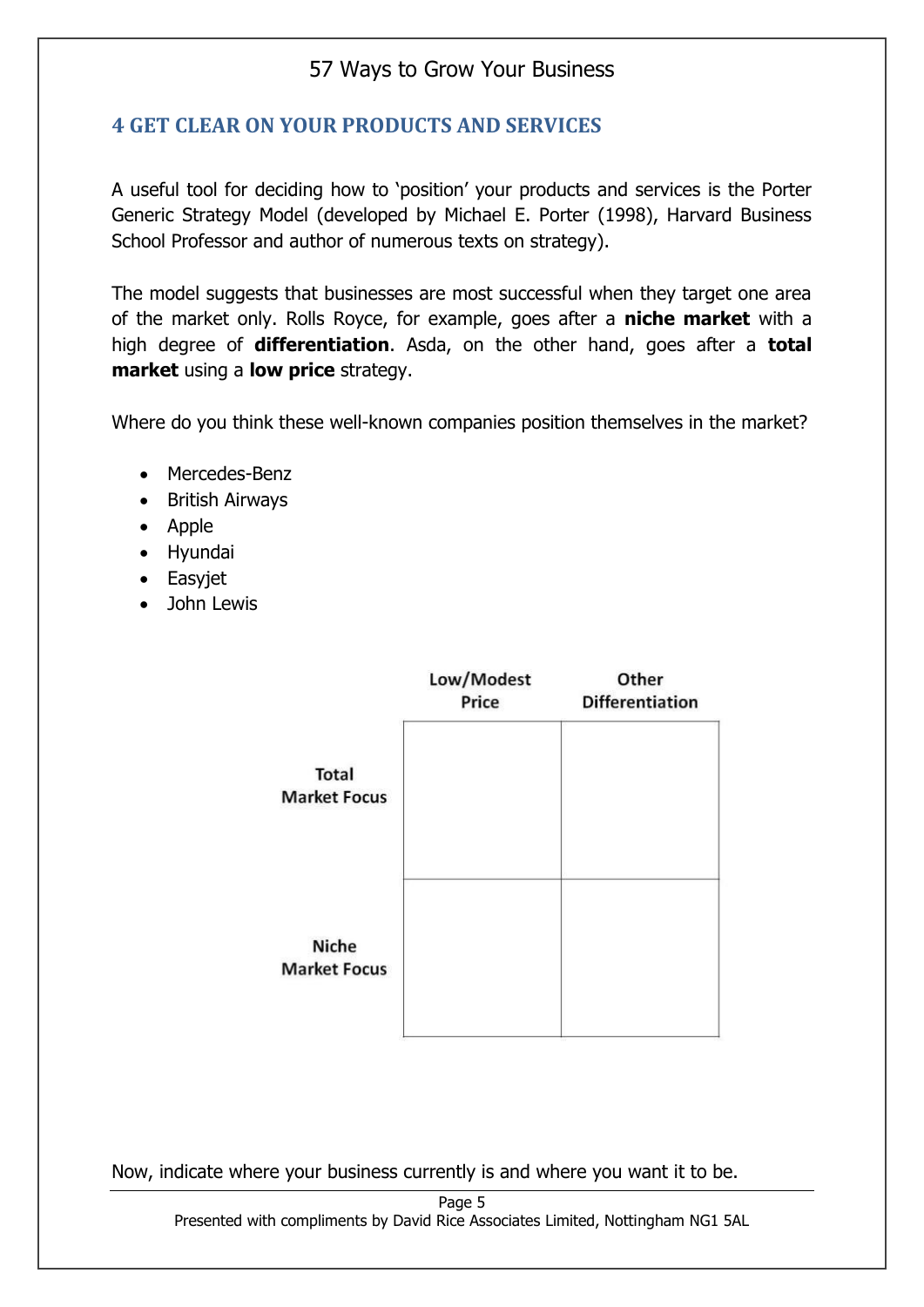Deciding which box you fit into (or wish to fit into) will help you write your business plan, focus your marketing and define your Unique Selling Proposition (USP).

Here's another way to apply Porter's principles to your business:

First, make a list of the principal products and services that you offer.

Now plot these on Grid A below:

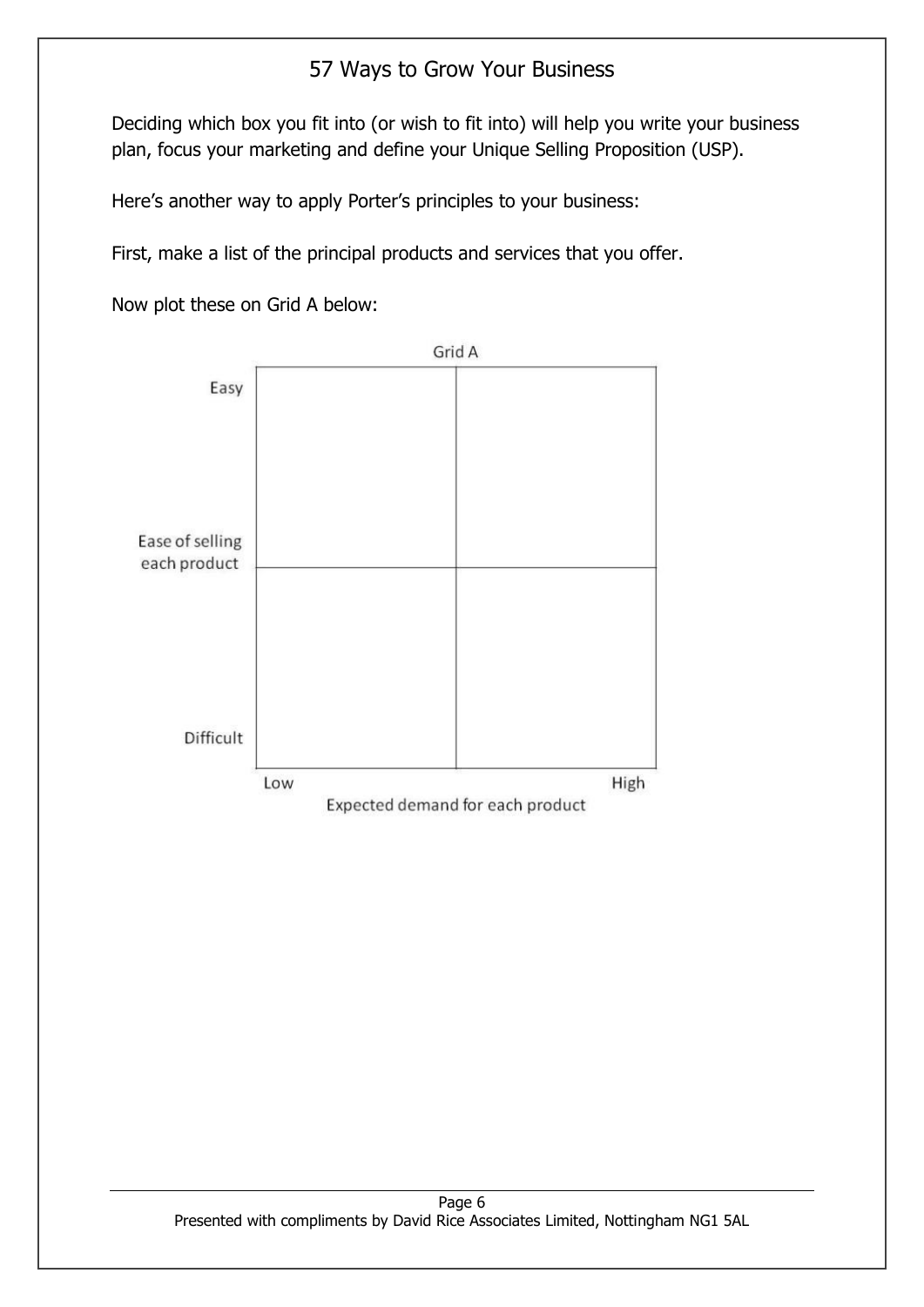Next, make a list of the principal industries, professions and types of customers that you serve. Plot each of these on Grid B below:



This exercise will tell you where to focus your marketing efforts, namely in the upper right-hand quarter of each grid (high growth and relatively easy). By focusing your energy on offering the right things to the right groups, your marketing will be more successful.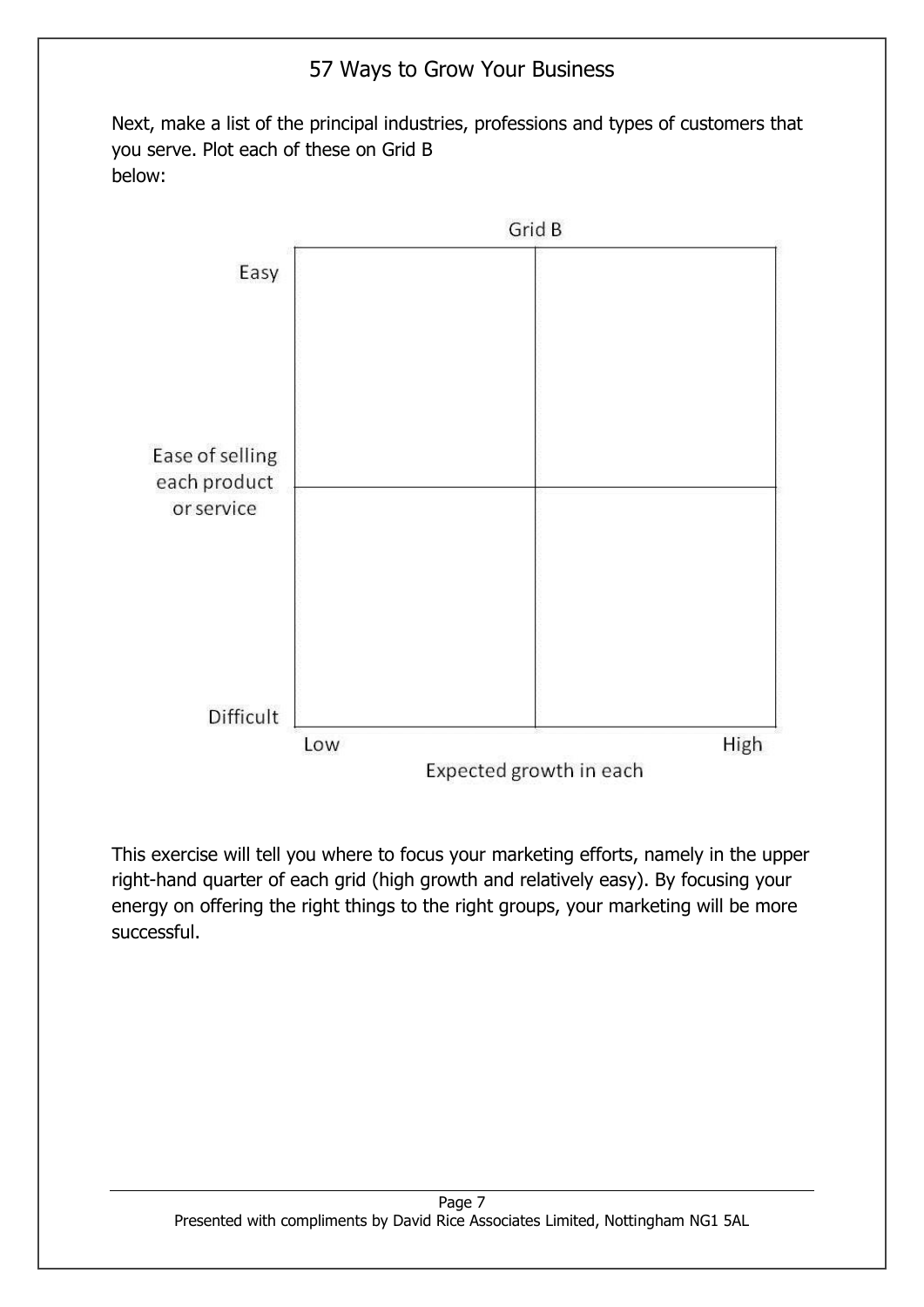#### <span id="page-10-0"></span>**5 DEFINE YOUR UNIQUE SELLING PROPOSITION (USP)**

Before you design your logo or write a clever slogan, you need to identify your USP. This is what gives you an advantage over your competitors as it differentiates you from them. So what constitutes an effective USP?

A winning USP:

- Makes a proposition to the customer that you will provide a specific benefit to them
- Includes a benefit that your competitors can't or don't offer
- Is a strong enough promise that it attracts customers

Examples of successful USPs include Apple's commitment to the most intuitive, sleekly designed technology, Spar's focus on speed and convenience (or opening hours) and Ryan Air's focus on price.

Start by asking yourself and your team members to identify the following:

- The business you are in
- Your **current** and **desired** customers
- Your competition
- What makes you **different**
- The **unique** benefits that you offer your customers

Remember: "It's more important to be different than it is to be better."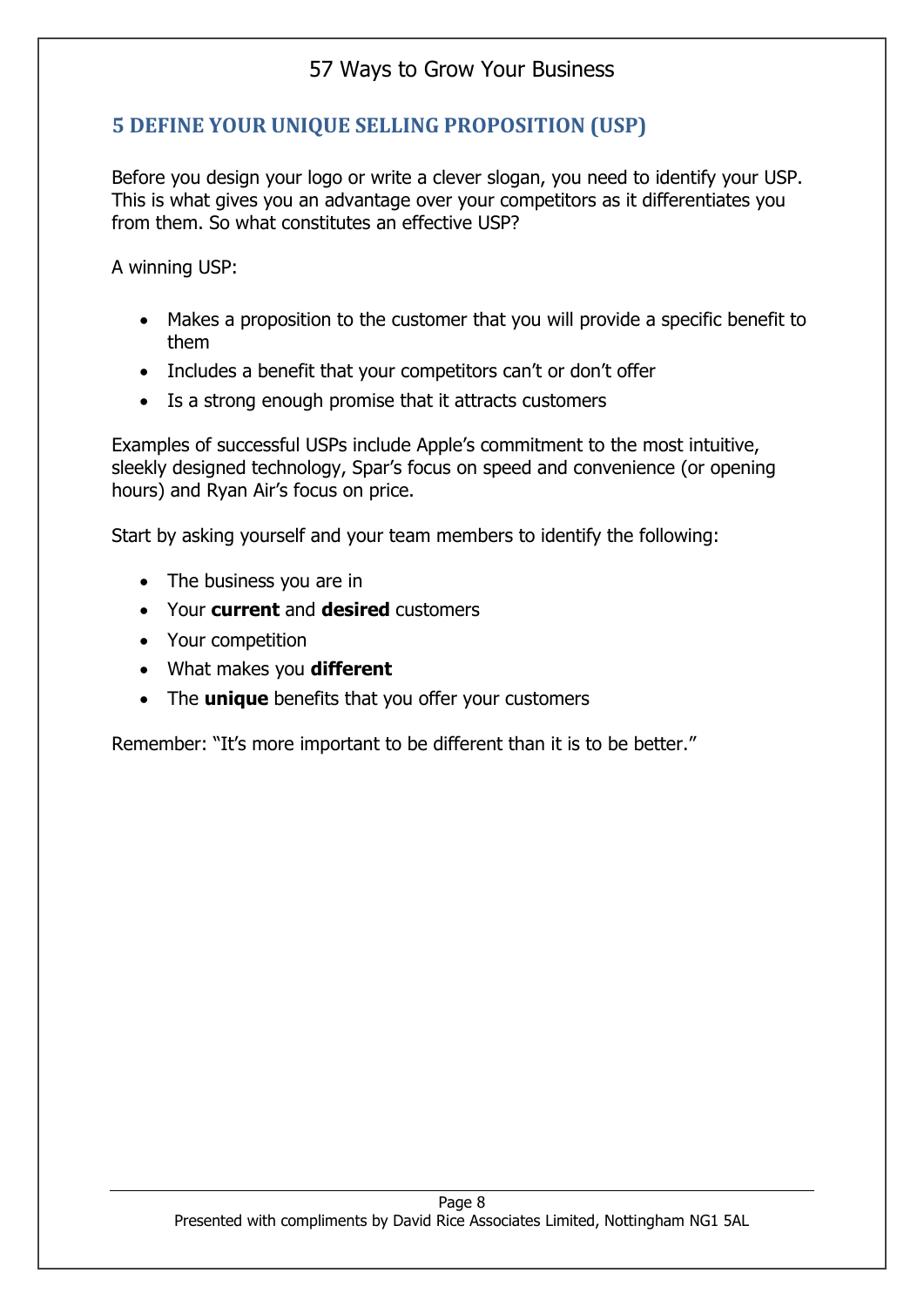Seth Godin (2003) wrote an interesting book entitled Purple Cow. This extract emphasises the need to be different:

"When my family and I were driving through France a few years ago, we were enchanted by the hundreds of storybook cows grazing on picturesque pastures right next to the highway. For dozens of kilometres, we all gazed out the window, marvelling about how beautiful everything was.

Then, within twenty minutes, we started ignoring the cows; the new cows were like the old cows, and what once was amazing was now common. Worse than common, it was boring.

Cows, after you've seen them for a while, are boring. They may be perfect cows, attractive cows, cows with great personalities, cows lit by beautiful light, but they're still boring.

A Purple Cow, though. Now *that* would be interesting. (For a while)."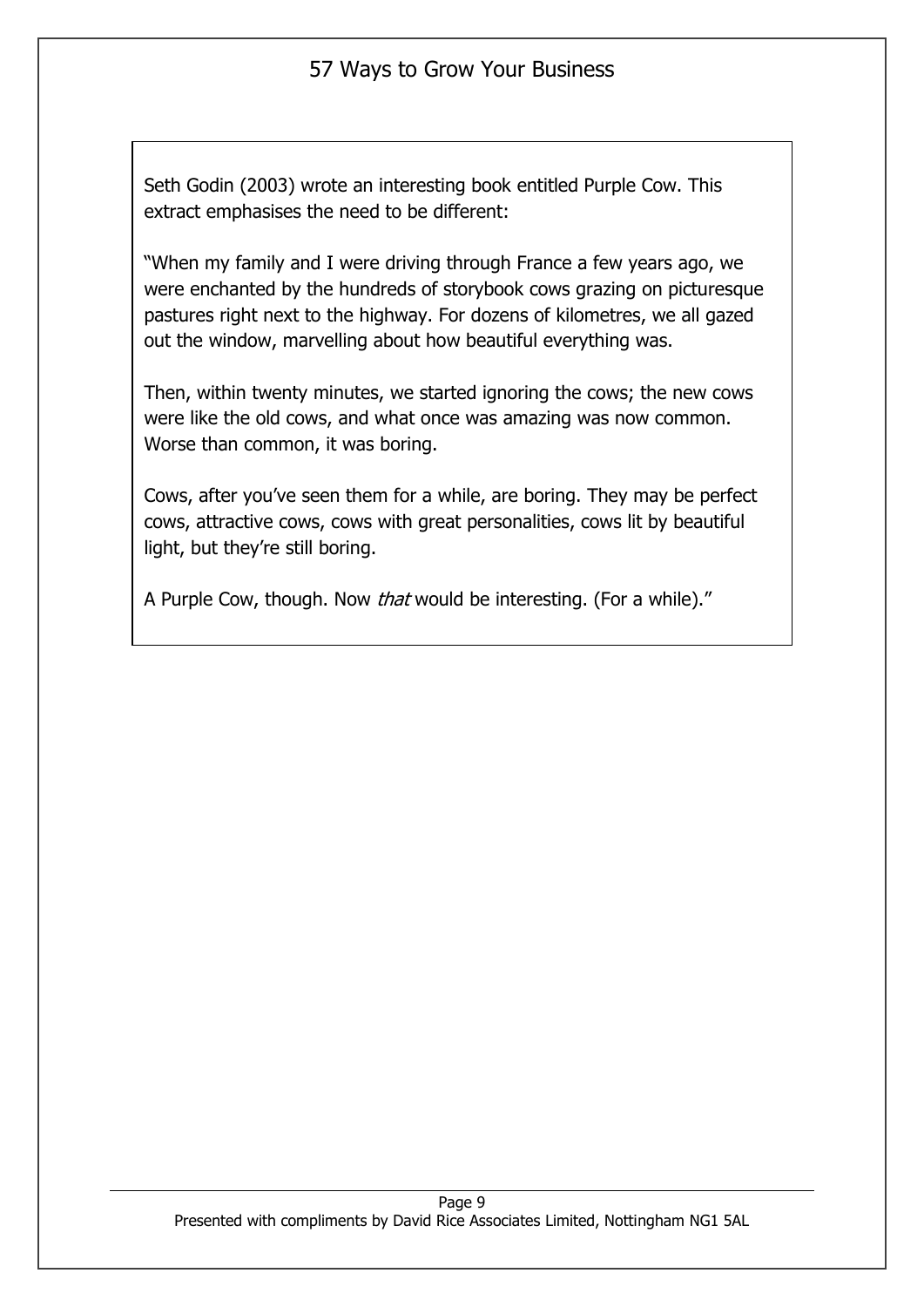#### <span id="page-12-0"></span>**6 WRITE A BUSINESS PLAN**

Planning is a key element to running a successful business. To get where you want to go, you'll need a business plan. Use the previous 5 exercises to help you write your plan.

Most businesses don't have any kind of plan. So, start with a simple plan that pinpoints what you want to achieve. Here's an example:

- 1. In five years' time, I want the business to be worth £5 million
- 2. To achieve this, it must make annual profits of at least £1.5 million
- 3. To achieve this, it must have sales of £10 million
- 4. I need to increase my sales by, on average, £1 million a year
- 5. To do this, I will need to:
	- a. Increase my customer base by 15%
	- b. Increase the number of times my customers buy from me by 20%
	- c. Raise prices by 10%

Having developed a basic plan, it's time to identify the constraints you think may get in the way of successful implementation. Consider the following:

1. Inside the business, what are the principal constraints on our growth? Some possibilities:

- Lack of capital (financing)
- Lack of credit from suppliers
- Too many customers owing you money
- Underperforming owners/attitude issues
- Underperforming staff/attitude issues
- Internal conflicts
- Lack of direction
- Outdated technology
- Lack of marketing
- Missing skills
- Retirement and succession issues
- Undesirable customers
- Excessive payroll
- High occupancy costs
- 2. Outside the business, what are the principal constraints on our growth?
	- The economy
	- Regulations
	- Competition
	- Demographics

Presented with compliments by David Rice Associates Limited, Nottingham NG1 5AL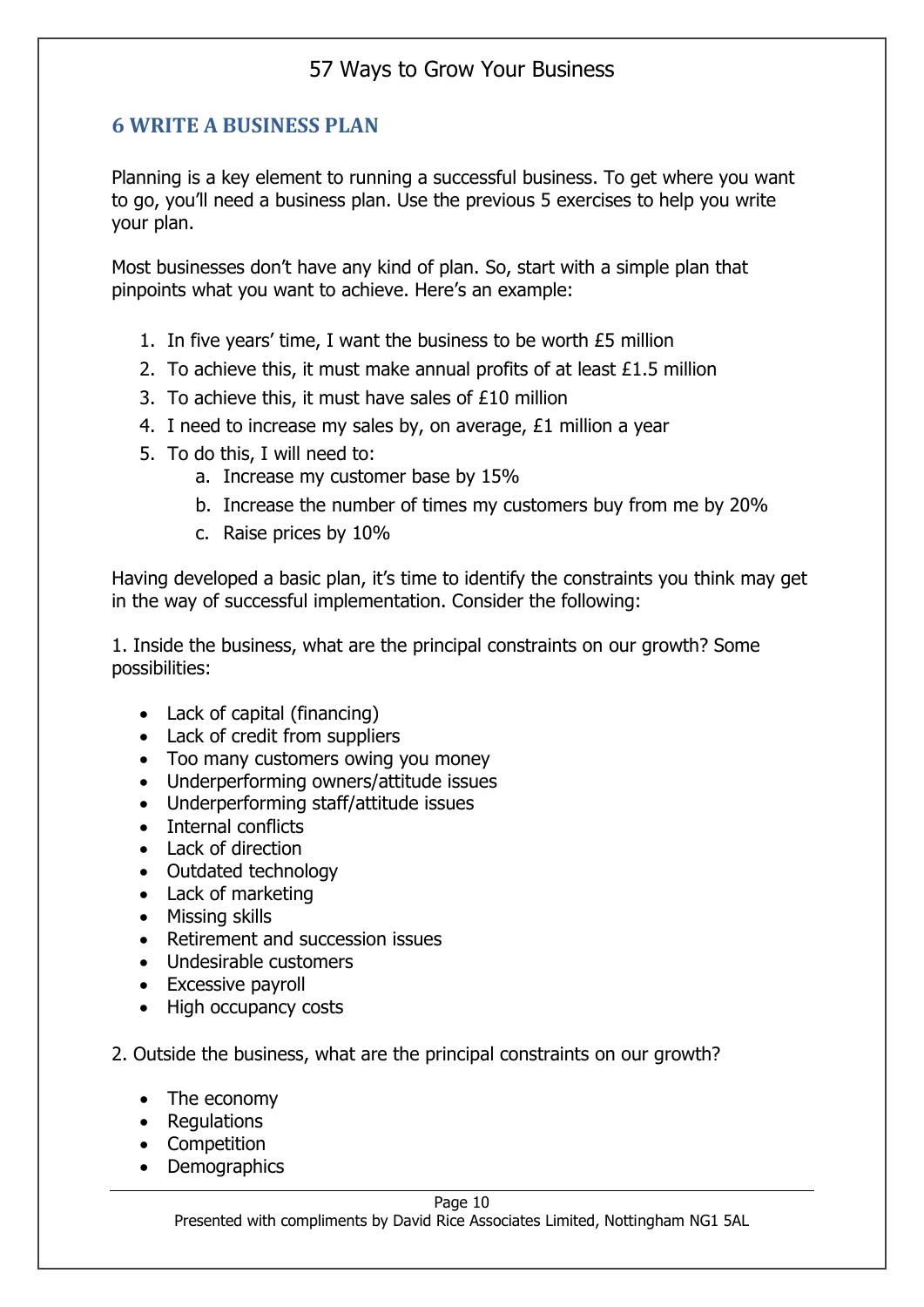- Energy prices
- Shipping costs

What you should find is that you can't do much about the outside constraints but you can do a lot about internal constraints.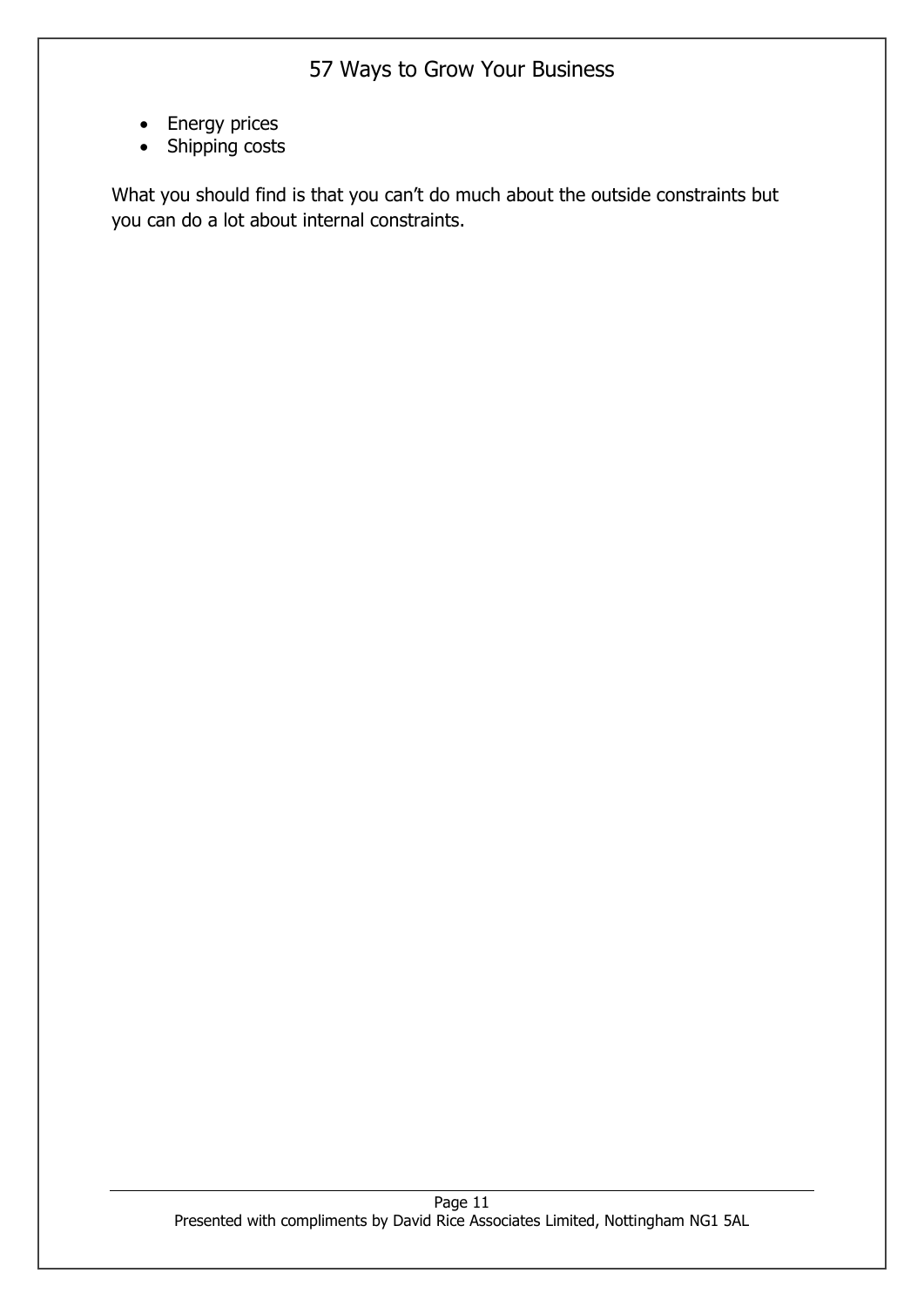#### <span id="page-14-0"></span>**7 DEVELOP TARGETS, FORECASTS AND BUDGETS**

Once you have a business plan, move on to setting targets for the short and medium term. Do this together with your team, making sure everyone understands them and how they will be achieved. Then make sure everyone agrees that they are achievable. If your team isn't willing to agree on this, go back to the drawing board.

Next, it's time to draft financial forecasts for the same periods. There's a temptation to do these just to satisfy some outside party such as a lender, but they are a key management tool. Highlighting deviations from forecasted numbers allows you to take corrective action more quickly. Your forecasts are dependent on assumptions and estimates, so here it is important to be conservative.

The last step in the process is to put together your near-term budgets. This is where team input is critical.

Developing targets, forecasts and budgets can be daunting tasks if you do not do them regularly.

As accountants, these are our "bread and butter" and we would be pleased to assist you.

Call us on 0115 924 1211.

Build budgets from the ground up, i.e. "here are our objectives, how much do you think we need to budget to achieve them?" rather than "here's your budget!"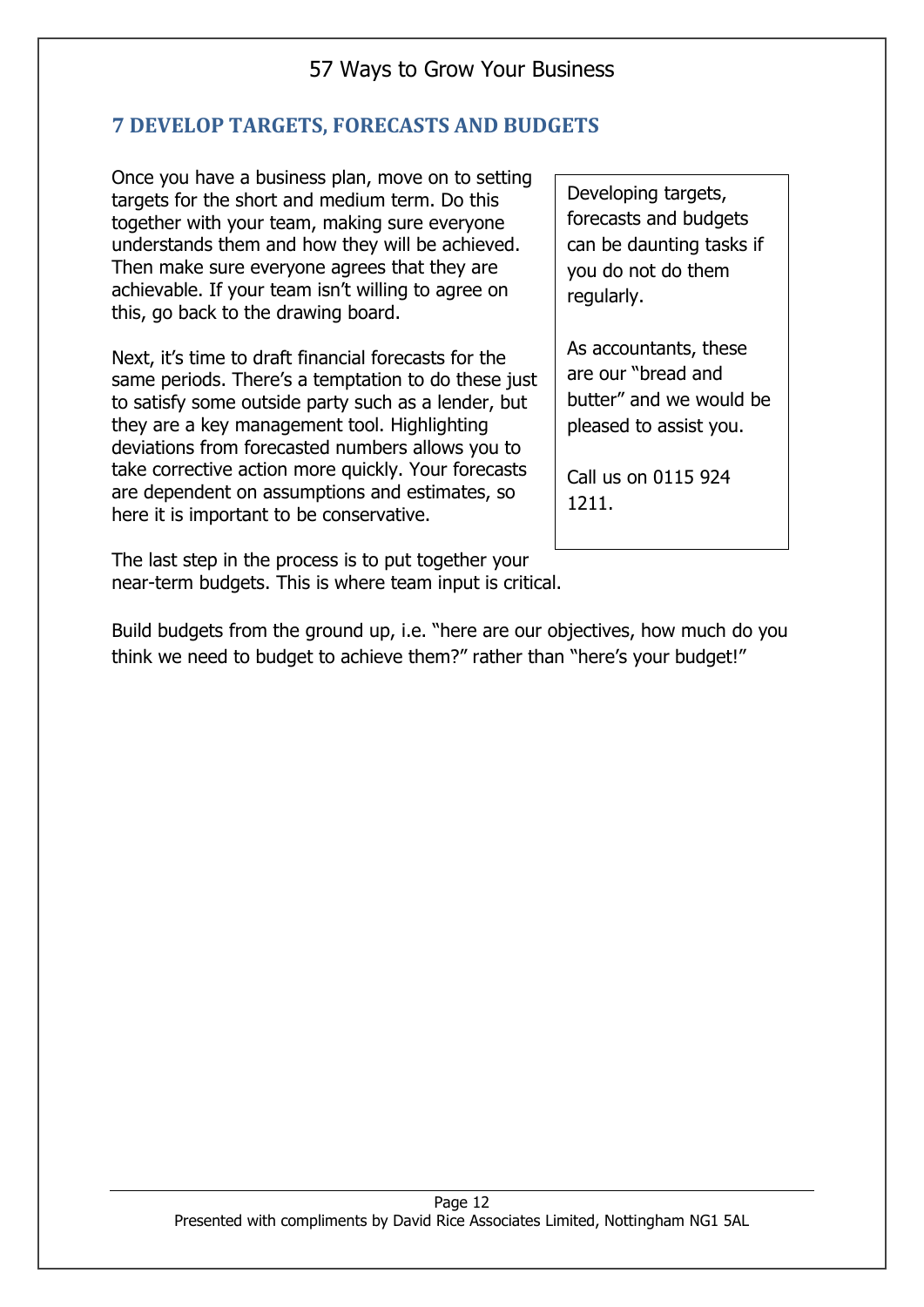#### <span id="page-15-0"></span>**8 TRACK YOUR KEY PERFORMANCE INDICATORS**

Key performance indicators (KPIs) are the statistics you track to determine how well your business is doing. If you've been running your business for a long time, you will probably have developed your own KPIs, even if only on an informal basis. We think there's merit in formalising your KPIs and setting up a system to measure and report them on a regular basis; in fact, many companies do them daily.

The first KPI we usually think of is net profit and its components: sales, cost of products and/or services sold and operating expenses. While this information is certainly interesting, it's not much help in running the business. The information is historical and may not be available until long after the measurement period.

So let's look at some alternative KPIs:

#### **Sales**

We need to track sales constantly. In most enterprises, sales should be tracked on a daily basis with week-to-date, month-to-date and year-to-date information. The main value derives from comparing your sales against budget and prior periods.

#### **Cash**

"Cash is King", so you will want to track your cash balances, your accounts receivable and your collections. You will also want to keep track of your payables. The following is a simple table we have devised for several of our customers, with a report generated at least once a week (although preferably more often):

|                      | Cash      | <b>Accounts</b> | <b>Accounts Payable</b> |
|----------------------|-----------|-----------------|-------------------------|
|                      |           | Receivable      |                         |
| Start of the Day     | £10,000   | £100,000        | £80,000                 |
| <b>Sales</b>         |           | £8,000          |                         |
| Collections          | £5,000    | (E5,000)        |                         |
| Purchases            |           |                 | £4,000                  |
| <b>Disbursements</b> | (E13,000) |                 | (E13,000)               |
| End of the day       | £2,000    | £103,000        | £71,000                 |

Here are some KPIs that are applicable to most businesses; please remember that KPIs are generally specific to a particular business or industry: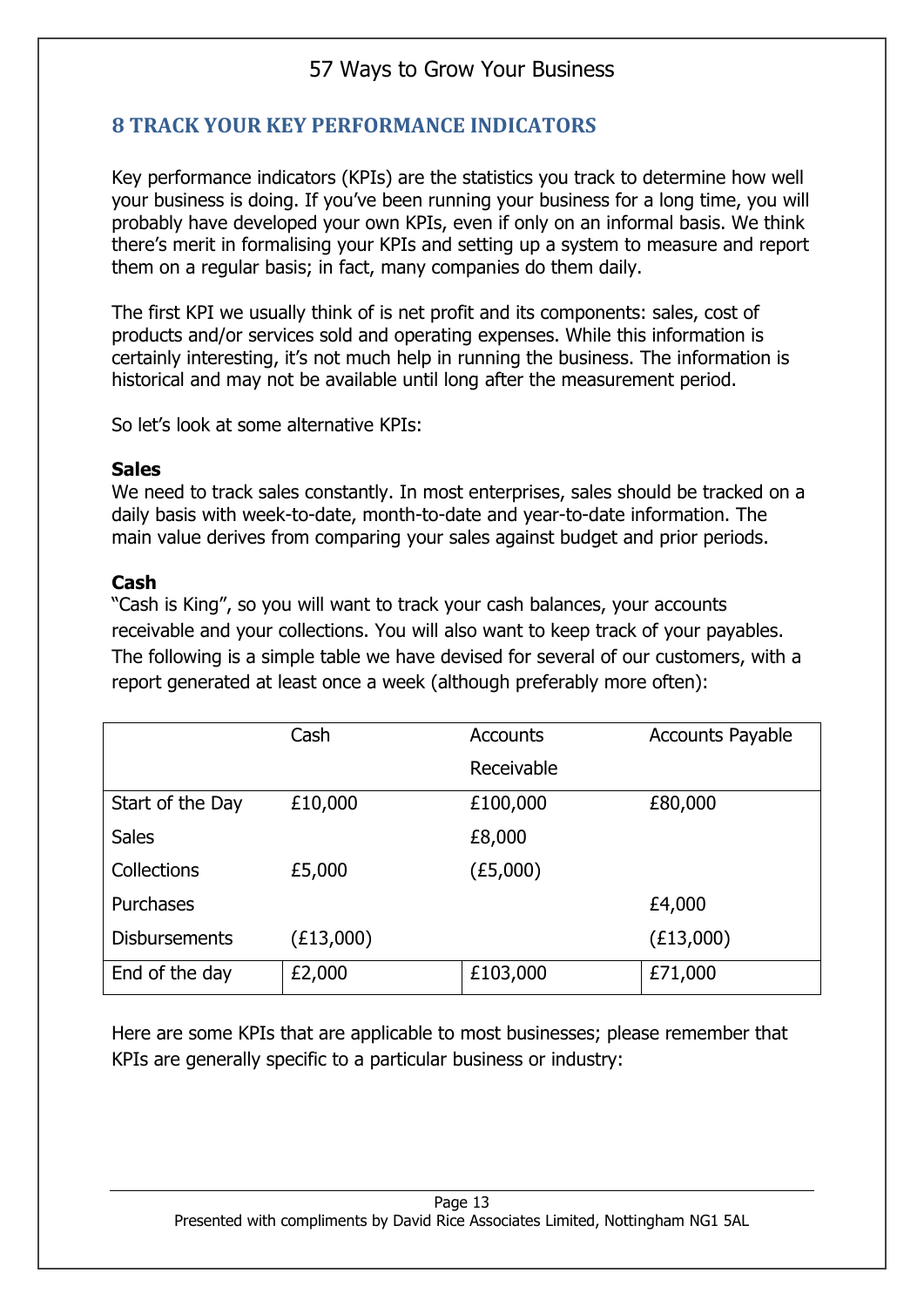|                                                      | 57 Ways to Grow Your Business |
|------------------------------------------------------|-------------------------------|
| 1. Sales Revenue                                     |                               |
| 2. Number of Sales<br><b>Transactions</b>            |                               |
| 3. Average Sales Transaction $E_{\text{2}}$<br>Value |                               |
| 4. Cost of Goods Sold                                | E                             |
| 5. Gross Margin %                                    |                               |
| 6. Number of New Customers                           |                               |
| 7. Average Sales per Team $E_{\text{max}}$<br>Member |                               |
| 8. Average Salary Costs per £<br><b>Team Member</b>  |                               |
| 9. Average Salary Costs as<br>Percentage of Sales    | E                             |
| 10. Sales Income per Day                             | E                             |

Distribute your KPI information to everyone on the team.

The above are "typical" KPIs for most businesses. What are some KPIs specific to your business and industry? Write them down below: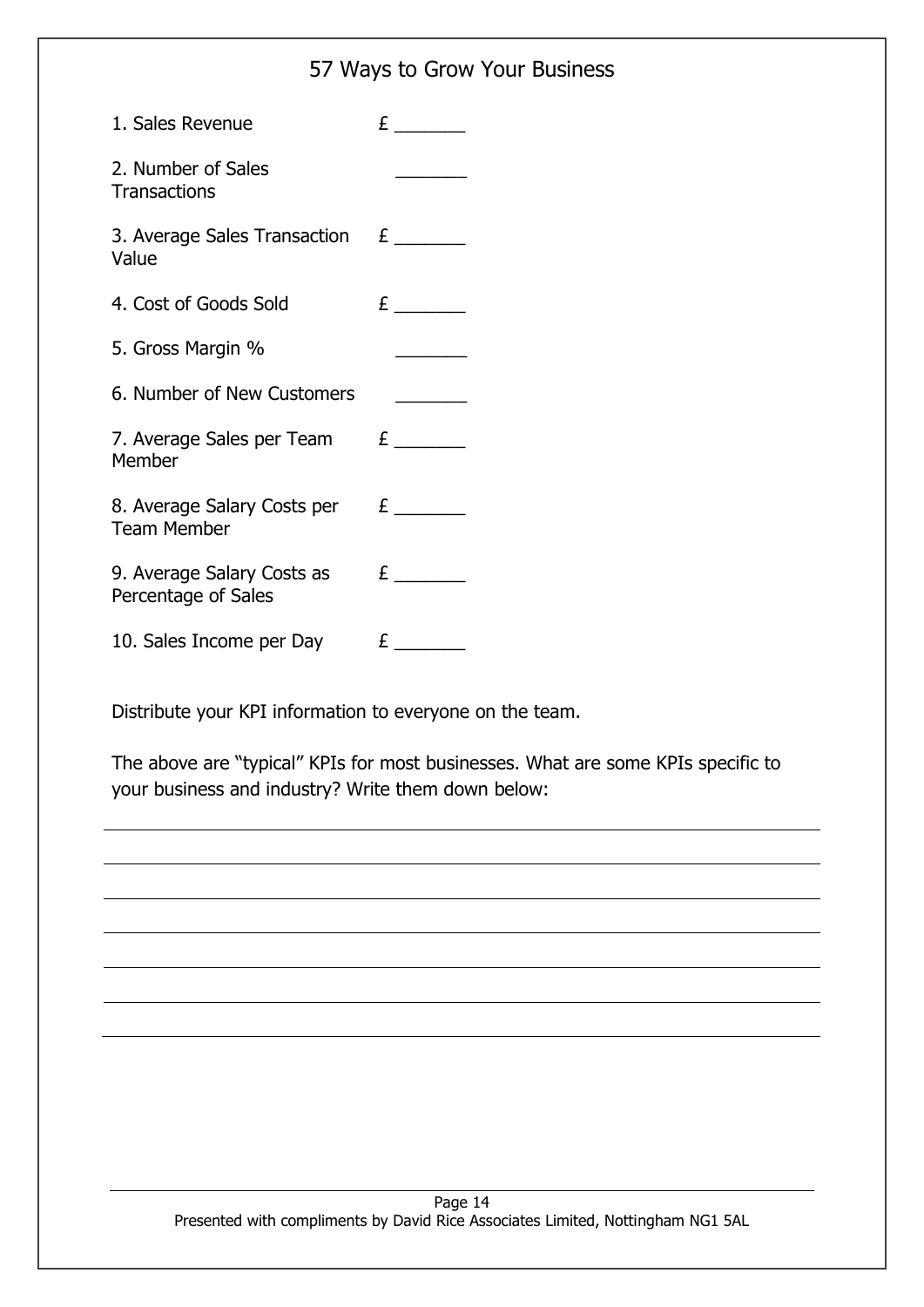#### <span id="page-17-0"></span>**9 SYSTEMISE EVERYTHING**

Theodore W. Garrison (1998) notes in his article "The Magic of a Marketing System":

"Have you wondered how Ray Kroc managed to get teenagers in California, Illinois, Florida, and Maine to produce the exact same fry? It is really quite simple; McDonald's starts with the same kind of potato. Each potato is cut into fries of the same size. At all locations, the fries are cooked in the same type of oil in the same type of fryer at exactly the same temperature for exactly the same amount of time. Is there any surprise that all the fries come out the same?"

Just about everything that happens in a business is repetitive. That means that it probably doesn't have to be done by you! Here is a two-step approach:

- 1. Take a hard look at what you and your colleagues do each day and write down how it's done
- 2. Start delegating tasks to other people, by having them first observe how you do it and then doing it themselves with appropriate oversight

Systemisation is the key concept of The E-myth Revisited by Michael Gerber (1995), one of the great guide books for entrepreneurs.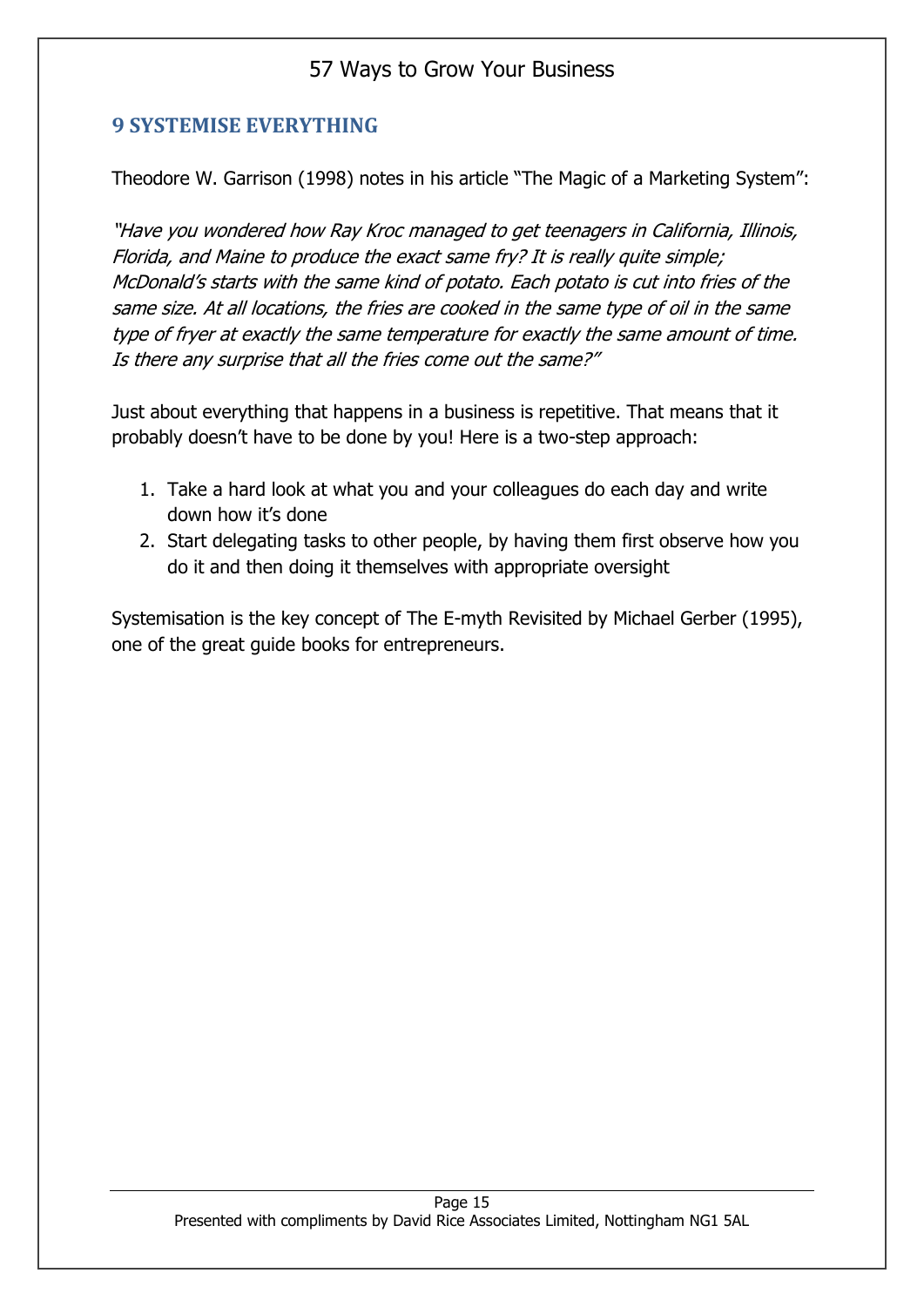### <span id="page-18-0"></span>**10 APPLY THE LATEST TECHNOLOGY**

Technology is a major driver of business profits. Here is a list of innovations you may want to implement in your business:

- 1. Document management systems (going paperless)
- 2. Electronic workflow
- 3. Multiple monitors
- 4. Portals
- 5. "Cloud" computing
- 6. Customer relationship management (CRM) software

There are significant benefits to going paperless:

- Increase in productivity
- Elimination of storage space
- Reduction in expenses
- Ability to work remotely
- Better customer service
- Protection of documents
- Happier team members

There are also significant benefits to being in the "Cloud":

- Investment Cloud computing shifts a large portion of your IT costs from a capital outlay to a regular operating expense
- Expense Reduced IT expense as there's no need for expensive servers, hardware or IT departments
- Access Access your data from anywhere in the world with an internet connection
- Scalability Add users/programs/applications on an as-needed basis, allowing you to adjust your system for seasonal peaks and troughs
- Speed Applications are infinitely quicker due to the capacity of the host's larger operating systems
- Security Data is backed up (in real time) and stored in multiple secure locations. The threat of having your servers stolen, subject to natural catastrophe such as fire or flood, or being otherwise compromised goes away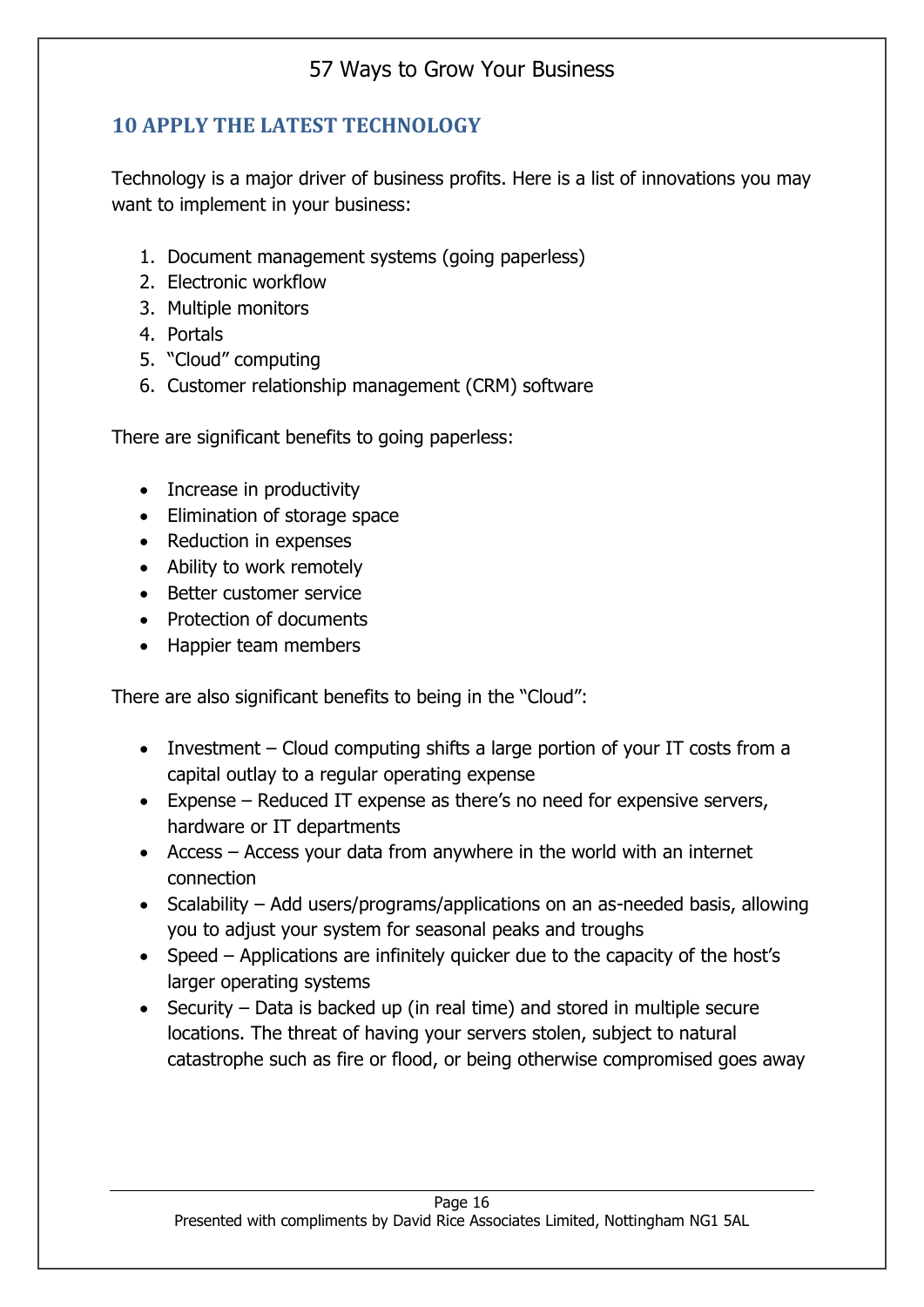#### <span id="page-19-0"></span>**11 OUTSOURCING**

More and more businesses are outsourcing various functions in order to focus on their main areas of expertise.

Ask yourself these questions:

- What are we doing that is not one of our core proficiencies?
- What do we do that we don't do well?
- What could we potentially outsource?

As an example, many companies have outsourced their entire accounting function to their accounting firm, achieving significant savings in the process.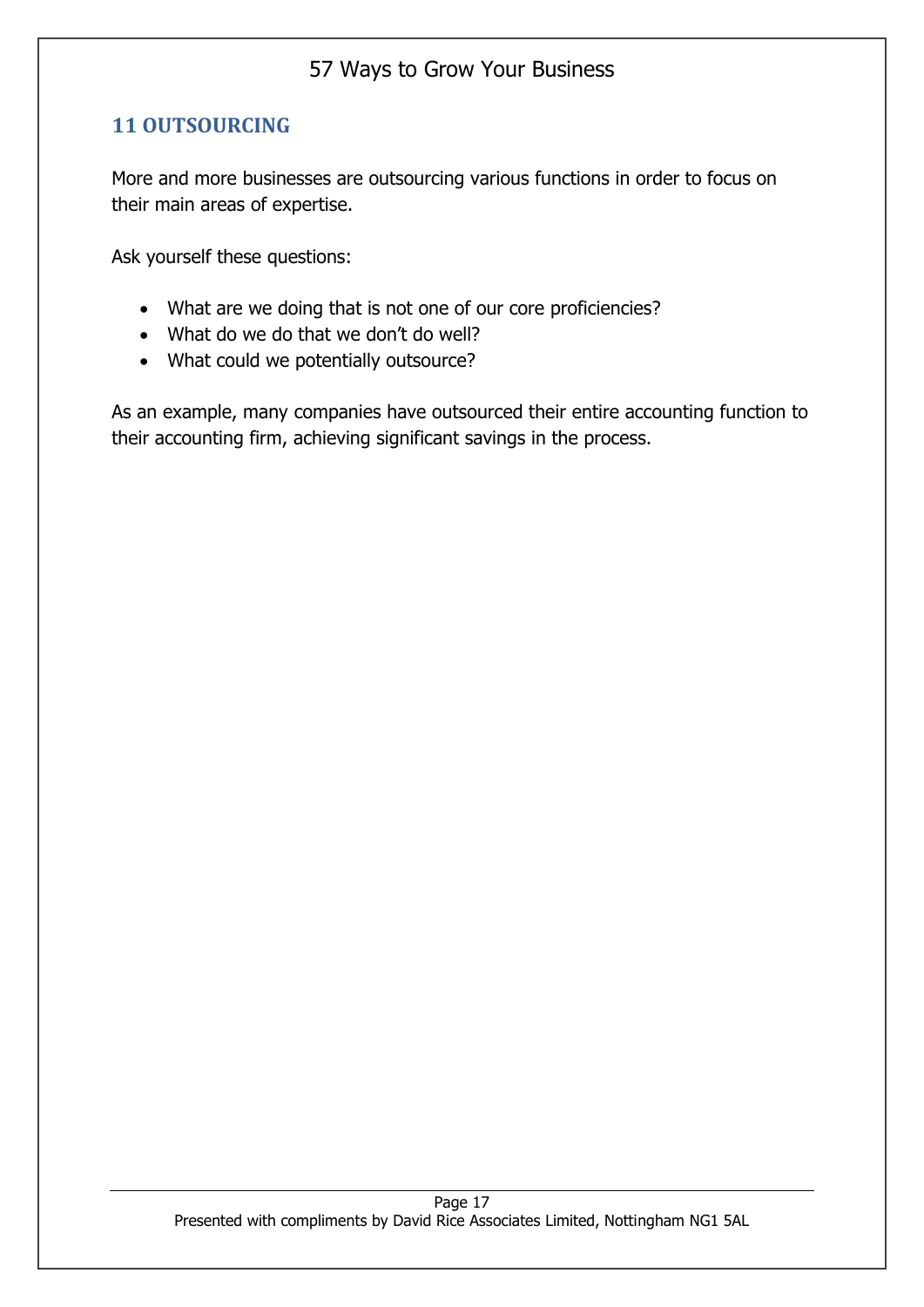#### <span id="page-20-0"></span>**12 SURVEY YOUR CUSTOMERS**

Undertaking a survey of your customers should go beyond the issue of customer satisfaction. You want to enhance your understanding of your customers' needs and wants, recognise your weaknesses and identify new opportunities to expand your business. Some customers may be reluctant to give you their real, unbiased opinions if you conduct your own survey, so consider using a neutral party to conduct the survey for you.

Decide exactly what you want to find out before you launch the study and pre-test your questions, as there are always some that are misunderstood or misinterpreted. You can also expect to receive responses or comments that you had not anticipated. Keep your survey brief and focused. To increase your response rate, think about rewarding respondents with a discount voucher (that can be used immediately) or a free gift.

There are many ways to conduct your survey, including:

- 1. By post (be sure to include a postage paid reply envelope)
- 2. Over the web
- 3. By telephone
- 4. In person

Here's a sample covering letter:

Dear Customer

We are here to provide high quality products and services to all of our customers. To help us achieve this, we would greatly appreciate your opinion of our performance. Please take a few minutes to complete the enclosed survey. Responses will help us identify the areas in which we are doing well, as well as those which we need to improve.

Please return your completed survey in the enclosed selfaddressed stamped envelope.

Thank you in advance for your assistance. Please call me if you have any questions.

Yours sincerely

Jane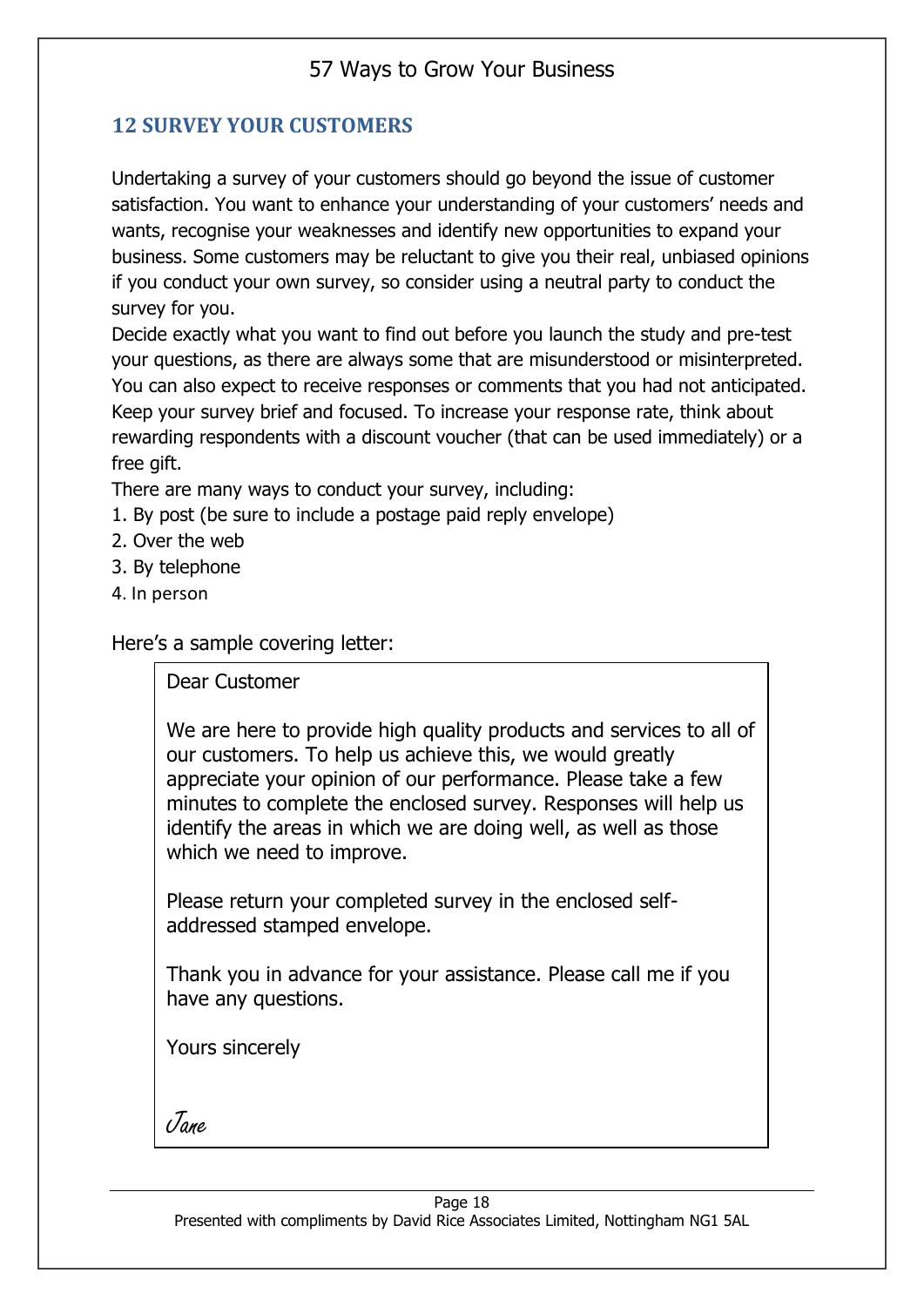If you are planning a telephone survey, hire someone to do this that has business experience, as much of the benefit comes from the answers to follow-on questions.

To achieve a high response rate, send the actual survey document in advance with a covering letter asking for the recipient's assistance. Here's an example:

Dear Customer

#### **HOW ARE WE DOING?**

We're anxious to find out! We have selected some of our favourite customers to participate in a survey.

We would really appreciate it if you could talk to John Smith when he calls. He is conducting the survey for us and will be calling you within the next ten days. The survey should take no more than  $8 - 10$  minutes to complete.

Thank you in advance for your assistance.

Yours sincerely

Jane

P.S. I've attached a copy of the survey document John will be using.

Here are 4 sample survey documents, from simple to complex:

#### **Satisfaction Survey – Sample A**

On a scale of 1 - 10, how willing would you be to recommend us to your friends, family and business associates? ( $10 = \text{very willing}$ ,  $1 = not$  willing)

#### **Satisfaction Survey – Sample B**

What do you like about our service? What do you not like? What can we do to improve our service?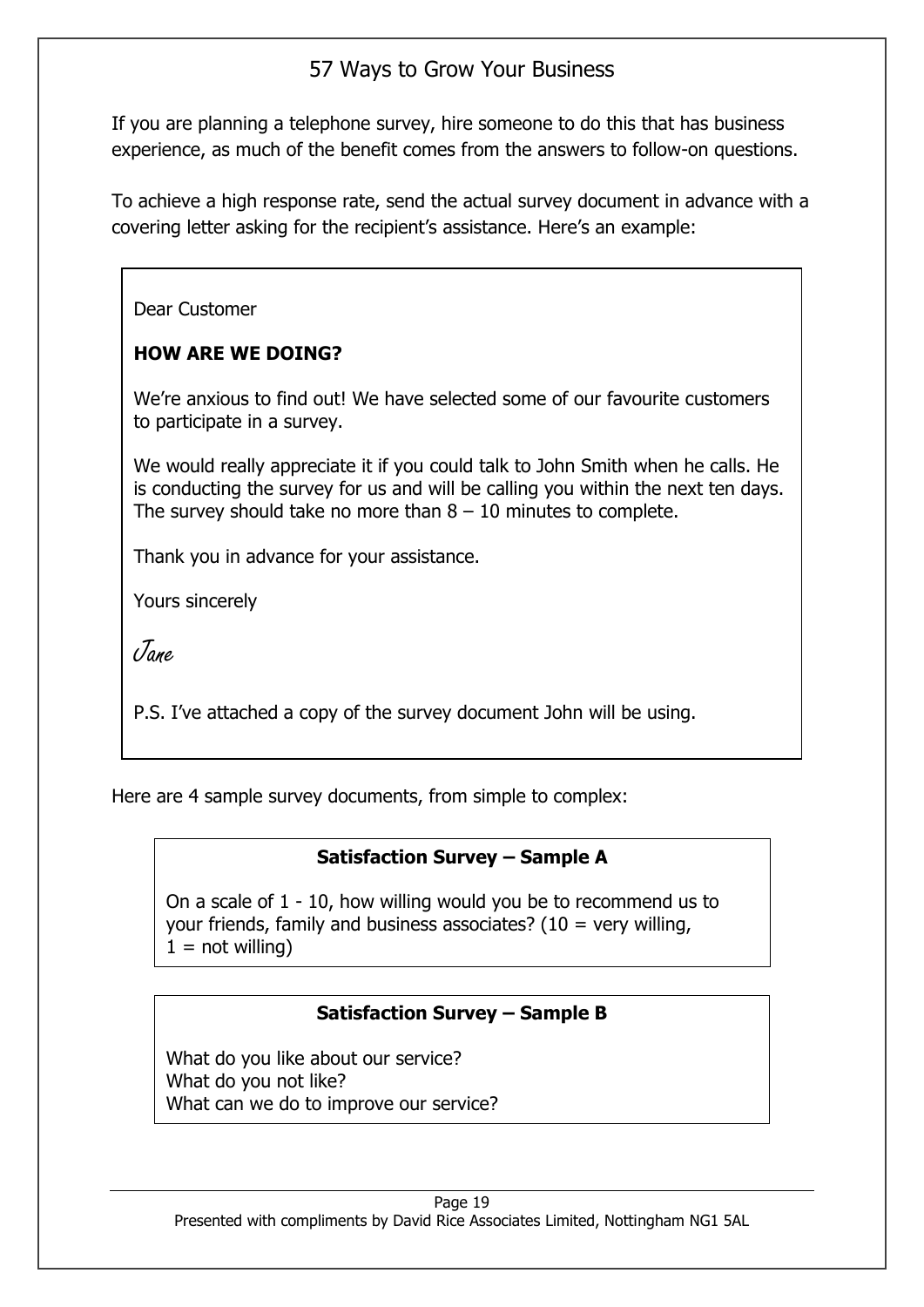#### **Satisfaction Survey – Sample C**

We would like to know how satisfied you are with the services and products we provide. Please rate each of the ten items listed below using the following scale:

Extremely dissatisfied  $-1$ Slightly dissatisfied  $-2$ Neither satisfied nor dissatisfied — 3 Slightly satisfied  $-4$ Extremely satisfied  $-5$ 

| How satisfied are you with:                       |  |
|---------------------------------------------------|--|
| 1. The location of our business?                  |  |
| 2. The parking around our office / shop?          |  |
| 3. Our opening hours?                             |  |
| 4. Our office / shop atmosphere and décor?        |  |
| 5. The professionalism of our team members?       |  |
| 6. The responsiveness and timeliness of our team? |  |
| 7. How your questions are answered?               |  |
| 8. How you are treated on the phone?              |  |
| 9. Our services and products?                     |  |
| 10. The prices of our services and products?      |  |

If you're doing a survey over the internet, there are a number of popular systems available. An online survey will be your least expensive option and will allow you to survey your customers more frequently (a good idea!).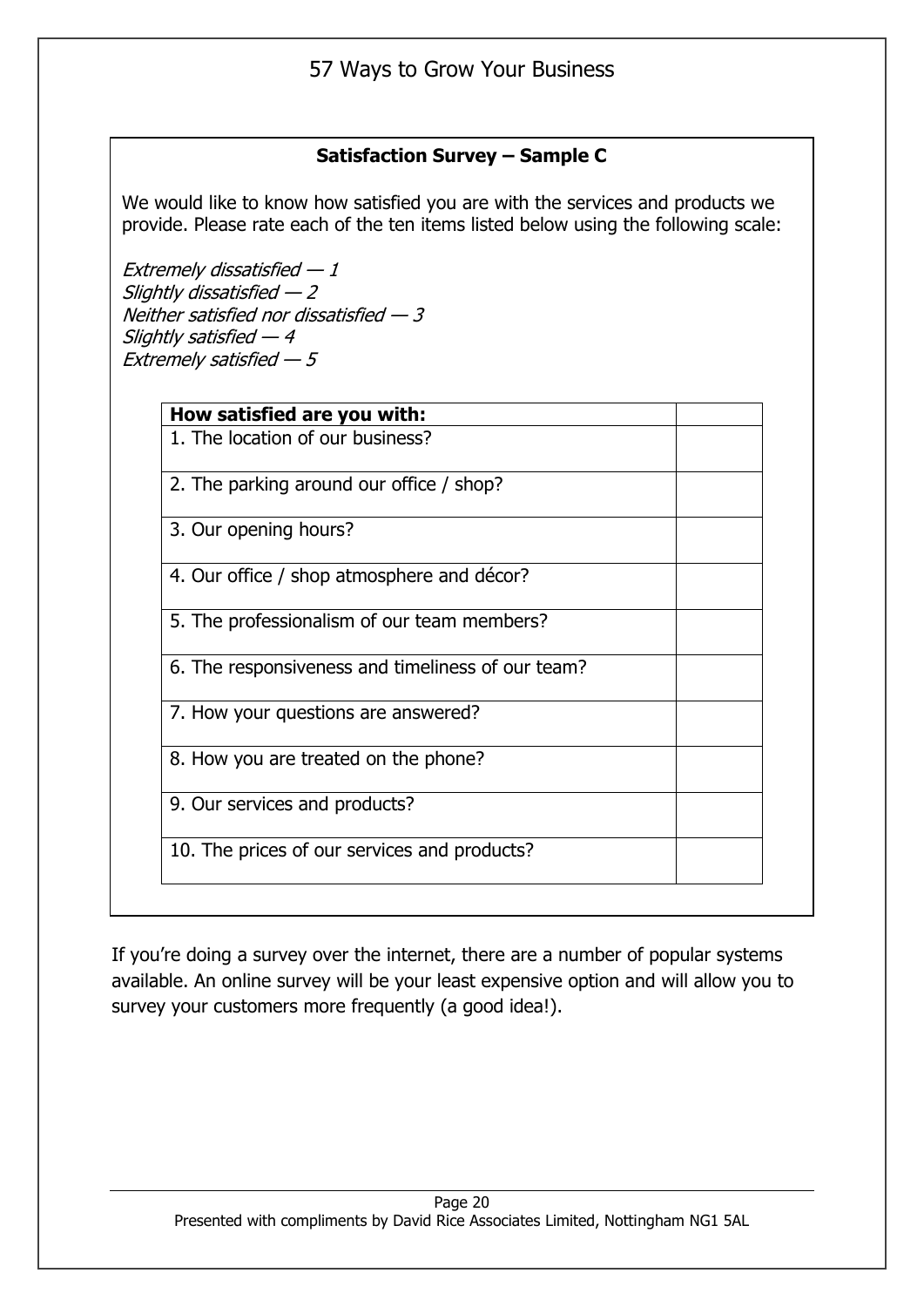#### **Satisfaction Survey – Sample D**

Listed below are the services and products we provide. For each one, please tick the appropriate box 1 to 4.

|                       |                                           | $\overline{2}$                                | 3                                | 4                                                        |
|-----------------------|-------------------------------------------|-----------------------------------------------|----------------------------------|----------------------------------------------------------|
| Service or<br>Product | We currently<br>purchase this<br>from you | We purchase<br>this from<br>another<br>vendor | We do not<br>use or need<br>this | We do not<br>currently use<br>this<br>but may<br>need it |
| A                     |                                           |                                               |                                  |                                                          |
| B                     |                                           |                                               |                                  |                                                          |
| $\overline{C}$        |                                           |                                               |                                  |                                                          |
| D                     |                                           |                                               |                                  |                                                          |
| E                     |                                           |                                               |                                  |                                                          |
| F                     |                                           |                                               |                                  |                                                          |
|                       |                                           |                                               |                                  |                                                          |
|                       |                                           |                                               |                                  |                                                          |
|                       |                                           |                                               |                                  |                                                          |
|                       |                                           |                                               |                                  |                                                          |

Ticks in columns 2 and 4 should spur you into action!

Once your survey has been completed, it is important to do something with the information, as a survey creates expectations among your respondents.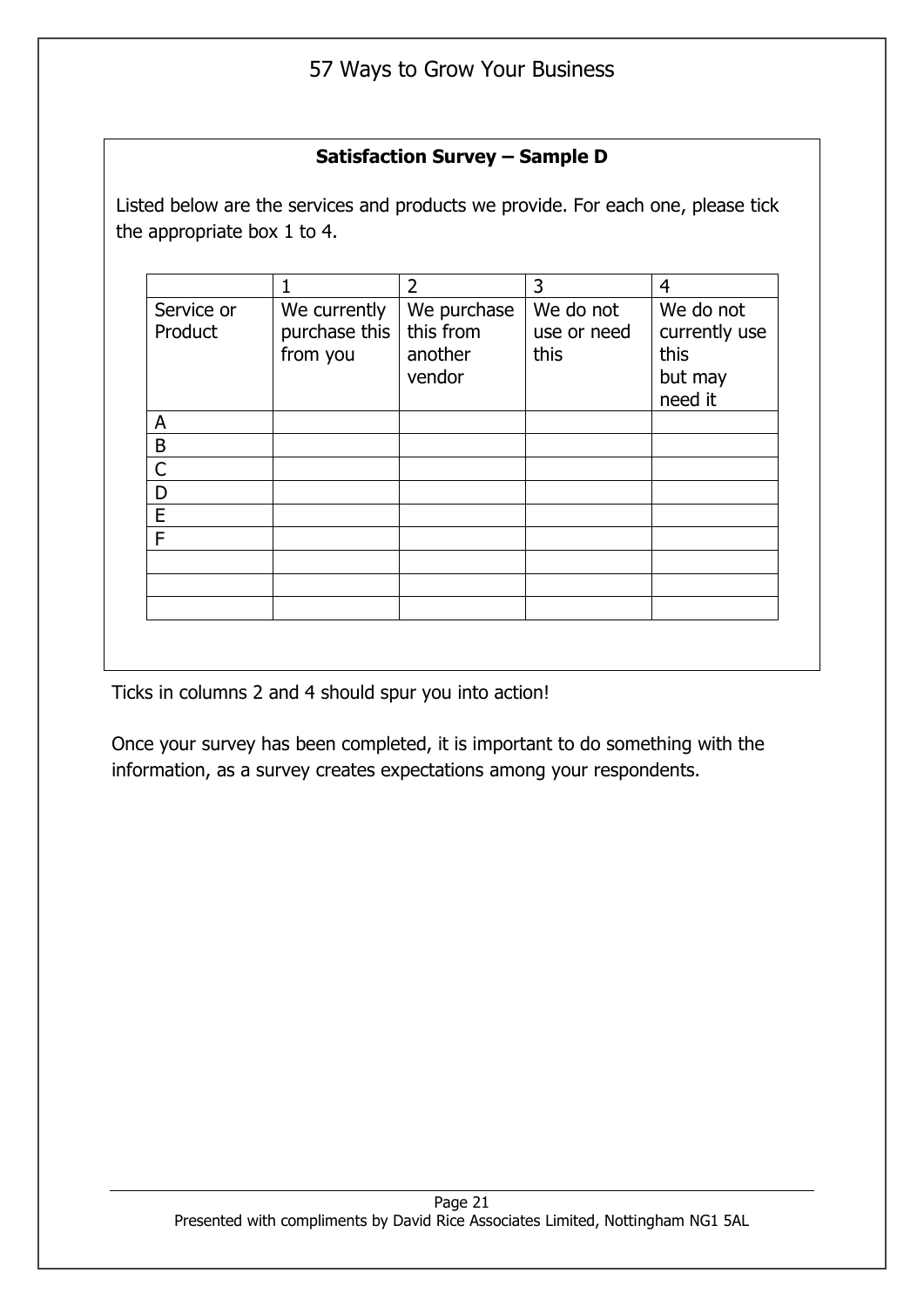As a minimum, thank all participants with a letter such as this:

Dear Customer

Thank you for participating in our recent customer survey. We received an overwhelming response with lots of helpful comments and many, many excellent suggestions.

We will be working hard over the coming months to implement as many of these suggestions as we can.

Yours sincerely

<span id="page-24-0"></span>Jane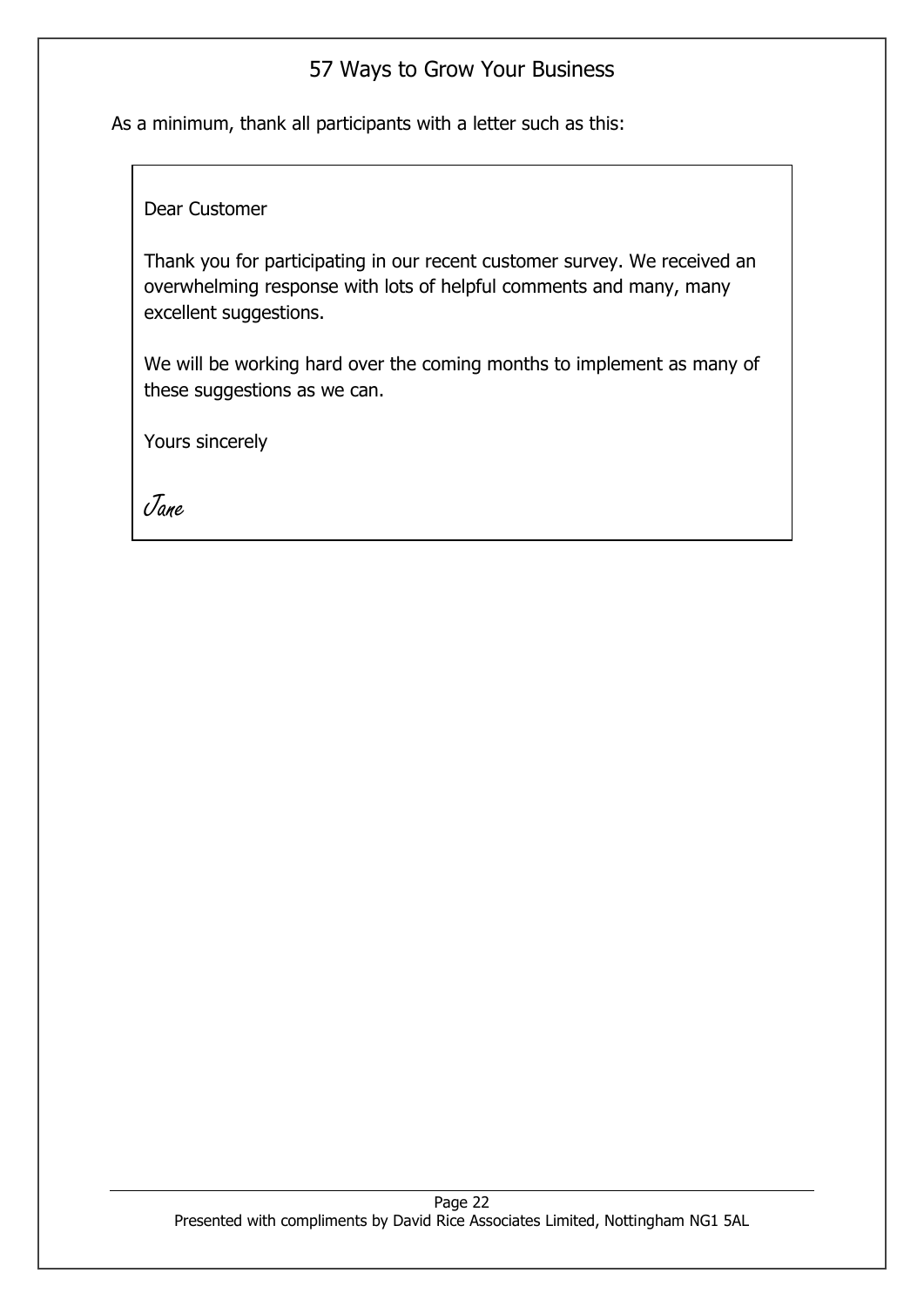#### **13 RESOLVE COMPLAINTS**

If your customers have complaints that are appropriately resolved, they can become better customers than those who haven't complained.

Authorise your people to fix problems without any "run around", just as they do at Ritz Carlton Hotels. Give your people the authority to send a customer a bottle of wine, flowers or whatever is appropriate – this becomes part of your company's "WOW" factor.

Outline here your plan to implement the "WOW" factor: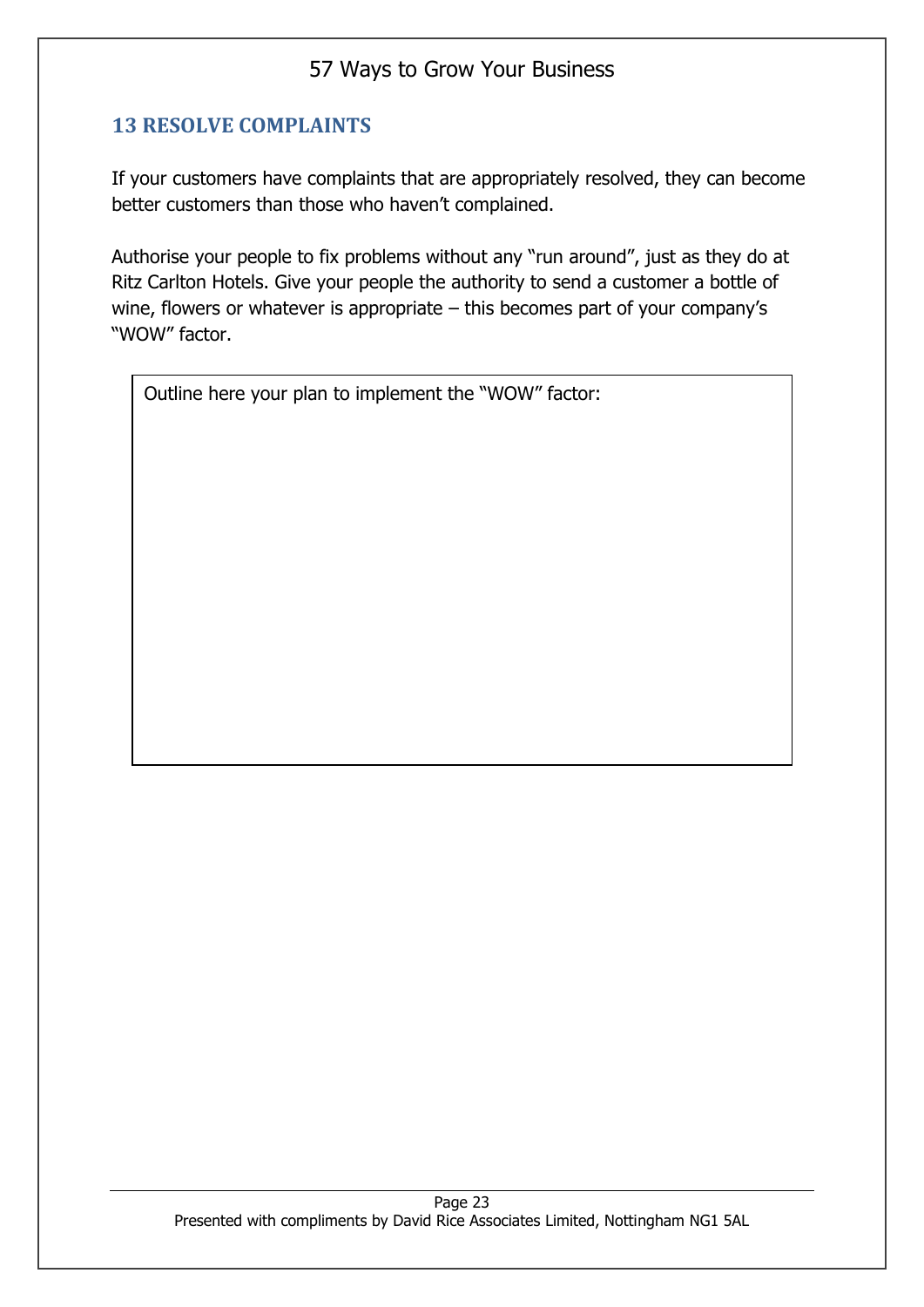#### <span id="page-26-0"></span>**14 APPLY THE 80/20 RULE**

The 80/20 rule (also known as the Pareto Principle) says that 20% of your activities generate 80% of your results.

From this, we derive principles such as 20% of your customers generate 80% of your revenue. Do an analysis – group your customers together by "family" and related entities and see how closely this applies to your business.

Then it's time to assess whether you keep serving all of the remaining 80%; you are probably losing money on many of them!

Here's an exercise to apply the Pareto Principle. It's called the Biggest Check Exercise. Here's how it works:

- 1. On the chart, list your 5 best customers (however you define that term)
- 2. In column A, enter the total revenue you generate annually from each customer and calculate the total of the column
- 3. In column B, enter the total revenue you could generate if you sold each customer your complete range of goods and services. Now calculate the total
- 4. Compare the column A total with the column B total and ask yourself, "How should we change the allocation of our marketing and other resources?"

| <b>5 BEST CUSTOMERS</b> |  |
|-------------------------|--|
|                         |  |
|                         |  |
|                         |  |
|                         |  |
|                         |  |
| <b>TOTAL</b>            |  |

Here's another exercise to help identify customers who should be sacked:

Twice a year, get your team together and ask each person to nominate one, two or three customers for expulsion.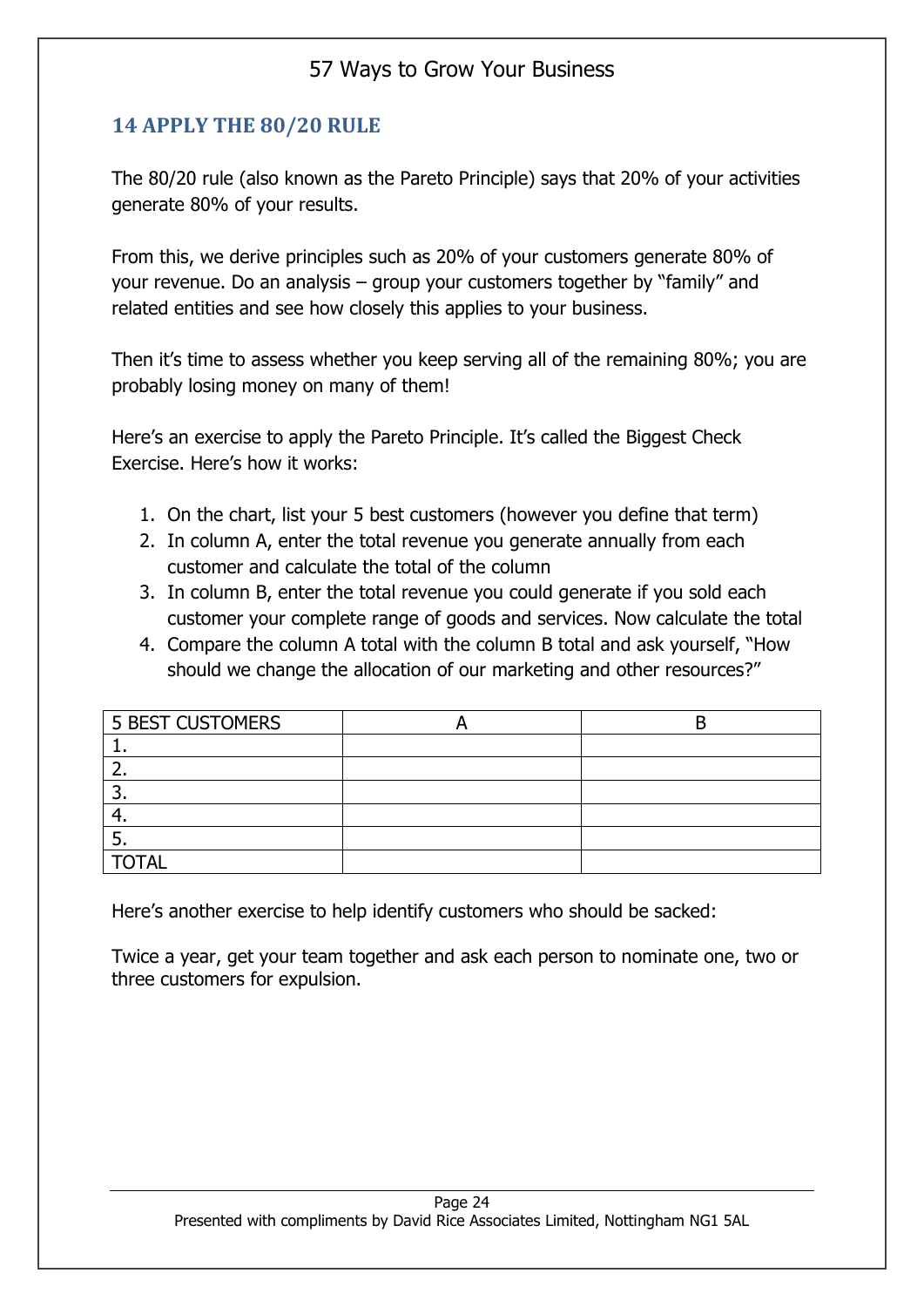These "bad" customers tend to have certain common characteristics:

- 1. They are unprofitable or marginally profitable
- 2. They argue about prices
- 3. They are slow to pay
- 4. They are high-risk
- 5. They complain a lot
- 6. They are slow to respond to requests
- 7. They don't refer new customers
- 8. They have unrealistic expectations
- 9. They abuse team members
- 10.They are rude

Once you've decided which customers need to go, you can decide on the best approach:

- Sack them in person
- Sack them over the phone
- Sack them by letter or email

If you decide to do it by letter or email, here's an example of suggested wording:

Dear John

This letter is to advise you that due to changes in our practice, we will not be available to provide dental care to you and your family in the future and recommend that you engage another dentist. Upon your instruction, we will forward your dental records to your new professional.

Yours sincerely

Joan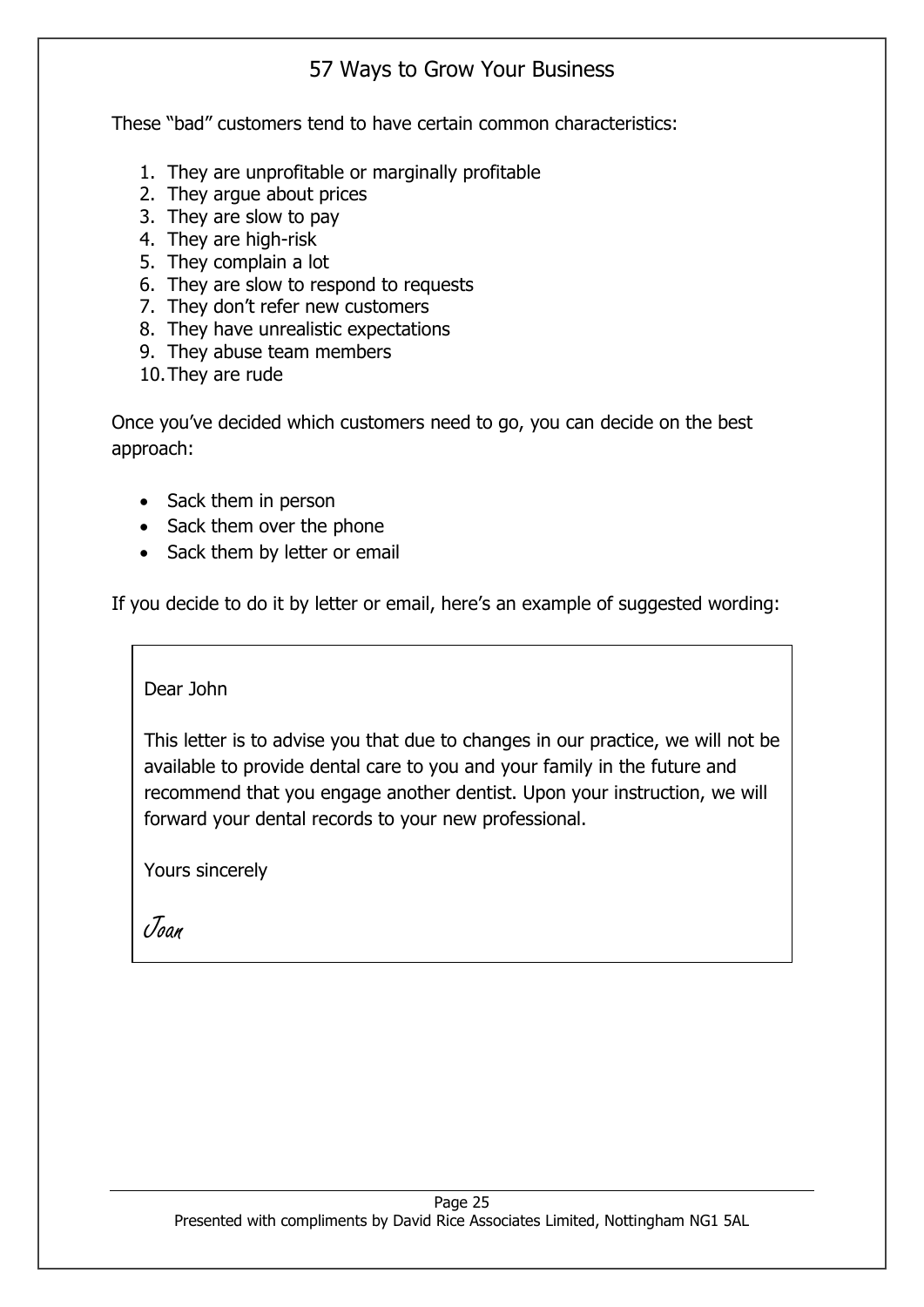#### <span id="page-28-0"></span>**15 CONDUCT A FOCUS GROUP MEETING**

Your business may benefit from convening a focus group. This will require you to gather a group of customers together in order to discuss your business.

Here's how it works:

- 1. Schedule a meeting at a desirable location, such as a restaurant or a hotel, with either lunch or dinner provided
- 2. Contact a group of customers and ask for their help. Tell them that you would like to get their opinions and that this will be an opportunity to meet other successful business people
- 3. Welcome your guests at the outset and introduce the facilitator, an experienced, neutral individual and then leave
- 4. Here are questions we want the facilitator to pose to the group:
	- A. What does your business get right?
	- B. What does your business get wrong?
	- C. What could you do to produce a better overall customer experience?
	- D. How do your best customers rate you on a scale of 1 to 10?

From the facilitator's report, you will gain insight into what your customers are **REALLY** thinking. Based on that information, you can build an even better business.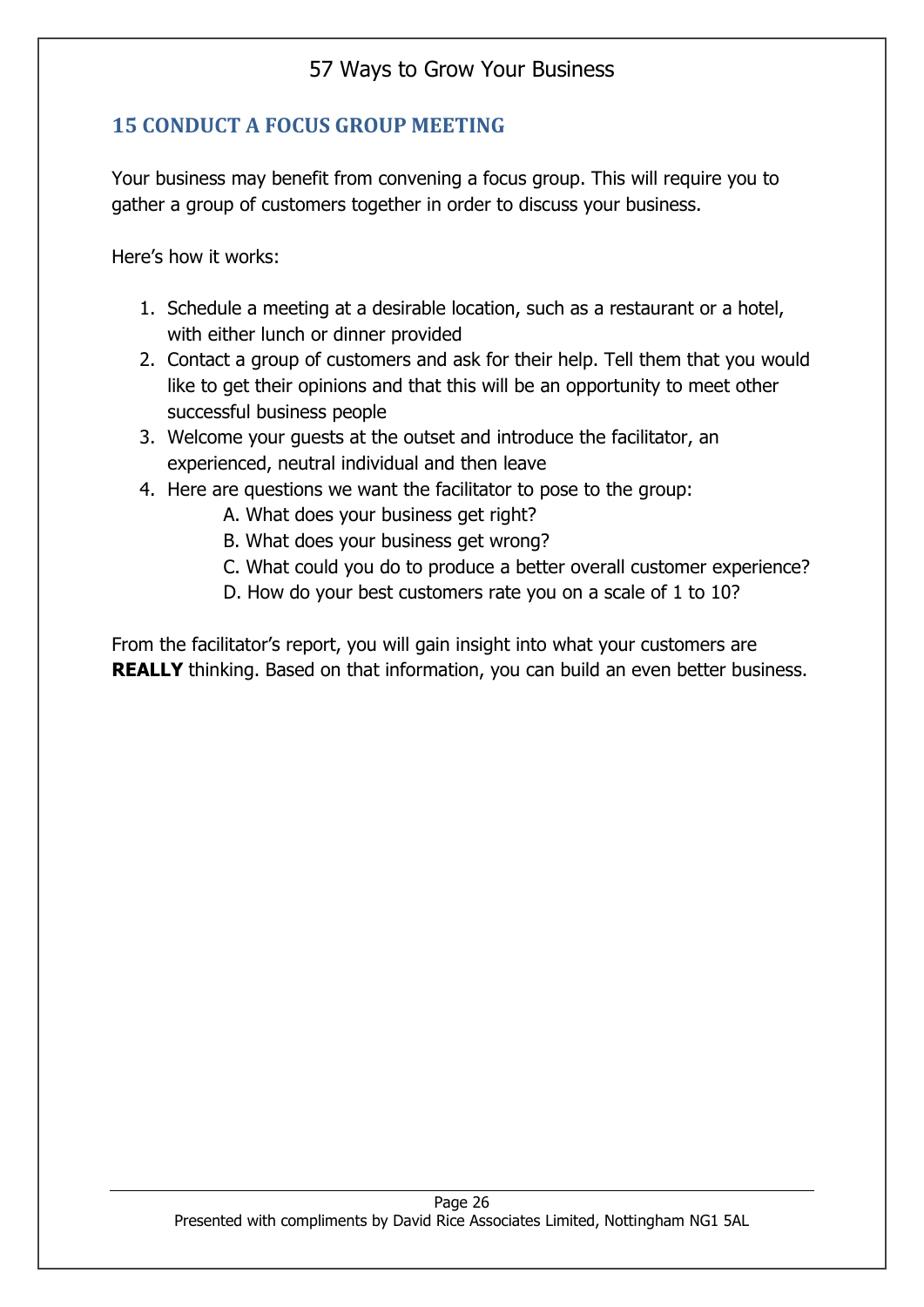#### <span id="page-29-0"></span>**16 ANALYSE YOUR VALUE DIFFERENTIAL**

Remember, it is important to be different to your competitors. Use the information you're gathering from your customers to establish:

(a) what they **value**

#### (b) what they **don't value**

Here's how you do it. List all the key attributes of your products and services, such as:

- 1. Speed of delivery
- 2. Pricing policies
- 3. Range of products
- 4. Showroom
- 5. Website
- 6. Staff product knowledge
- 7. Staff responsiveness
- 8. Handling of complaints
- 9. Handling of product returns
- 10.Payment policy
- 11.Ordering system
- 12.Guarantees
- 13.Product catalogue
- 14.Regular communications

Then ask your customers to tell you how important each of these attributes is to them on a scale of  $1 - 10$ , with 10 being the most important and 1 the least. Next, ask your customers to tell you how they rate your company on these same attributes. From this information, you can develop a value differential for each attribute. Here's an example of what one might look like for a hotel: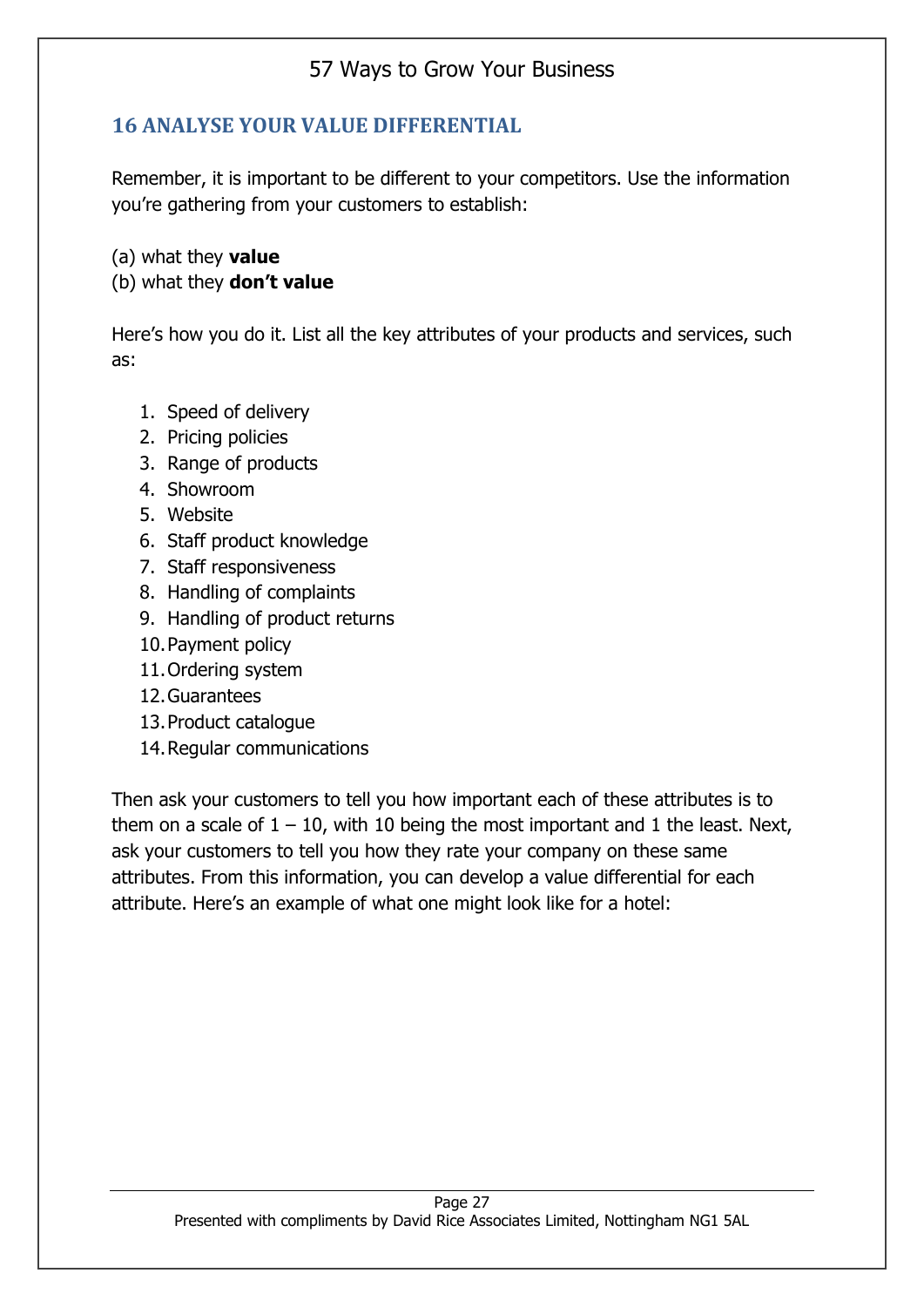| <b>Attribute</b>                     | <b>How important</b><br>is this to you? | How do you<br>rate our<br>business? | <b>Value</b><br>differential |
|--------------------------------------|-----------------------------------------|-------------------------------------|------------------------------|
| 1. Room size                         | $\overline{7}$                          | 9                                   | $+2$                         |
| 2. Bed quality                       | 10                                      | 10                                  | $\mathbf 0$                  |
| 3. Furniture & amenities<br>in rooms | 5                                       | 10                                  | $+5$                         |
| 4. Friendliness                      | $\overline{7}$                          | $\overline{7}$                      | $\mathbf 0$                  |
| 5. Hygiene                           | 10                                      | 8                                   | $-2$                         |
| 6. Meeting area                      | 5                                       | 5                                   | $\mathbf 0$                  |
| 7. Architectural<br>aesthetics       | 5                                       | 9                                   | $+4$                         |
| 8. Late-opening<br>restaurant / bar  | 10                                      | $\overline{2}$                      | $-8$                         |
| 9. Room service                      | 10                                      | 10                                  | $\mathbf{0}$                 |
| 10. Breakfast quality                | 9                                       | $\overline{2}$                      | $-7$                         |
| 11. Free internet                    | 10                                      | 0                                   | $-10$                        |
| 12. Child friendly                   | $\mathbf 0$                             | $\mathbf 0$                         | $\mathbf 0$                  |
| 13. Pet friendly                     | $\mathbf 0$                             | $\mathbf 0$                         | $\mathbf 0$                  |
| 14. Early check-in                   | 10                                      | 5                                   | $-5$                         |
| 15. Free parking                     | 5                                       | 10                                  | $+5$                         |
| 16. Automatic check-out              | 5                                       | 5                                   | $\mathbf 0$                  |
| 17. Coffee maker in<br>room          |                                         |                                     |                              |

Page 28 Presented with compliments by David Rice Associates Limited, Nottingham NG1 5AL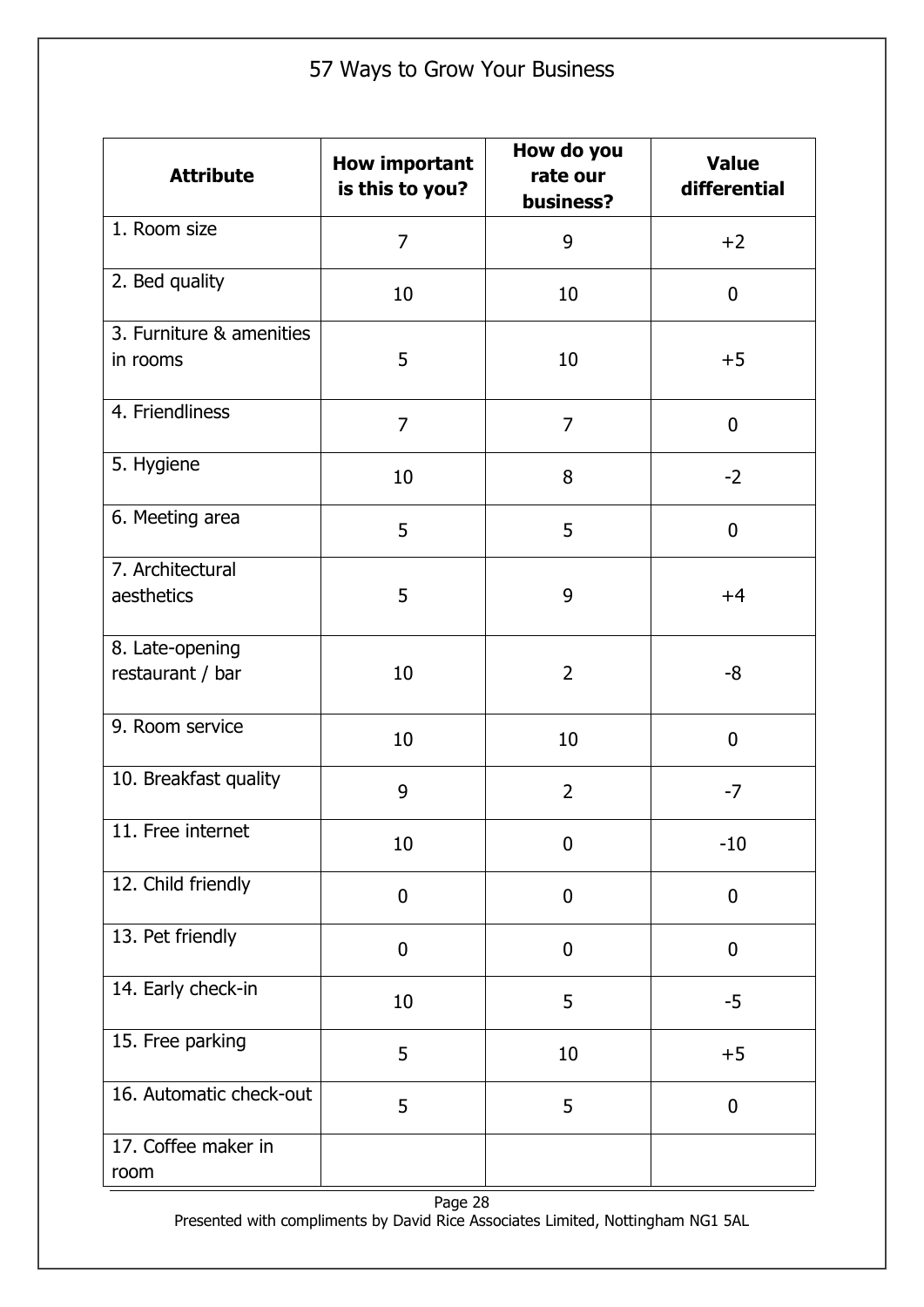| <b>Attribute</b>                        | <b>How important</b><br>is this to you? | How do you<br>rate our<br>business? | <b>Value</b><br>differential |
|-----------------------------------------|-----------------------------------------|-------------------------------------|------------------------------|
| 18. Price                               |                                         | 8                                   | $+1$                         |
| 19. Refrigerator &<br>microwave in room |                                         | 10                                  | $+8$                         |
| 20. Gift shop                           |                                         | 5                                   |                              |

In our example, number 10, "breakfast quality" is rated a 9 in importance and the hotel only gets a 2 rating, the value differential is -7. Adding hot food and fresh fruit might be a wise move.

Number 11, "free internet" is rated a 10 and the hotel gets a 0. It may be time to include this service in the room price as they do in some hotels.

Number 17, "coffee maker in room" is rated very important, yet many hotels like this one do not provide one. It would be a relatively minor investment to satisfy customers.

The response to number 19, "refrigerator and microwave", on the other hand, suggests that this is not a must-have item – therefore, an opportunity for savings. From your own value differential analysis, you may discover that there are areas where you are giving your customers either more or less than what they really want or care about.

Take a look at these options:

A. Analyse your products and services and decide which must be offered as standard and which can be offered as options

- B. Create a "naked" solution where all extras are optional
- C. Introduce new products and services as options to see if they are valued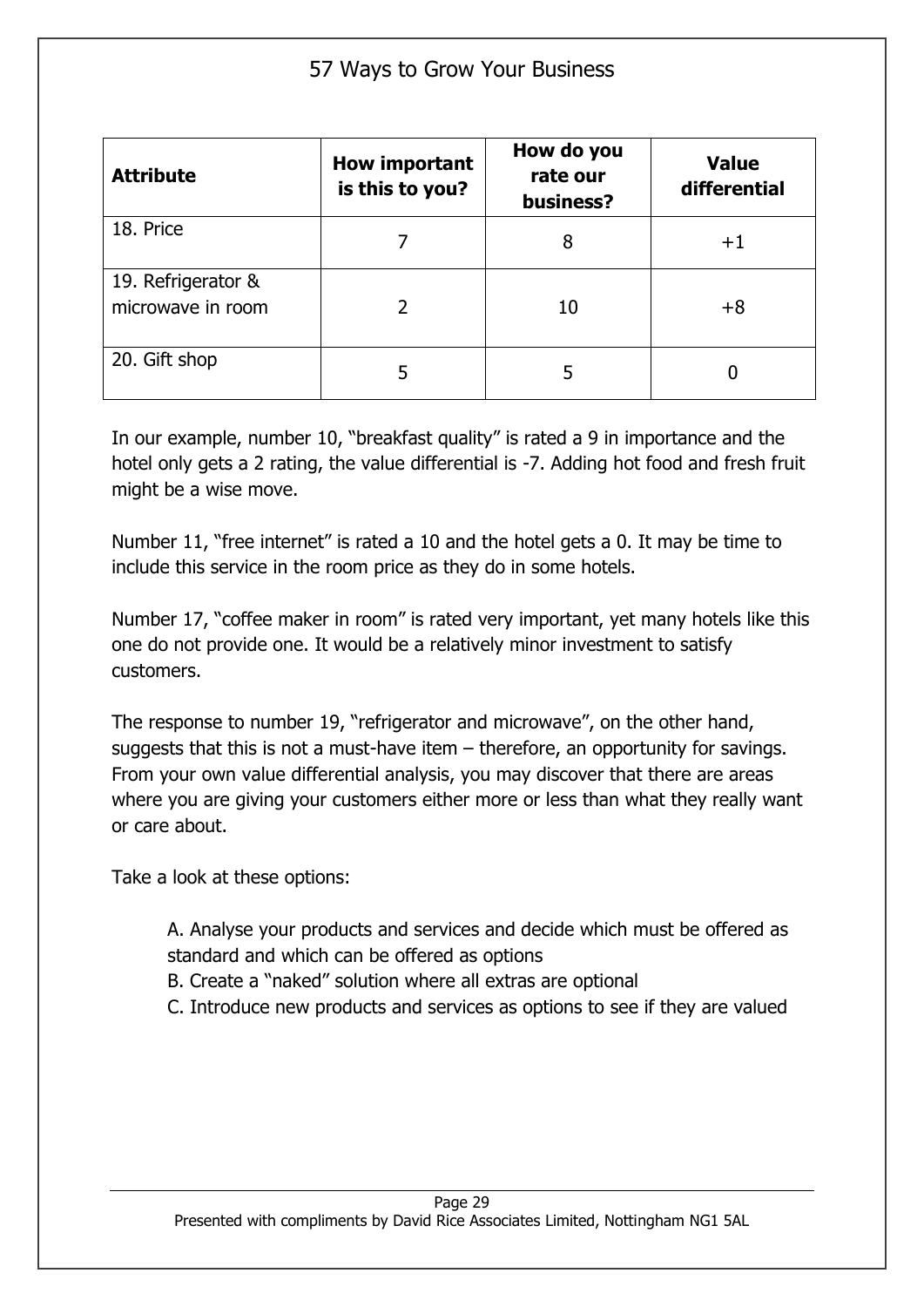### <span id="page-32-0"></span>**17 GET YOUR PRICING RIGHT**

Many of us resist the idea of raising prices for fear that our customers will go elsewhere. We may think that price is the deciding factor behind most buying decisions, but this isn't true. Buyers pay for a combination of value, service and convenience. So, raising prices may be an ideal strategy to improve your profitability.

Take a look at the following chart:

| 1. If your present profit margin is                                                                |     |                |     |     |     |     |                |                |                |  |  |
|----------------------------------------------------------------------------------------------------|-----|----------------|-----|-----|-----|-----|----------------|----------------|----------------|--|--|
|                                                                                                    | 20% | 25%            | 30% | 35% | 40% | 45% | 50%            | 55%            | 60%            |  |  |
| 2. And you increase your price by                                                                  |     |                |     |     |     |     |                |                |                |  |  |
| <b>3.</b> Your sales would have to fall by the following percentage before your<br>profits decline |     |                |     |     |     |     |                |                |                |  |  |
| 2%                                                                                                 | 9   | $\overline{7}$ | 6   | 5   | 5   | 4   | $\overline{4}$ | 4              | 3              |  |  |
| 4%                                                                                                 | 17  | 14             | 12  | 10  | 9   | 8   | $\overline{7}$ | $\overline{7}$ | $\overline{7}$ |  |  |
| 6%                                                                                                 | 23  | 19             | 17  | 15  | 13  | 12  | 11             | 10             | 9              |  |  |
| 8%                                                                                                 | 29  | 24             | 21  | 19  | 17  | 15  | 14             | 13             | 12             |  |  |
| 10%                                                                                                | 33  | 29             | 25  | 22  | 20  | 18  | 17             | 15             | 14             |  |  |
| 12%                                                                                                | 38  | 32             | 29  | 26  | 23  | 21  | 19             | 18             | 17             |  |  |
| 14%                                                                                                | 41  | 36             | 32  | 29  | 26  | 24  | 22             | 20             | 19             |  |  |
| 16%                                                                                                | 44  | 39             | 35  | 31  | 29  | 26  | 24             | 23             | 21             |  |  |
| 18%                                                                                                | 47  | 42             | 38  | 34  | 31  | 29  | 26             | 25             | 23             |  |  |
| 20%                                                                                                | 50  | 44             | 40  | 36  | 33  | 31  | 29             | 27             | 25             |  |  |
| 25%                                                                                                | 56  | 50             | 45  | 42  | 38  | 36  | 33             | 31             | 29             |  |  |
| 30%                                                                                                | 60  | 55             | 50  | 46  | 43  | 40  | 38             | 35             | 33             |  |  |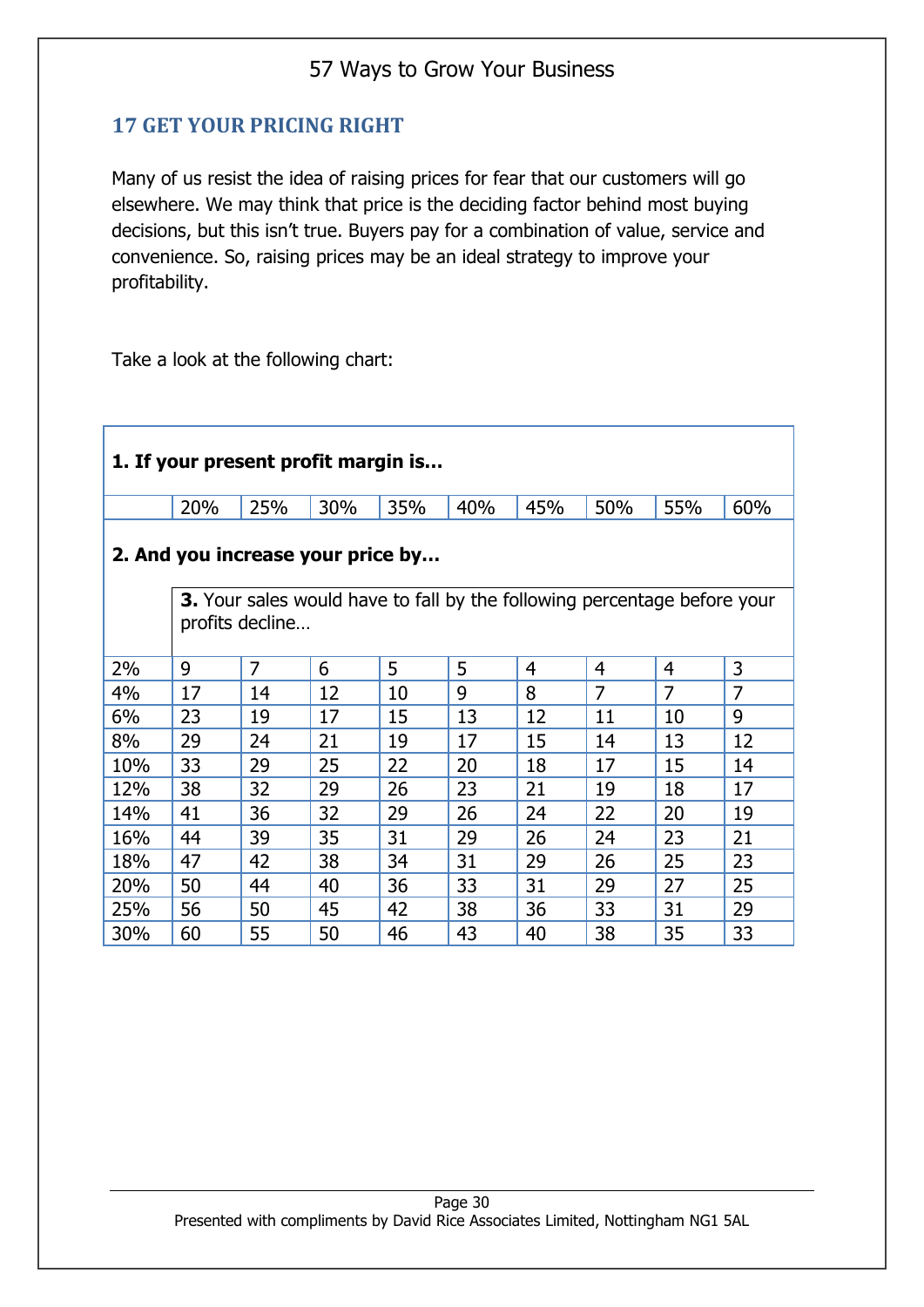#### **A Case Study**

Elizabeth runs a bakery in a small town, offering a selection of breads, cakes and pies.

During an annual review meeting with her accountant, Elizabeth focused on pricing policies and how she marked up her bakery items. Elizabeth said "I was intending to raise my prices next year, but there is another bakery in the area that is about 10% cheaper."

She then discussed the fact that she had a loyal customer base, had some special items that were not available at the other bakery and was always being complimented on the quality of her products.

Her accountant then showed Elizabeth the effect of a 10% increase in prices and the fact that she could afford to lose 22% of her sales volume and still make the same amount of money. They also looked at the consequences of a 10% reduction in prices and how much extra volume she would need to generate to make the same amount of money. Elizabeth discovered that she would have to sell 40% more baked goods to make the same level of profit as she was already making.

Being successful is not just about lowering prices! In small businesses, it is about the value you add to your customers, as well as being different, that is important!

Here's what the analysis revealed:

#### **Elizabeth's Bakery**

|                     | <b>Last Year</b> | As a % of Revenue |
|---------------------|------------------|-------------------|
| <b>Sales</b>        | £293,842         | 100%              |
| <b>Direct Costs</b> | £190,932         | 65%               |
| <b>Gross Profit</b> | £102,910         | <b>35%</b>        |
| <b>Expenses</b>     | £26,138          | 9%                |
| Depreciation        | £2,454           | $1\%$             |
| <b>Net Profit</b>   | £74,318          | 25%               |
|                     |                  |                   |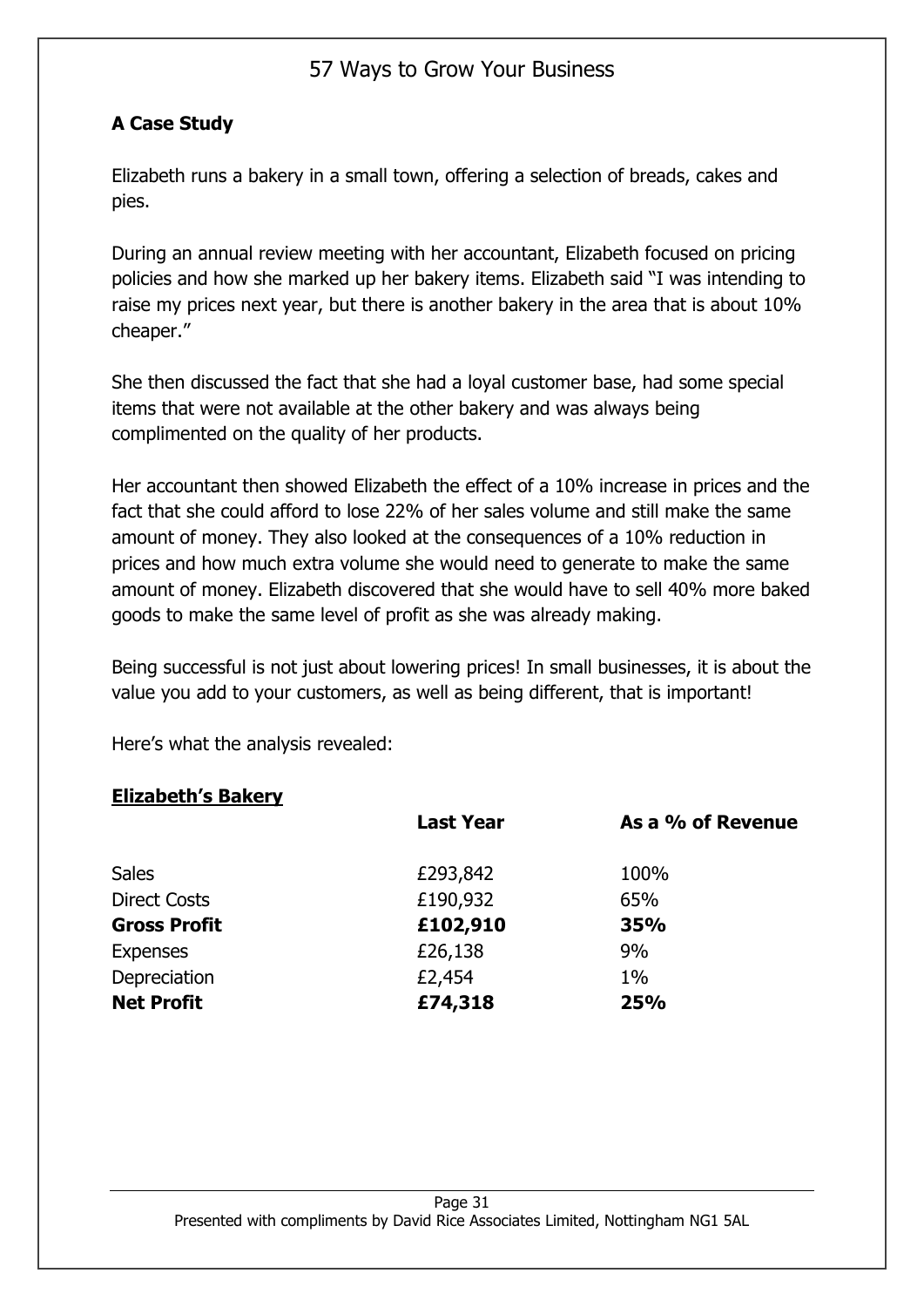| Reduce expenses by | 5%  | Will increase profits by                                              | £1,307  |
|--------------------|-----|-----------------------------------------------------------------------|---------|
| Increase sales by  | 5%  | Will increase profits by                                              | £5,146  |
| Increase prices by | 5%  | Will increase profits by                                              | £14,629 |
| Increase prices by | 10% | Will equal the same profit as<br>before even if you lose<br>volume of | 22%     |
| Decrease prices by | 10% | Will equal the same profit<br>only if you increase volume<br>by       | 40%     |

What did happen in the next year? She put her prices up – bread by about 10%, and cakes and pies by about 20%. The result was that she made over £120,000!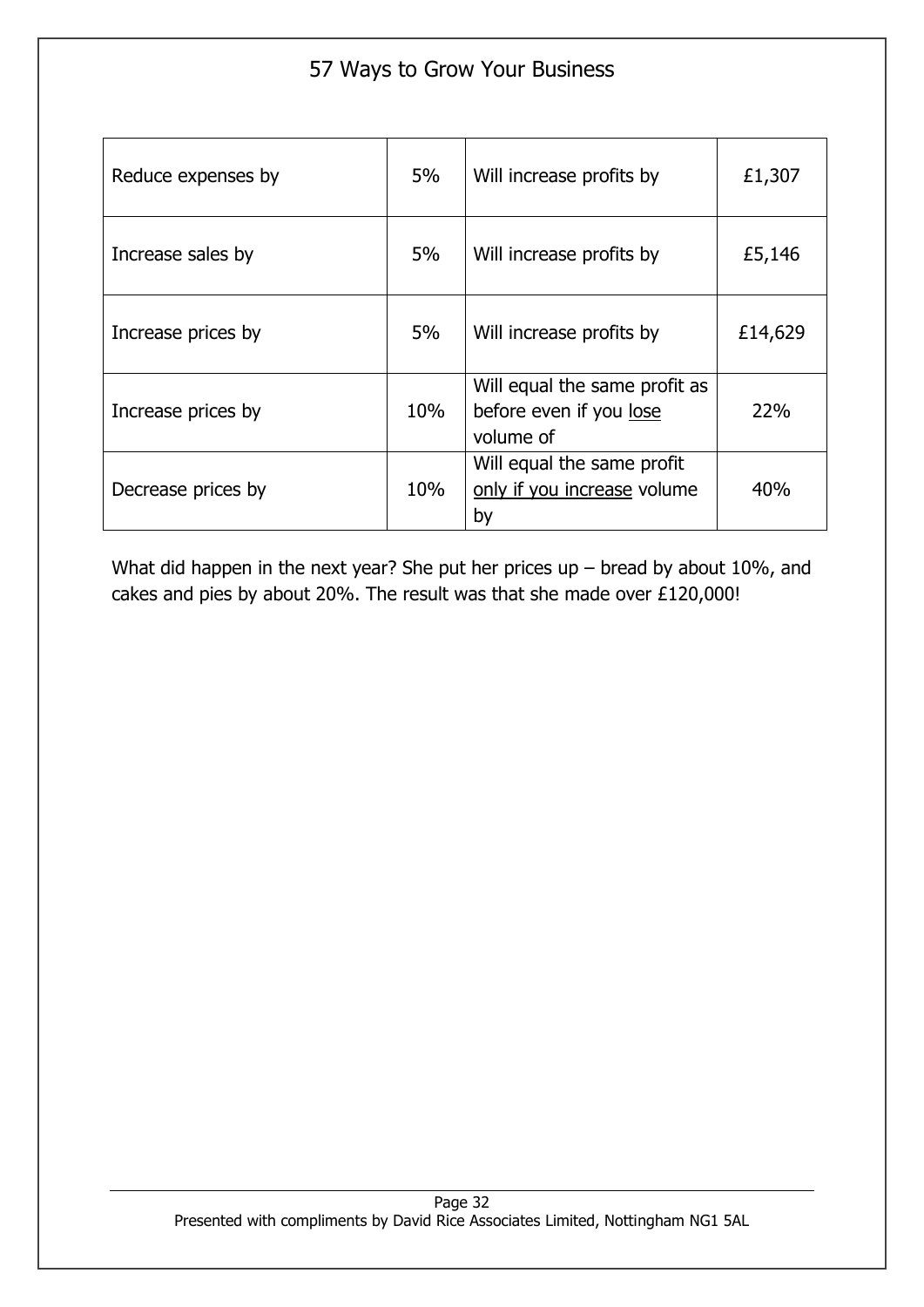#### <span id="page-35-0"></span>**18 BREAK SOME COMPROMISES**

Historical precedents within a particular industry force customers to make compromises or concessions.

Why, for example:

- Do most hotels prohibit you from checking in before 3pm? [Hotel maids generally start work at 8am or 9am. Accordingly, there are made-up rooms available by mid-morning]
- Are most car dealerships closed on weekends?
- Is it so hard to buy a used car with confidence?
- Do supermarkets not provide childcare?
- Do retailers quote broad delivery times? ("We'll be at your house between 9am and 5pm")

In your industry, what do customers have to put up with "just because"?

Think of the companies that have succeeded by breaking the "wait time" compromise, whether it's roadside recovery ("in under an hour"), shoe repair ("while you wait"), cinema ticketing ("print your own") or the punctual plumber ("paying you if they don't show up on time").

So break some of your own compromises, change your opening hours, offer a pickup service or let customers pre-order over the internet.

What compromises can we break?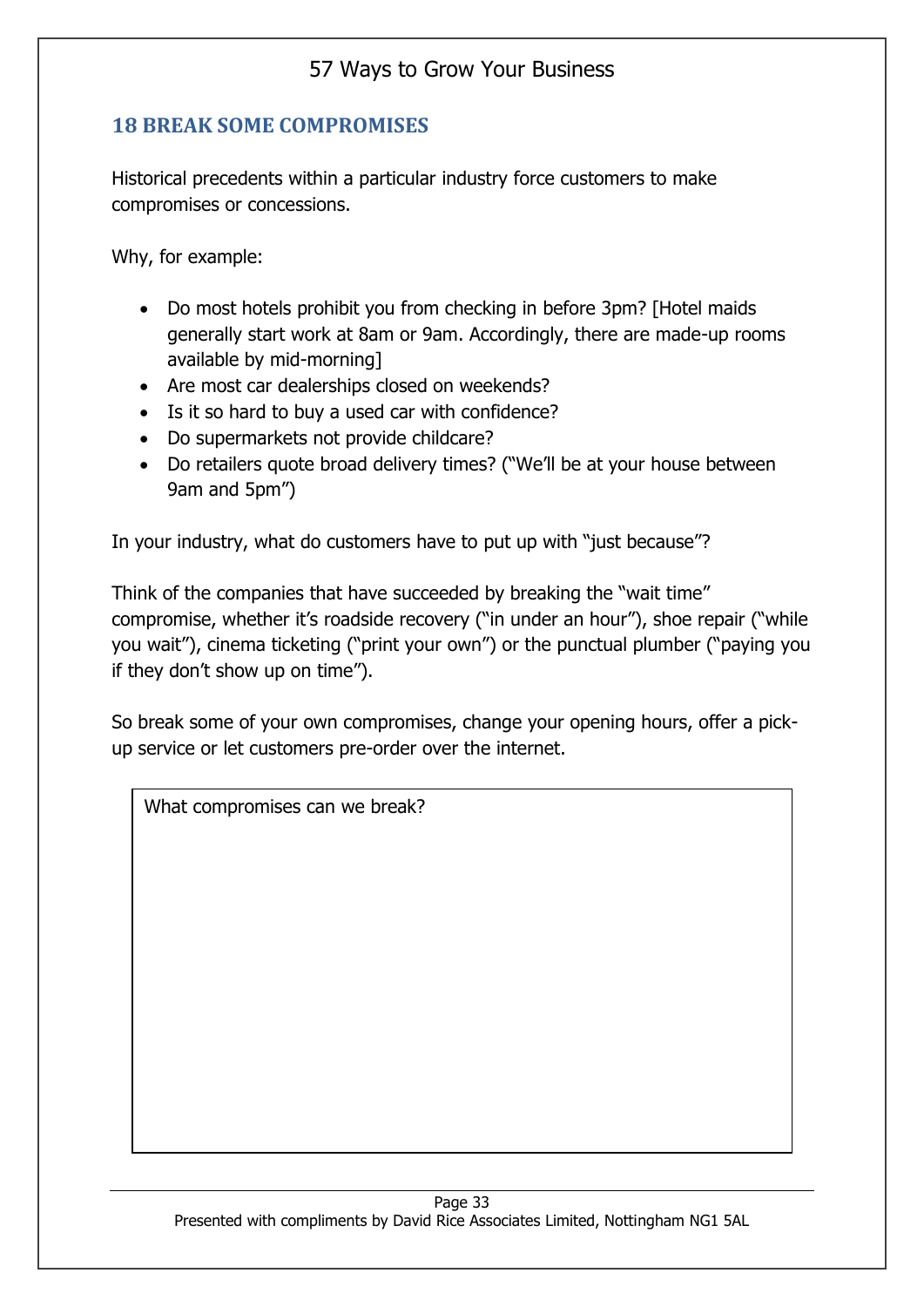### **19 OFFER MONEY-BACK GUARANTEES**

Most companies offer an implicit guarantee of their products, while others say "our products and services are guaranteed"; but these promises do not mean much by themselves. If you want your guarantee to make a difference, make it specific and credible.

For example:

- If we don't arrive within the time frame we promised, there will be no charge
- You may return any item within 60 days of purchase

Since your competitors may not offer such an explicit guarantee, it could be one of your key differentiators.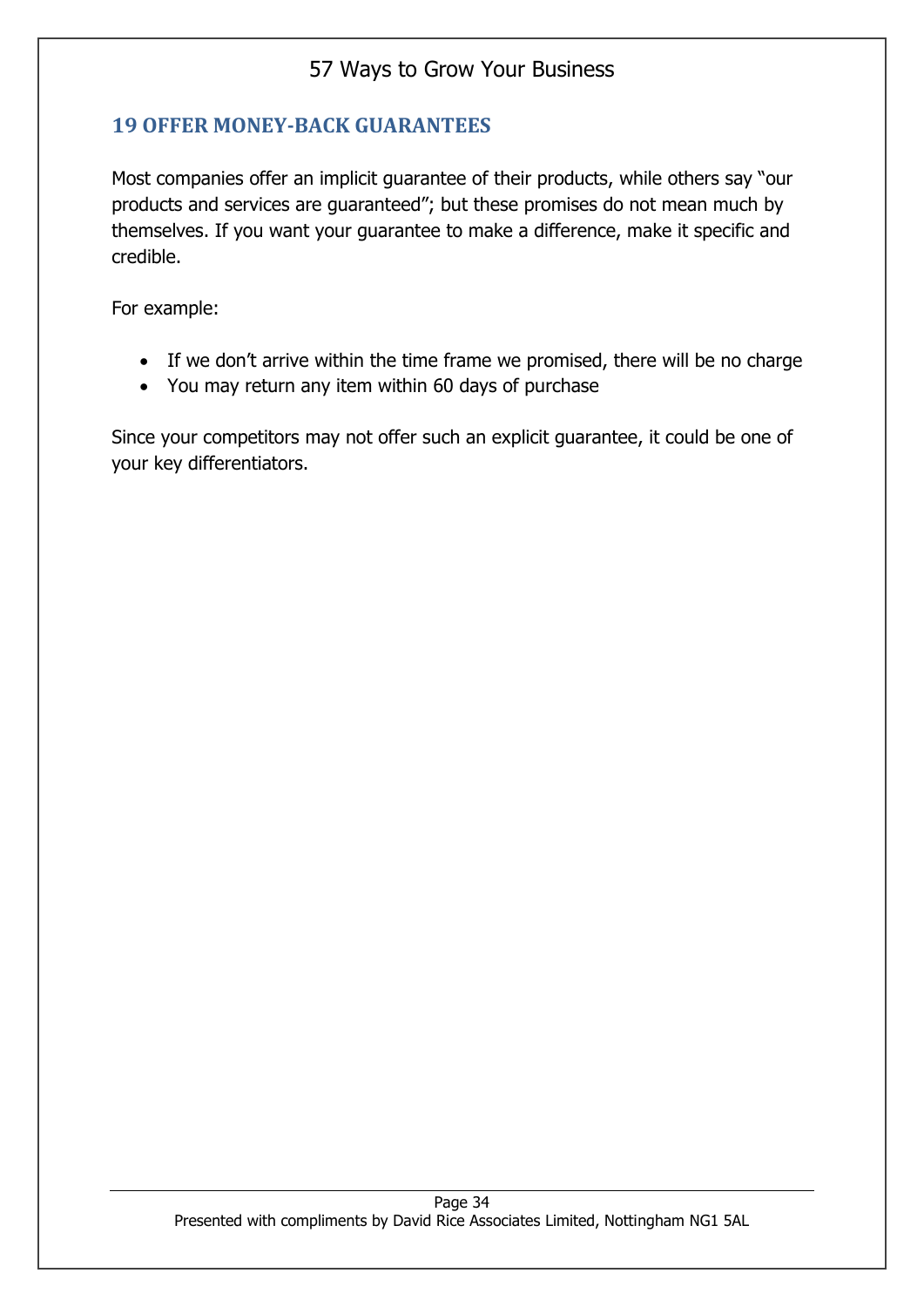## **20 SURVEY YOUR COMPETITORS**

Most businesses don't do this (believe it or not) but the information obtained can be really helpful in keeping you out in front.

- 1. Get your team together and complete a competitor worksheet (see next page) for each of your competitors
- 2. Obtain your competitors' brochures and promotional materials to find out what they think are their strengths and how they promote themselves. Look at trade journals and the internet for product comparisons and reviews
- 3. Collect other information by researching business databases such as Dun & Bradstreet
- 4. Meet with your customers and suppliers and ask them for their opinions on where you are better (or weaker) than your competitors
- 5. Analyse the information and prepare spreadsheets showing comparative strengths and weaknesses
- 6. Prepare an action plan for improvement!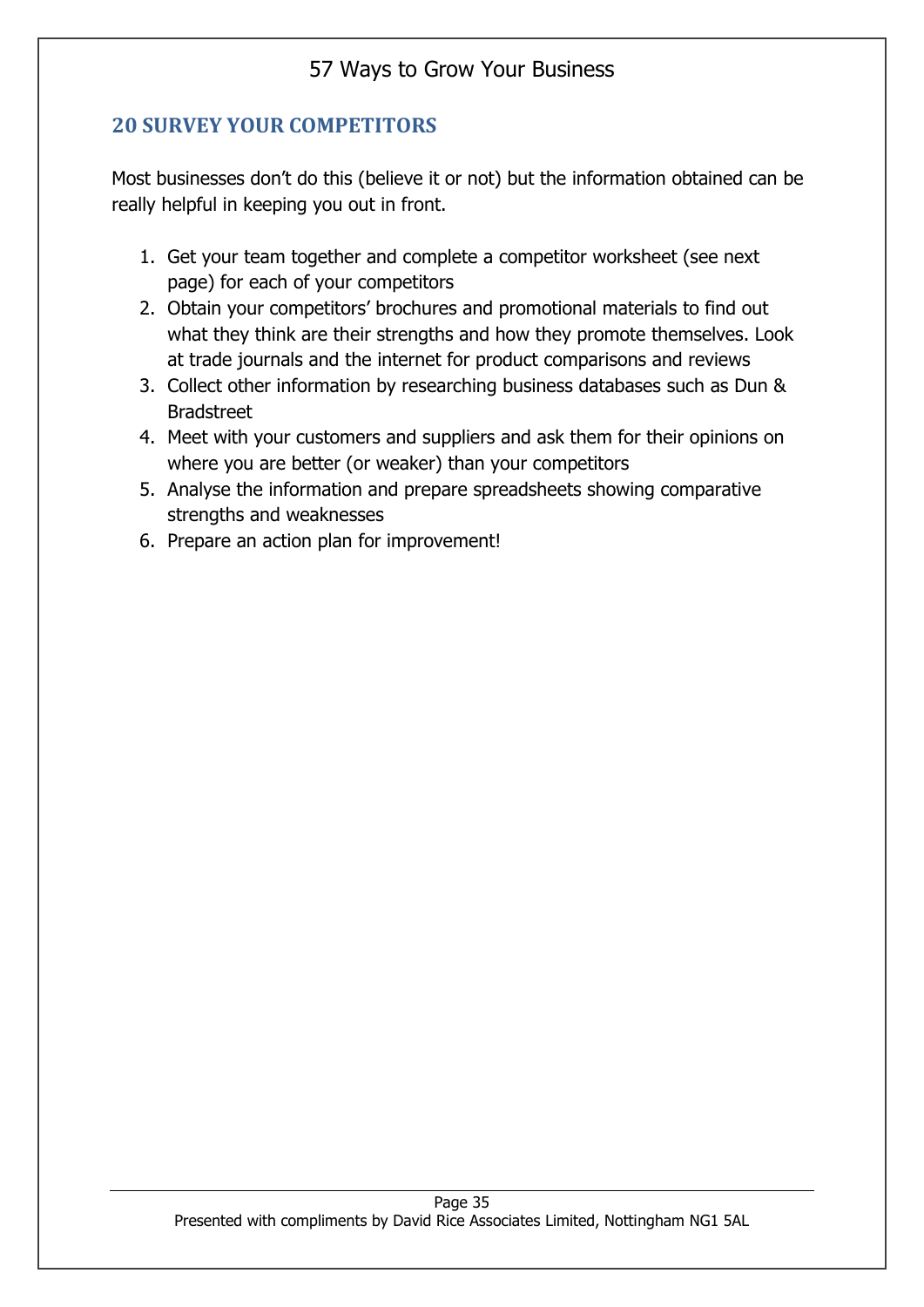#### **Competitor Worksheet**

Company name

Estimated annual sales

What are the most important strengths of this competitor?

What are the most important weaknesses of this competitor?

What do they do better than us?

What do we do better than them?

Who is this competitor's CEO?

What is their business approach/strategy?

What are the next strategic moves this competitor is likely to make?

What actions should we take to pre-empt or combat this?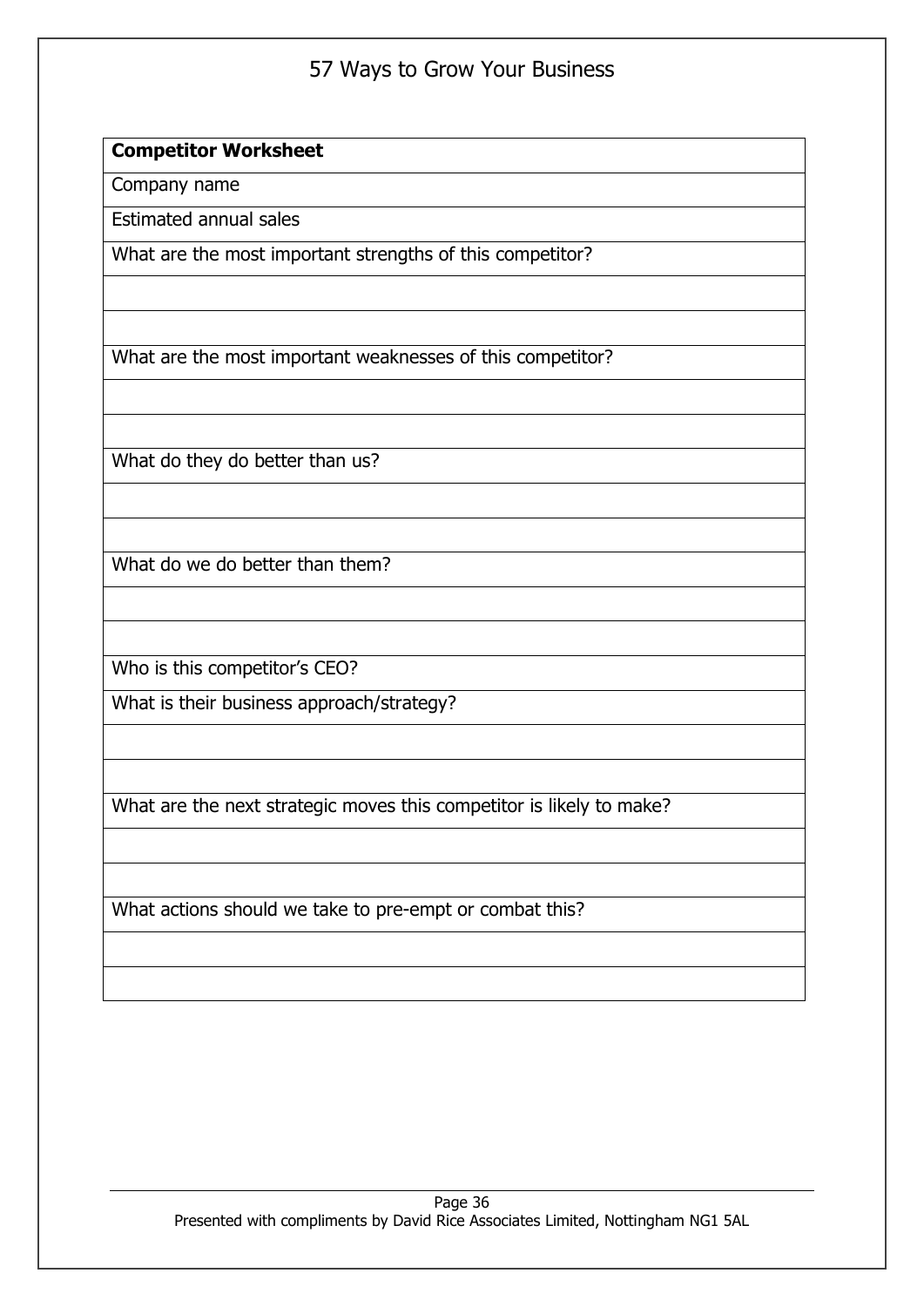## **21 SURVEY YOUR TEAM MEMBERS**

Your team members should know more about what's going on in your business than anyone else. Survey them regularly, and survey all of them.

Here's a suggested approach:

- 1. Prepare a questionnaire, allowing room for expansive answers
- 2. Make it easy for people to respond (i.e. mail, email, fax etc.)
- 3. Make it voluntary and confidential
- 4. Use an outside facilitator this will help you get a higher response rate
- 5. Insist (and publicise) that the outside facilitator maintains absolute secrecy as to individual responses

Here's a sample questionnaire for team members:

#### **Data Gathering Questionnaire**

- 1. Identify at least three things that our business does well and, in your opinion, should continue to do
- 2. What are three things that our business doesn't do well?
- 3. What have you heard from customers that concerns you the most?
- 4. If you were in charge, what are three things you would change immediately?
- 5. What opportunities should we be exploring?
- 6. How can we improve communications within our company?
- 7. What things are people not talking about openly, but which should be addressed?
- 8. What causes you frustration about working here?
- 9. What do you believe are the key values of our company?
- 10.What other suggestions do you have for the owners of the company?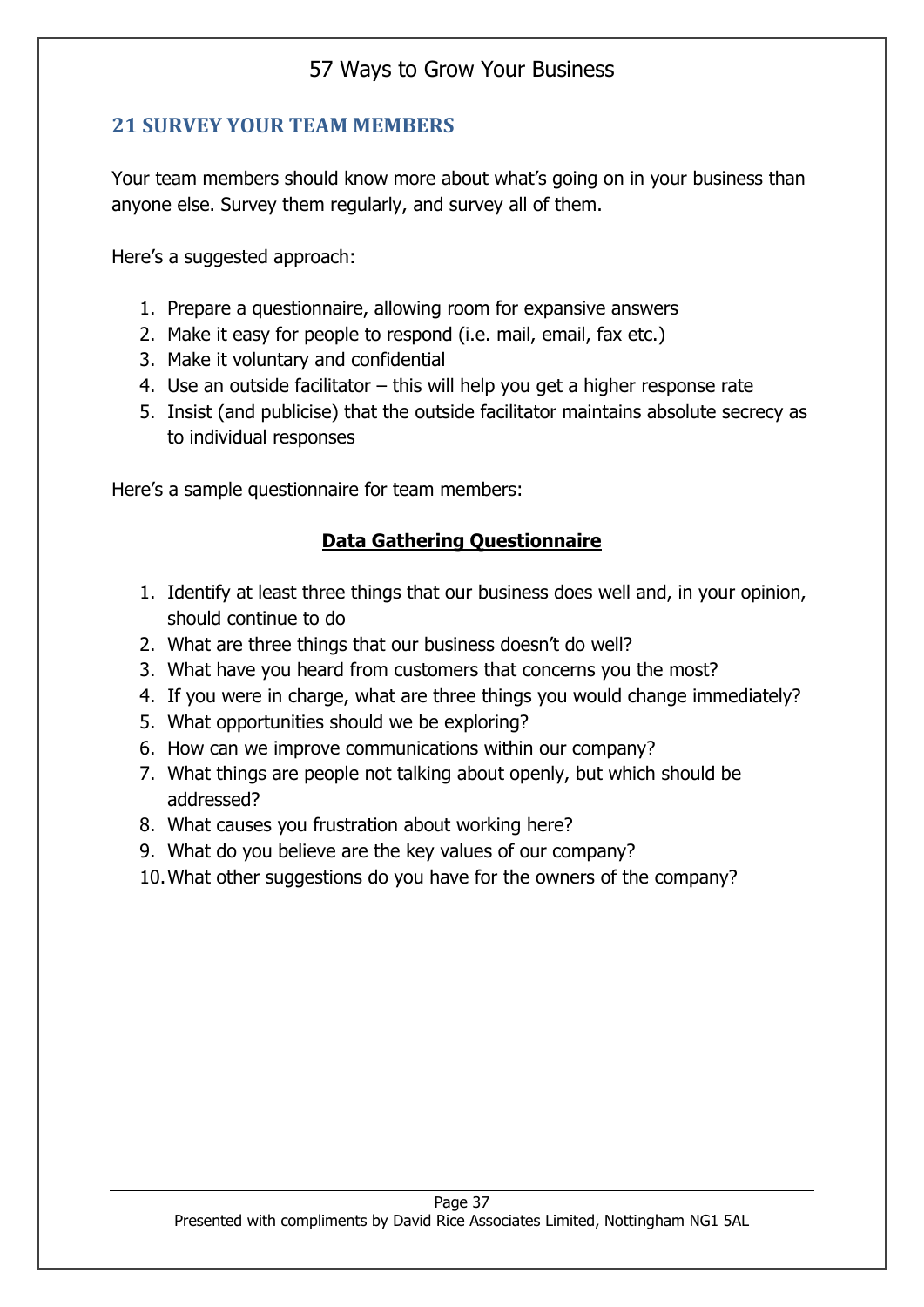### **22 INCENTIVISE YOUR TEAM**

Most incentive programmes are sales-oriented because it is relatively straightforward to measure outcomes. Other incentive programmes may be appropriate for

activities such as personnel recruitment, cost containment or new ideas. Forward-thinking companies use incentives for their entire team to keep everyone focused and motivated.

Structure your incentives around whatever your team members find most rewarding. This may be cash but merchandise, gift certificates or travel may be even more effective.

Set your incentives so that they encourage teamwork – it's important that most people win. Make the time frame short enough so that team members can visualise the end result.

When working on goalsetting, remember the **SMART** acronym:

**S**pecific **M**easurable **A**ttainable **R**elevant **T**imely

How can we incentivise our team?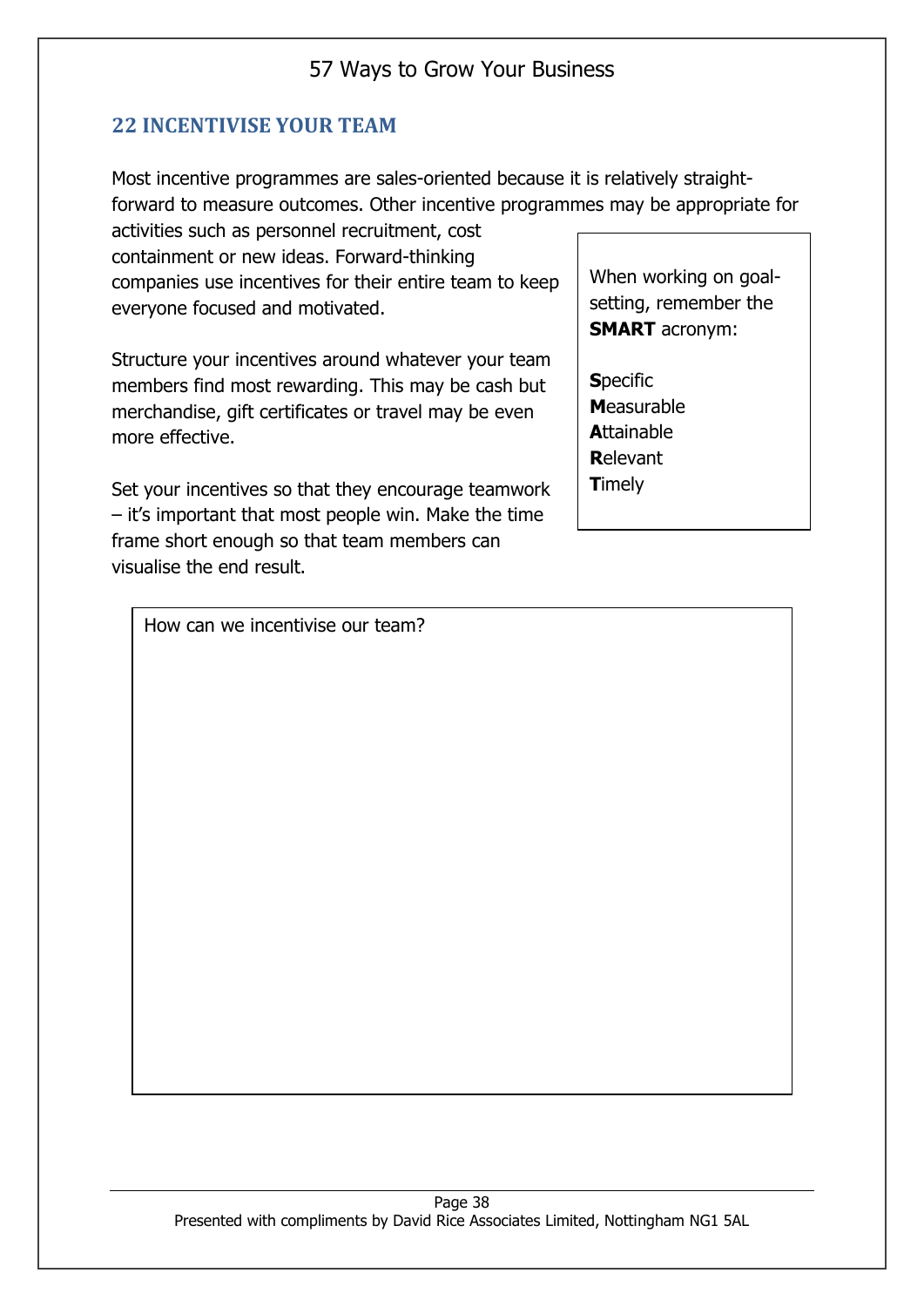## **23 DEVELOP REFERRALS AND INTRODUCTIONS**

Referrals are the lifeblood of a successful business – there's no better way of building sales than by increasing referrals. They are not only the number one source of **new business**; they are the leading source of the **best new business**.

People like to make referrals – when we make a wise purchasing decision, we want to share it with others as a way of validating our own good judgment and good fortune.

To get referrals, you have to ask for them! If you are talking to one of your customers you might say, "As you know, we do a lot of work with medium-sized companies like yours and show them how to manage the cost of raw materials. If you know of anyone you think we can help, would you be willing to introduce us?" Almost every customer will say yes. Not all of them will follow through – but you've planted the seed!

### **Stimulating Introductions**

At the end of each month ask yourself these four questions:

- 1. Are all my customers happy?
- 2. Have I given all my customers enough TLC (tender loving care)?
- 3. Have I talked to each of my customers?
- 4. Have I asked each of my customers for an introduction?

Step 1 is getting people to agree to recommend you.

Step 2 is making sure they have the materials needed to facilitate the process. Give them copies of your firm brochures, newsletters and specialty booklets. When you do, include a note thanking them for their help. Then, follow up with periodic letters and new marketing materials. In addition, make sure that everyone in your organisation carries business cards and that you have a great website.

Here are six strategies for developing more and better referrals (you may prefer the term introductions – it sounds more professional and less intimidating):

- 1. Provide your customers with a "WOW" experience
- 2. Let your customers know up front that you will be asking for introductions. Explain how your business depends on positive word-of-mouth and specific recommendations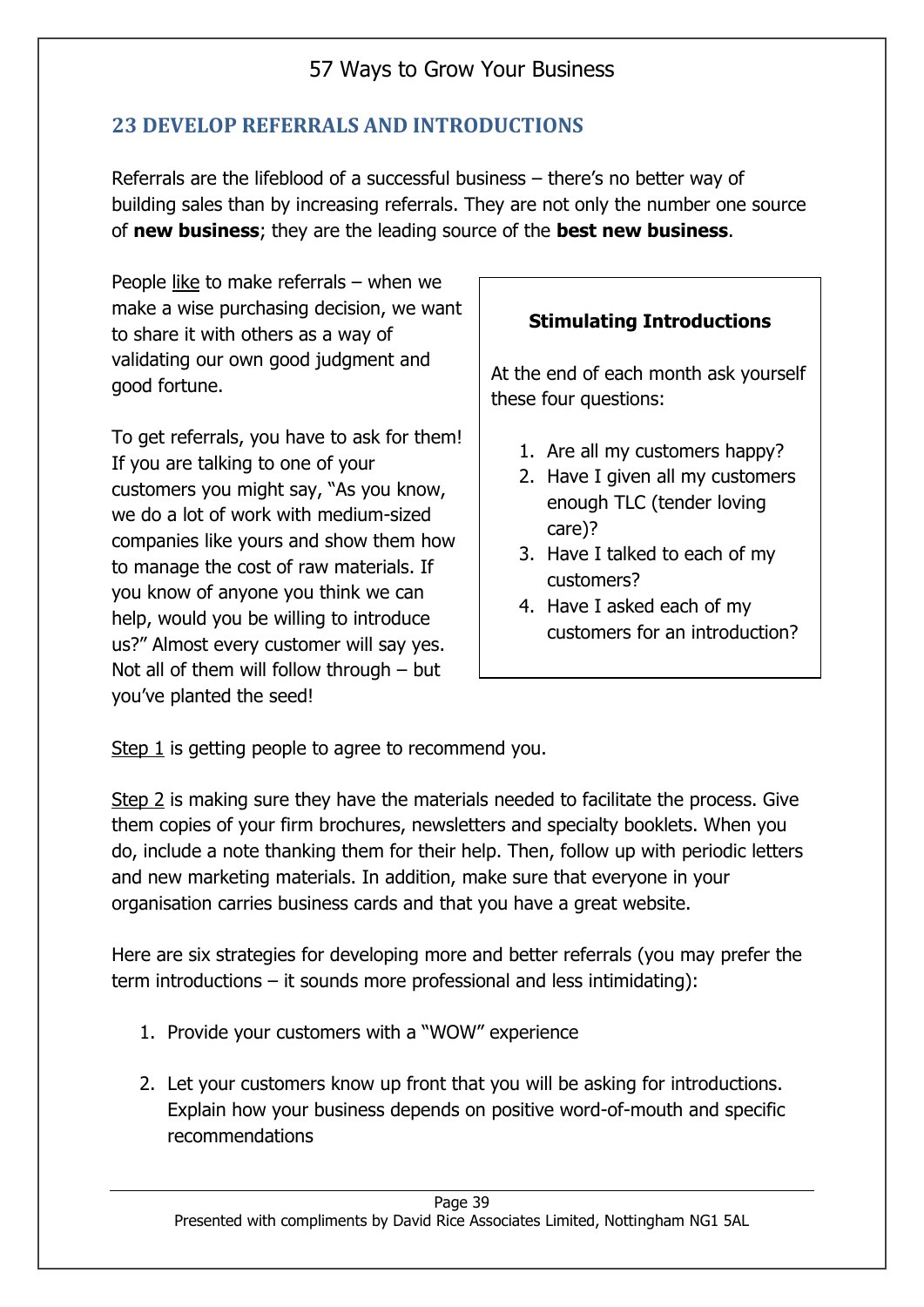3. When asking for introductions, be sensitive to timing. It takes practice and experience to do it effectively. The best time to ask, naturally, is when you have just completed a project or assignment. Ask for a testimonial letter – one that he or she would feel comfortable with you sending to new contacts. Also, ask your customers to provide a review of your firm on review websites (such as yelp.co.uk). Today it is the search engine of choice for many individuals and many different businesses. If you've never used it, log on and put in the name of your company to see what people are saying about you!

### **NEVER USE THE "B" WORD!**

Saying that you're "BUSY" is the quickest way to dry up referrals. Using the "B" word reinforces any reservations people may have about your level of service and discourages them from sending you more business.

If you appear unable to handle the work you have now, why would anyone want to send you more? When you're asked "how are you doing?" or "how's business?" the answer is "Business is great…and we're looking for more!"

- 4. Tell your customers exactly what you want them to do and describe the kinds of new customers you are looking for. Then discuss people they might know who meet these criteria. Your customer may offer to make a contact. Ask for a commitment, and let him or her know you will be in touch regarding the opportunity
- 5. When you do receive a referral, make sure to say "thank you", whether or not the referral results in new business. Set up a system so that every referral is properly acknowledged
- 6. When you get a new customer as a result of an introduction, find a special way of thanking your referral source. Send a bottle or perhaps even a case of wine, a bouquet of flowers or a plant. The most memorable thank you's will be specific to the individual such as:
	- Concert tickets to a favourite band or orchestra
	- A gift certificate to a favourite shop
	- Dinner for 2 at a favourite restaurant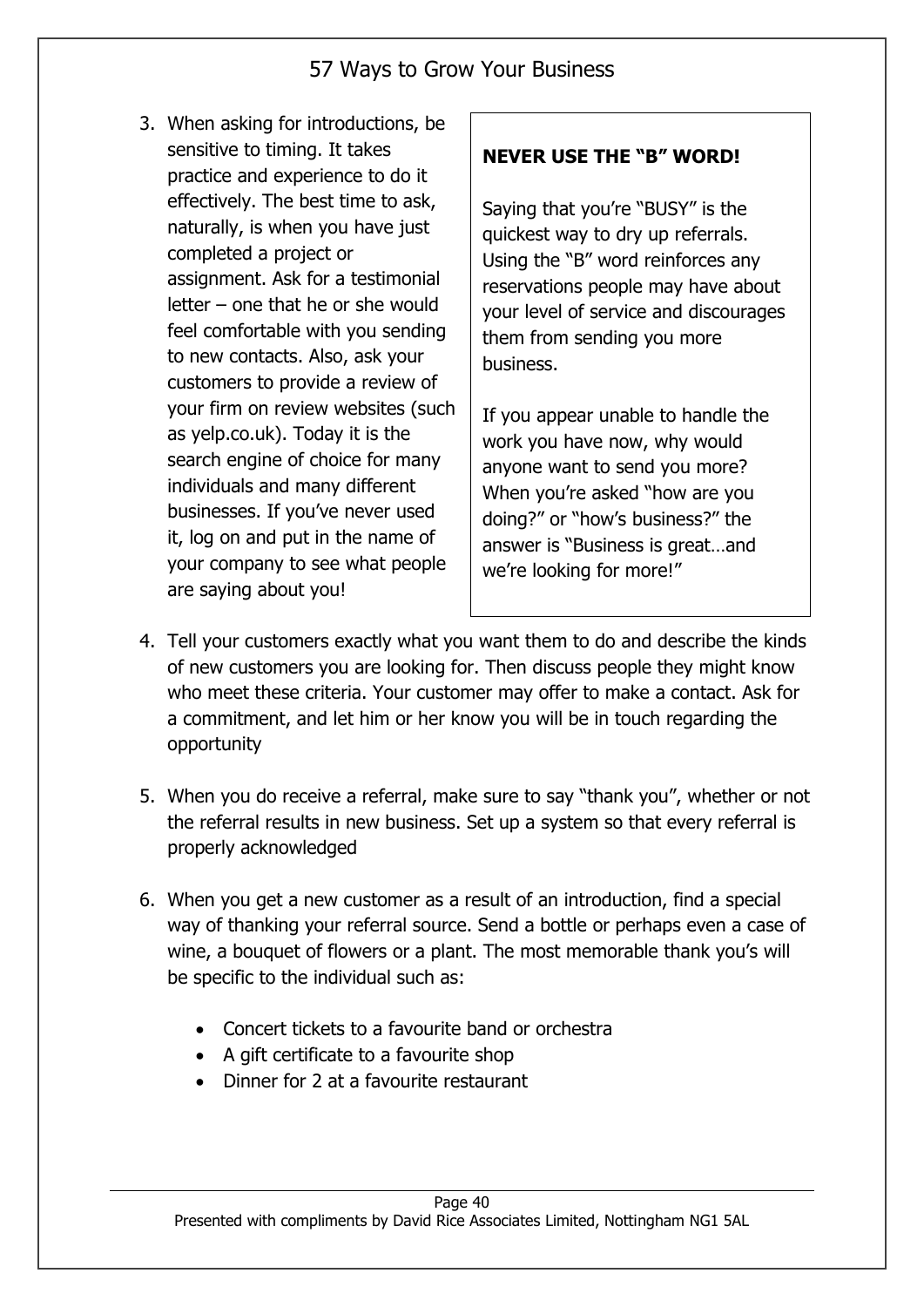There is no better way to build your business than through referrals. Like you, most business owners and professionals are looking for new business. If you want people to make referrals to you, find a way to do the same for them.

How can we get more referrals?

Here's a sample "thank you" letter for a referral:

Dear Gail

Thank you for referring Victoria Smith to our firm.

We always welcome new customers and when they are introduced by a valued individual like yourself it makes it all the more special.

We met with Victoria this week and look forward to helping her.

Again, thank you for the introduction!

Yours sincerely

Bill

**Tip:** This will be particularly effective if it is handwritten on a "thank you" card. Enclosing a gift card to a popular retailer will make your "thank you" special and different.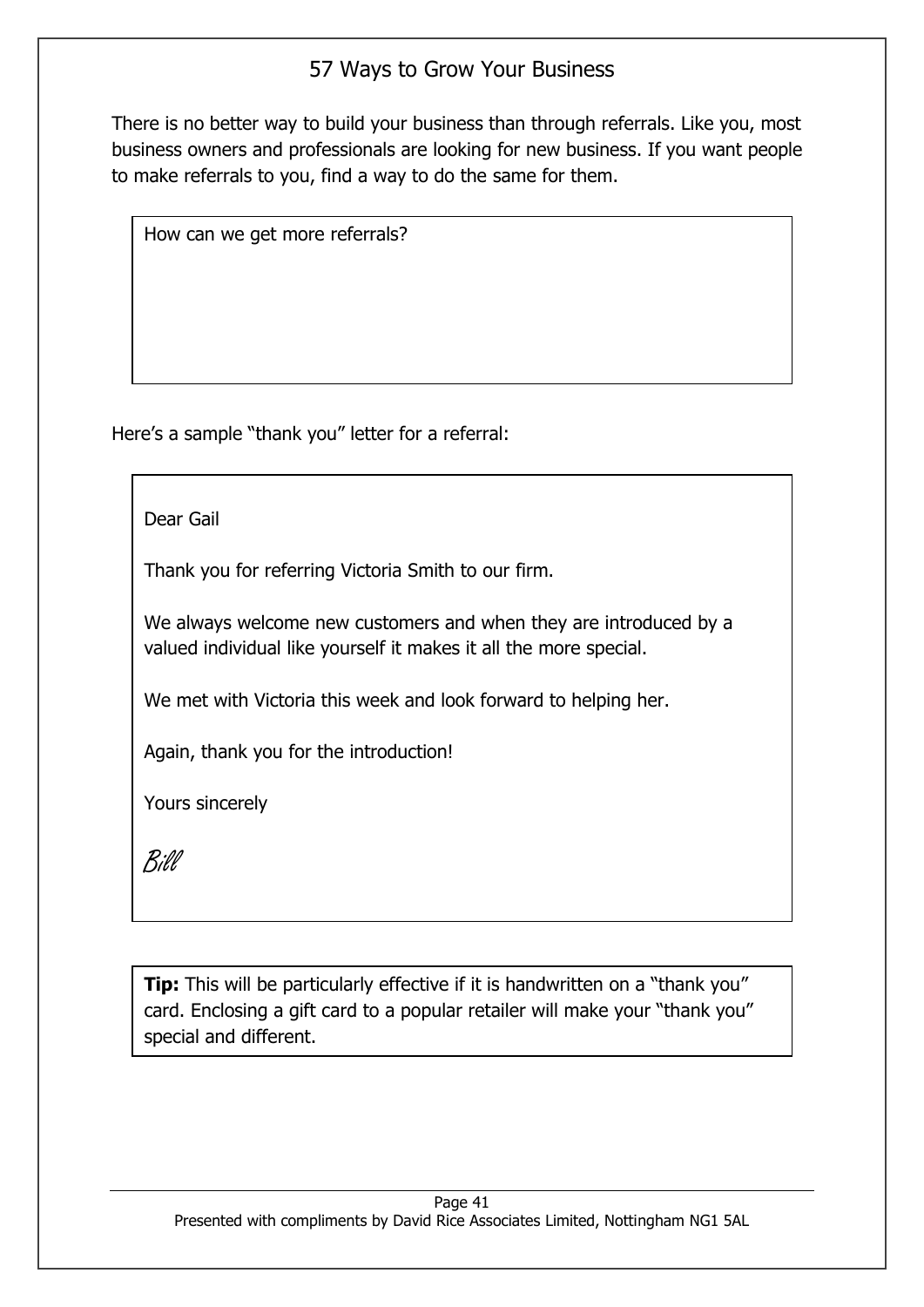## **24 NO SECOND CHANCE TO MAKE A FIRST IMPRESSION**

Customers make most of their judgments about you and your business within the first few minutes of meeting you or your business representative.

#### **Dress**

Team members should always be properly dressed – establish clear guidelines as to what is acceptable, even if your company does not have a specific dress code. Customers have expectations as to how a representative of a particular business or profession should be dressed – this one factor is of disproportionate importance, as documented many years ago by John Molloy (1988) in Dress for Success. And remember, it's always easier to dress down than it is to dress up.

#### **Enthusiasm**

There's no substitute for enthusiasm. A customer wants to know that you and your team are 100% committed to your products and services. Train your team members so that when they are asked what they do, they respond with  $-$  "I work for the best \_\_\_\_\_\_\_\_\_\_in town/in the \_\_\_\_\_\_\_\_ industry. For example, "I work for the best consulting firm in the forest products industry."

#### **Professionalism**

This is achieved when members of your team demonstrate:

- Product and service knowledge
- Acceptance of responsibility
- Competence
- Dependability
- Responsiveness
- Active listening
- Keeping promises

At this point, it may be advisable to do an overall "image audit" of your company. Here's a checklist:

- Team member dress
- Enthusiasm
- Professionalism
- Business cards (everyone should have one)
- Company branding
- Physical appearance of the business
- Product packaging

#### Page 42

Presented with compliments by David Rice Associates Limited, Nottingham NG1 5AL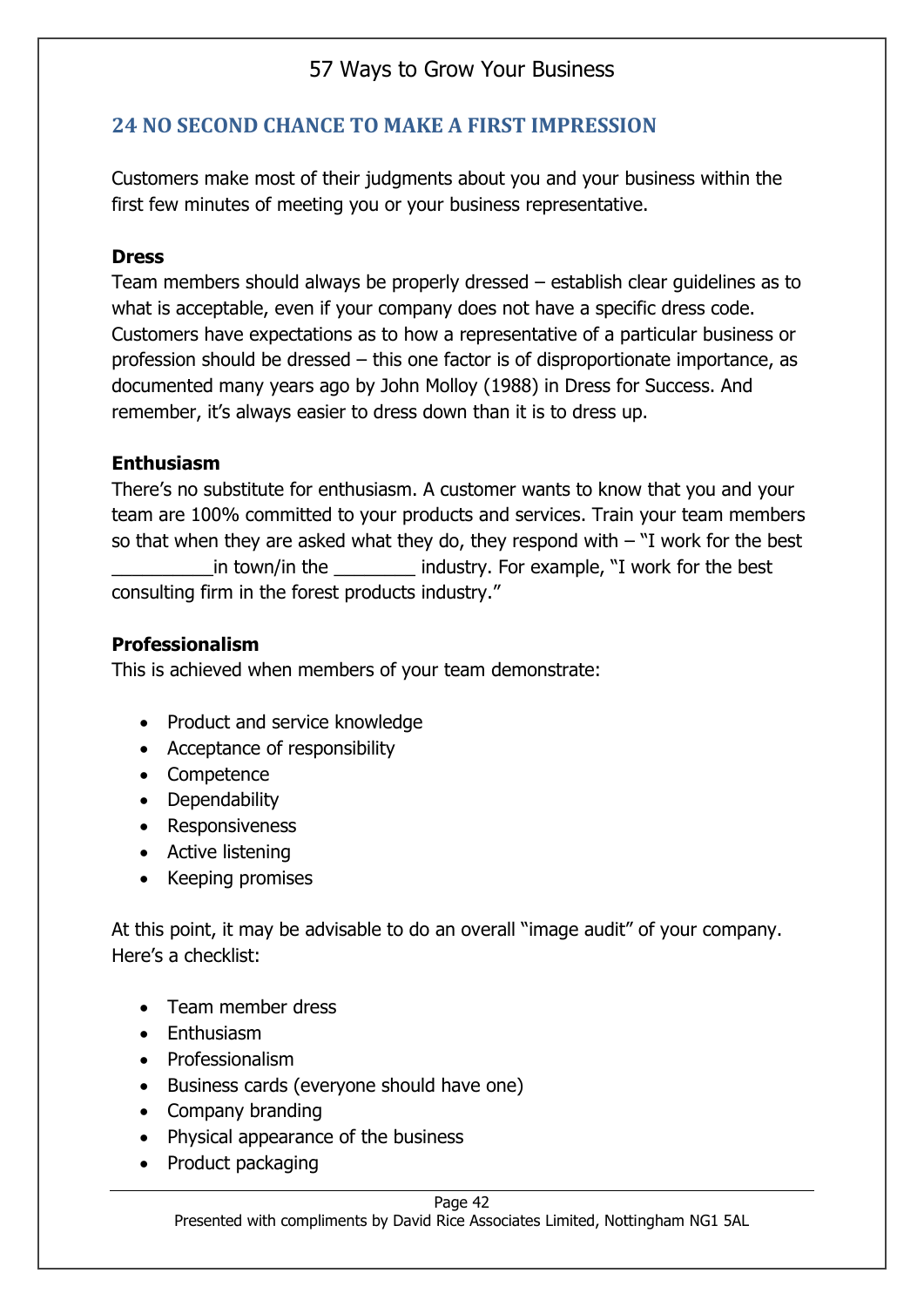- Stationery
- Signs
- Unique Selling Proposition (USP)

#### **Be a Good Listener!**

When you meet with a customer or prospective customer (particularly if you haven't met them before):

- Ask them if they are happy to answer some questions
- Ask "open questions", i.e. those that require more than a yes/no answer
- Ask for clarification or elaboration of a customer's statement
- Ask if it's OK to take written notes this tells the customer that what he/she is saying is important
- Don't interrupt
- Don't argue or contradict
- Repeat back the customer's goals, issues or concerns to reinforce and clarify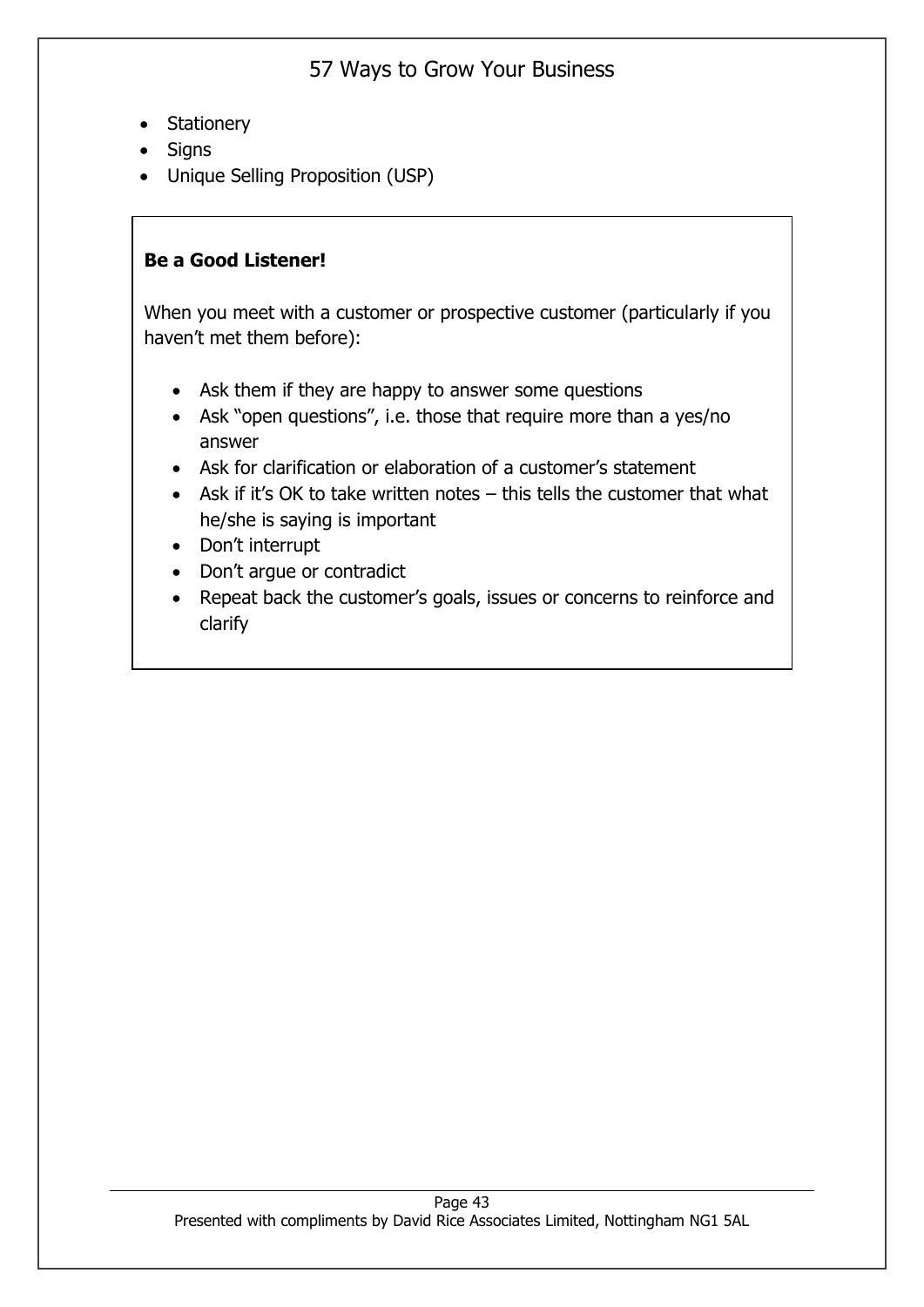#### **25 ANSWER THE PHONE!**

Customers talk to your receptionist more often than anyone else in the business, yet most receptionists have less than ten minutes of telephone training! Check with your phone provider, as most of them run training programmes on receptionist skills. Ask friends to call your office and report back on their experience. Then have a company session to make sure that everyone answers the phone in the same friendly manner. For example, "good morning, Angel & Company, this is Carol. How may I help you?"

Call your office outside of office hours and listen to your recorded message. Is the message upbeat and friendly? Is it consistent with your company's values? Is it current and up-to-date?

Some firms pay their receptionist a bonus for each new customer appointment, just to emphasise the importance of how the phone is answered when someone calls your business.

How can we improve our call handling?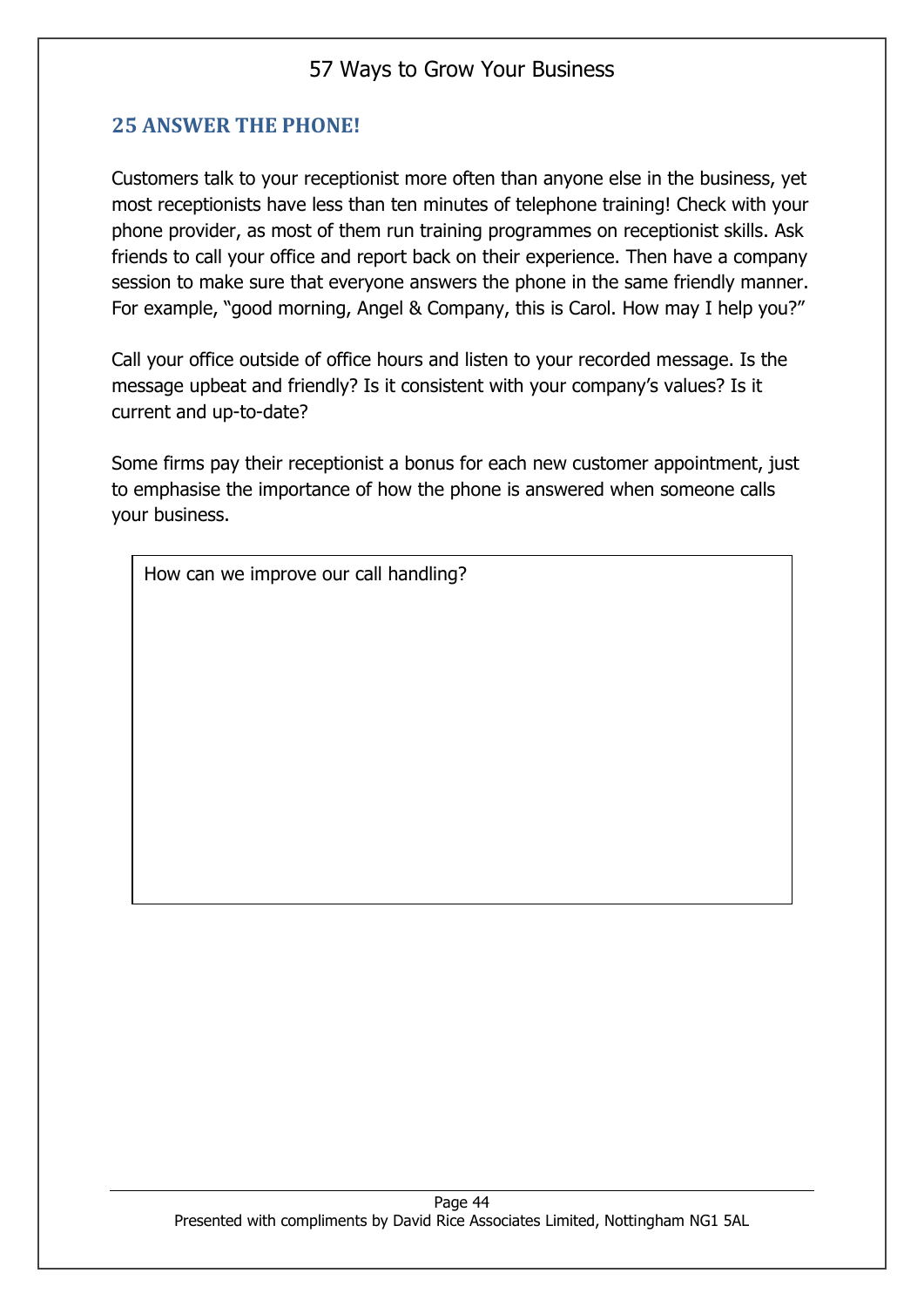### **26 MAKE YOUR RECEPTION AREA SPECIAL**

Your reception area communicates the message you want to convey about your business, so make it special!

Here are three ideas:

### **Idea 1**

Create a slideshow!

Install a plasma screen in your reception area and run a 5-10 minute PowerPoint slideshow. This gives you an opportunity to make people aware of your complete range of products and services.

### **Idea 2**

Create a menu!

Instead of the typical "Can I get you a cup of coffee?" let's be different. Present your customers with a menu of available drinks, and if you **are** serving coffee, be sure it's the best – there's nothing like a "proper" cup of coffee.

### **Idea 3**

Create a theme!

When you're deciding what to put on the walls of your reception area, have a consistent theme. Anything unusual, particularly if it's related to the interests of the owners, will get people's attention.

- Framed photographs of what your street looked like  $100+$  years ago readily available from your local historical society
- A collection of football shirts or autographed photos
- A selection of paintings by one of your customers
- Pictures of your company's owners as children, or doing their favourite recreational activity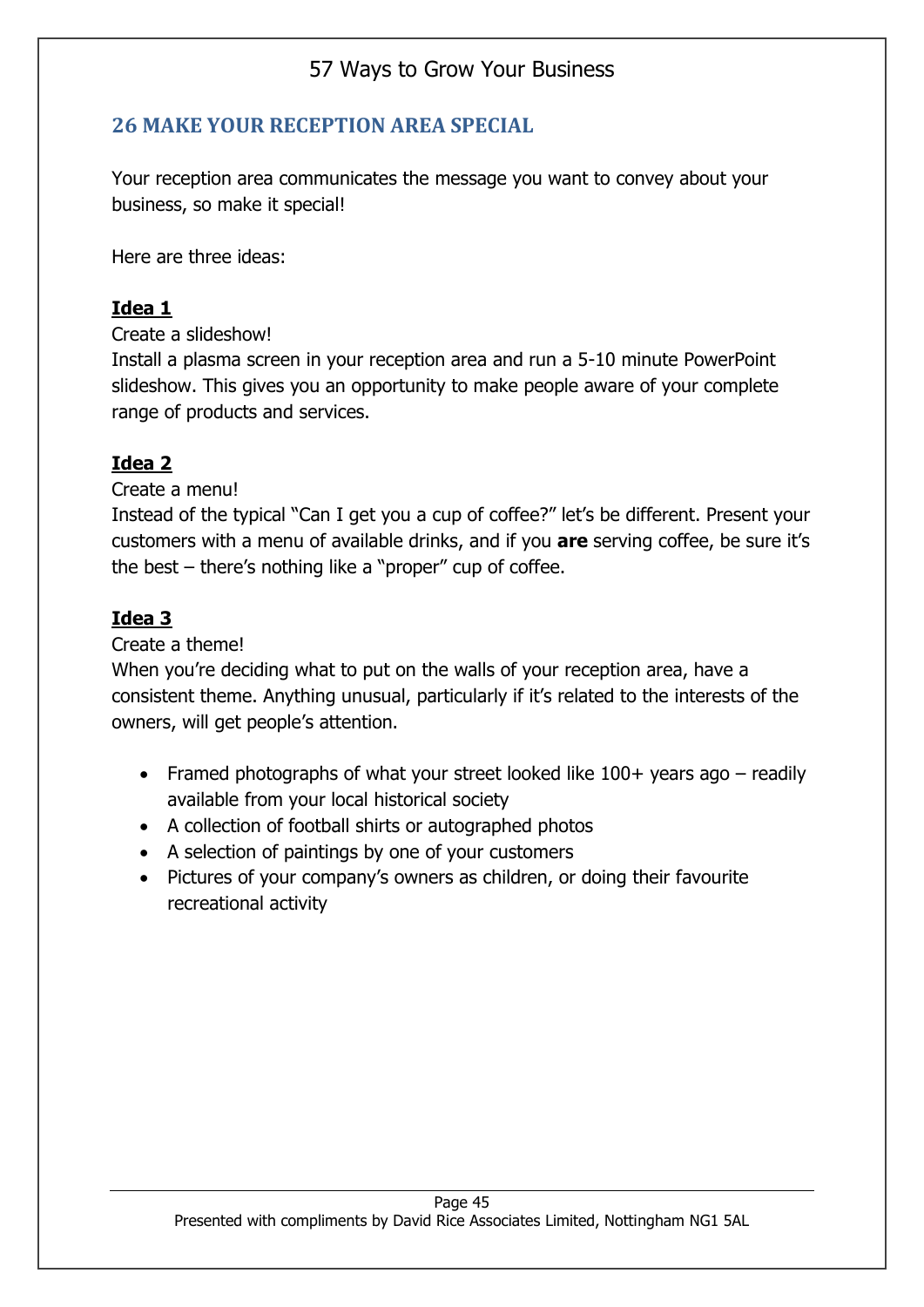Your reception area may be the only part of your business that a visitor sees, so make it interesting and different.

How can we improve our reception?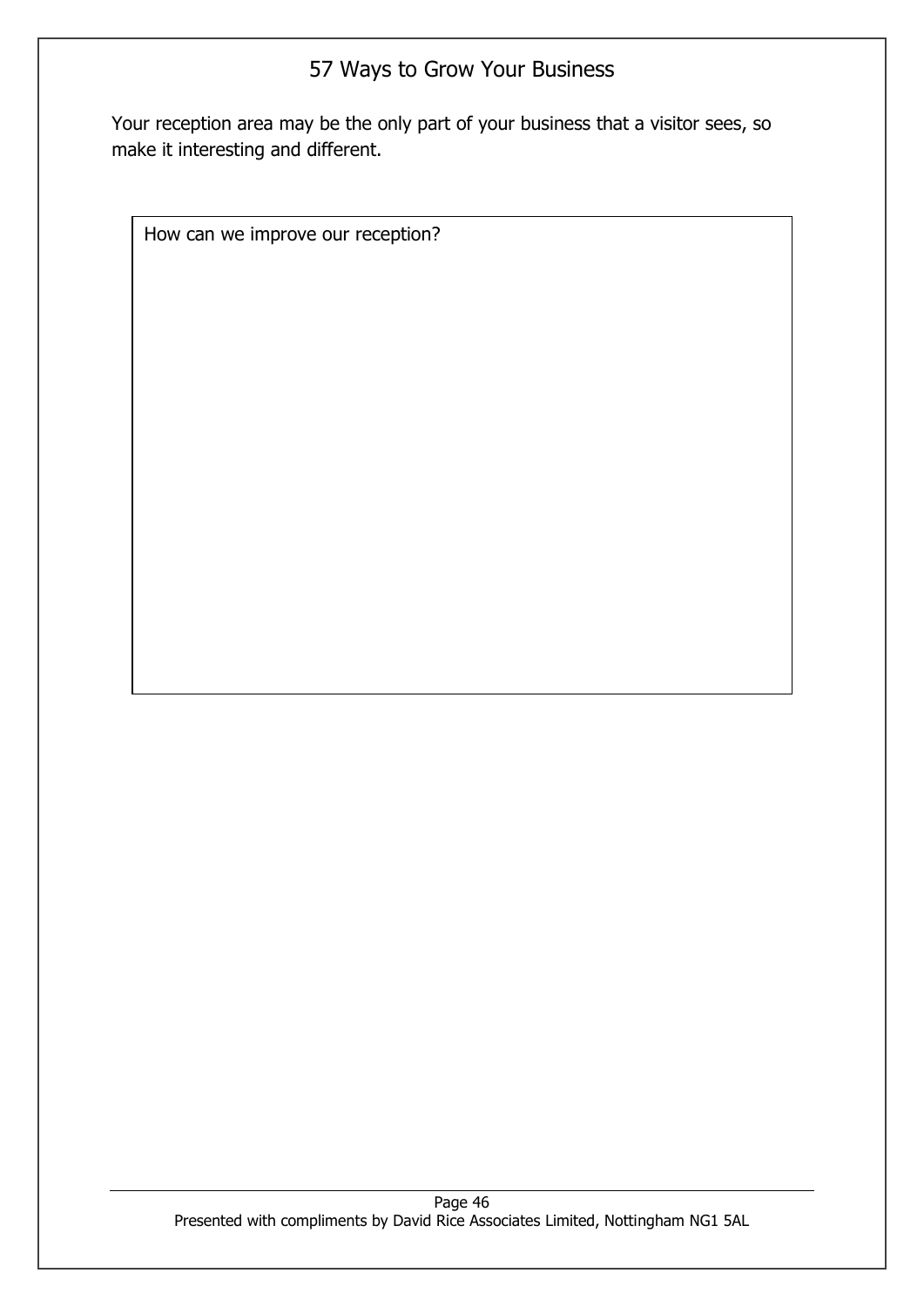### **27 HIRE A MARKETING PERSON**

Implementing an effective marketing programme involves a substantial amount of effort, but as we shall see in succeeding chapters, much of the work is repetitive and can be systemised.

You need someone to coordinate your marketing activities who doesn't have other responsibilities that will get in the way. This person can be either full or part time and could be anyone from a student to a highly experienced professional. Initially, ask them to update the contact management database and launch a direct mail programme, making sure that all marketing correspondence and required telephone followup gets done on a timely basis.

Marketing people may have different titles depending on their level of experience, responsibility and compensation, such as:

- Marketing Assistant
- Marketing Coordinator
- Marketing Manager
- Marketing Director

Here are attributes to look for in a marketing person:

- Excellent social and verbal skills
- Good written communications
- Computer and database experience
- Event organising skills
- Attitude and enthusiasm (the most important!)

#### **Marketing is for Everyone!**

Receptionists and other frontline personnel usually have more contact with customers than more senior people. When we fly, we have more contact with the flight attendant than we will ever have with the pilot.

Expect and encourage **everyone** to be a marketer. Everyone – from the receptionist to the  $CEO - is$ there to provide a "WOW" experience for each and every customer.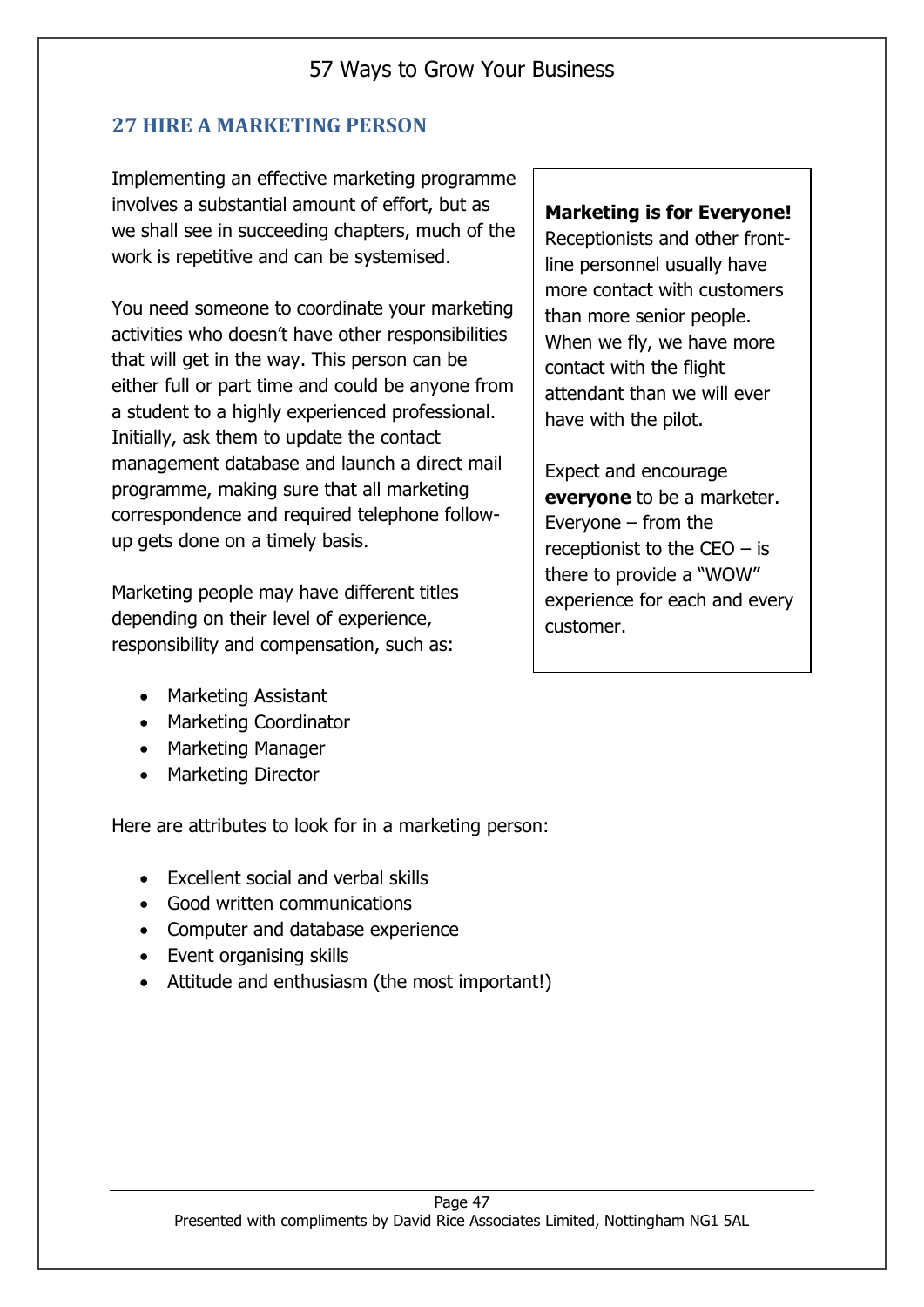Here is a sample list of responsibilities for a marketing person:

- 1. Mailing list maintenance
- 2. Welcome letters to new customers
- 3. Welcome gifts to new customers
- 4. Holiday and birthday cards
- 5. Year-end gifts to customers and referral sources
- 6. Year-end thank-you letters
- 7. Direct mail
- 8. Phone follow-up
- 9. Production and distribution of company brochure
- 10.Production of booklets and catalogues
- 11.Production of helpsheets
- 12.Newsletters
- 13.Customer satisfaction surveys (including follow-up)
- 14.Lunch programme organisation and follow-up
- 15.Company party or open house
- 16.Speaking opportunities
- 17.Press releases
- 18.Conference room use by customers and non-profit groups
- 19.Seminars
- 20.Events
- 21.Website
- 22.Advertising
- 23.Monitoring of individual marketing goals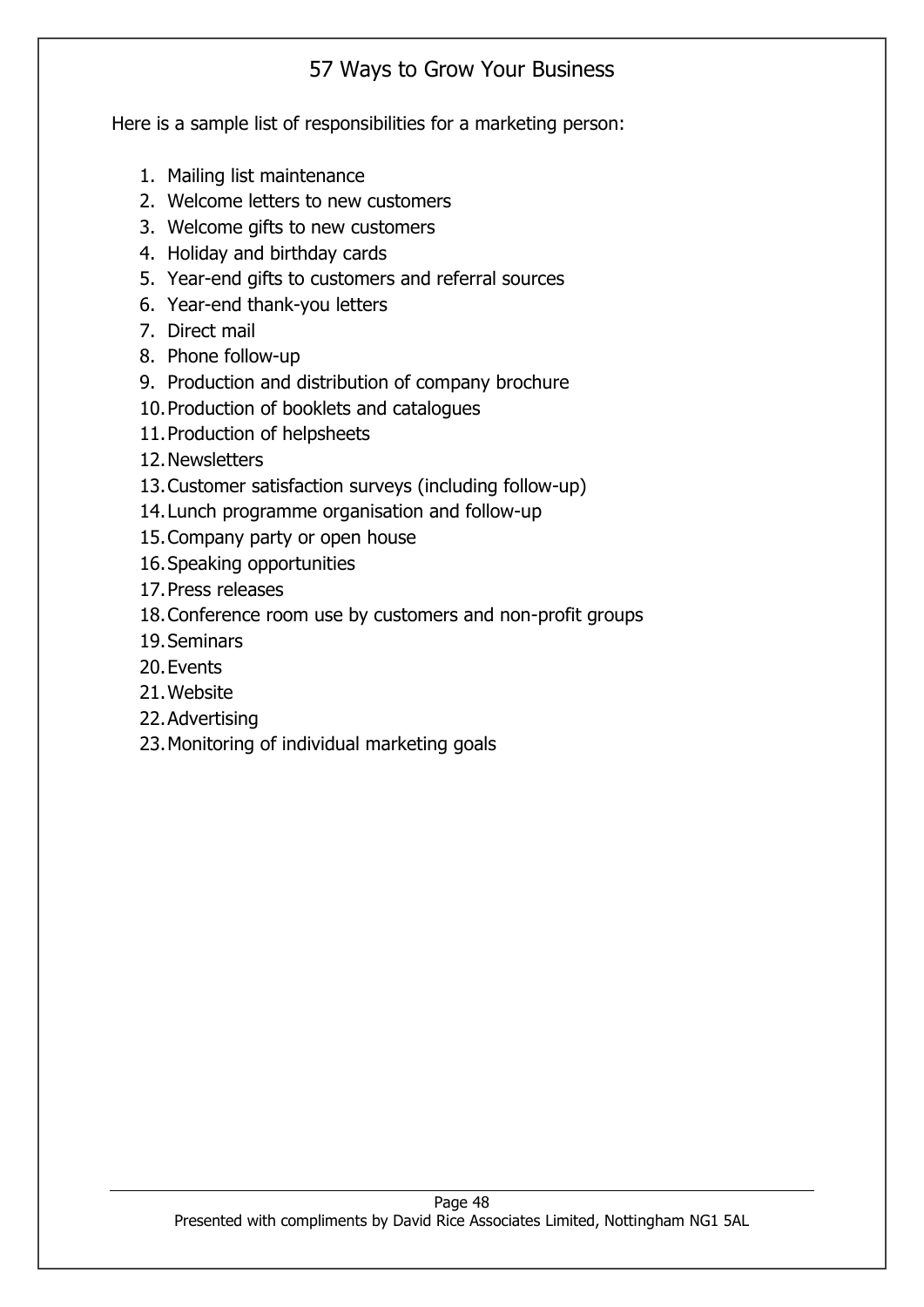#### **28 DEVELOP YOUR BRAND IDENTITY**

There are two parts to having a recognisable brand identity: a logo and a tag line. Your logo is central to your company identity, so get one that is colourful and distinctive. Before you begin the process of logo design, complete this exercise.

List 10 adjectives that people now use about your company or about the people who work in your firm. Now list 10 adjectives that you would **like** people to use about you.

| <b>Current Adjectives</b>                                                                                                        | <b>Desired Adjectives</b>                                                                                             |
|----------------------------------------------------------------------------------------------------------------------------------|-----------------------------------------------------------------------------------------------------------------------|
|                                                                                                                                  | <u> La Carlo de la Carlo de la Carlo de la Carlo de la Carlo de la Carlo de la Carlo de la Carlo de la Carlo de l</u> |
|                                                                                                                                  |                                                                                                                       |
| $\begin{array}{c}\n3. \ \ \ \phantom{3} \ \ \end{array}$                                                                         | <u> La Carlo de la Carlo de la Carlo de la Carlo de la Carlo de la Carlo de la Carlo de la Carlo de la Carlo de l</u> |
|                                                                                                                                  | <u> 1989 - Johann Barbara, martxa alemani</u> ar a                                                                    |
| $5. \underline{\hspace{2cm}}$                                                                                                    |                                                                                                                       |
| $\begin{tabular}{c} 6. & \begin{tabular}{@{}c@{}} \quad \quad & \quad \quad & \quad \quad \\ \hline \end{tabular} \end{tabular}$ | <u> 1980 - Jan Barnett, fransk politik (f. 1980)</u>                                                                  |
| 7.                                                                                                                               | <u> 1990 - Johann Barn, mars ann an t-Amhair ann an t-</u>                                                            |
|                                                                                                                                  |                                                                                                                       |
|                                                                                                                                  | <u> 1989 - Johann Barbara, martin a</u>                                                                               |
|                                                                                                                                  |                                                                                                                       |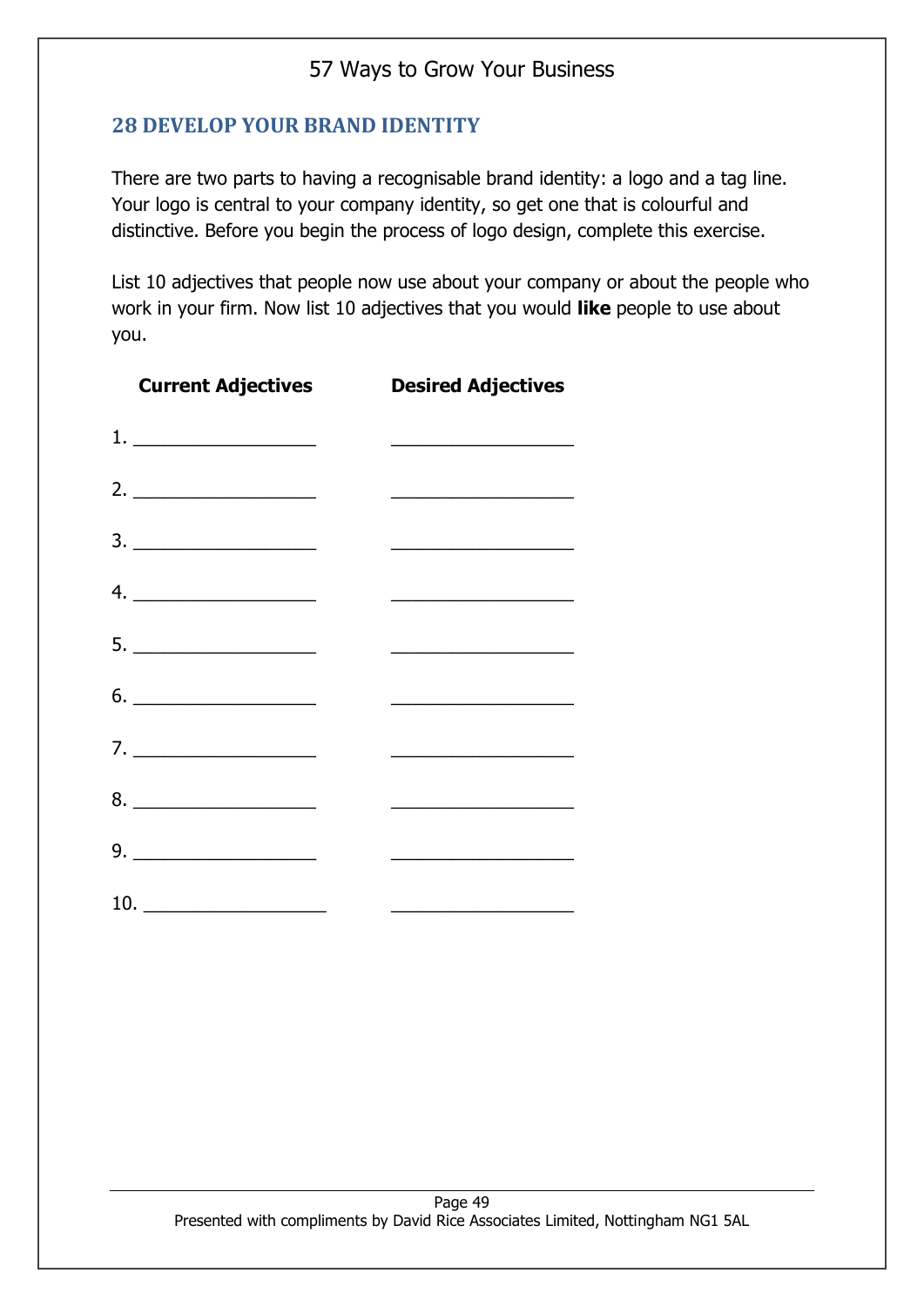Here's the result from a law firm that did this exercise:

| <b>Current Adjectives</b> | <b>Desired Adjectives</b> |
|---------------------------|---------------------------|
| Conservative              | Proactive                 |
| Accurate                  | Approachable              |
| Forthright                | Caring                    |
| Competent                 | Trustworthy               |
| Thoughtful                | Communicative             |
| <b>Expensive</b>          | Responsive                |
| <b>Diligent</b>           | Professional              |
| Professional              | Imaginative               |
| Learned                   | Timely                    |
| Thorough                  | Consistent                |

Give the results of this exercise to the people designing your logo  $-$  it will point them in the right direction.

There are four common types of logos:

- 1. Your company's name in a distinctive type
- 2. Your company's initials
- 3. An abstract symbol
- 4. A realistic symbol

When considering a company logo, here are some questions to ask:

- 1. Does it project who we are? Make sure it reflects your company's values and personality
- 2. Does it have movement? If you want to project the idea that you are innovative and proactive, then develop a logo that has movement (generally left to right)
- 3. Does it have colour? People expect things to be colourful, so use a distinctive colour for your logo. Make sure it works in black and white and in different sizes, as your logo may appear in newspapers, magazines or other media

The importance of a slogan or "tag line" is similar to that of a logo. It is one of the key ways you differentiate your company from others.

Try the exercise below to develop your slogan. Do it along with all your team members, so that you can reach a consensus that everyone supports.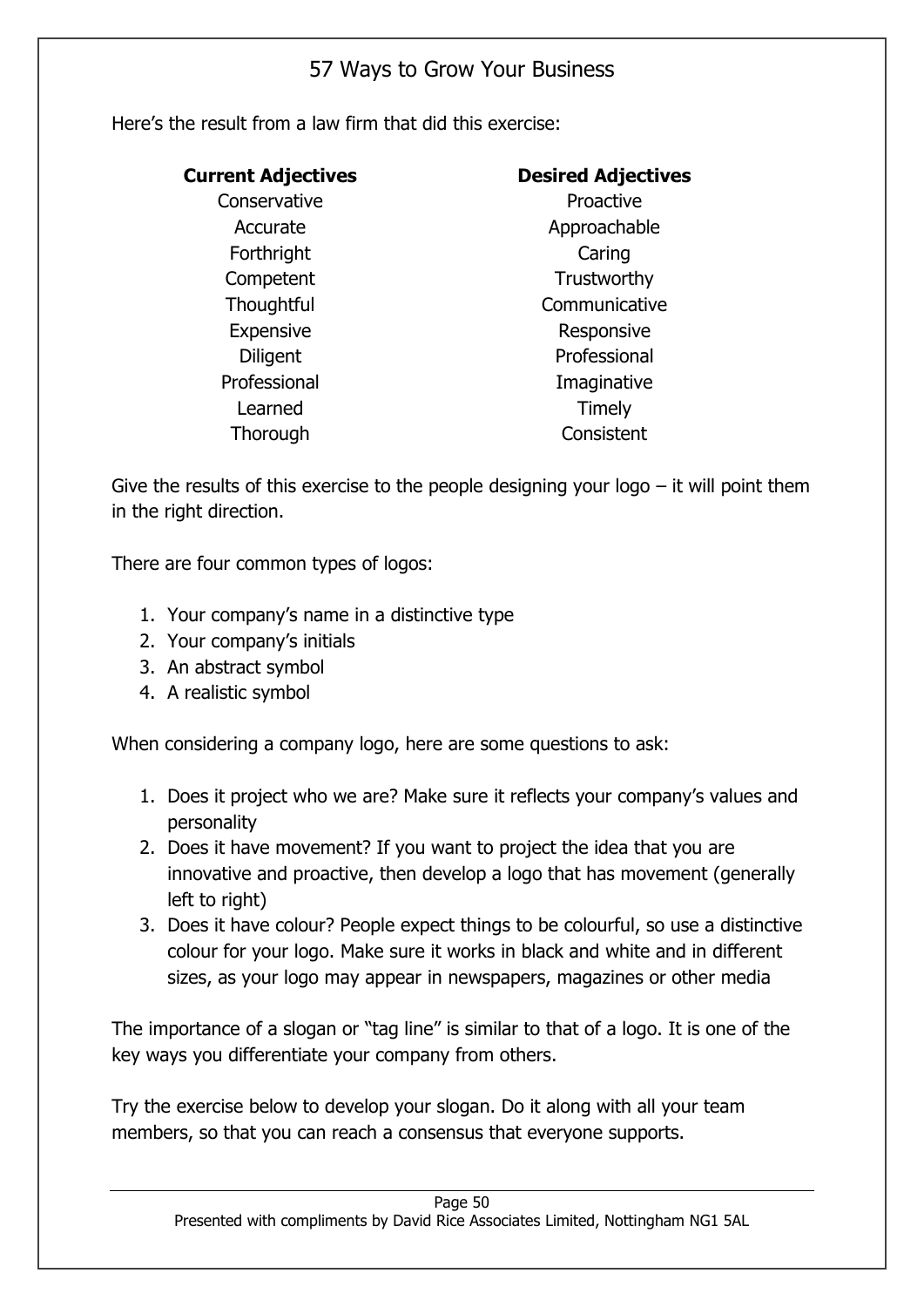#### **TAG LINE EXERCISE**

What are the 3 most important qualities that we want to convey about our company?

| Of these, which is the <b>single most important?</b>                                                                                                                                                                                                                 |
|----------------------------------------------------------------------------------------------------------------------------------------------------------------------------------------------------------------------------------------------------------------------|
| Now, develop your slogan around this one idea.                                                                                                                                                                                                                       |
| Here are some examples:                                                                                                                                                                                                                                              |
| Business is great and we're looking for more!<br>$\bullet$<br>On the ball<br>We care<br>The problem solvers<br>Your success is our bottom line<br>$\bullet$<br>s for life<br>$\bullet$<br>Connecting the dots<br>24/7<br>Our customers are family<br>We change lives |

- People. Ideas. Action.
- Trusted advisors
- Results not excuses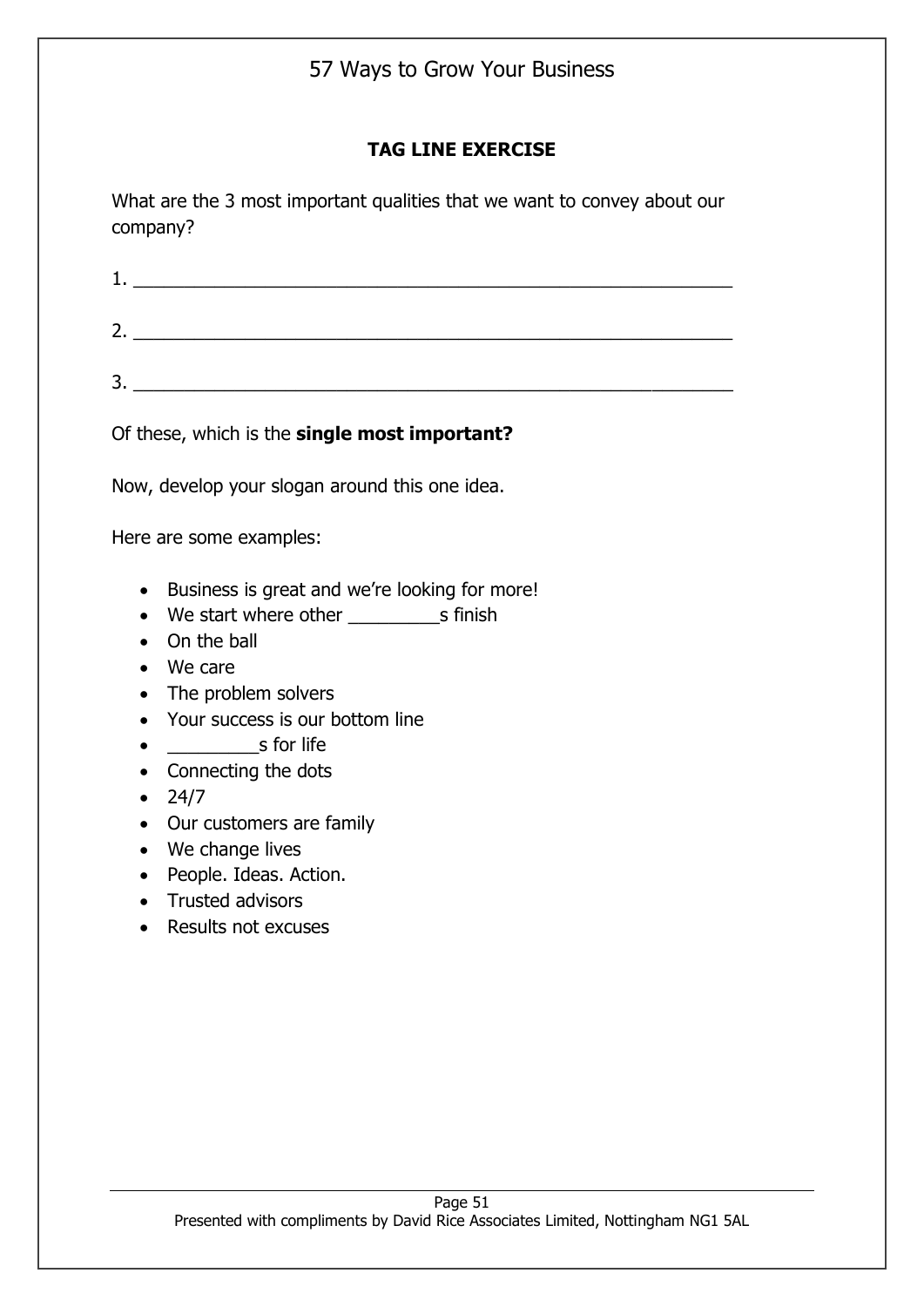## **29 BUILD A CONTACT MANAGEMENT SYSTEM**

In this business environment, you need to collect and manage a lot of information about your customers, prospects and referral sources.

To do this, you need a robust contact management system, which will incorporate customer relationship management (CRM). The system allows you to keep regular contact with selected customers, prospects and referral sources with a minimum of effort, and helps you to manage the sales process. Popular programmes include:

- 1. Microsoft Contact Manager
- 2. Salesforce.com
- 3. ACT!
- 4. Goldmine
- 5. Maximizer

In addition to the obvious function of maintaining names, addresses of companies and contacts, contact management programmes have numerous additional capabilities, including:

- The ability to tag each name with multiple attributes such as customer type, industry, profession, specialty, size of business, size of town, number of employees, birthday and SIC code
- The ability to sort and create lists by multiple attributes. For example, your contact management programme could quickly identify everyone in the database who
	- is an estate agent
	- works in a particular city
	- has a specialty in commercial property
- The ability to do direct mail without mail merging from another programme, since your contact management system has its own word processing system
- A reminder system that tells you, among other things, when to follow-up on a mail piece – this feature is essential for telemarketing
- The ability to import mailing lists in various formats
- A note-taking function that allows you to summarise conversations with a contact. You can also "attach" documents to a name
- The ability to email via Microsoft Outlook directly from the database
- Links to popular software programmes such as Microsoft Office and Sage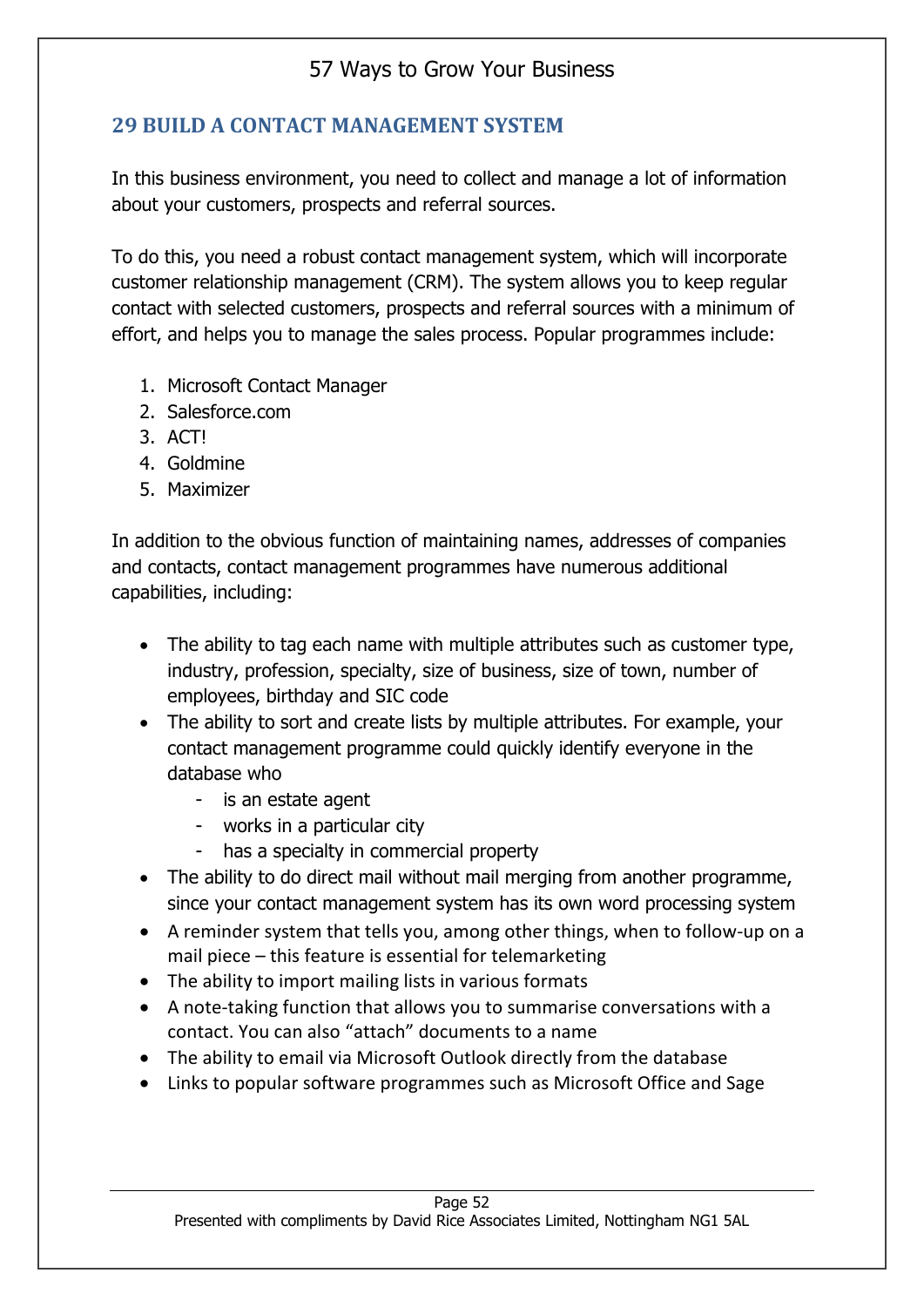#### **Customer Recognition**

Make everyone in your office responsible for being a "clipping service." Ask them to clip out anything they see in a newspaper or other publication relating to a customer or friend of the company.

Also, sign up for Google Alerts and socialmention.com with all your customers' names. Whenever a name shows up, you'll get an alert. And when they are mentioned, send them a congratulatory email (assuming it's positive).

In addition to tracking your customers on Google Alerts, put in your company name and the names of all your team members.

Could be interesting!

Many contact management programmes also have popular features such as:

- Scheduling
- Phone logs
- Call reports
- Personal calendars
- To-do lists
- Expense reporting
- Automatic dialing
- Customer recognition on inbound calls
- Automatic email capture
- Sales pipeline management

What is our action plan?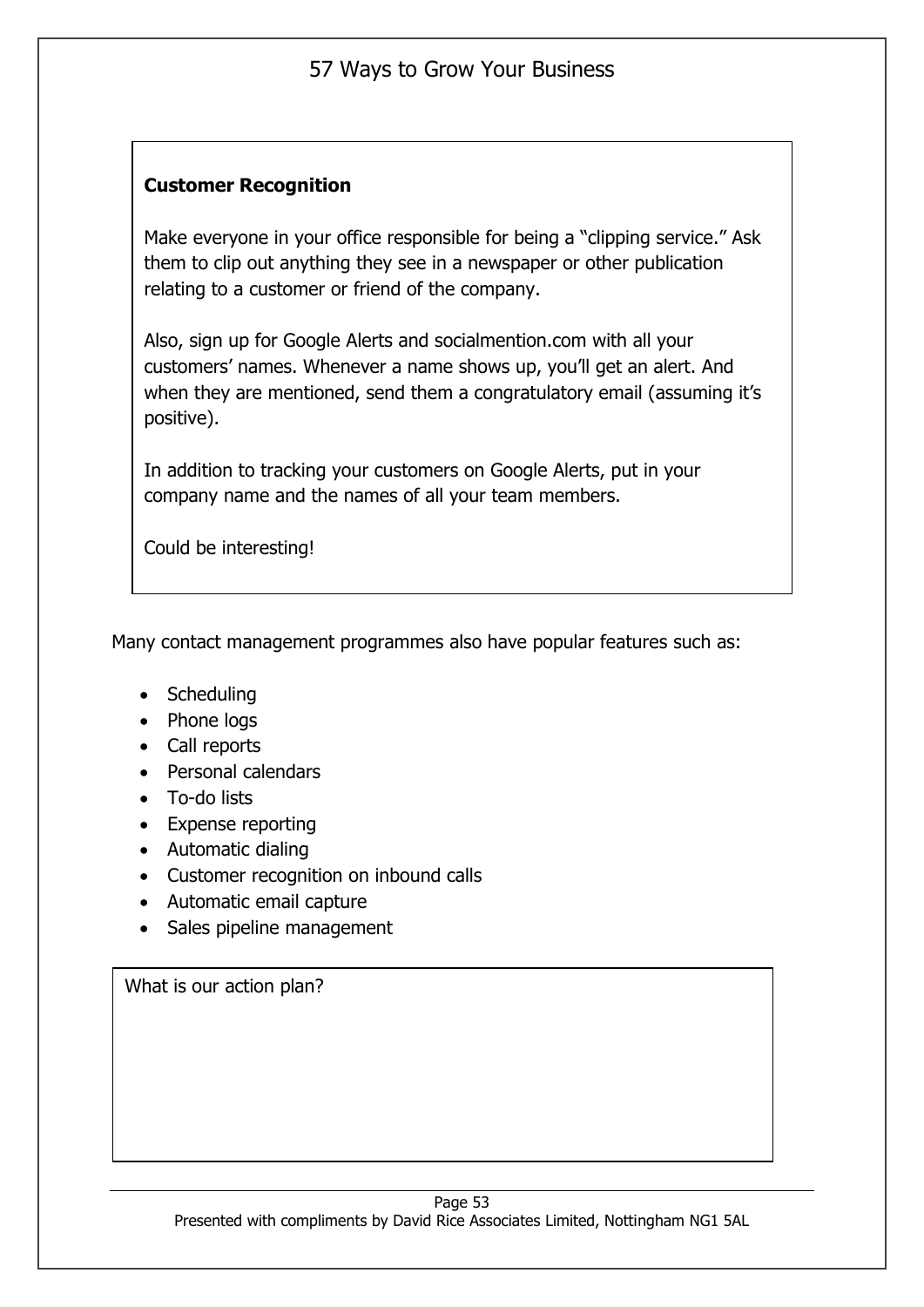### **30 BUILD A HELPSHEET SYSTEM**

Many of your customers will face similar business challenges, so develop a helpsheet system. Here's how it works:

- Write a one-page list of helpsheets covering topics which are of interest to customers
- While a customer is waiting to see you, have your receptionist hand him/her a clipboard with a list of the helpsheets and a request to "please check off the ones you'd like and I'll print them out for you"
- The receptionist then puts together a promotional pack, including the selected helpsheets, and brings it to you. You can then give it to your customer – this should lead to a broader conversation and additional opportunities
- As an additional courtesy, provide your customers with the facility to request your helpsheets online

Here is a suggested list of helpsheets for a solicitor's office:

- 1. Is your will up to date?
- 2. Do you have a living trust?
- 3. Does your business have a buy-sell agreement?
- 4. Forms of doing business pros and cons
- 5. Do you need an estate plan?
- 6. Education plans for children and grandchildren
- 7. What's your business exit strategy?
- 8. Minimising and managing risk
- 9. Asset protection opportunities

Here's a list of helpsheets that might be appropriate for an electrician:

- 1. The importance of an annual safety check
- 2. Saving money on your utility bills
- 3. Keeping your home safe for children a 10-point checklist
- 4. Surge protection and fire dangers
- 5. Fire alarm options
- 6. Electricity and water don't mix
- 7. Emergency power supply options
- 8. Prolonging the life of your batteries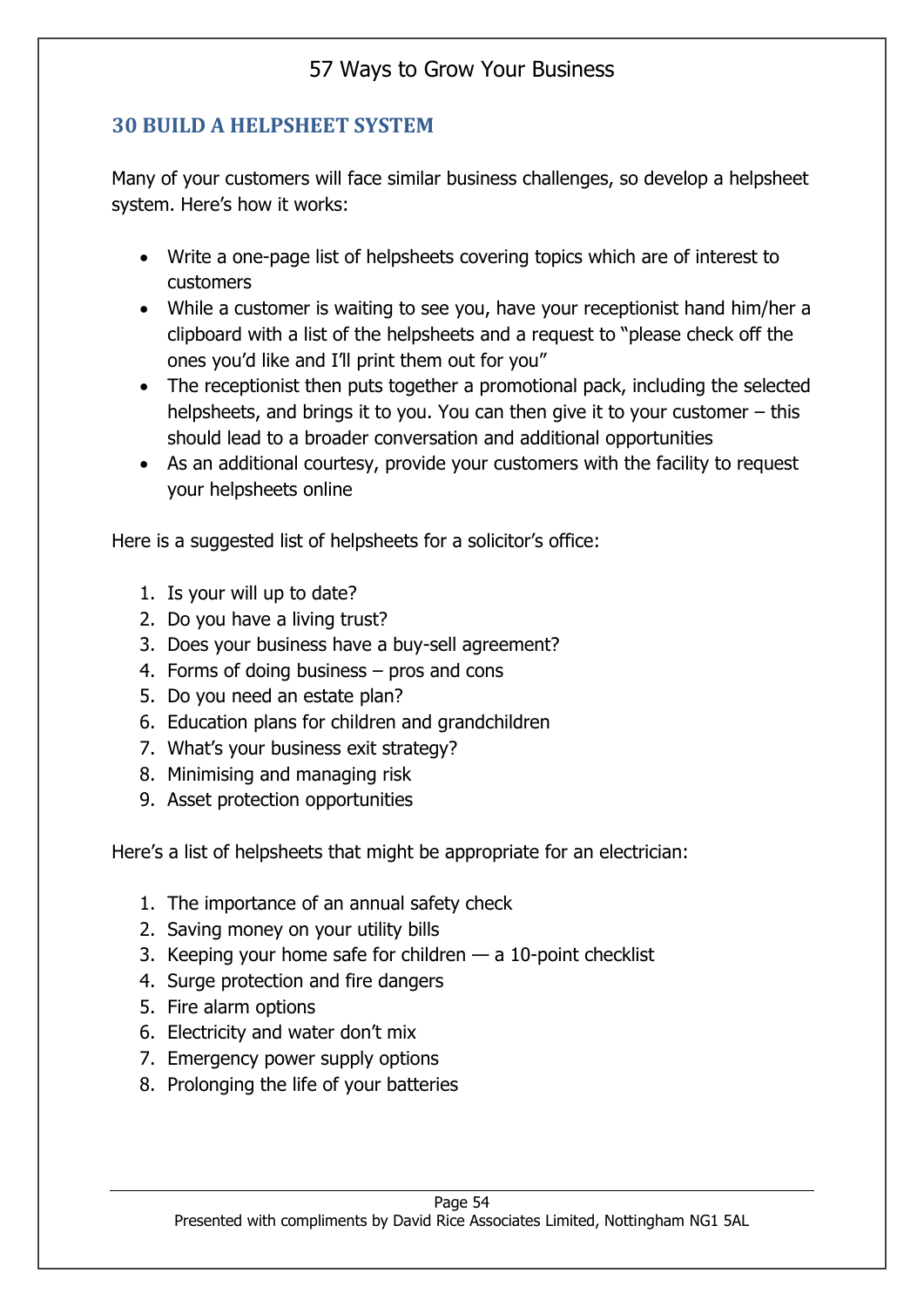What helpsheets should we produce?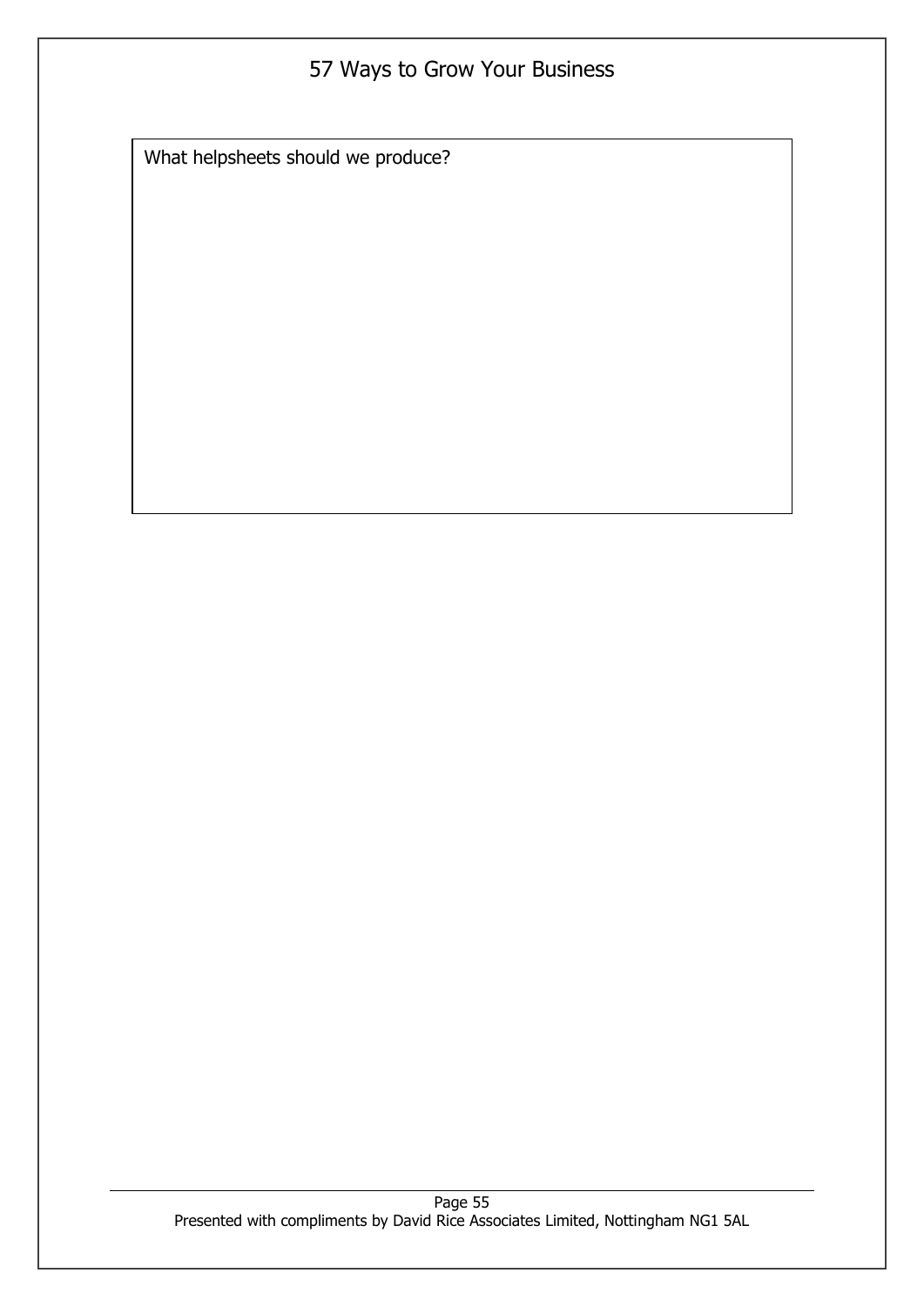### **31 CREATE A "FREEBIE" KIT**

What is a "freebie" kit? Answer: something that a customer finds really useful and that you are happy to give away. Here are some examples:

Computer Company - A "basic systems kit", explaining:

- Various systems
- How they are configured
- Avoiding problems
- Maintenance backup checklists

This might also include a free disk with shareware and virus protection programs.

Insurance Broker - A kit explaining the different forms of insurance, what various terms mean, how to avoid claims and approaches to risk management.

Electrical Shop - A catalogue describing products, prices, warranties and maintenance tips.

Solicitor - A booklet summarising legal issues for small businesses, such as:

- Selecting a legal entity
- Incorporation (articles, bylaws, etc.)
- Buy/sell agreements
- Landlord/tenant issues
- Lease issues
- Product liability
- Employment law (hiring procedures, termination procedures, employment rights)

Once you've created your "freebie" kit, get it distributed. For example, the above law firm would make their "freebie" kit available to:

- 1. Existing customers
- 2. Prospective customers
- 3. Accountants
- 4. Bankers
- 5. Financial advisors
- 6. Estate agents
- 7. Insurance brokers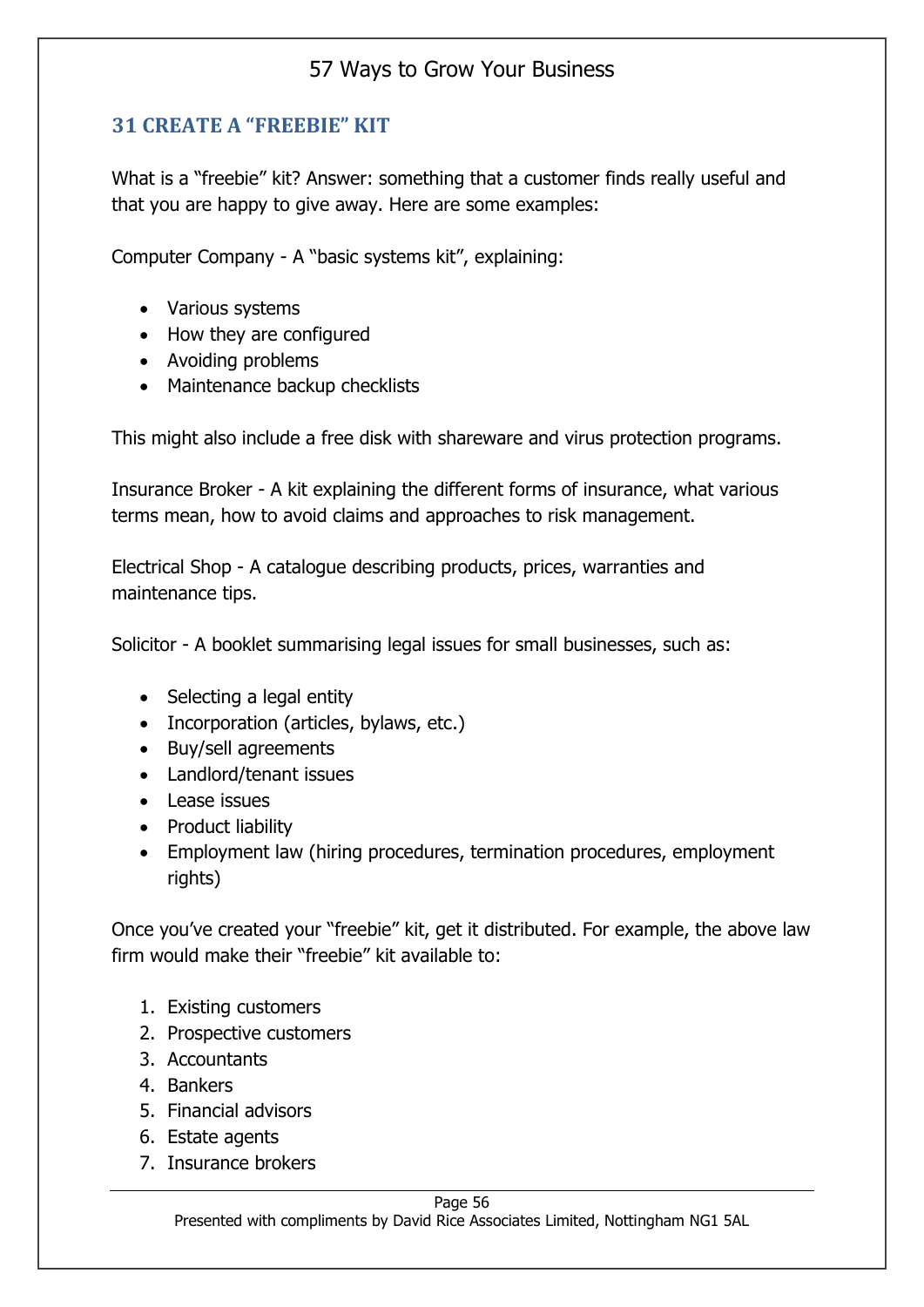You will also be using your "freebie" kit as a key element of your direct mail programme.

If you're producing a book or a kit, consider the print-on-demand services of printondemand-worldwide.com. You can print from 1 copy to 1,000 for a fraction of what it used to cost.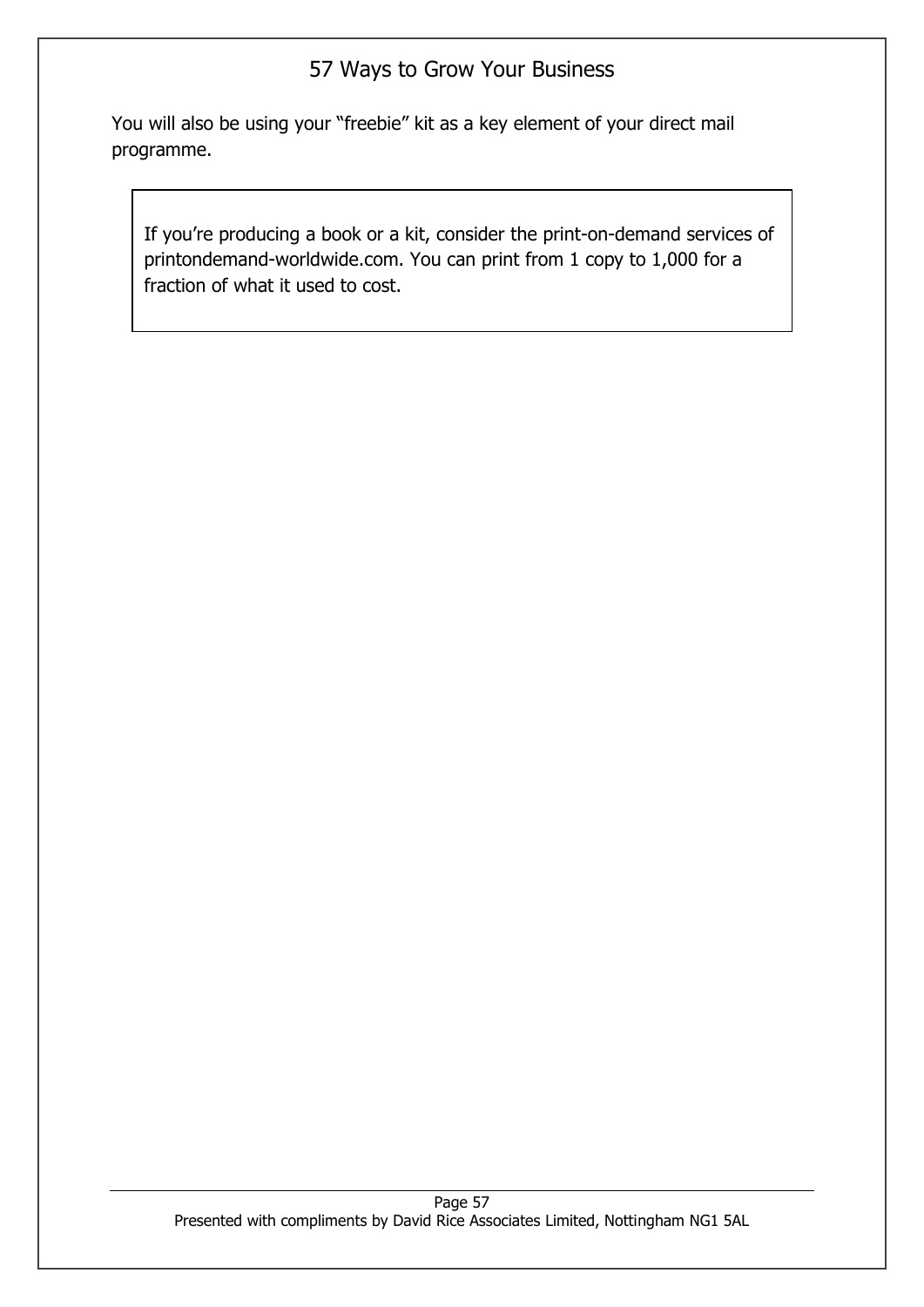### **32 GATHER TESTIMONIALS**

What your customers say about you is infinitely more persuasive to a prospect than anything you could possibly say about yourself, hence the popularity of websites such as tripadvisor.co.uk and yelp.co.uk.

Many customers are pleased to provide a testimonial if you make it easy for them. When a customer compliments you on your product or service (usually at the point of delivery), respond accordingly:

"Thank you for your comments. We would really appreciate a written testimonial from you. May I draft something up for you to review and send back to us?"

Then consider all the ways you can use these testimonials:

- 1. Put them on your website
- 2. Put copies in a binder and keep it in your reception area
- 3. Include them in your various marketing brochures
- 4. Have the original testimonial letters individually framed hang them throughout the office
- 5. Include pictures of your customers they will make the testimonial letters even more effective

How are we going to use our customer testimonials?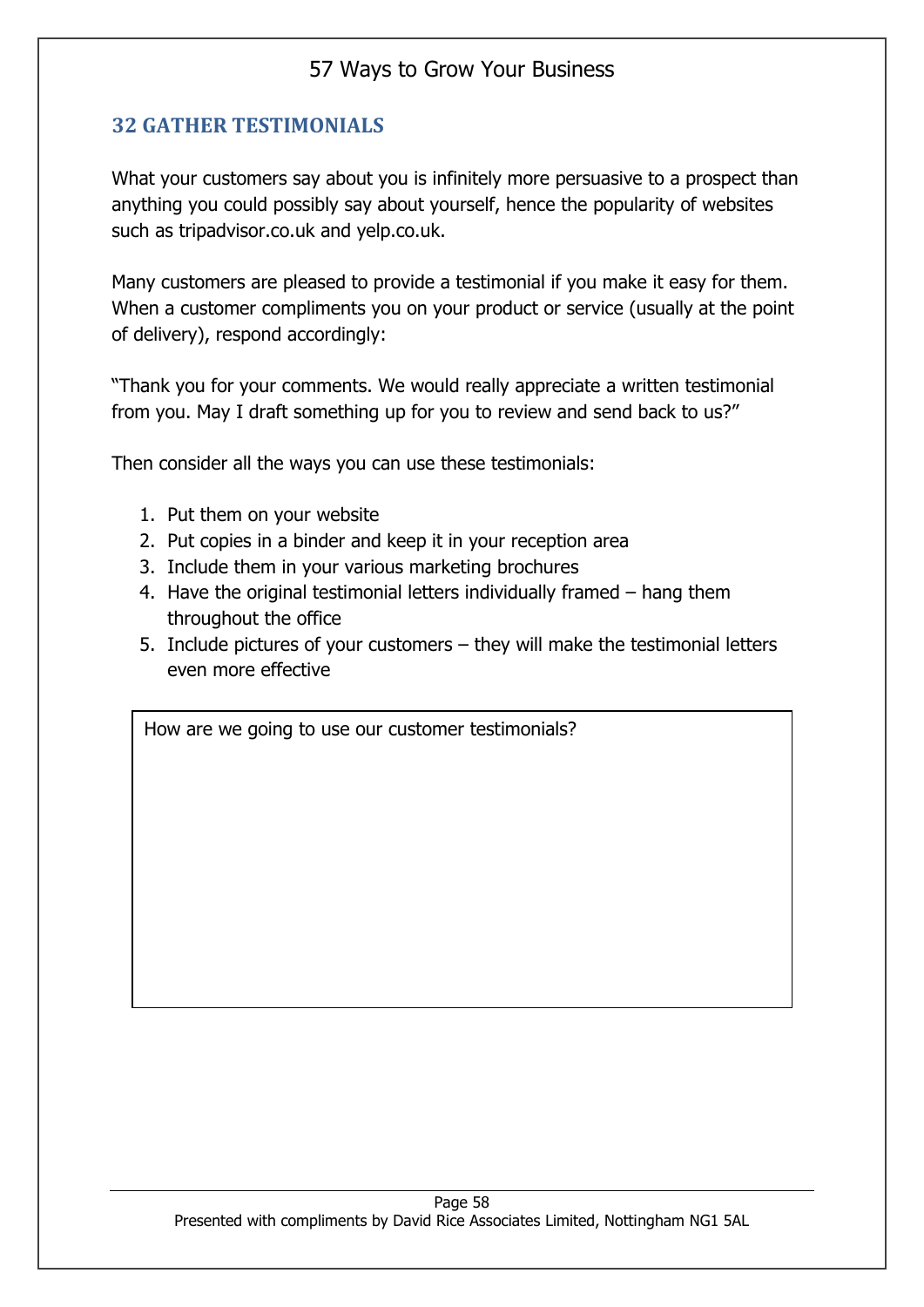## **33 DEVELOP A BROCHURE**

Basic marketing materials include a company brochure and, depending on your business, various booklets or specification sheets promoting your products, services or the industries that you serve. It's nice to have something tangible to give people – it helps establish credibility.

Here are some suggestions for preparing a brochure:

- Keep it simple you may only need a few pages. Consider a bi-fold or tri-fold that can be easily mailed in a regular envelope or carried in a jacket or purse
- Include testimonials from customers they are infinitely more compelling than anything you could write about yourself
- Keep information to a minimum. The key information a customer needs is:
	- Where are you located and how do I find you?
	- Where do I park?
	- How do I contact you?
	- What's your web address?

Now focus on what makes you different:

- 1. Benefits of selecting your company
- 2. Opening hours
- 3. Unlimited telephone support
- 4. Range of products/services
- 5. Timeliness of delivery
- 6. After-sales service
- 7. 24/7 support
- 8. Resource centre
- 9. Free samples
- 10.Clear pricing structure

Things to minimise or avoid:

- 1. Overuse of the words "we" or "our" instead, use the words "you" and "your"
- 2. History of the company
- 3. Features of the company
- 4. Pictures of all team members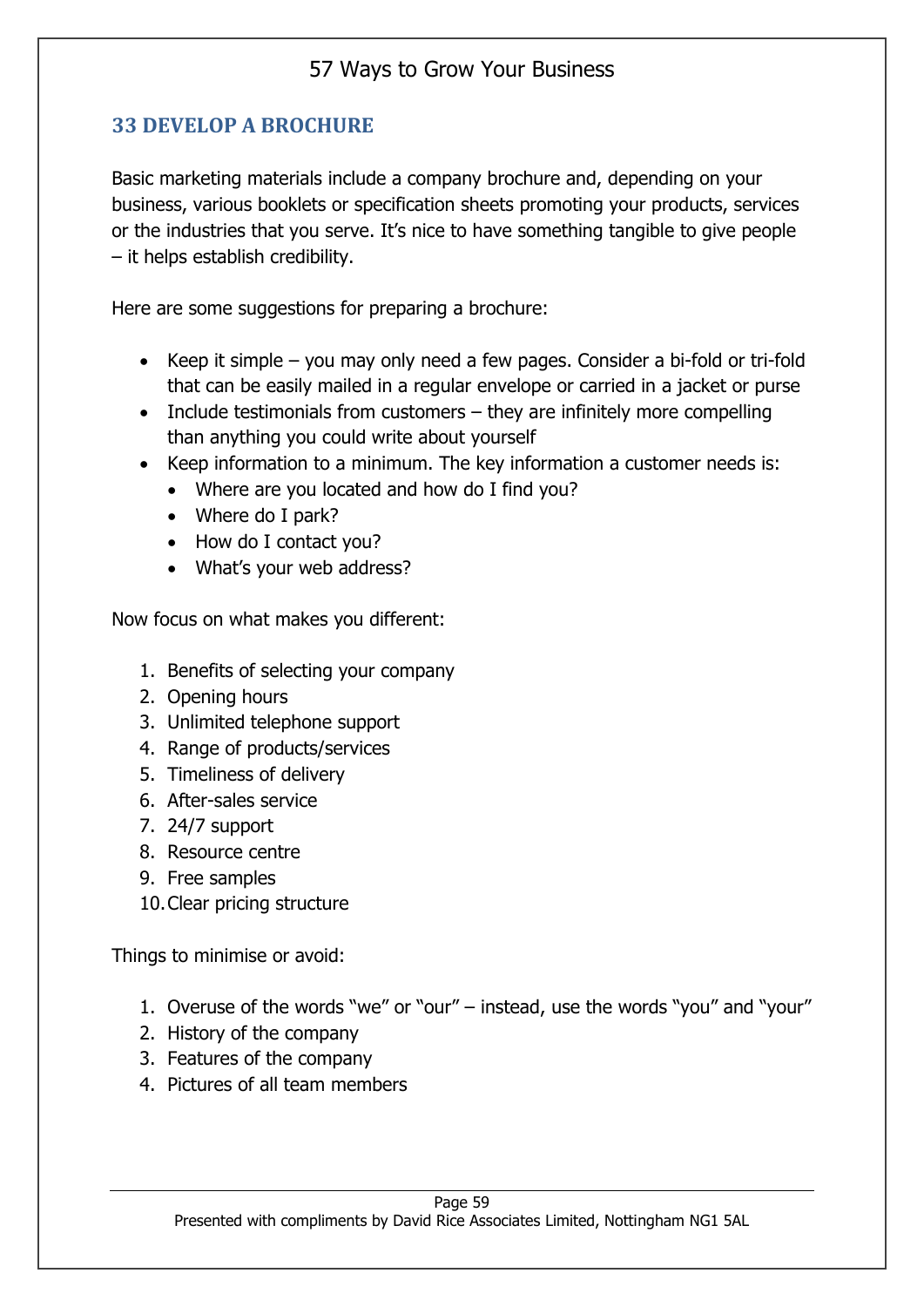Now that you have produced your brochure, develop a distribution plan:

- 1. Send two copies to all of your customers and referral sources. Ask them to pass on the second copy
- 2. Create a display in your reception area
- 3. Keep a supply of brochures with you, and make sure your other team members do the same
- 4. If you get the opportunity to make a speech, distribute your brochure to audience members beforehand (by putting a brochure on each chair, for instance). That way, they are familiar with you and your products or services before you start talking and will be more likely to focus on your message
- 5. Include some marketing literature with each piece of correspondence you send out, both to customers and prospects

A website and a general brochure may be all you need to promote your business. But if you specialise in serving specific industries or professions, you will want to have specialised booklets for each industry/profession you serve or each product or service you offer. They don't need to be expensive, they just need to be specialised and look professional.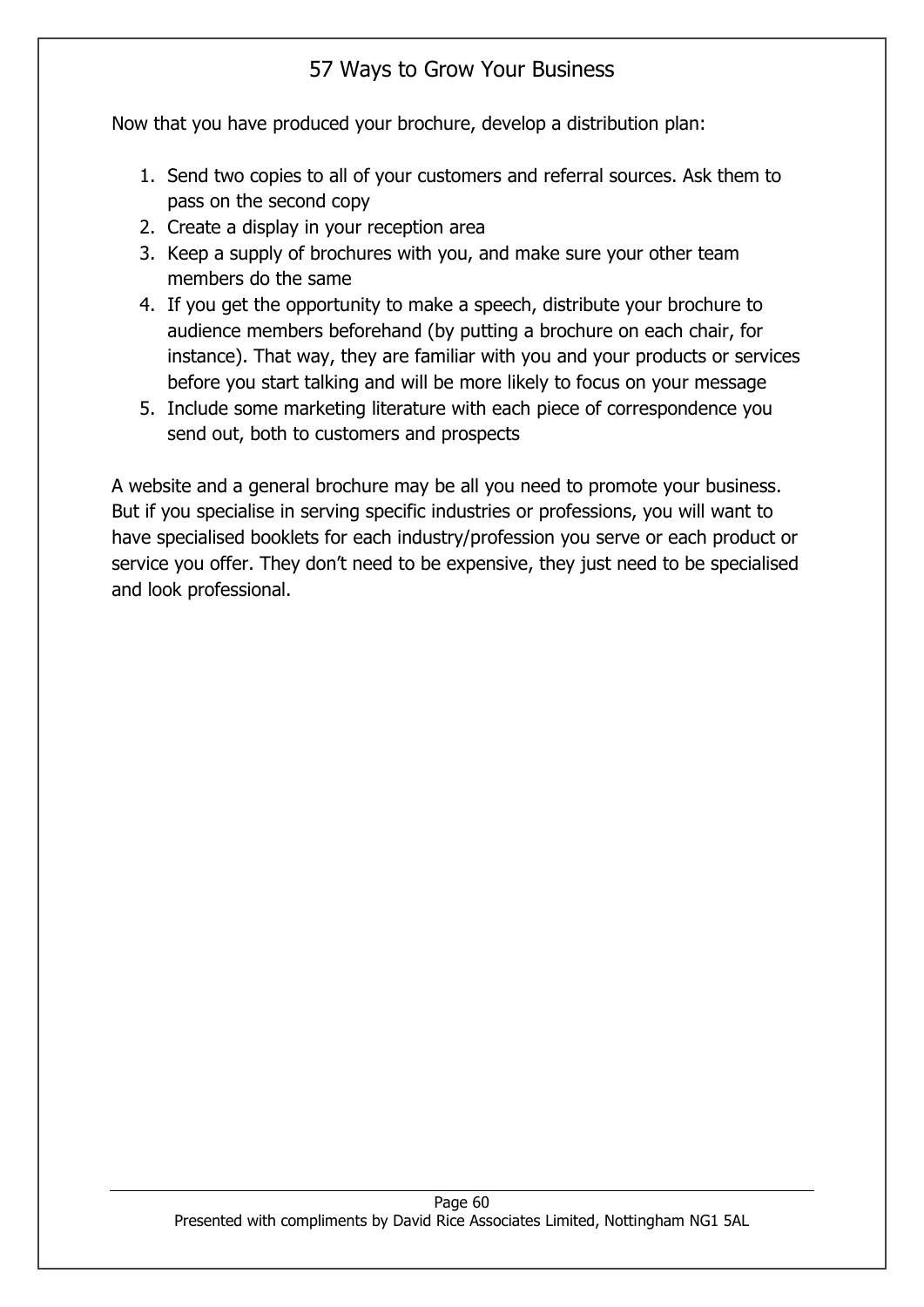#### **34 SEND E-NEWSLETTERS**

One of the great advantages of technology is that it has levelled the playing field for smaller companies competing with larger ones. The internet gives you the ability to communicate regularly with all the people on your mailing list.

Send out a brief e-newsletter at least once a month. Make it short enough so that the recipient can read it on their computer screen without having to open the entire document. Two paragraphs are usually sufficient. Focus on one issue only and provide enough information to generate a response from people who are interested in the subject. For example, you might answer a customer's question or describe a pending change in regulations.

#### **Tip for Getting More Email Addresses**

Plan a campaign to get the email addresses of all of your customers, all of your prospects and anyone else in your database. Consider running a month-long competition (with prizes, of course) to see which of your team members can get the most email addresses.

Test your email subject lines, as one subject line may result in more opens than another. Always link your e-newsletter to your website or blog to encourage traffic to these areas; a "find out more information" link really helps. Lastly, at the bottom of each e-newsletter, indicate how the reader can unsubscribe.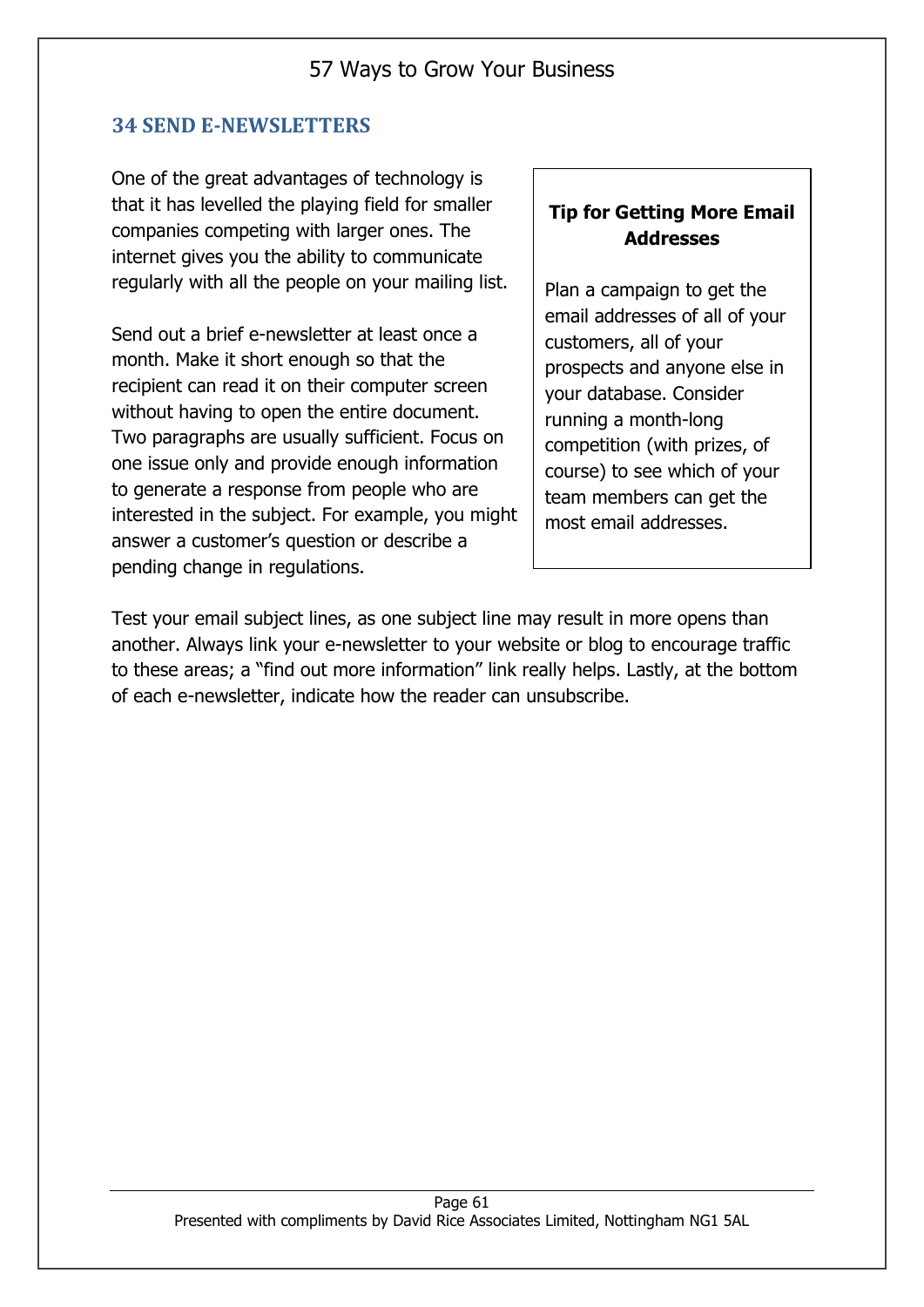### **35 SEND PRINTED NEWSLETTERS**

Newsletters are a great way to keep your name in front of your customers, prospects and referral sources. You might send a printed newsletter from as little as once a year to four times a year to supplement your more regular email newsletters. Make your printed newsletter colourful, upbeat and readable. Here are some suggestions for content:

- A spotlight on one of your team members. People really enjoy human interest stories, such as marriages and promotions, and it's an opportunity to showcase your talent
- An article about one of your customers. They will appreciate being featured and you can provide additional copies for them to send to their customers and prospects
- A letter from you giving a success story, as well as reminding readers that you are looking for more business
- Attention grabbers such as cartoons, photographs, puzzles or recipes. One professional firm includes regular film reviews — clearly not related to their services, but of immediate and universal appeal
- A feature describing a recent speech you made, noting that you are always available to make presentations to groups
- Some technical stuff may be good too!

Company news is appropriate, provided you are brief and stick to subjects that everyone can relate to, such as:

- New employees
- Births
- Engagements
- Marriages
- Awards

Good graphics are essential for maintaining interest, so use them strategically to enhance your newsletter. Remember, your newsletter is an **entertainment** medium as well as an **educational** one!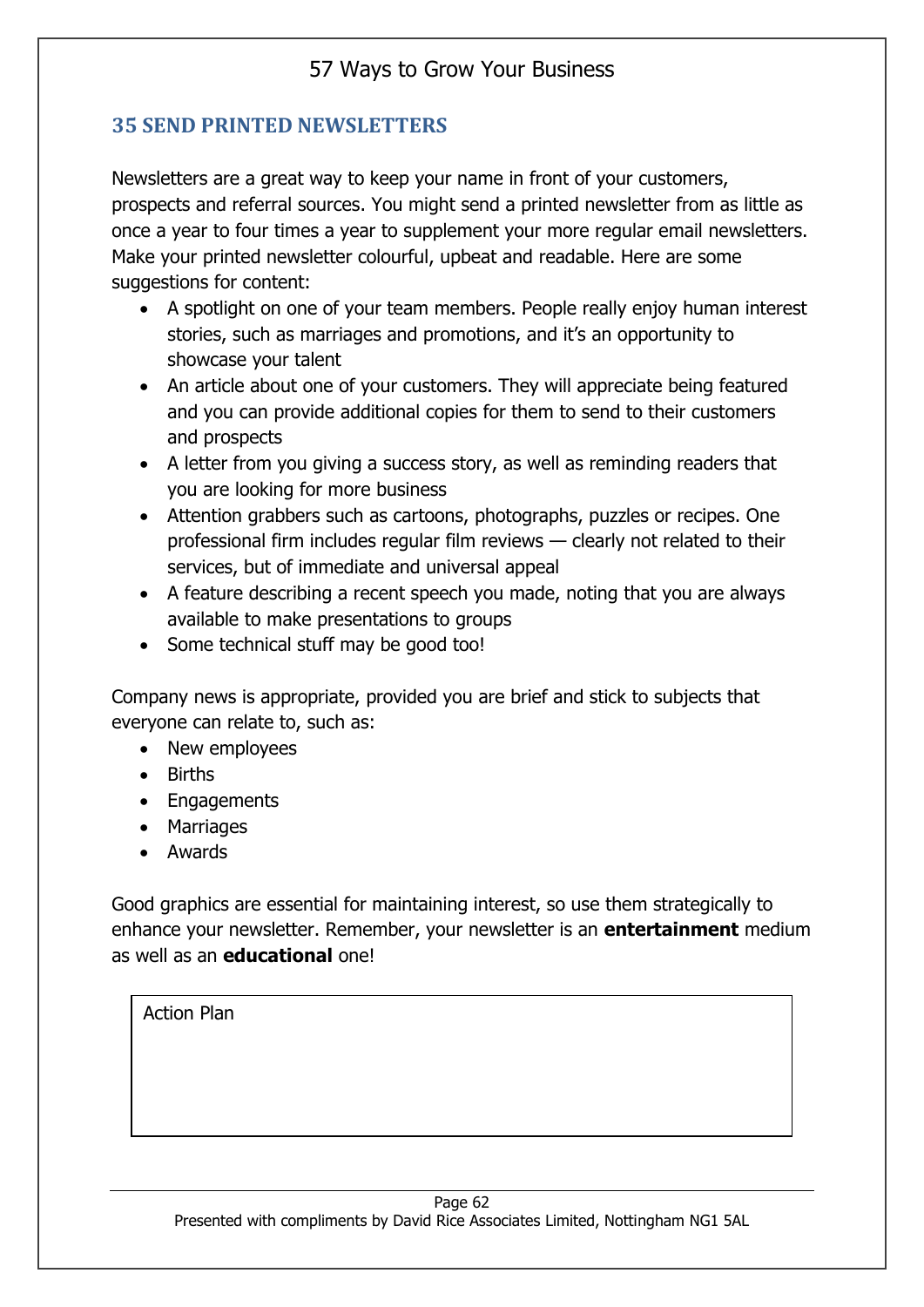### **36 SEND WELCOME LETTERS**

This is a great way to cement relationships with new customers. Welcome letters provide you with an opportunity to:

- let new customers know how important they are
- promote your other products and services
- ask for referrals

Your welcome letter might include:

- A warm welcome to the firm
- Contact information
- A request for referrals
- 2 business cards
- Your firm brochure

Set up a system to send welcome letters automatically. You only get one chance to make a first impression, so don't omit this simple step. Make it a step in your new customer setup process so that it never gets overlooked.

Here's an example:

Dear

All of us at Jones & Company are delighted that you have selected us to help you. We promise to provide you with the very best services and we look forward to a long and mutually rewarding relationship.

We are particularly pleased that you were referred to us by Joe Morgan at Morgan Elliott. As a service business, we are dependent on referrals from our satisfied customers and good friends of the firm.

It is my responsibility to ensure that we provide world-class services. If you ever have a concern or wish to comment on our services in any way, please do not hesitate to call me. If you know of anyone else who might benefit from our services, please ask them to call – we are always looking for great customers like you.

Yours sincerely

James Paterson Managing Director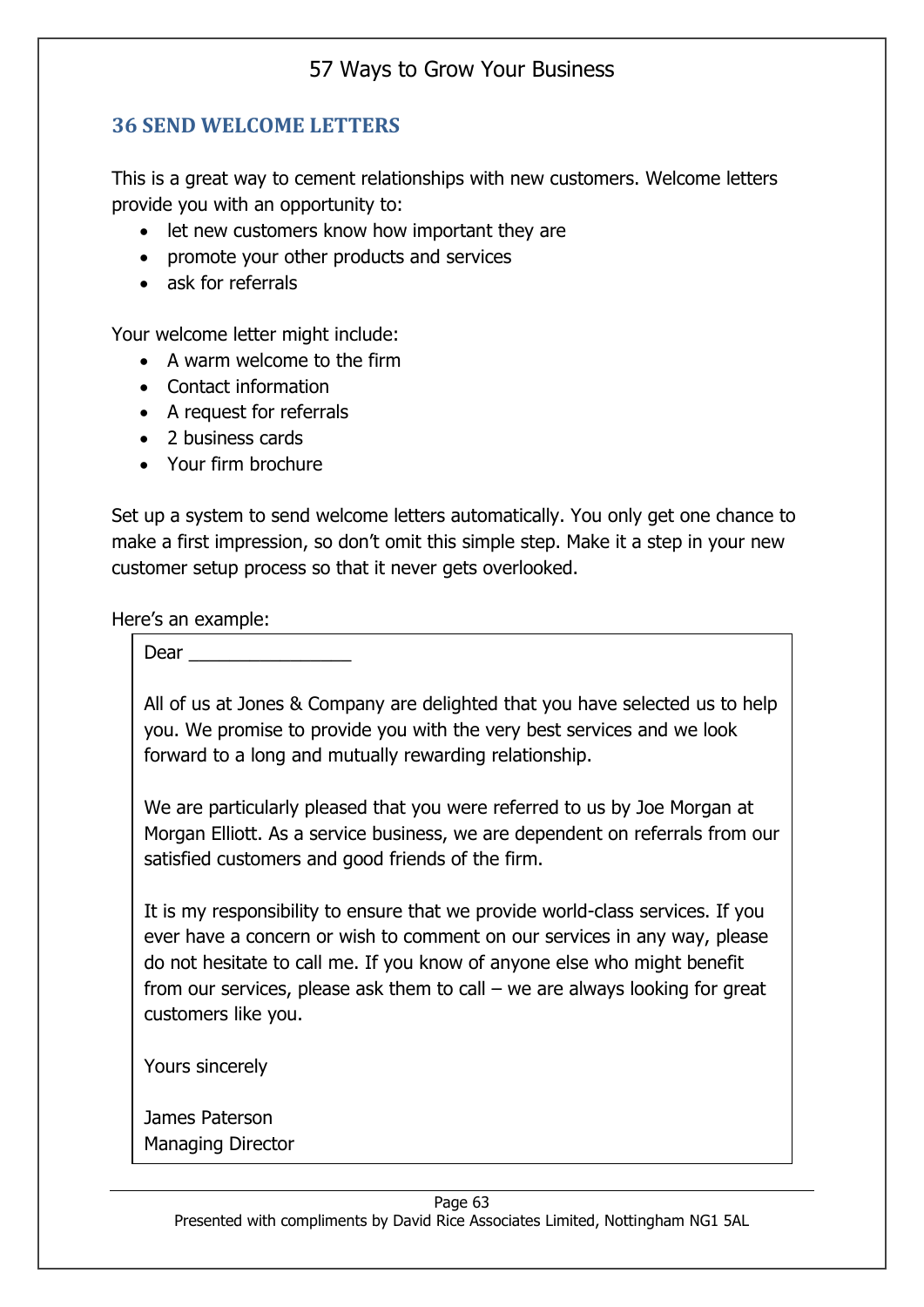### **37 SAY THANK YOU**

Being successful in business is about relationships, and an effective way to maintain long-term relationships is through regular thank you letters.

Email has taken over most interpersonal correspondence, so there's something special about receiving a personalised card or letter by "snail mail". Many successful entrepreneurs send several cards a day, customised with the company's logo, as an efficient way of staying in touch with customers, vendors and other contacts. Encourage your staff to do the same – perhaps even make it company policy!

TIP: When you are sending a welcome or thank you letter to one of your customers, include at least 2 business cards and a brochure, if you have one. Make it easy for people to refer you to new prospects!

Action Plan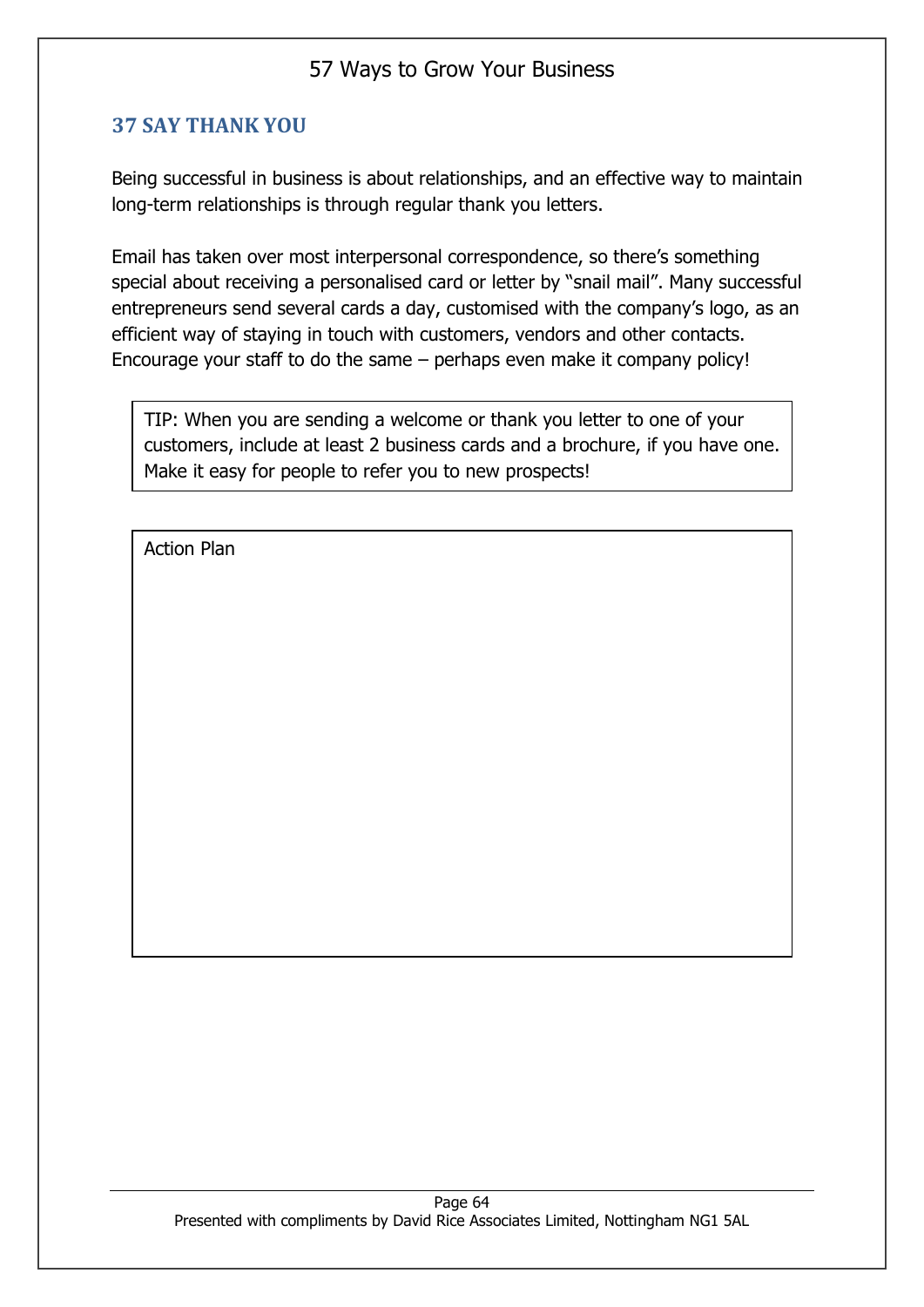Here's an example of a great thank you letter:

#### **Thank you! Thank you! Thank you!**

Sometimes we just don't say "thank you" often enough. I want you to know that we really appreciate your business and your referrals.

This past year has been great for us  $-$  sales are up thanks to a number of new customers. Most of them were referred to us by our good friends and customers, like you, and for this we are deeply grateful.

We wish you every success in the new year.

Yours sincerely

Andrea Lawson Managing Director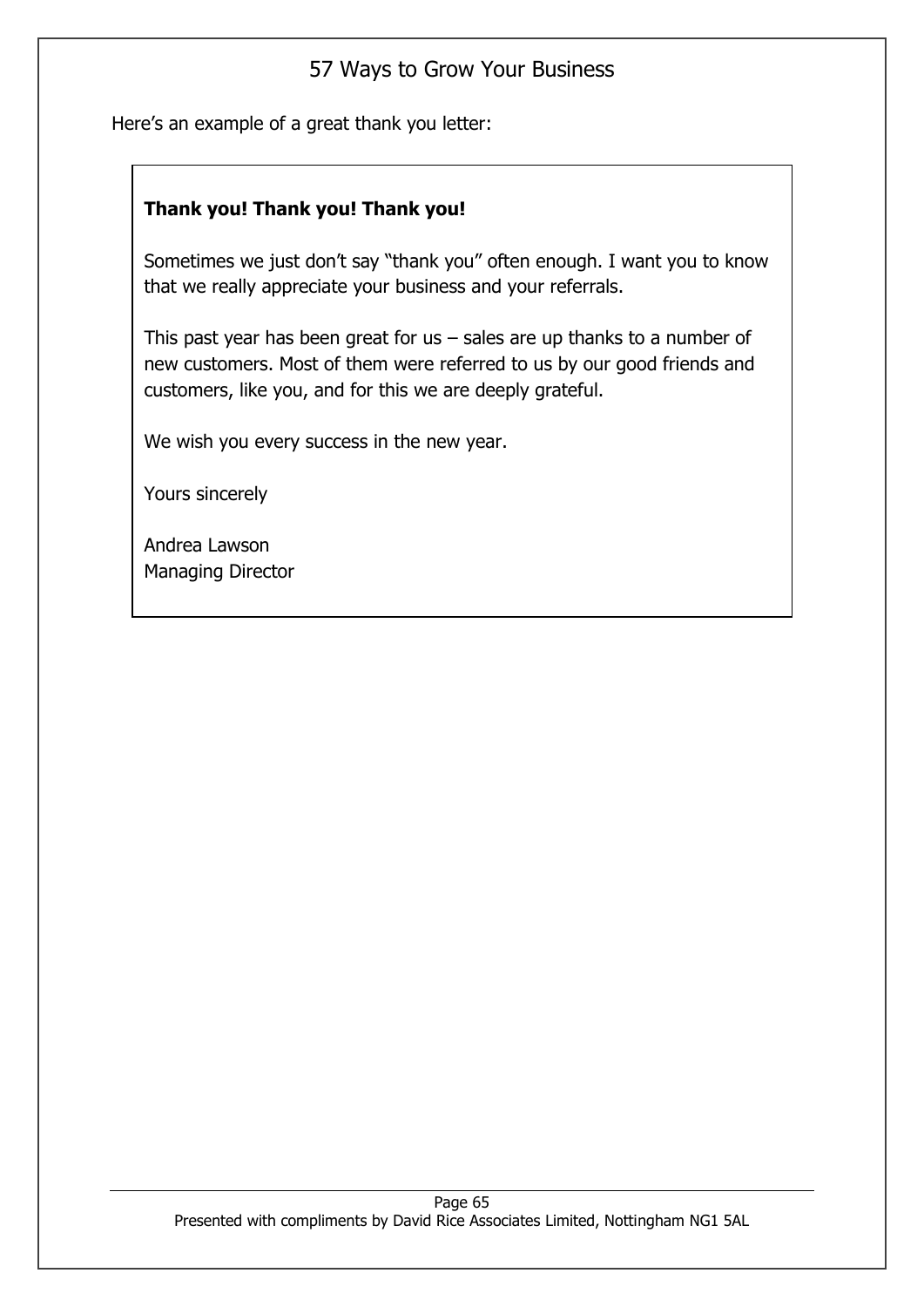### **38 SEND DIRECT MAIL**

Direct mail can be the cornerstone of your promotional marketing programme. It needs to be done on a regular basis and is not a job for someone who does it only when they "get around to it" – you need a dedicated marketing assistant. This person can be full-time or part-time, perhaps working just a few hours per week. Initially the focus should be on organising the direct mail programme, making sure that all marketing correspondence gets out on time and that the required follow-up, including phone calls, is done on a timely basis. Some firms have employed students to do this, which may be a more cost-effective option for your company.

Make sure you use good quality letterhead paper. The direct mail piece you send may be the recipient's first impression of you.

Sometimes the most challenging part of direct mail is developing a compelling mail piece. Here is a 10-point format for a good letter:

- 1. Name and Address
- 2. Salutation
- 3. Headline
- 4. Opening Paragraph
- 5. Who We Are and What We Do
- 6. Call to Action
- 7. Freebies
- 8. Signatures
- 9. P.S.
- 10.Inserts
- 1. Name and Address. If possible, print the complete name and address of the recipient on both the letter and the envelope. Recipients will read their own name and address and, if they are correct, are more likely to read the rest of the letter. There may be occasions, however, when this will be impractical
- 2. Salutation. On routine direct mail campaigns using a mailing list, you use the standard salutation:

"Dear Mr. \_\_\_\_\_\_\_\_\_\_\_." "Dear Ms. \_\_\_\_\_\_\_\_\_\_\_\_\_," or "Dear Mr. and Mrs. \_\_\_\_\_\_\_\_\_."

When you are sending more customised mailings, for example to the members of your local Chamber of Commerce or social club, or to a group of customers, you will want to use their first names. Even though their given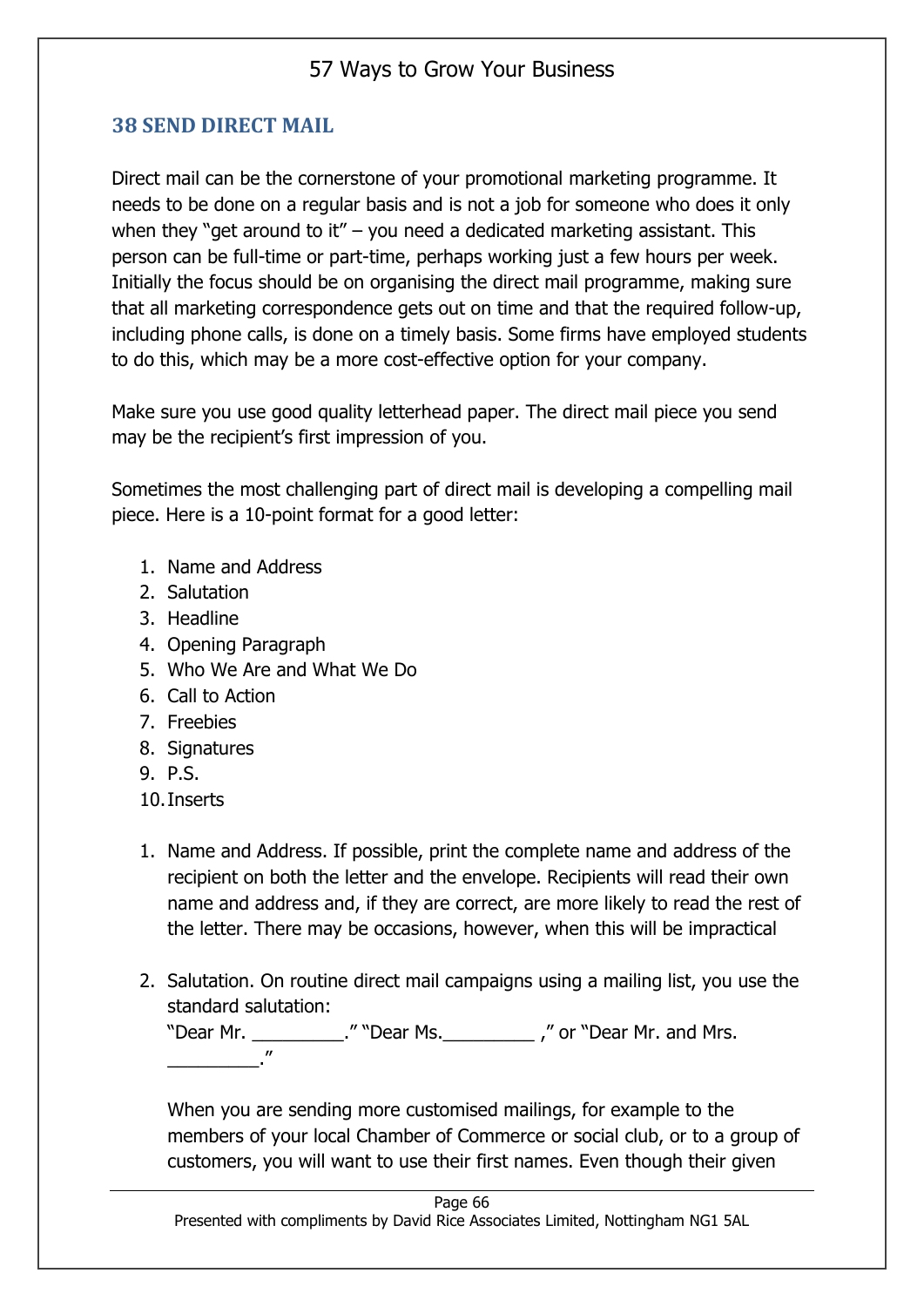names may be Richard or Pamela, they may well go by Rick or Pam, and it's important to get this right. An assistant can do phone verification to get this information and then capture it in your contact management system

- 3. Headline. Start your direct mail piece with a bold headline that grabs the reader's attention. If you don't get the reader's attention immediately, the letter will go straight into the bin. The purpose of the headline is to get the reader to look through the rest of the letter
- 4. Opening Paragraph. The opening paragraph explains and expands on the headline. It must be compelling enough to keep the reader interested. It takes the reader from the headline into the declarative paragraph. It is often referred to as the "bridge."
- 5. Who We Are and What We Do. By now the reader is wondering what this letter is about, who you are and what you want. Having built up interest, you now make a strong declarative statement about who you are and what you do. For example, "We're your cost-effective alternative to the big chains!"
- 6. Call to Action. Now that you've built the reader's interest, explain precisely what you want the person to do, such as:
	- Call me today
	- Return the prepaid postcard
	- Fill out the online questionnaire
	- Come to our open house
- 7. Freebies. This is the most important part of your letter. You must make them an offer they can't refuse, known as a "freebie". This should be something the reader perceives to be of value, something they want and something they can get for free.

Here are some examples:

- Free "how to do it" kit
- Free product demonstration
- Free pocket quide
- Free 60-minute consultation
- Free operations review
- Voucher for £100 towards a product or service
- Free book

#### Page 67

Presented with compliments by David Rice Associates Limited, Nottingham NG1 5AL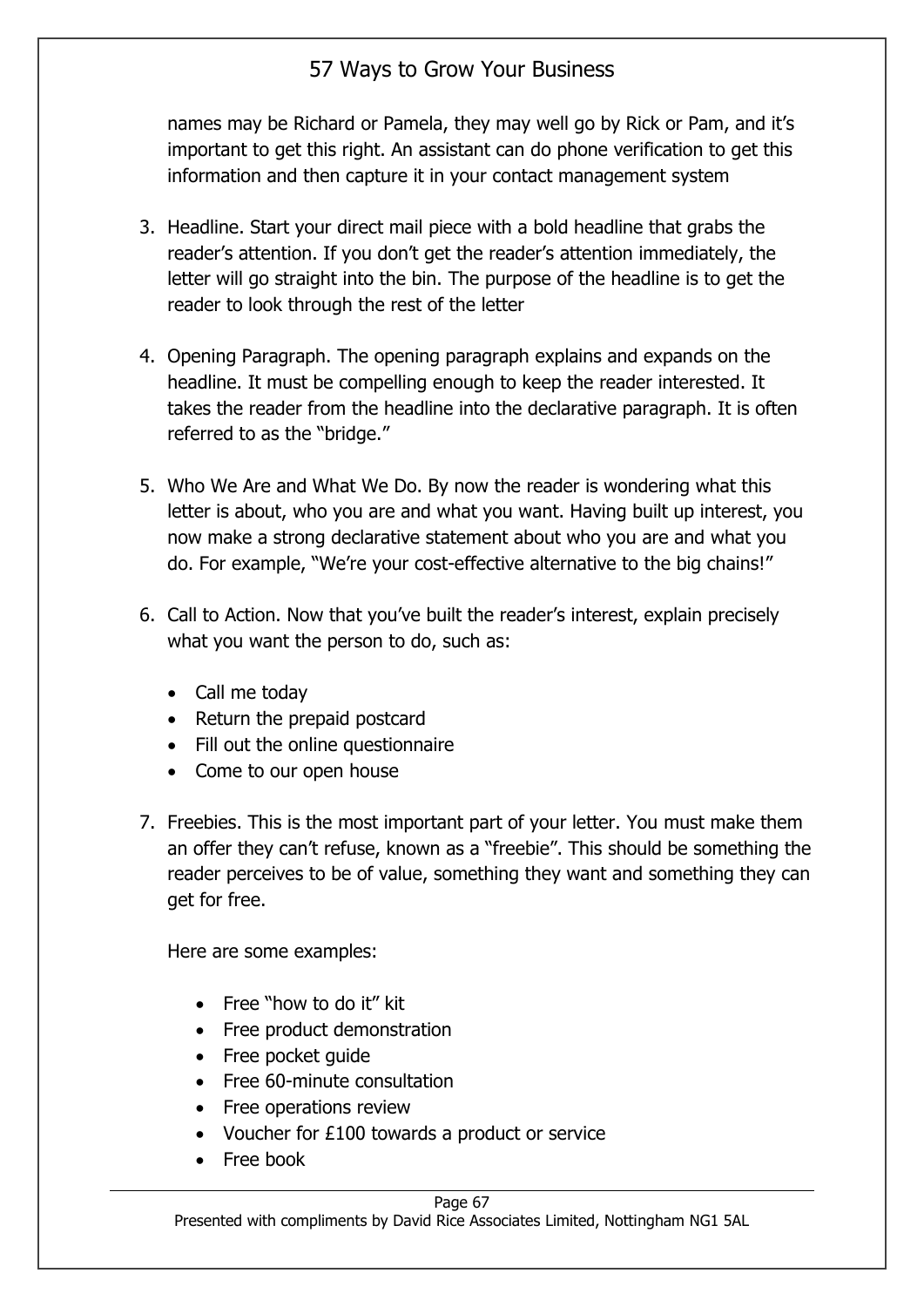- Sample of work plan
- An offer to visit their home
- Free financial planning review

The "freebie" concept can be applied to other areas of marketing, such as an open house. Imagine how powerful it is when you say, "come to our open house and receive a complimentary copy of our new software."

- 8. Signature. Many experts recommend at least two signatures on a direct mail piece
- 9. P.S. A postscript can be a powerful tool to get the recipient to read the letter. Direct mail experts tell us that people often read the P.S. first! Use the P.S. to highlight your most powerful "freebie" or your most compelling proposition
- 10.Inserts. More things falling out of an envelope means more things to capture the reader's attention. Examples might include:
	- A promotional flyer
	- A letter opener
	- A copy of an article

But the most important inserts are business cards  $-$  include at least two  $-$  as the recipient may well discard the letter but keep the cards. You've probably done it yourself!

Consistency and frequency are the keys to success in direct mail marketing. You'll get a better return on your investment by contacting 300 prospects four times than you will by sending a single piece to 1,200 prospects.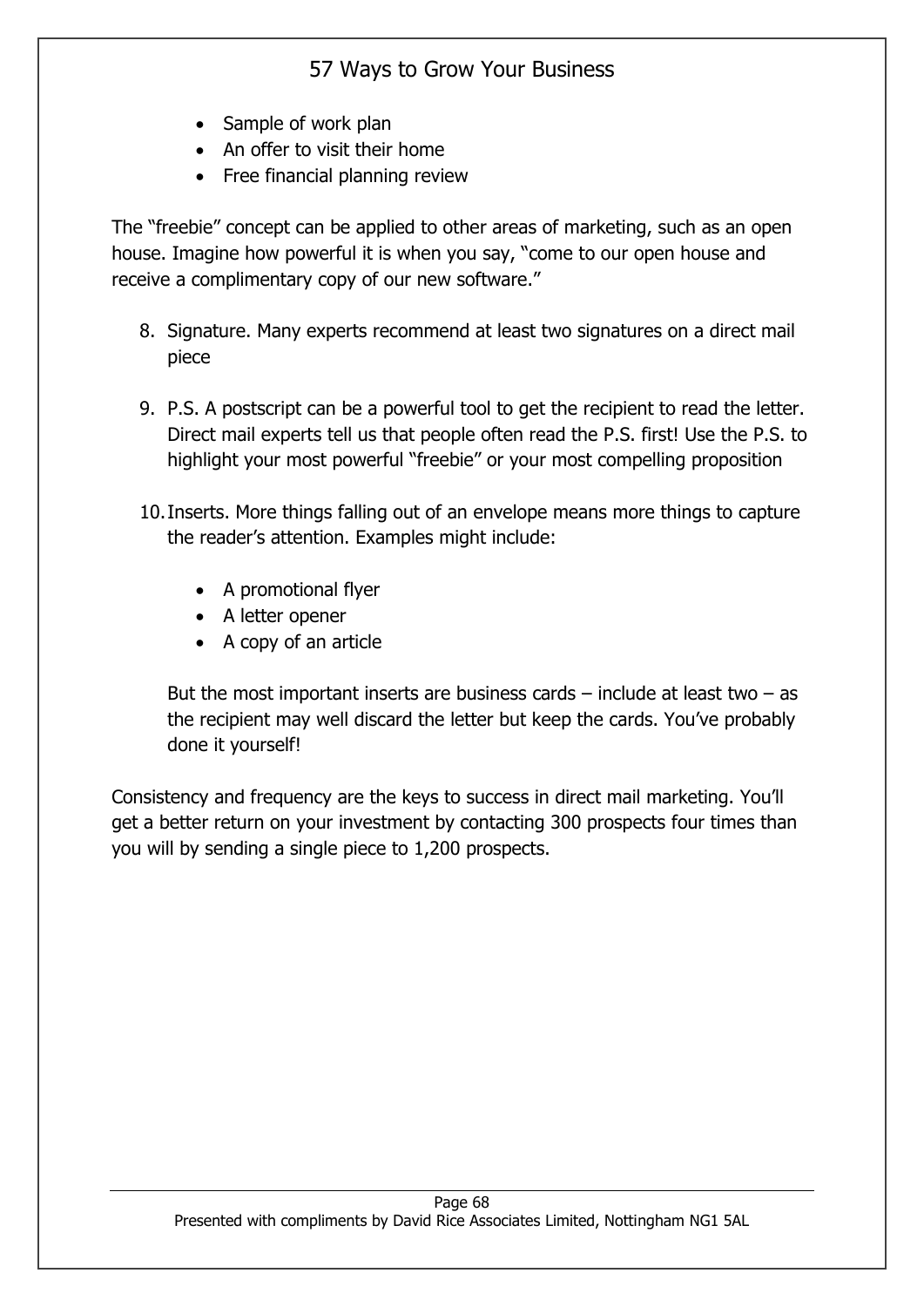### **39 MAKE FOLLOW-UP PHONE CALLS**

If your business sells goods or services to other businesses, i.e. it is "business to business" (B2B), telephone follow-up to mailings is relatively straight forward.

If your business deals directly with end customers, it is "business to customer" (B2C) and telephone follow-up is more difficult because:

- Most individuals are on a "do not call" list
- They are usually not at home during the day
- Many people have moved exclusively to mobile phone use

In short, it is usually not worth the effort to call these individuals. So, let's focus on follow-up for prospective business customers.

Expect a response rate of less than 0.5% from a mailing alone. Combine it with telephone follow-up within a week, on the other hand, and your success rate may rise to 3-4% and occasionally even higher.

Telephone follow-up needs to be done by a marketing person with enthusiasm. When recruiting your marketing person, ask specifically about his or her willingness to do telephone follow-up and telemarketing. If the response is lukewarm (e.g., "It's not my favourite thing to do, but I'll do it if it's part of the job"), he or she is unlikely to be successful at it. The most successful marketing people are those who enthusiastically "smile and dial." If your marketing person can't or won't do phone follow-up, hire someone else on a part-time basis to do it, perhaps from their home.

### **Making Calls**

If you've done your homework and have a good mailing list, you know the specific person you want to contact. If you don't, try asking for a specific job title. That individual may be helpful and can act as a conduit to the decision maker. If you can establish a rapport with the receptionist quickly and easily, he or she can be helpful. "I'm hoping you can help me reach the right person…"

### **Scripts**

We have all experienced the telemarketer who reads a prepared script and found it to be an instant turnoff. A simple, flexible, friendly approach is needed. Here are some suggested phrases/questions/topics that you might adapt to your own use: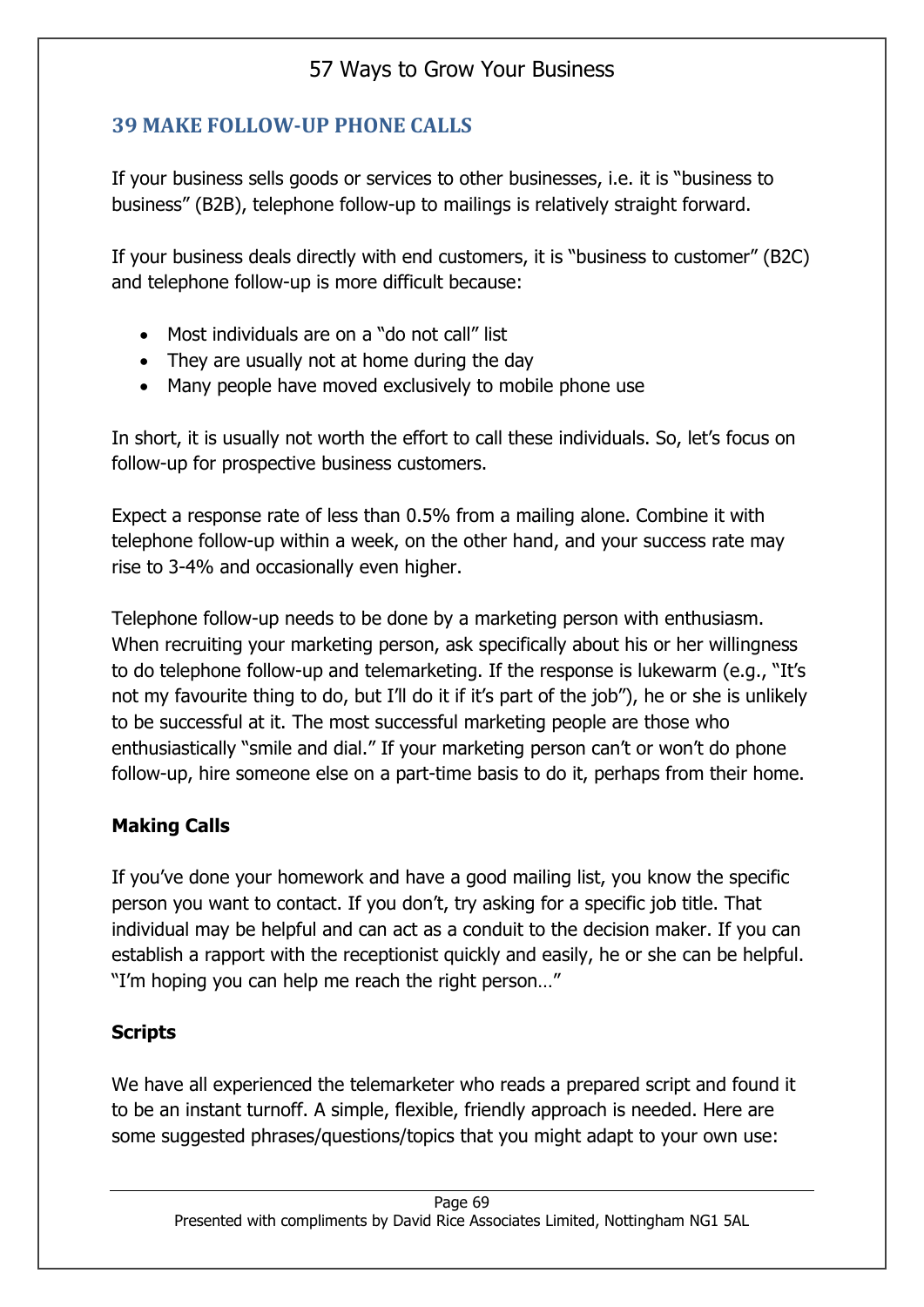- "Good morning. This is Diana Corbett and I'm calling from Patrick & Company, a local office supplier."
- "I recently sent you some information and I wondered if you had received it?"
- "I believe you have recently opened a new business is that correct?"
- "Would you like to receive our monthly list of items on sale? We'll email it to you."
- "Do you mind if I ask you a few questions?"
- "Are you currently buying your office supplies locally?"
- "Are you pleased with the service you've received?"
- "Is there anything about your current supplier you're not happy with?"
- "Would you be interested in meeting with one of our representatives? / just to get acquainted / to see if we could save you money / at your offices or here, if it's more convenient for you / at no charge, of course."

### **Things to Stress**

- Timely service
- Competitive prices
- Knowledge of their industry
- Friendly people
- Convenient location
- $\bullet$  Initial meeting no cost, no obligation
- Permission to stay in touch (such as via your e-newsletter)
- Complementary catalogue, kit, book or white paper

| <b>BE POSITIVE</b>       | Use friendly phrases - smile.                                                                                                                                                    |
|--------------------------|----------------------------------------------------------------------------------------------------------------------------------------------------------------------------------|
| <b>NAME MAGIC</b>        | Use people's names whenever you can.                                                                                                                                             |
| <b>ANNOUNCE YOURSELF</b> | "Hello, I'd like to talk to Gary Jones. This is<br>Diana Corbett." State the name of the person<br>you're calling first, then give your name $-$ this<br>helps the receptionist. |
| <b>SPEAK NATURALLY</b>   | No mumbling, no raised voice and no eating!                                                                                                                                      |

Page 70 Presented with compliments by David Rice Associates Limited, Nottingham NG1 5AL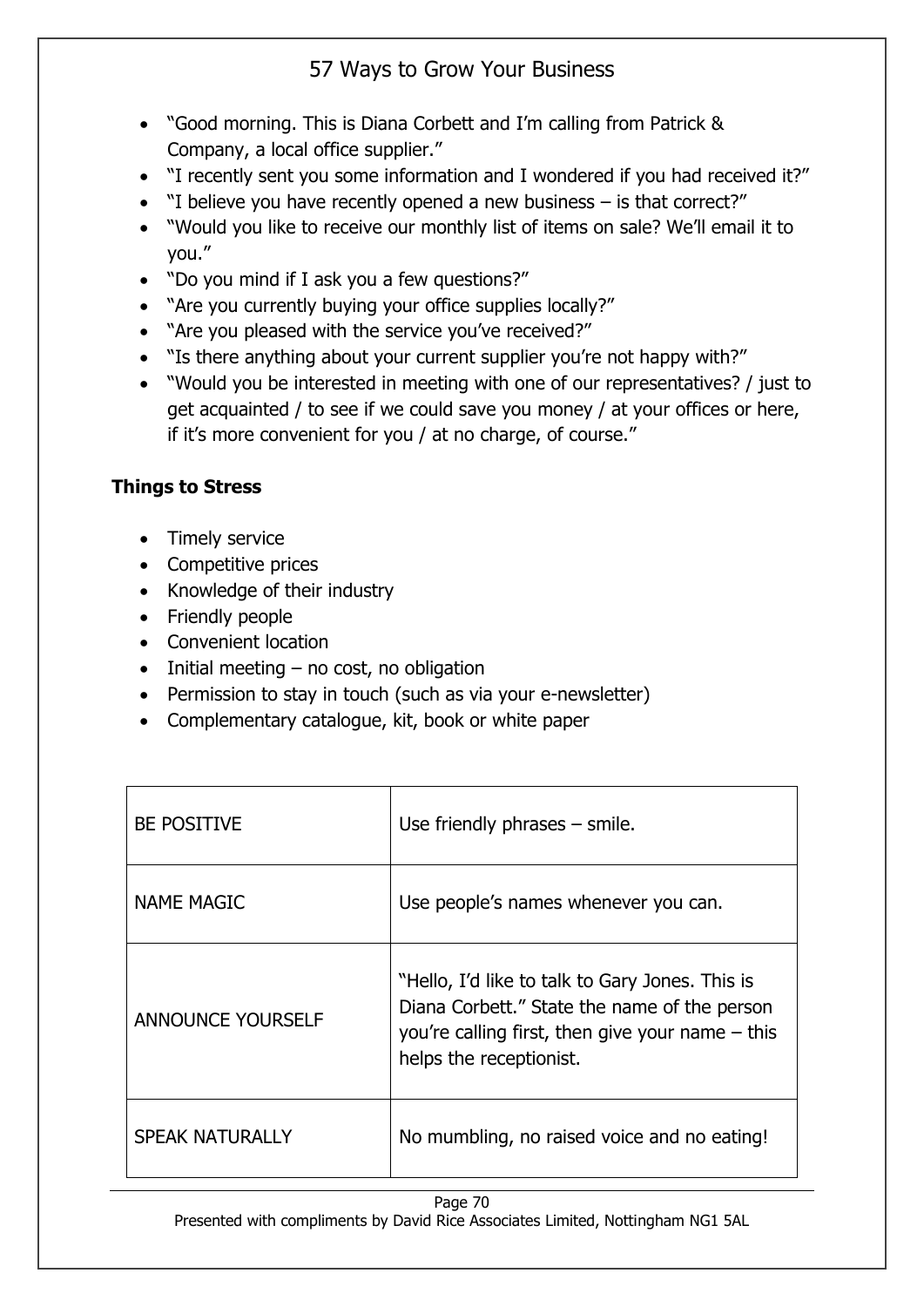| 57 Ways to Grow Your Business          |                                                                                                                                                      |  |
|----------------------------------------|------------------------------------------------------------------------------------------------------------------------------------------------------|--|
| <b>GET TO THE POINT</b>                | Don't let them think you are a telemarketer.                                                                                                         |  |
| <b>RESEARCH YOUR TARGET</b>            | Get as much information as possible about the<br>company before you call, including the name<br>of the decision maker and the company's<br>business. |  |
| <b>DON'T GIVE UP</b>                   | It may take several calls to set an<br>appointment. Use your contact management<br>system to keep track of everything.                               |  |
| <b>HAVE A REASON TO</b><br><b>CALL</b> | • Following up on a letter<br>• New in town<br>• Adding to mailing list for our newsletter                                                           |  |
| <b>GOOD TIME TO CALL</b>               | Pick a time when most people are likely to be<br>in.                                                                                                 |  |
| <b>ORGANISE YOUR CALLS</b>             | Make new calls and follow-up calls in batches.<br>Plan on no more than 2-3 hours of phone work<br>a day to avoid "burnout."                          |  |

## **Get An Appointment!**

This is your key objective: "Is tomorrow morning convenient or would you prefer the afternoon?"

- Schedule something, even if it's days later
- Follow-up with a confirmation email, brochure and map (if appropriate)

If you are unable to get the appointment now, request permission to keep in touch. For example, ask for permission to send them your e-newsletter; invite them to a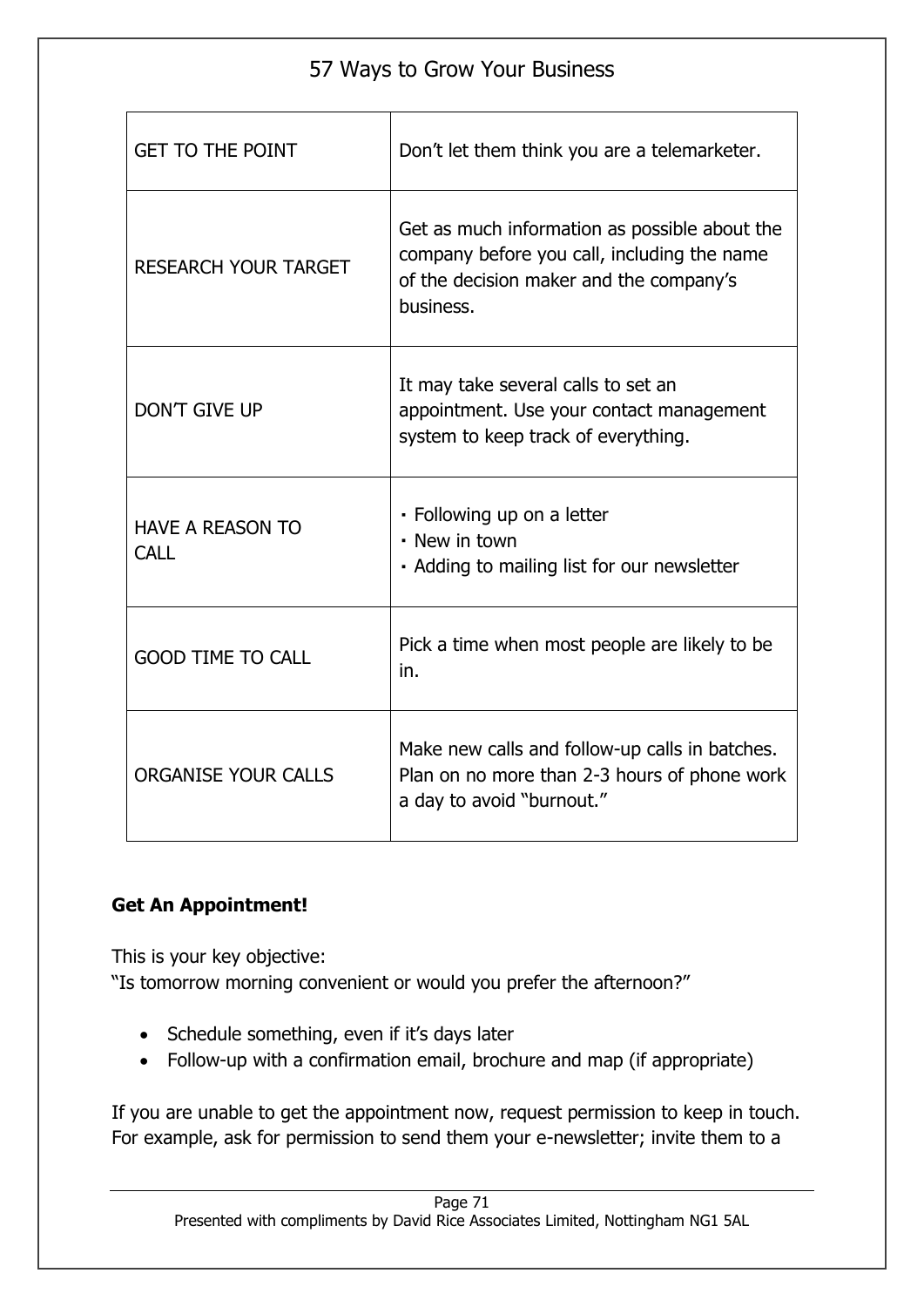speech you are giving locally; or promise to get in touch when you have more information relevant to their business.

#### **Conclusion**

Each marketing person will figure out what works best for them  $-$  it's a matter of experience and practice. It takes time to get results, but consistency is key.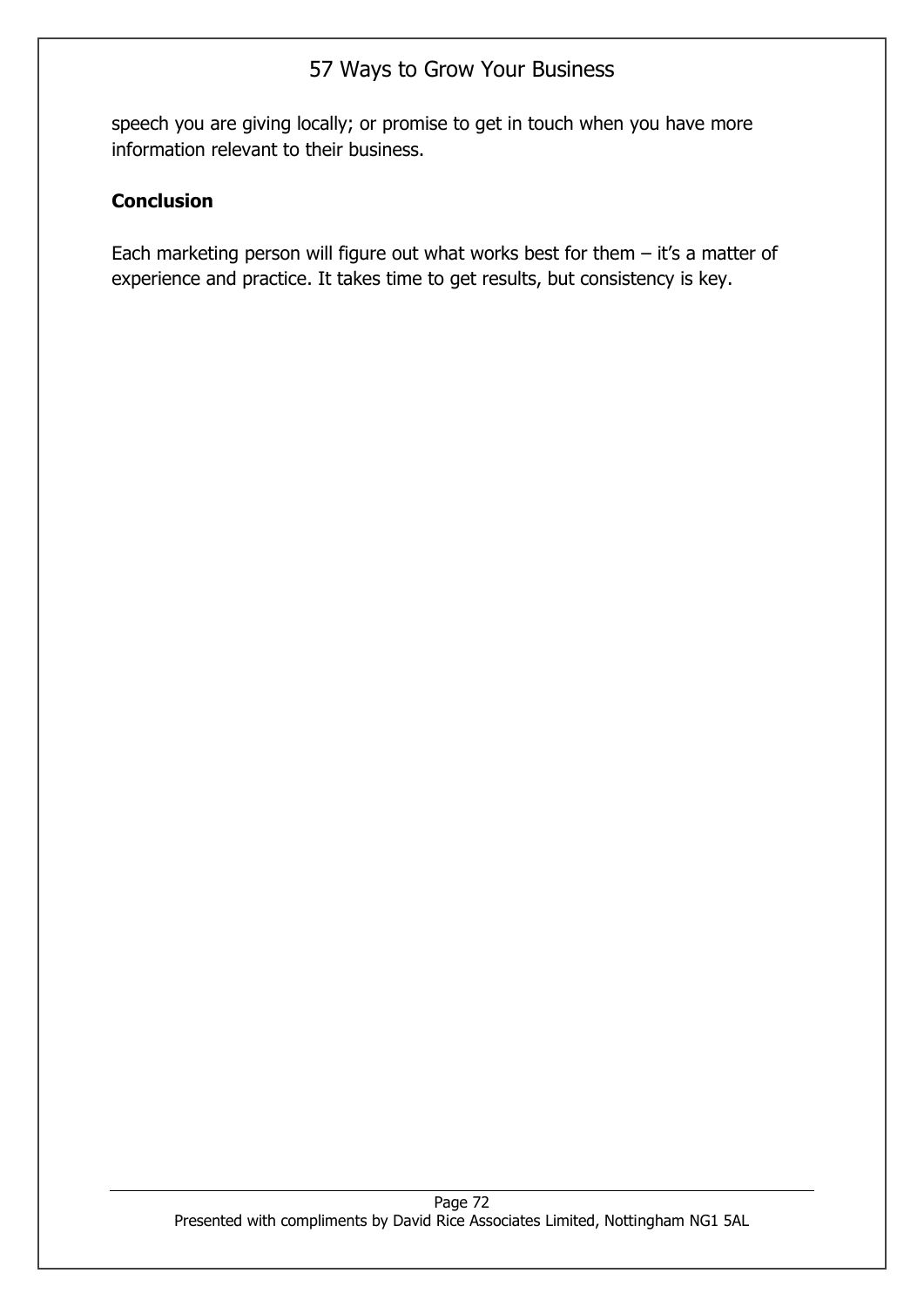### **40 WRITE ARTICLES**

One way to gain exposure and credibility is to write an article for an industry publication.

- Make the article highly readable and full of practical tips stay away from technical jargon (unless that's what readers crave!)
- Come up with a title that will capture people's interest. Including numbers in the title will usually do this, for example:
	- How to Shed 20 Pounds Before Summer
	- 7 Steps to Looking Your Best
	- 13 Most Common Financial Mistakes Retirees Make
	- 12 Ways to Boost Your Internet Sales
	- 5 Steps to Getting the Best Deal on a New Car
- At the bottom of the article, ask for a "footer" which identifies who you are and what you will send the reader. For example:

"Jenny Davies is a well-known dietician and fitness trainer. Call 0875 xxx xxxx for a free copy of her new recipe book, 100 Ways to Eat Happy"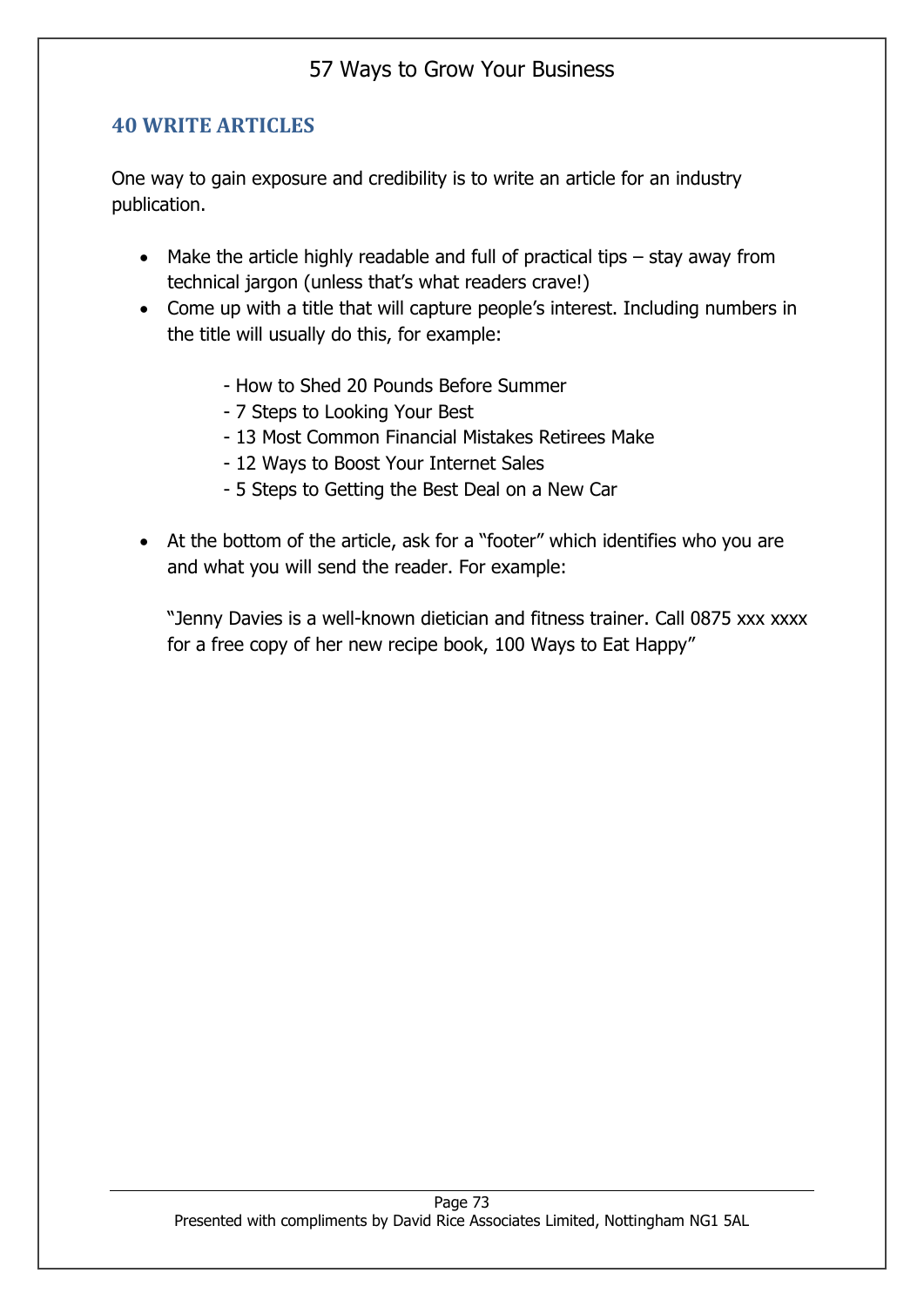# **41 SEND PRESS RELEASES**

Press releases are a fundamental part of a marketing programme. They are inexpensive, take little time to prepare and are effective when done consistently. Set up a system for generating press releases so that you are prepared each time something noteworthy happens.

Compile a list of media contacts likely to be interested in newsworthy items, such as product announcements and special events. This includes contacts at newspaper, radio and TV stations, magazines, trade and industry publications. Since the media will not come looking for you, it's your responsibility to create a steady stream of noteworthy items – and it may take a number of press releases before one gets picked up.

Call each media contact and get the correct name, title, address, phone number and email address of the individual to whom press releases should be sent. Then send at least one press release each quarter.

#### Tips for Preparing a Good Press Release:

- Keep it short  $-$  one page is usually sufficient
- Use double spacing
- Send a digital photograph, noting what the picture is about. Remember to also include names, addresses and a phone number
- Address the press release to the name and title of the appropriate person
- Write "for immediate release" in the top left corner of the page
- The headline should be underlined and should be followed by a brief summary of the following article (known as a "standfirst")
- Be factual in your wording. Avoid unnecessary elaboration
- Answer WHO WHAT WHEN WHERE and WHY in the first paragraph
- Flesh out the details in the following paragraph(s)
- Send a brochure, background information on the firm or information on the subject matter in order to validate yourself, the firm and the event
- End the press release with ' $###'$  to indicate that there is nothing to follow

### If You Get A Follow Up Call:

- Return it immediately journalists are always "on deadline" and they will use another story if you do not respond quickly
- Immediately send additional information if it is requested
- Ask when the piece might appear

#### Page 74

Presented with compliments by David Rice Associates Limited, Nottingham NG1 5AL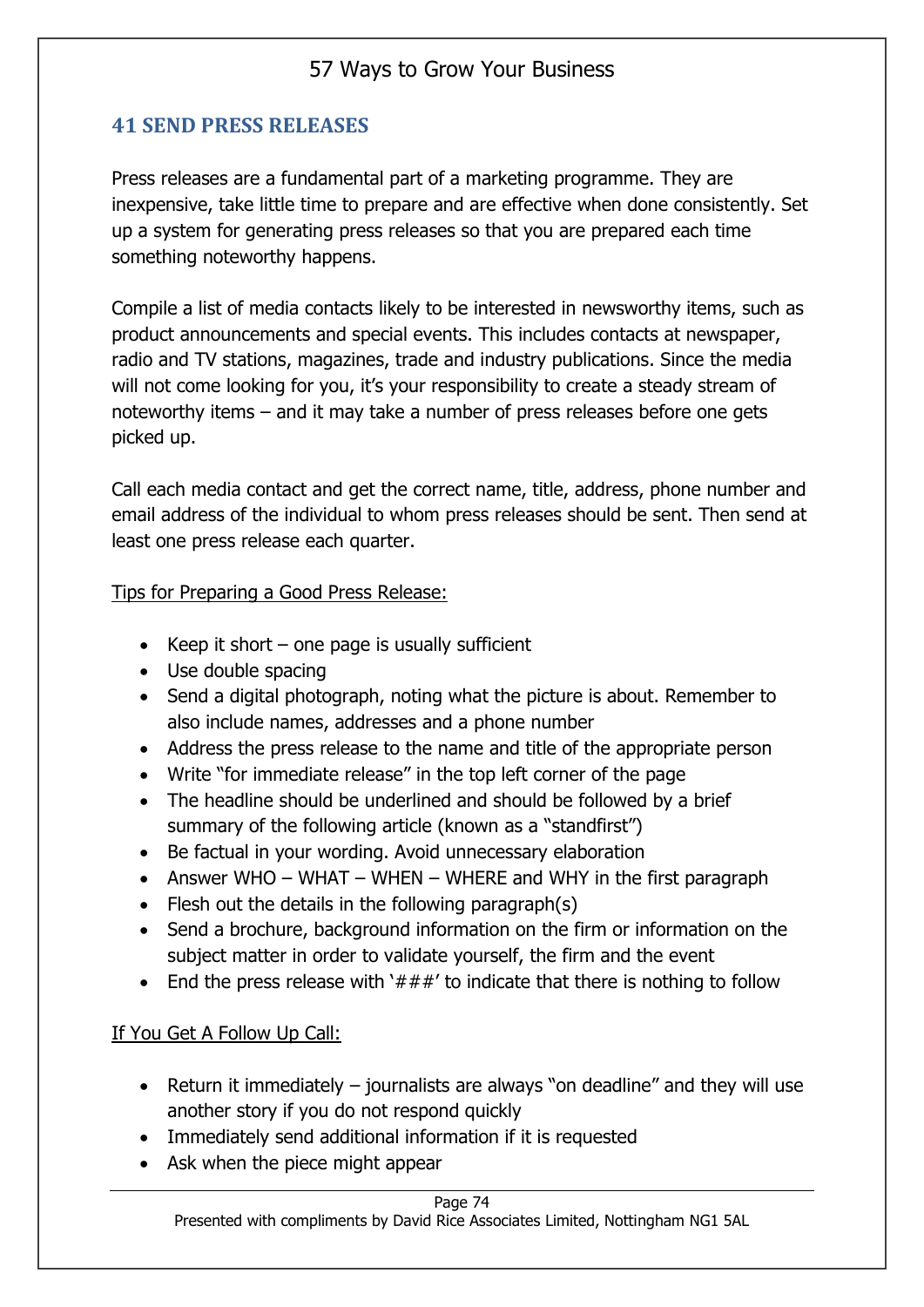- There are a number of online press release outlets. An internet search will identify the most popular resources
- Send a thank you note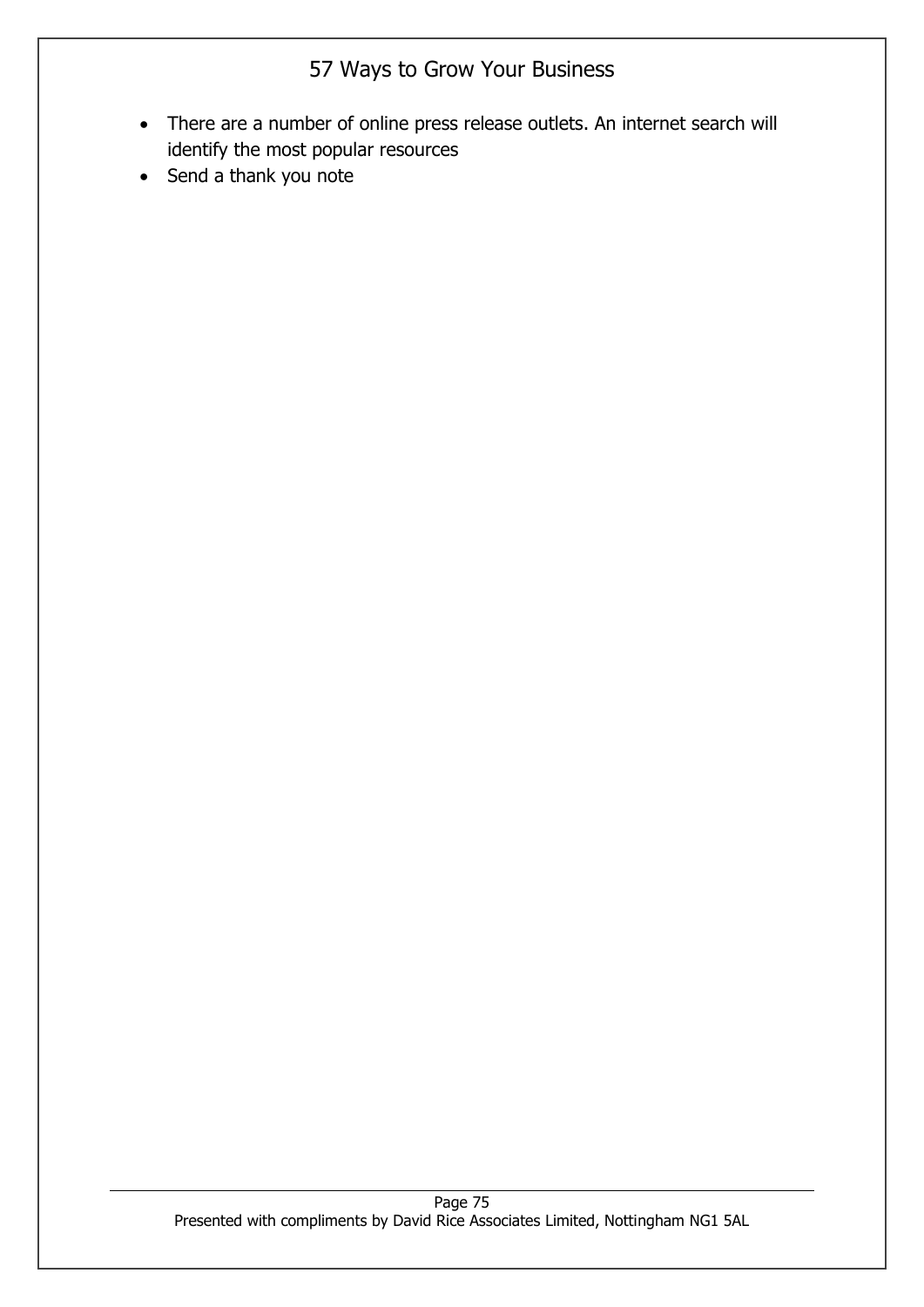## **42 GIVE SPEECHES**

Public speaking is a great way to attract new customers and is cost-effective. It allows you to connect with a large number of people at one time.

Public speaking rates high on the fear scale for some people, so it's not for everyone! But if you stick to topics that you know a lot about and keep it simple, you will generally get a good response. Add a useful handout and you are all set. To improve your presentation skills, join Toastmasters or a similar group.

There are many organisations that invite outside speakers, including:

- Chambers of Commerce
- Adult education classes
- Service clubs (Rotary, Lions, etc.)
- Trade groups
- Social clubs

Don't wait for them to call you! There's usually some competition for these speaking "slots". Send letters to these organisations and have someone follow them up with a phone call.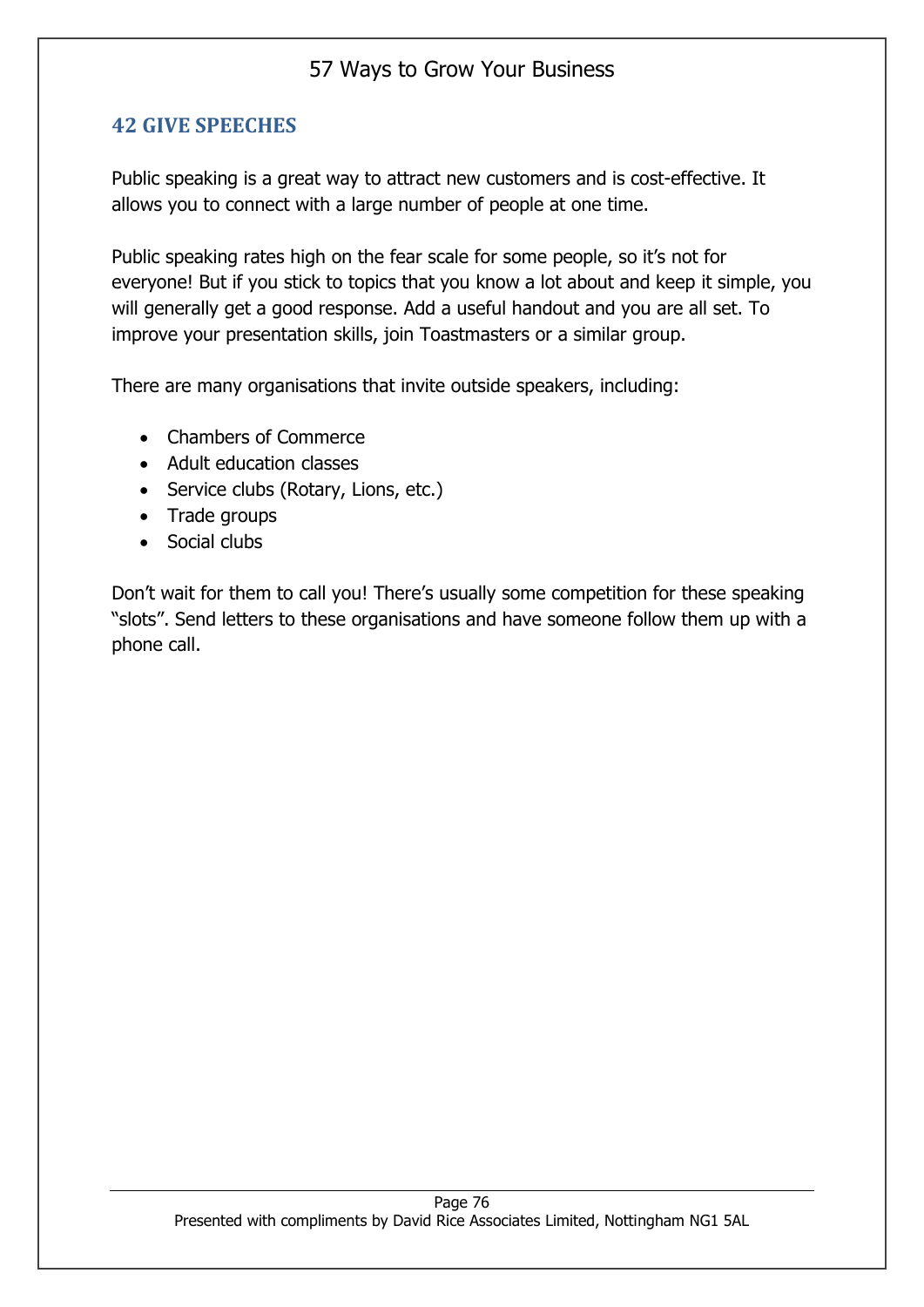Here's a letter you might send:

Dear Chairperson

### **Re: Dynamite Speakers**

We have 2 partners in our firm who are very good speakers – we'll be pleased to provide testimonials!

As you plan this year's programme of speakers and topics, please consider us for a presentation on (insert your area of expertise).

While we would naturally like to plan as far ahead as possible, we have on occasion stepped in at the last moment when the scheduled speaker has cancelled. For example, Chris Draegert recently gave a speech to a nonprofit group when the invited speaker was delayed by weather.

Please give me a call at your convenience.

Yours sincerely

John

P.S. Attached are the titles of some recent presentations.

### Tips for Speech Titles

- Make your speech title provocative, e.g. "Never Buy Another Server!" (for a speech on Cloud computing) "What Are You Doing After Lunch?" (for a speech on long-range planning) "Never Pay Taxes Again!" (for a speech on estate planning)
- Include numbers, e.g.
	- "10 Ways to…"
	- "29 Best Ideas on…"
	- "13 Biggest Mistakes People Make When…"

#### Page 77

Presented with compliments by David Rice Associates Limited, Nottingham NG1 5AL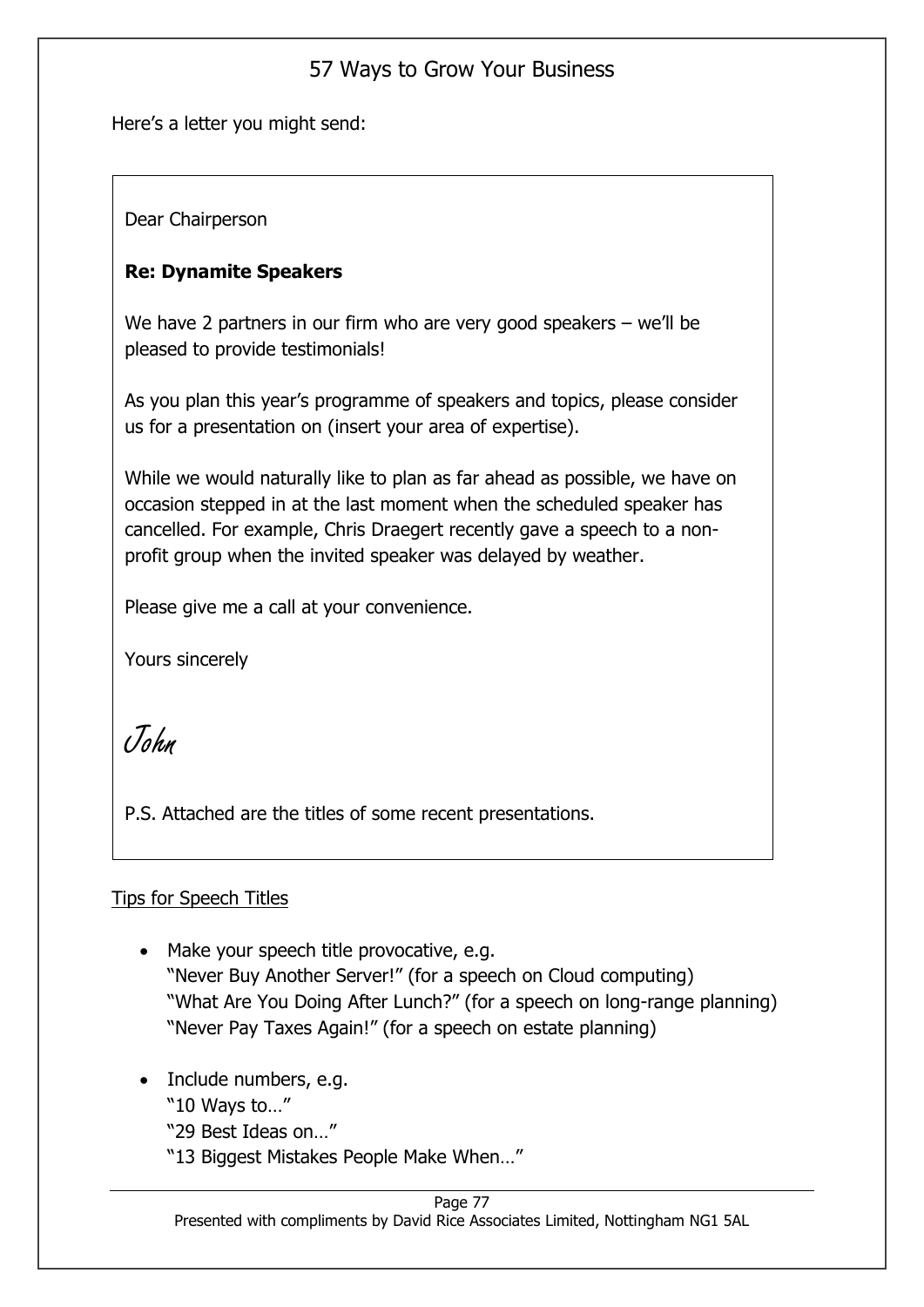# **43 RUN SEMINARS AND WEBINARS**

Seminars are an excellent way to attract new customers and impress existing ones. The purpose of running a seminar is to generate enough interest in the subject matter that participants will want to follow it up with a face-to-face appointment where you can provide all the answers! Here's a checklist:

- 1. Choose a subject that is topical and relates directly to your audience. They will be asking "WIIFM?" ("what's in it for me?")
- 2. Target your audience by only inviting people you know will be interested in the subject matter
- 3. Make sure you have an experienced public speaker who also knows the subject matter
- 4. Provide a summary of the key areas you want to address in the seminar. Back up your outline with relevant examples
- 5. Run the seminar at your place of business if you have appropriate facilities, otherwise hold it at a local hotel
- 6. To reduce your costs and expand your target audience, consider running a joint seminar with another group
- 7. Send a covering letter together with your invitation for the seminar. Include a standard response form or faxback form to make it as easy as possible for your customers/potential customers to reply. Make sure you include a map showing the location of the venue, contact details and a 'reply by' date
- 8. Follow up the invitations by email and telephone in order to generate more participants. Be sure to also contact those people who have accepted, just to remind them
- 9. The best time to run the seminar is in the early evening or early morning. This reduces the impact on a customer's work day
- 10.The ideal length of a seminar is between 45 minutes and 1¼ hours. This gives you the opportunity to have 2 or 3 speakers
- 11.At the end of the seminar, make sure you have warm food and appropriate beverages. This is the ideal opportunity to network with customers/potential customers and to get appointments. Giving name badges to all participants, including your team, will aid this process
- 12.The day after the seminar, have your marketing person follow up and ask the questions, "did you enjoy the seminar?" and "would you like to be invited to the next one?"

Running webinars may be a good alternative to doing seminars; after all, it cuts the costs dramatically, meaning that you can afford to do them more often. They will also help you to reach a wider audience.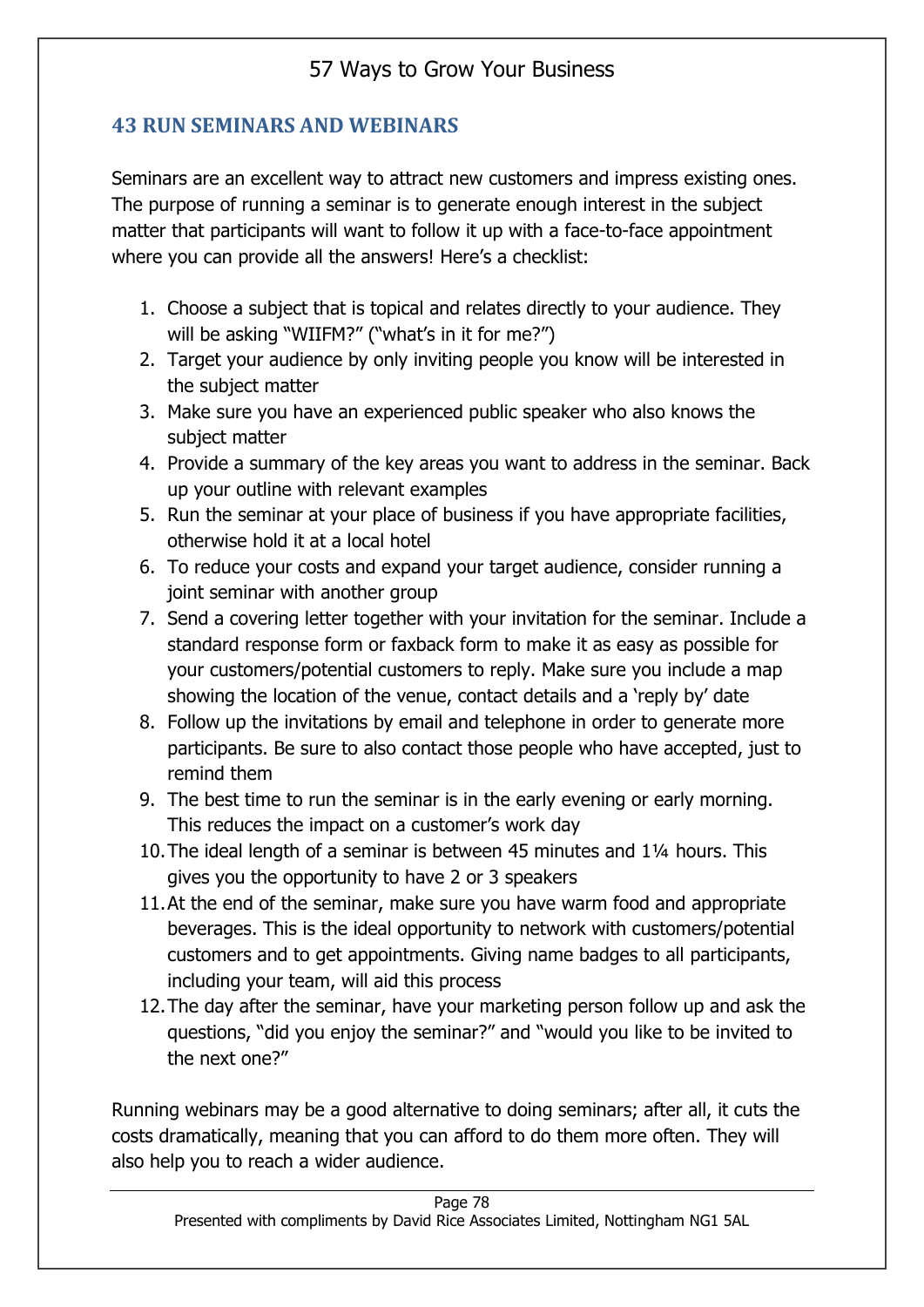## **44 PARTICIPATE IN TRADE ASSOCIATIONS**

Join organisations whose meetings you enjoy (or you will find reasons not to participate) and then get actively involved. Volunteer for projects that have high visibility within the organisation, and treat these positions as you would any other professional obligation.

Here are some specific steps to take with your own trade association and with the organisations your customers belong to:

- 1. Read the association's publications
- 2. Call the editors and pitch article ideas
- 3. Write and submit articles
- 4. Distribute reprints of any articles you write to your entire database
- 5. Write letters to the editors
- 6. Join their online forums and answer questions
- 7. Provide comments on their blogs
- 8. Go to meetings and conferences
- 9. Get on a committee
- 10.Volunteer to speak (or find a speaker)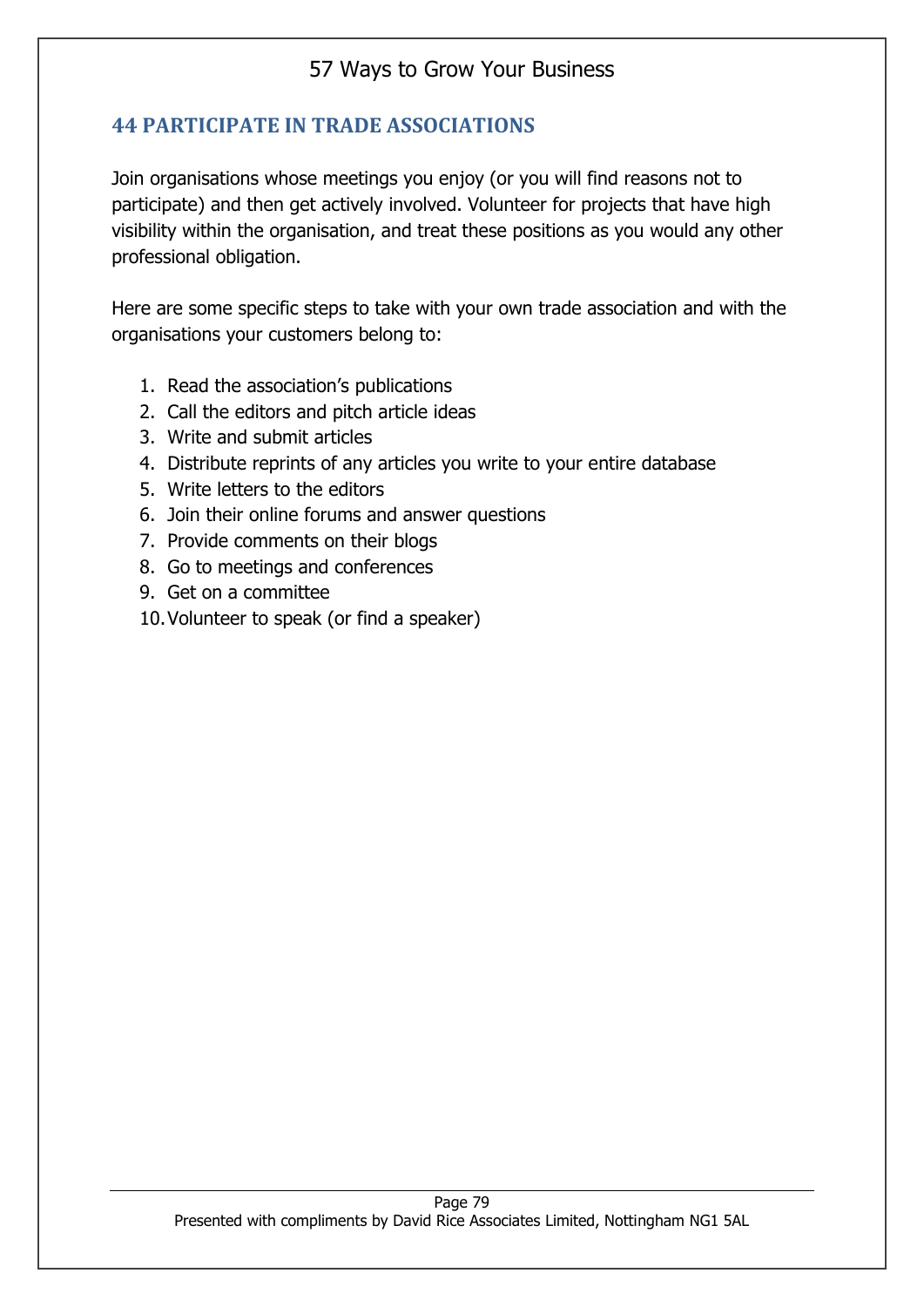# **45 ATTEND TRADE SHOWS**

Trade shows provide an opportunity to present and demonstrate your products and services to prospects and other "industry influentials". They provide a vehicle for getting widespread exposure and direct feedback on how your products and services are perceived. Send invitations to prospects within the geographic area of the show and take advantage of all the free publicity.

The cost of making in-person sales calls has increased dramatically over the years, and it may take five to seven sales calls to close a sale. Closing a qualified trade show prospect is often much less expensive.

#### **Action Items**

- Determine the best shows to attend in the coming year and get prior year attendance numbers and pricing
- Investigate whether you can get "speaking slots" at the events
- Review the activities that typically take place at a particular show and determine how to attract people to your booth
- Make sure you're able to sell and take orders on the spot

Here's a budget checklist for trade shows:

| 1. Stand rental               |  |
|-------------------------------|--|
| 2. Banners and displays       |  |
| 3. Courier costs              |  |
| 4. Stand set up               |  |
| 5. Electrical connections     |  |
| 6. Tables/chairs              |  |
| 7. Cleaning                   |  |
| 8. Giveaways                  |  |
| 9. Entertainment/refreshments |  |
| 10. Hospitality suite         |  |
| 11. Airfares                  |  |
| 12. Hotels                    |  |
| 13. Meals                     |  |
| 14. Local transportation      |  |
| 15. Miscellaneous expenses    |  |
| Total                         |  |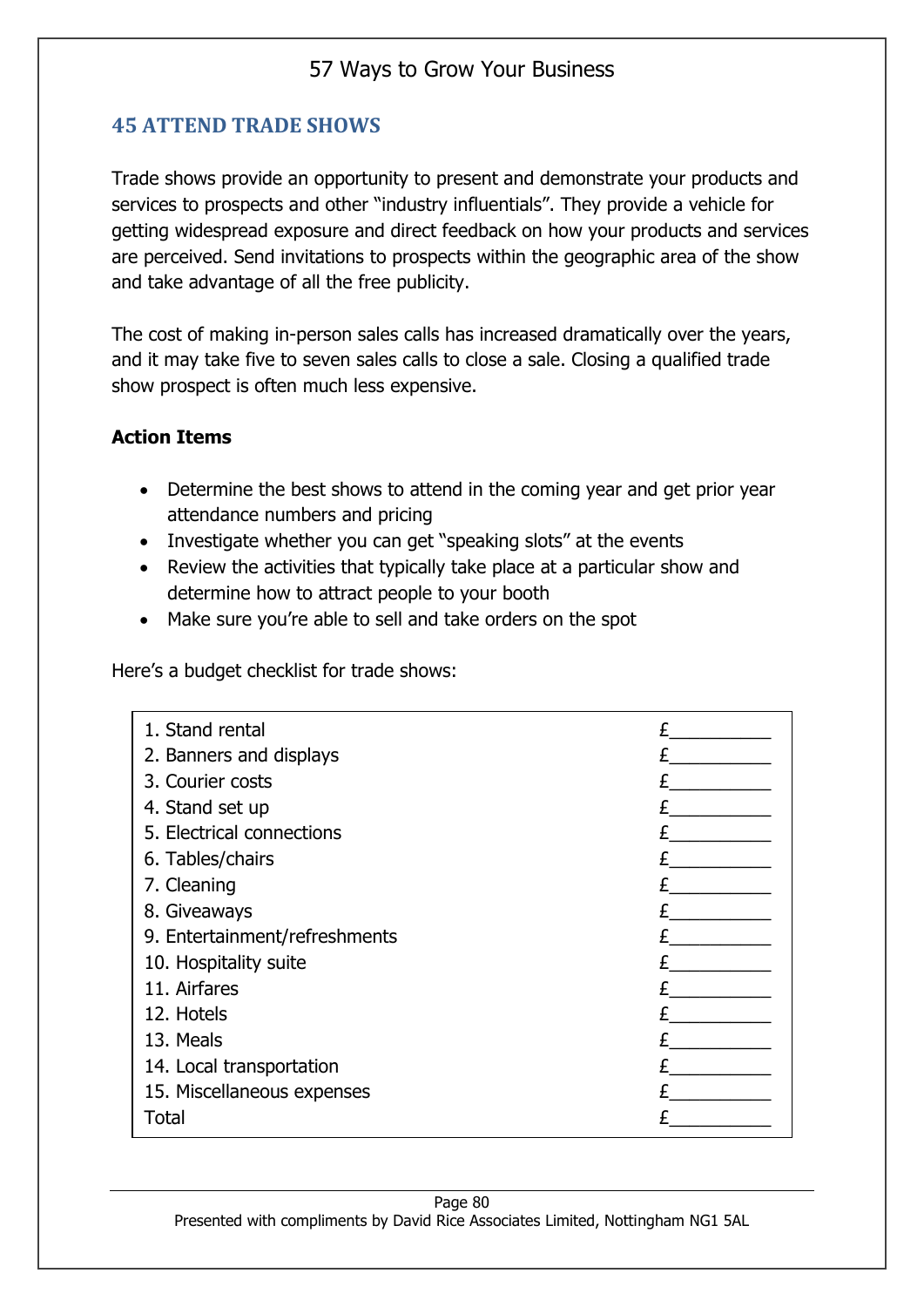### **46 HOLD AN OPEN HOUSE**

Other than seminars and webinars, an "open house" is the most frequent event that companies organise. Invitations go out to customers, prospects and referral sources. This brings a mixed group of business people to your offices. Part of the appeal will be for them to meet each other and network.

You may want to make your open house a charity fundraiser. This polishes your public image and opens up another area of contacts. If you host the event and invite your customers, the charity may also invite their donors and volunteers. This would give you another group of prospective customers.

#### **TIPS for a great open house:**

Arrange something that will be truly memorable. Here are some examples:

- A raffle for something really desirable
- Magician, caricaturist or other "performer"
- Live music
- No speeches at least not about business!
- Have a theme, such as "Hollywood film stars"

If your office or place of business is not conducive to hosting an open house, arrange for an unusual location, such as:

- Your local garden centre arrange for an after-hours presentation from a master gardener
- Your local golf club provide a group lesson, led by a golf professional. This is far less complicated than organising a golf tournament!
- A winery, wine shop or restaurant for group wine tasting
- Attendance at a sporting event with transportation to and from the venue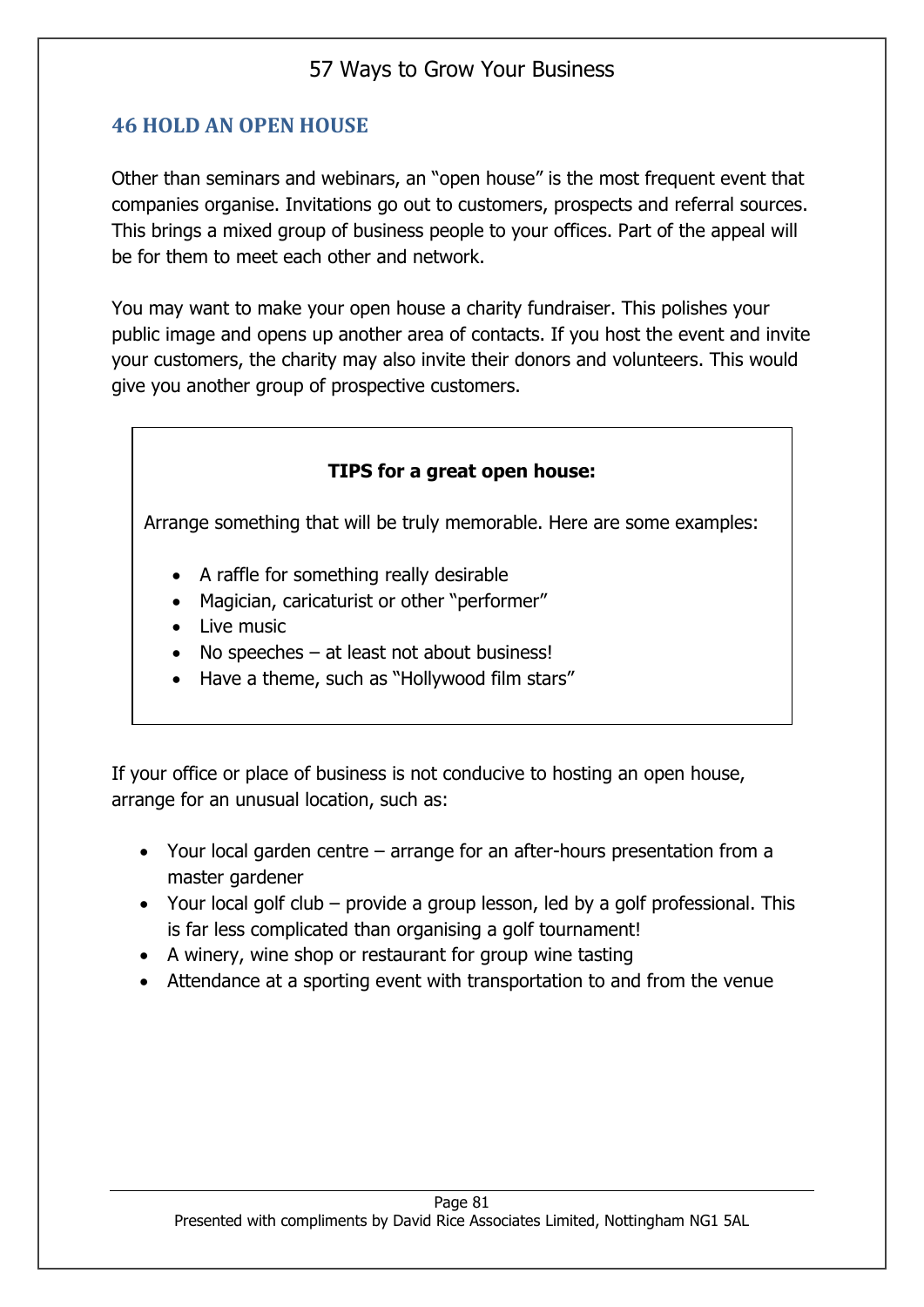### **2 Ways to Celebrate Birthdays**

- 1. Invite everyone with their birthday in a particular month to a "birthday lunch". This works particularly well if you have older/retired customers
- 2. Instead of sending someone a birthday card, how about a birthday cake? Yes, it costs a little more, but consider the impact…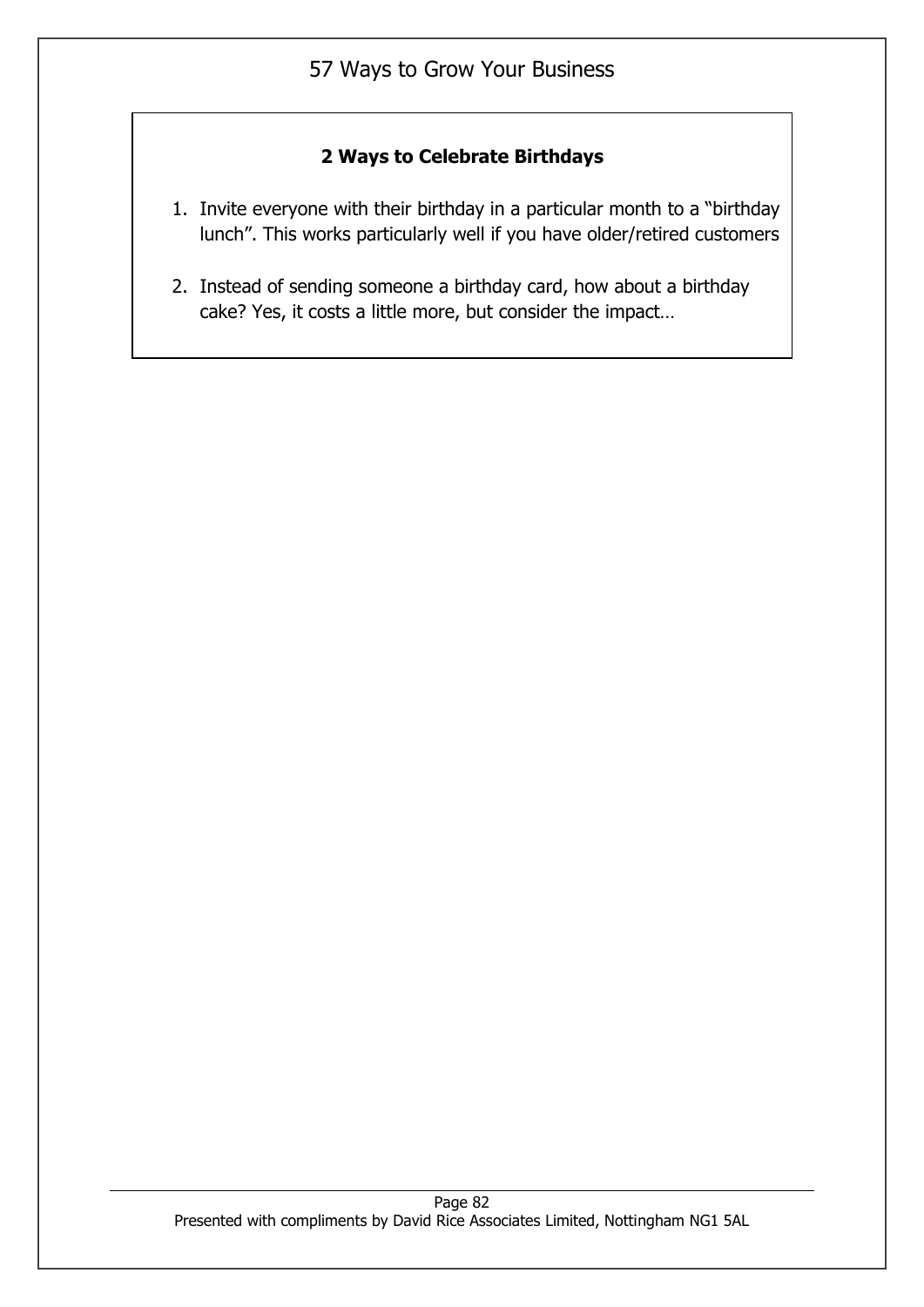# **47 USE GIFTS, GIMMICKS AND GIVEAWAYS**

People love gifts, gimmicks and giveaways. Here are a few suggestions:

| Scratch pads      | <b>Sweets</b>          |
|-------------------|------------------------|
| Post-it notes     | Private labels         |
| Pens/pencils      | - Wine                 |
| <b>USB sticks</b> | - Beer                 |
| Letter openers    | - Olive oil            |
| <b>Magnets</b>    | Pot holders            |
| Calculators       | Golf balls             |
| <b>Rulers</b>     | <b>Golf T-shirts</b>   |
| <b>Staplers</b>   | Polo shirts            |
| <b>Books</b>      | <b>Football shirts</b> |
| Paper clips       | Tape measures          |
| Mugs              | <b>Blankets</b>        |
| <b>Glasses</b>    | Luggage tags           |

What gifts could we provide?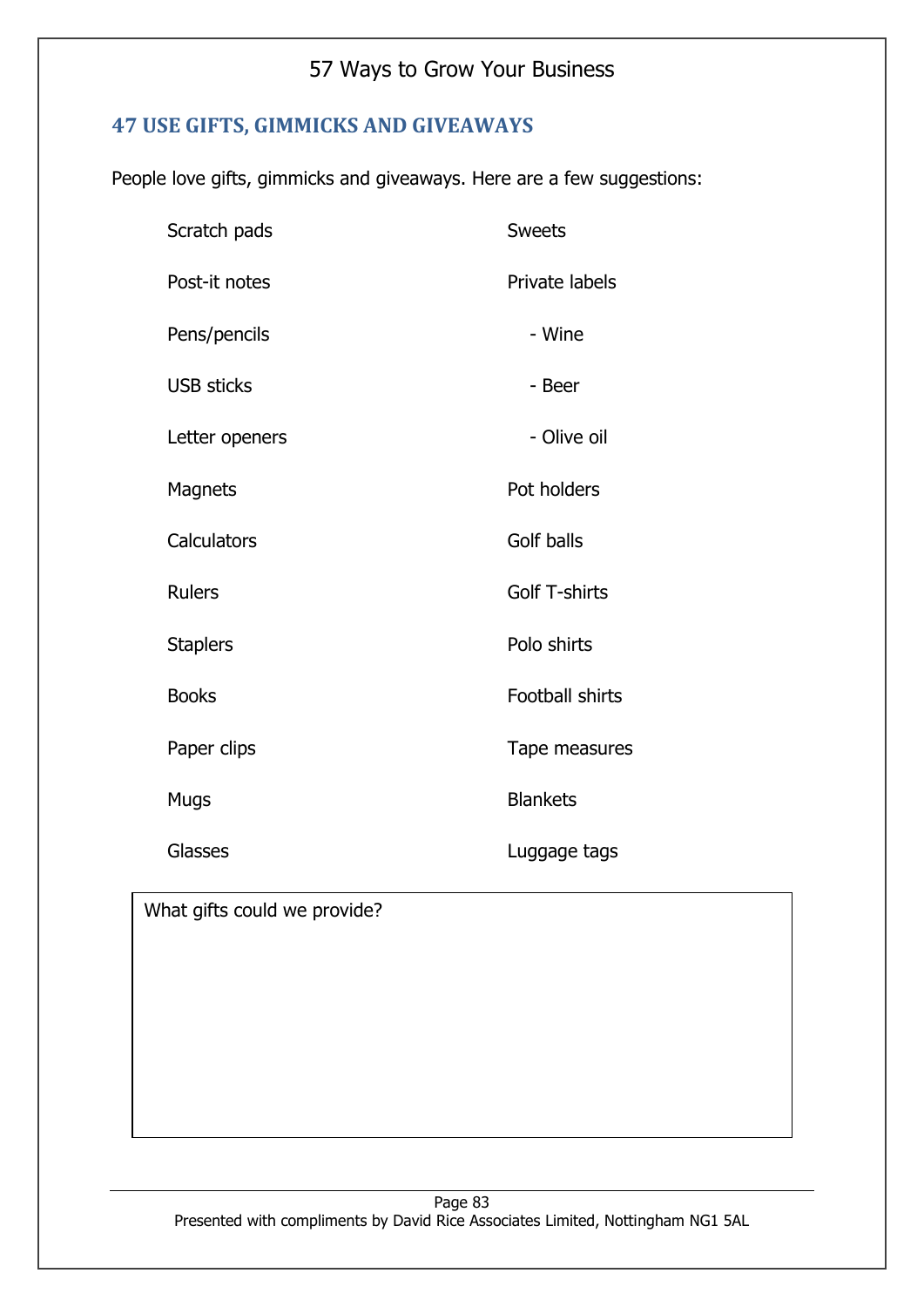### **48 GO TO LUNCH**

Taking customers to lunch, dinner or breakfast, or just buying them a cup of coffee is a good way to solidify relationships and generate referrals. During mealtimes, people tend to be more relaxed and are more likely to openly discuss their issues, giving you an opportunity to propose solutions. At some point in the conversation, customers usually ask, "so, how are you doing?" or "how's business?" This is an opportunity to tell them that things are going well, that you are looking for more customers and would appreciate any introductions.

Also establish a programme of regular lunches with your other referral sources and "centres of influence".

| <b>Referrer</b> | Lunch |
|-----------------|-------|
|                 |       |
|                 |       |
|                 |       |
|                 |       |
|                 |       |
|                 |       |
|                 |       |
|                 |       |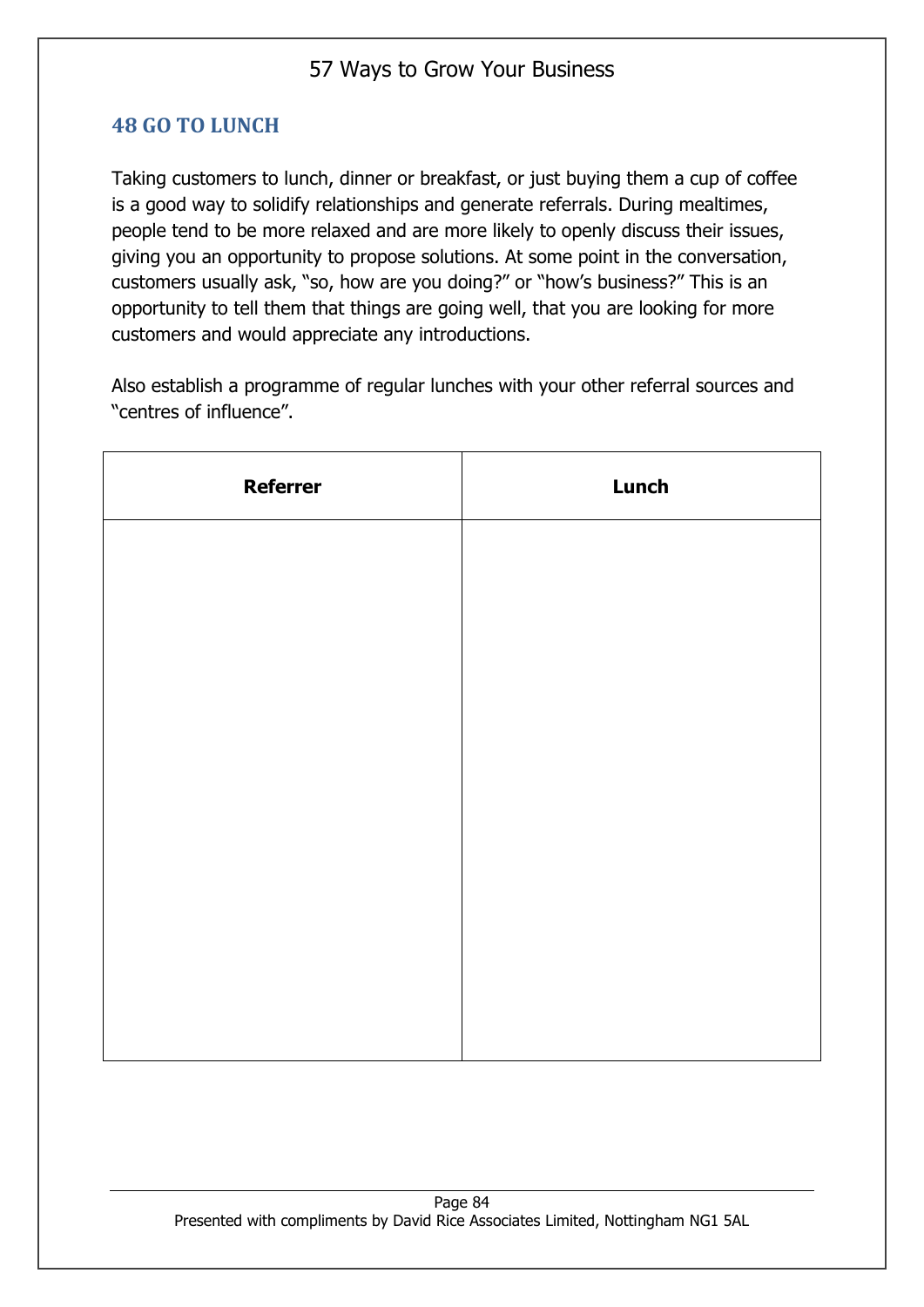## **49 JOIN A BUSINESS REFERRAL GROUP**

Business referral groups (also called tip clubs or leads groups) bring business people together on a regular basis, usually over breakfast or lunch, for the express purpose of generating business for each other. The best known group is the Chamber of Commerce.

Only one person from each profession or type of business is generally permitted. Each member is expected to generate a certain number of referrals each month and there's a system for "keeping score".

If you have people in your company who want to develop a personal referral network, this is a good place to start. You may need to participate in more than one group before you find the right fit.

Make a plan to search for business clubs in your area.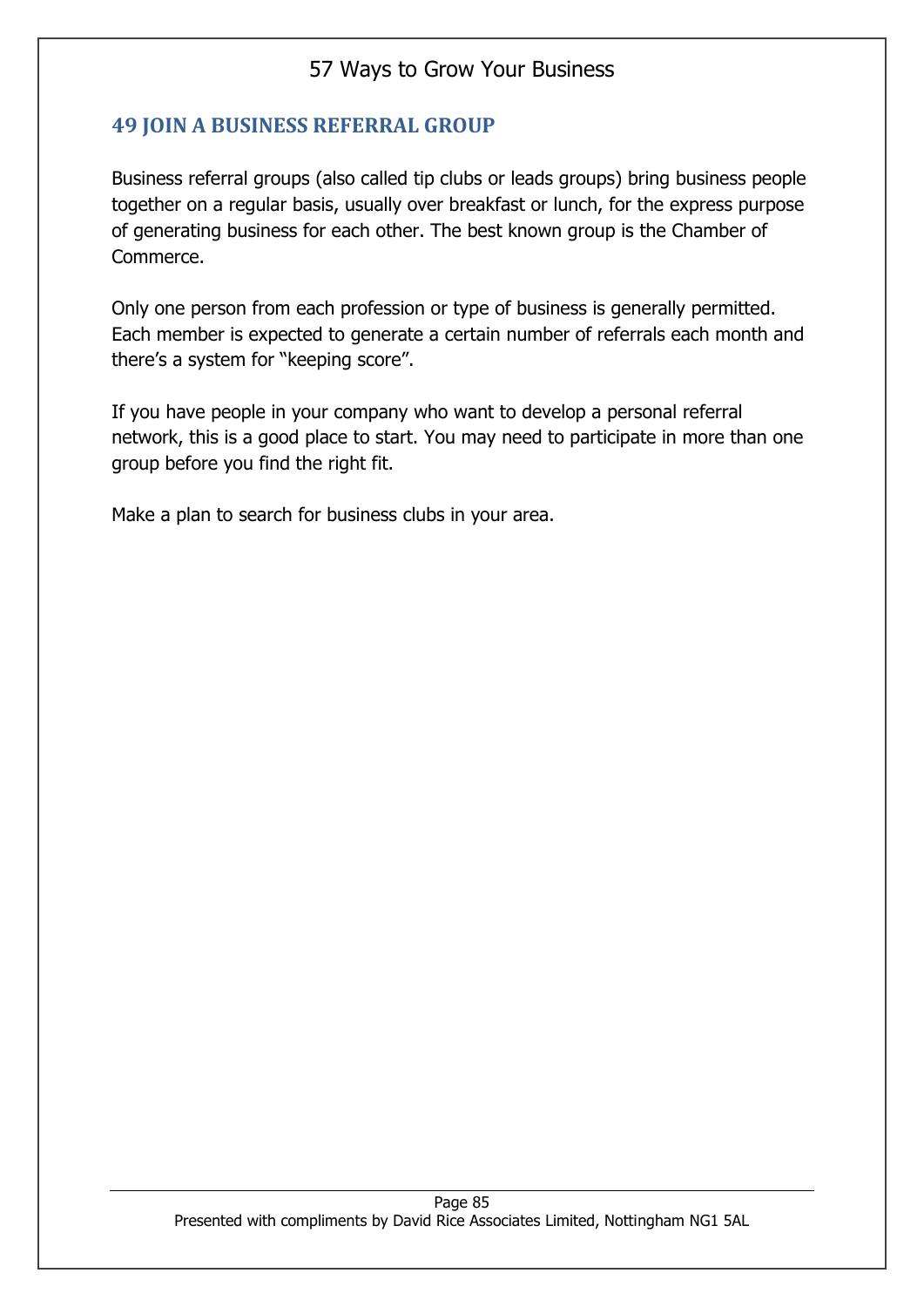## **50 ORGANISE BUSINESS-TO-BUSINESS LUNCHES**

If it's appropriate to your style of business development, consider doing business-tobusiness lunches.

For example, invite a small number of your customers to lunch and ask each of them to bring a guest; the remaining seats are for members of your firm. Each prospective guest is invited by telephone and email. Try to ascertain the names of all guests in advance so you can contact them directly as well.

An ideal venue for business-to-business lunches is your own conference room, if it's big enough. Otherwise arrange for a private dining room at a restaurant or hotel.

Invite an outside speaker to give a brief talk on a topic of interest to your guests. Examples might include the local crime prevention officer, who could discuss security in the workplace; a city planner who might discuss your community's future plans; or a bank economist to discuss the economy.

Here's a suggested format:

- Start at 12 noon and end promptly at 1:30 pm
- Allow 15 minutes for socialising, then have lunch
- After everyone has eaten, have your speaker address the group for no more than 10 minutes
- After the speech, allow time for questions and answers and interaction within the group

Business-to-business lunches are an excellent device for bringing together referral sources (particularly customers) and their business colleagues, friends, or family members. Shortly after the event, send each guest a letter to thank them for their attendance and include some promotional materials for them to pass on. If any prospects attended the lunch, make sure to call them and arrange for a follow-up meeting.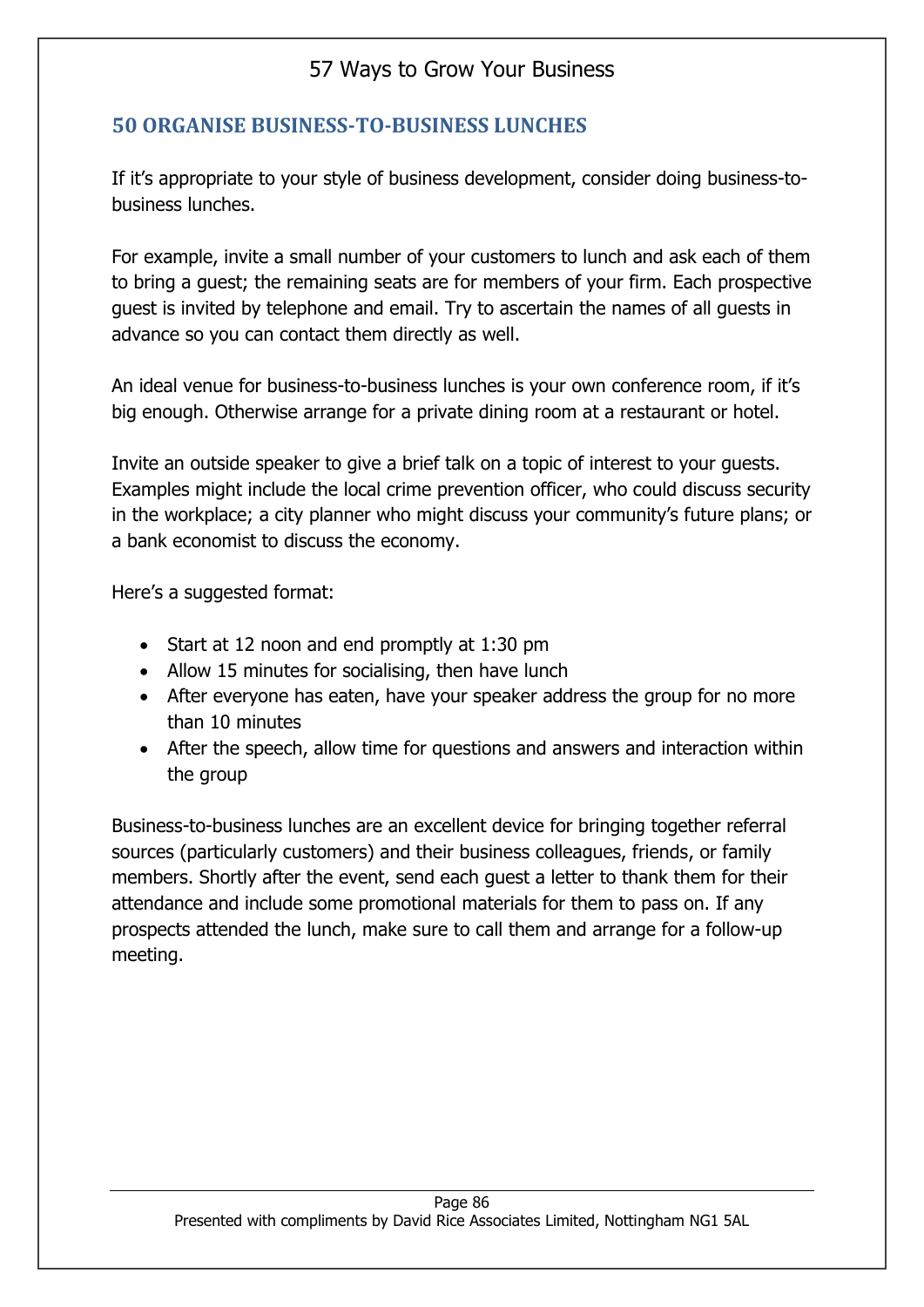### **51 GET A KILLER WEBSITE**

Every company needs a "killer" website to:

- Attract prospective customers and build credibility
- Enhance relationships with existing customers
- Sell additional services
- Attract talented team members

Here are some practical suggestions about building a website. First, start simple. Don't pay for a site that's all singing and all dancing, with fast-moving graphics. Start with a simple site and add other features later on. You can post hundreds of pages of articles and tips on your site to demonstrate your expertise. Make sure that key words related to your business, services, products and location are on the home page to enhance your search engine rankings.

Make sure you include testimonials on your website, as they can give a very good impression of your business to prospective customers. Client testimonials carry much more weight than anything you can ever say about yourself.

Another key component is your USP (Unique Selling Proposition) i.e. what makes you different. Once people land on your website,

A sound investment is some form of Search Engine Optimisation (SEO) which makes sure that, when someone is looking for your products or services, you appear high in the search results. Your aim is to appear on page 1!

#### **Try this**

Enter your **profession/type of business** and your **city** into a search engine and see where your company appears. If you are not on page 1, it is unlikely that people will find you, let alone contact you. SEO is complex and constantly changing – most companies outsource this task to an expert.

they have to find it compelling. You don't want to be perceived as "just another lawyer/veterinarian/retailer/or whatever" – you need to be different.

Here are some common differentiators:

- Unique product line/range
- Specialisation in an industry/niche market
- Location
- Opening hours
- Unique customer base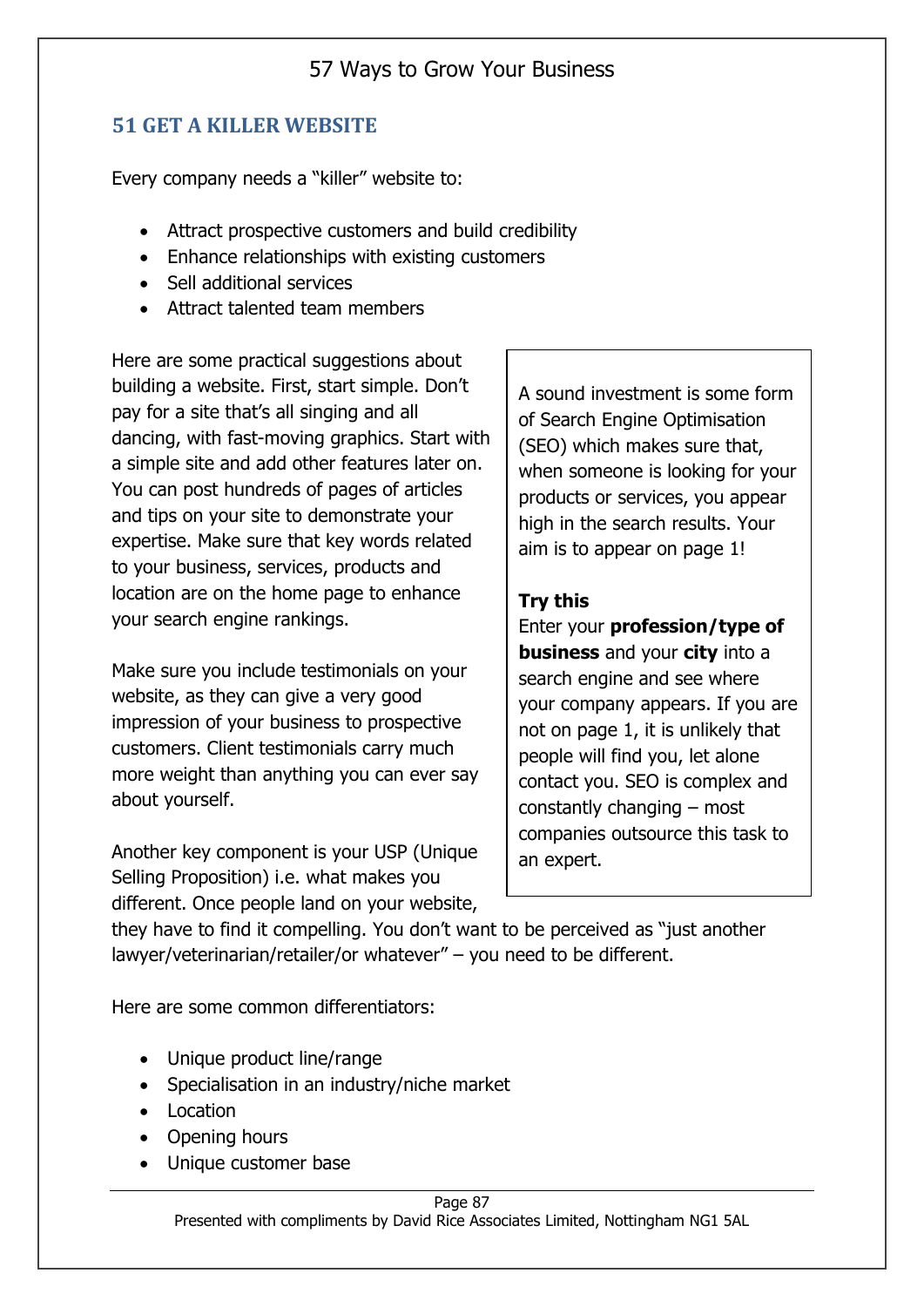- Speed of service or delivery
- Free postage

Any images you include on your website should be consistent with the company "identity" you're trying to project. If you're striving for a hip and relaxed representation, for example, you don't want photographs of people in suits and ties!

An interesting approach to website photographs is to have pictures of the owners:

- with one of their customers, or
- getting involved in the community

Here are some features you may want to consider for your website:

- 1. Search box
- 2. Useful links
- 3. Monthly newsletter for customers
- 4. Inventory of previous newsletters
- 5. Business articles
- 6. Firm profile
- 7. Team member page with pictures
- 8. Contact us page with web-based email
- 9. Online feedback forms
- 10.FAQ section
- 11.Daily headline news and weather
- 12.Map showing how to get to the office
- 13.Online employment opportunities page with reply form
- 14.Interactive calculators (for pricing, monthly payments, taxes and fees, shipping)

Make sure you avoid Helen Wilkie's "Five Deadly Website Mistakes" (Wilkie, n.d.)

- 1. Too many words
- 2. Focus on **you** instead of **them**
- 3. Difficult navigation
- 4. No way to capture contact information
- 5. No visual interest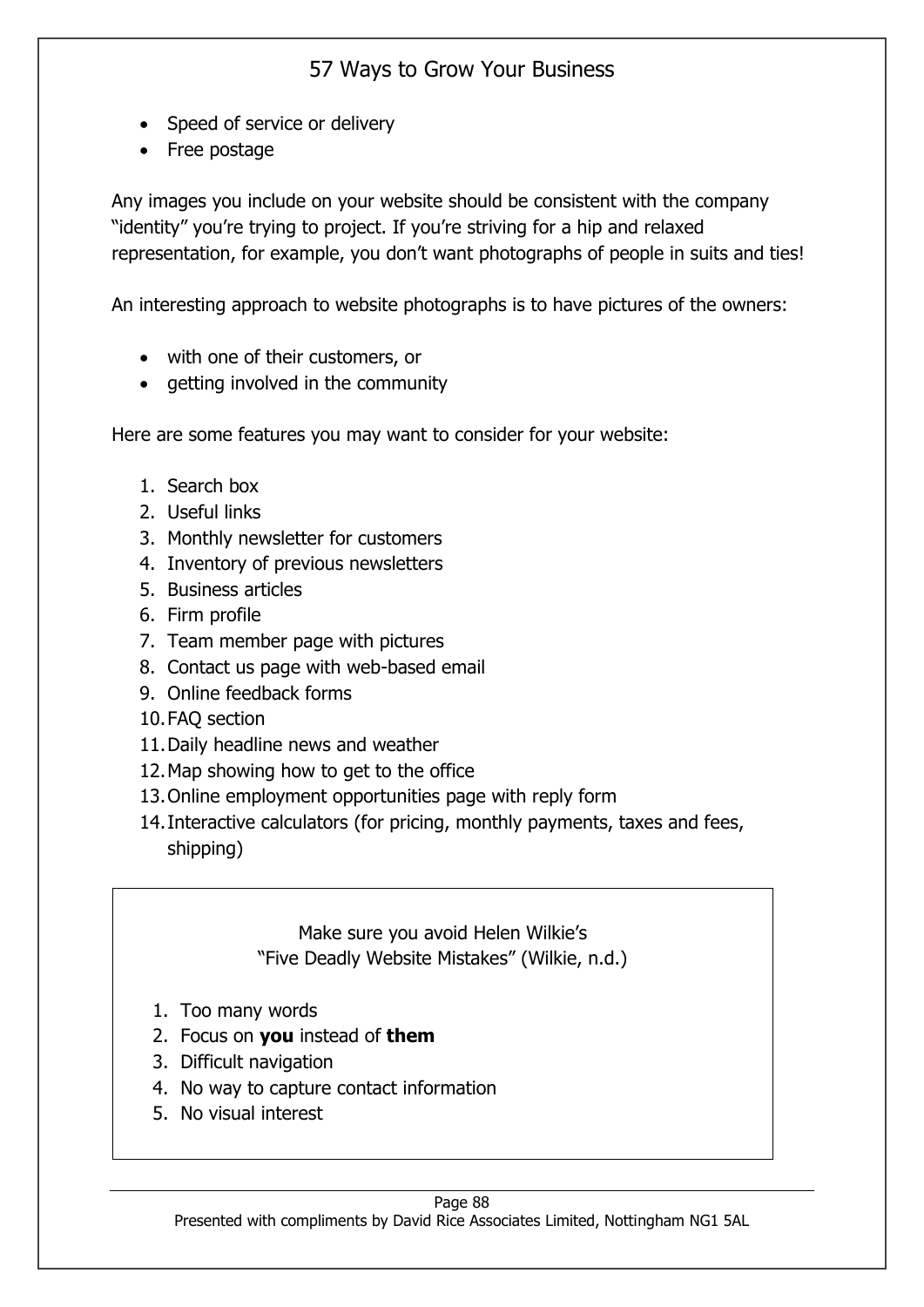### **52 USE VIDEO**

Video is a powerful medium for generating sales. You can include comprehensive product demonstrations and user testimonials, all without having to make a sales call. It can expand your market area, shorten your sales cycle and reduce the amount of time you would otherwise have spent face-to-face with customers.

Include video clips on your website and blog. Youtube.com is one of the largest search engines, so create your own Youtube channel.

Action plan for videos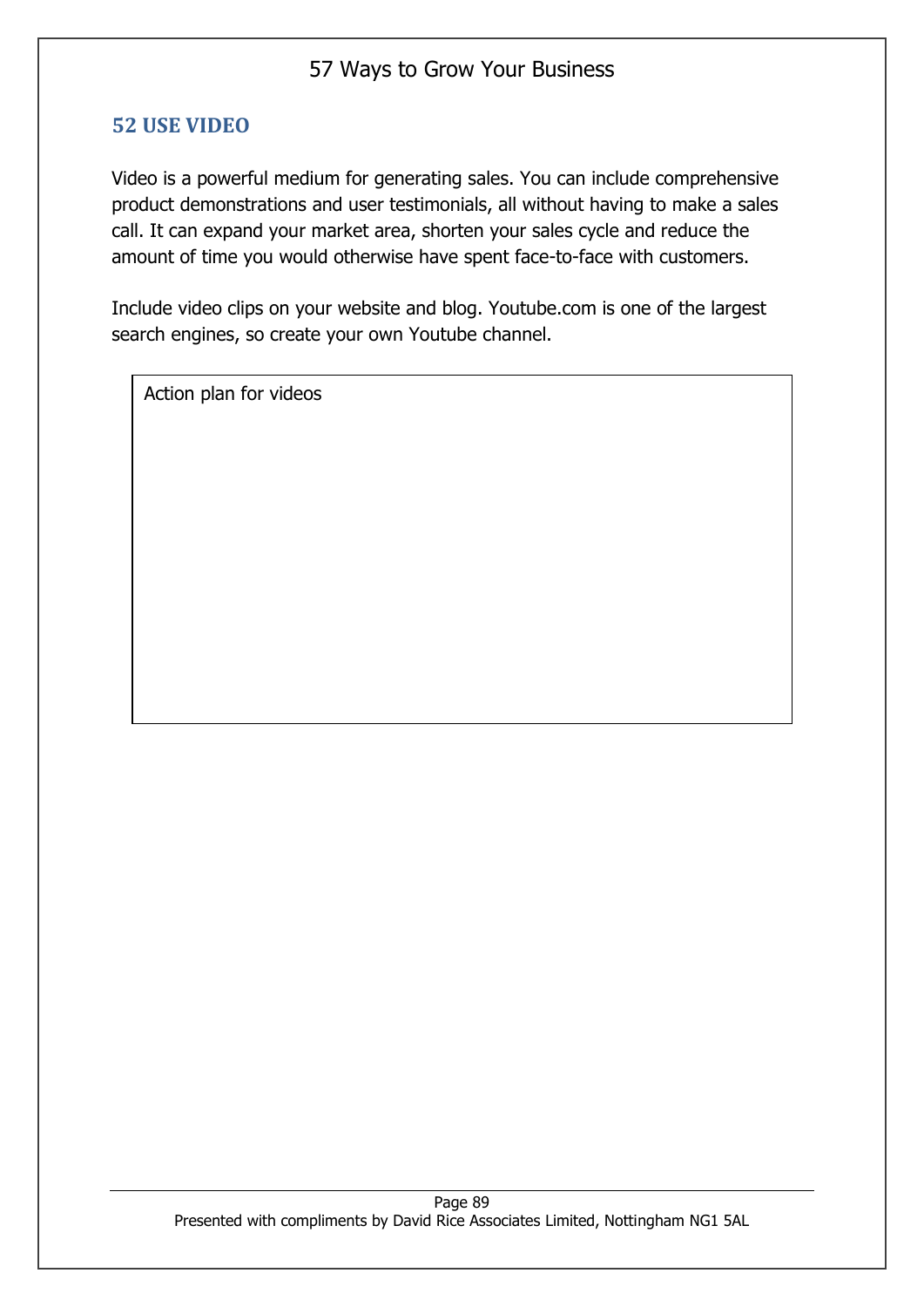## **53 USE SOCIAL MEDIA**

Social media utilises the internet to maximise contact with your current network. It also helps you to grow your group of connections at an exponential rate.

#### **LinkedIn**

LinkedIn allows you to link to other professionals in your industry and community. Look for "contacts" and "connections."

#### **Facebook**

Facebook is more social than professional. It allows you to connect with "friends" or become "fans" of businesses/identities.

#### **Twitter**

Twitter provides online news and views in 140 characters or less. The goal is to develop a dialogue with other users. Due to the limit on the number of characters, an entirely new language has been born. Develop "followers" and find people to "follow".

How to apply social media to your business:

### **LinkedIn**

- 1. Branding for you and your company (free profiles)
- 2. Business development
- 3. Recruitment
	- Make connections through your contacts and potentially generate business for you or your customers
	- Use the platform to research prospective customers
	- Identify ideal job candidates by reviewing their online resumes
	- Use targeted advertising. For example, you can target LinkedIn members who are business owners, are based in the area you work in and have 50 - 100 employees
	- Join groups and build communities with fellow professionals and companies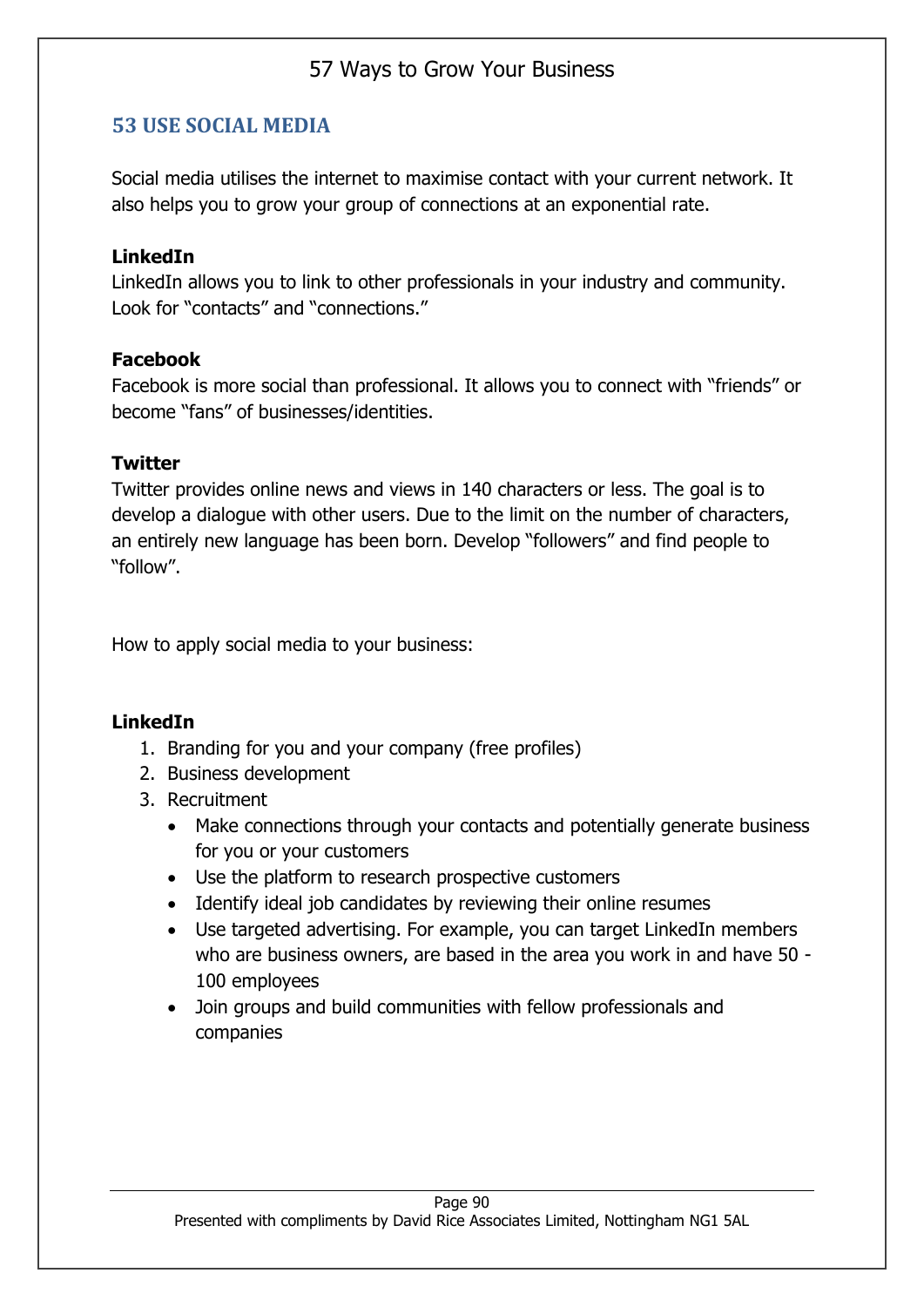## **Facebook**

- 1. Branding for you and your business (free profiles)
- 2. Recruitment
	- Make connections with others who become friends and fans
	- Share specific information with specific "groups" of your friends
	- Recruit individuals and stay in contact with former employees
- 3. Build your online community of "fans"

## **Twitter**

- 1. Branding
- 2. News delivery and receipt
- 3. Opinion delivery and receipt
	- Share what's on your mind with your followers and find out the thoughts of the people you are following
	- "Retweet" interesting items to followers

Tips to maximise the results of social networking:

- Educate instead of promote. People will switch off to your message if you do not add value
- Connect your current customers with each other to help them develop new business. LinkedIn is perfect for this
- Be regular and consistent with your communication. All sites have "feeds," and you need to be regular with your updates to make sure you are included in your network feeds. Example: Set a goal for a weekly update, and if there's no news, provide a popular quote for the week
- Create a firm-wide policy. Set the expectations for your company. Who can use the sites? How are they to be used?
- Don't expect the phone to ring as soon as you create your profile. You need to engage with your community by, for example, commenting on other people's posts. To increase visibility, be a regular contributor to other tweets, blog posts and LinkedIn/Facebook updates

Here are some activities particularly suited to social networking:

- Recruiting For internal and external jobs
- Engaging For improving relationships with current customers and targeting new customers
- Educating For demonstrating specific skills, talents and expertise
- Observing For monitoring public comments and opinions about your business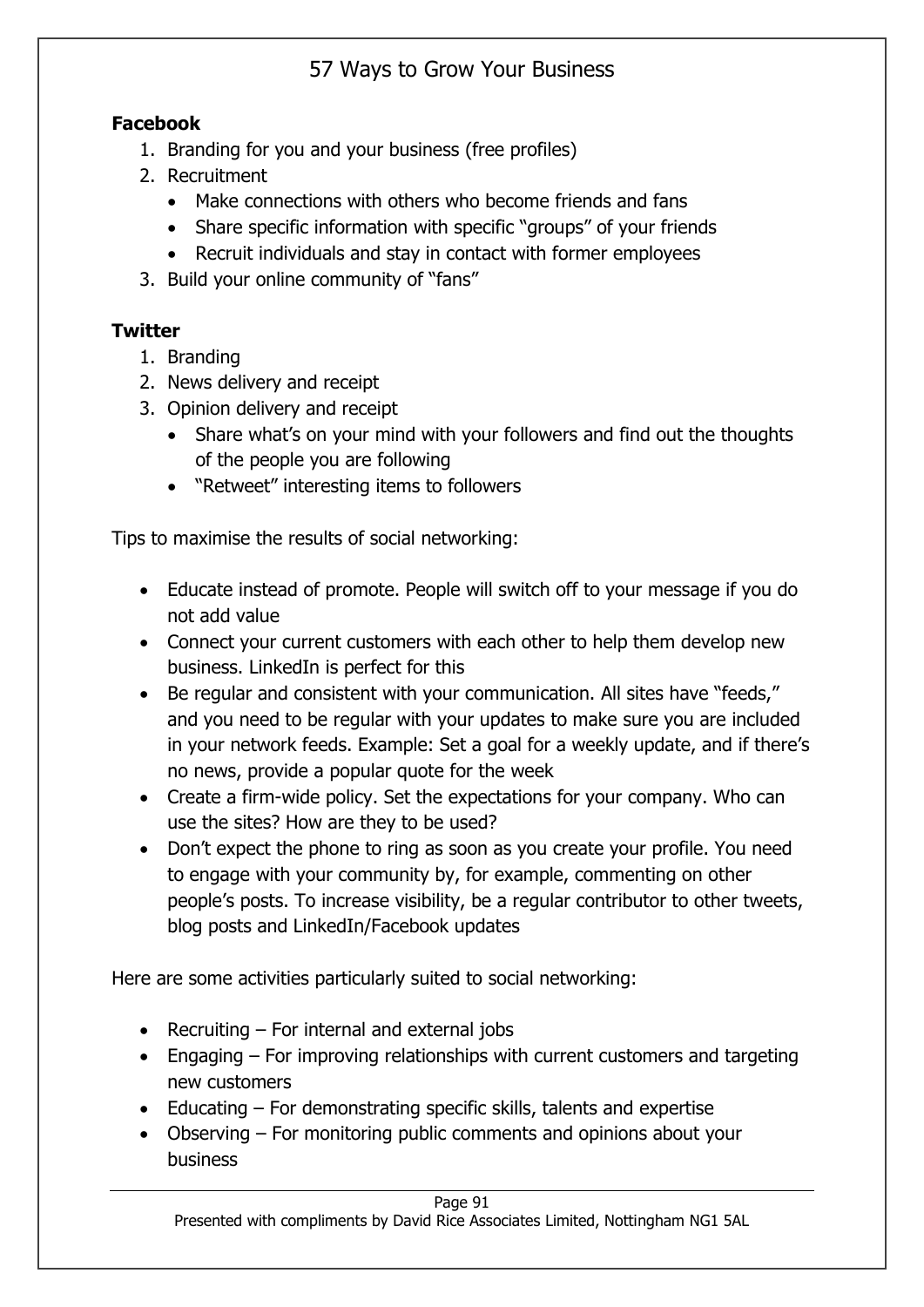• Social media sites are constantly changing – keep up to date with the latest trends by subscribing to blogs

Our social media action plan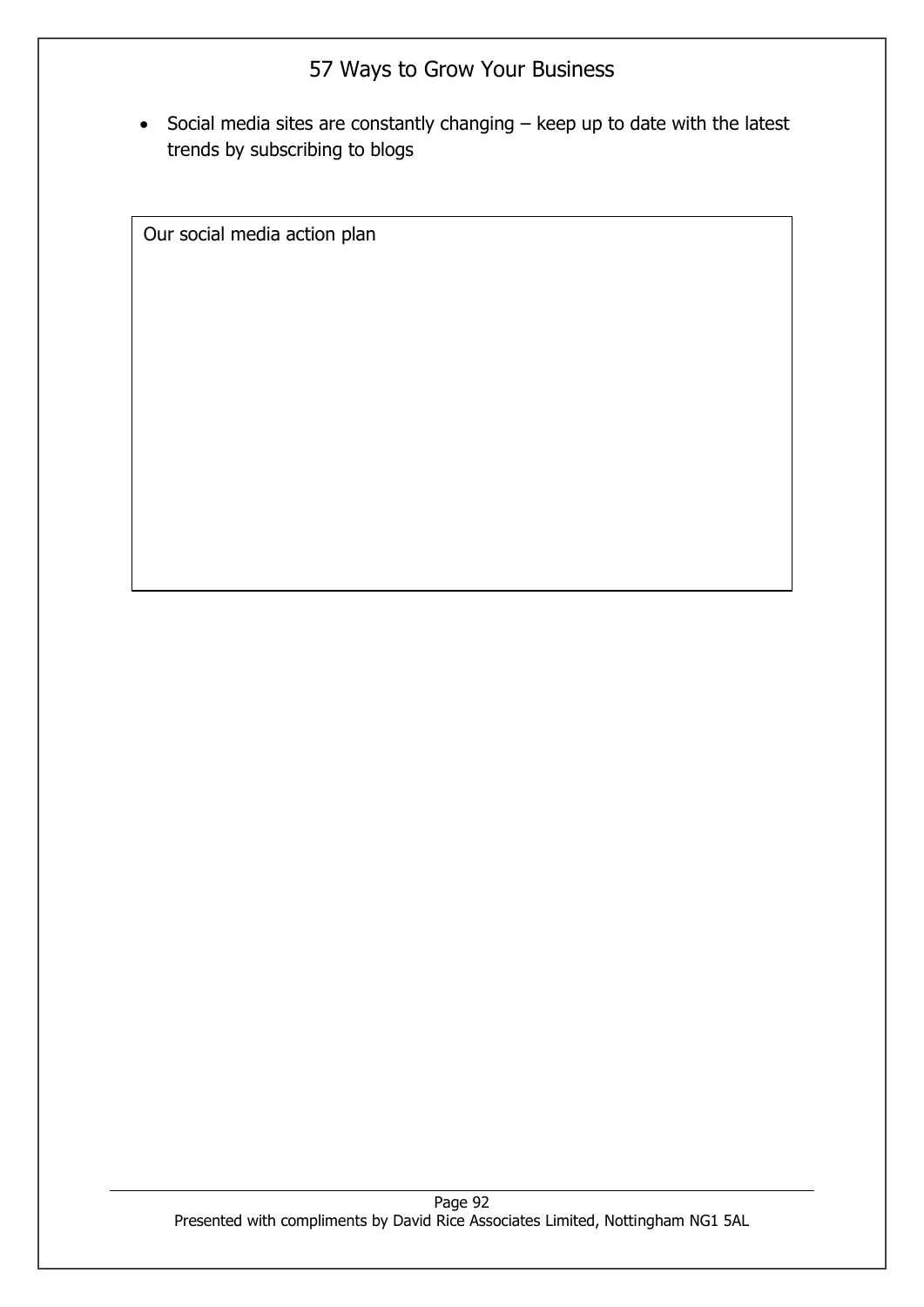## **54 WOW YOUR CUSTOMERS**

"WOW" service can be observed when a customer doesn't just say "thank you", but "you were fantastic!"

Good service isn't enough anymore – you need to "WOW" your customers.

For example, if you don't have a particular product in stock, offer to find it, get it and deliver it, even if you have to buy it from a competitor! This type of "WOW" service wins customers for life. If you track the lifetime value of a good customer, you will find that this kind of extra effort almost always pays off.

Before you put this book away, develop a "WOW" process for your company.

Here's an example from a professional services firm:

- 1. Each new (prospective) customer is sent directions to the office
- 2. An assistant calls to confirm the time and location of the meeting and to find out what the customer likes to drink (during office hours!)
- 3. A space is assigned in the car park and a sign says **"Reserved for Mandy Maxwell"**
- 4. When Mandy Maxwell arrives, the receptionist stands up and greets her warmly
- 5. The receptionist already knows what Mandy likes to drink, so doesn't need to ask

What would it take for your customers and prospects to say "WOW"?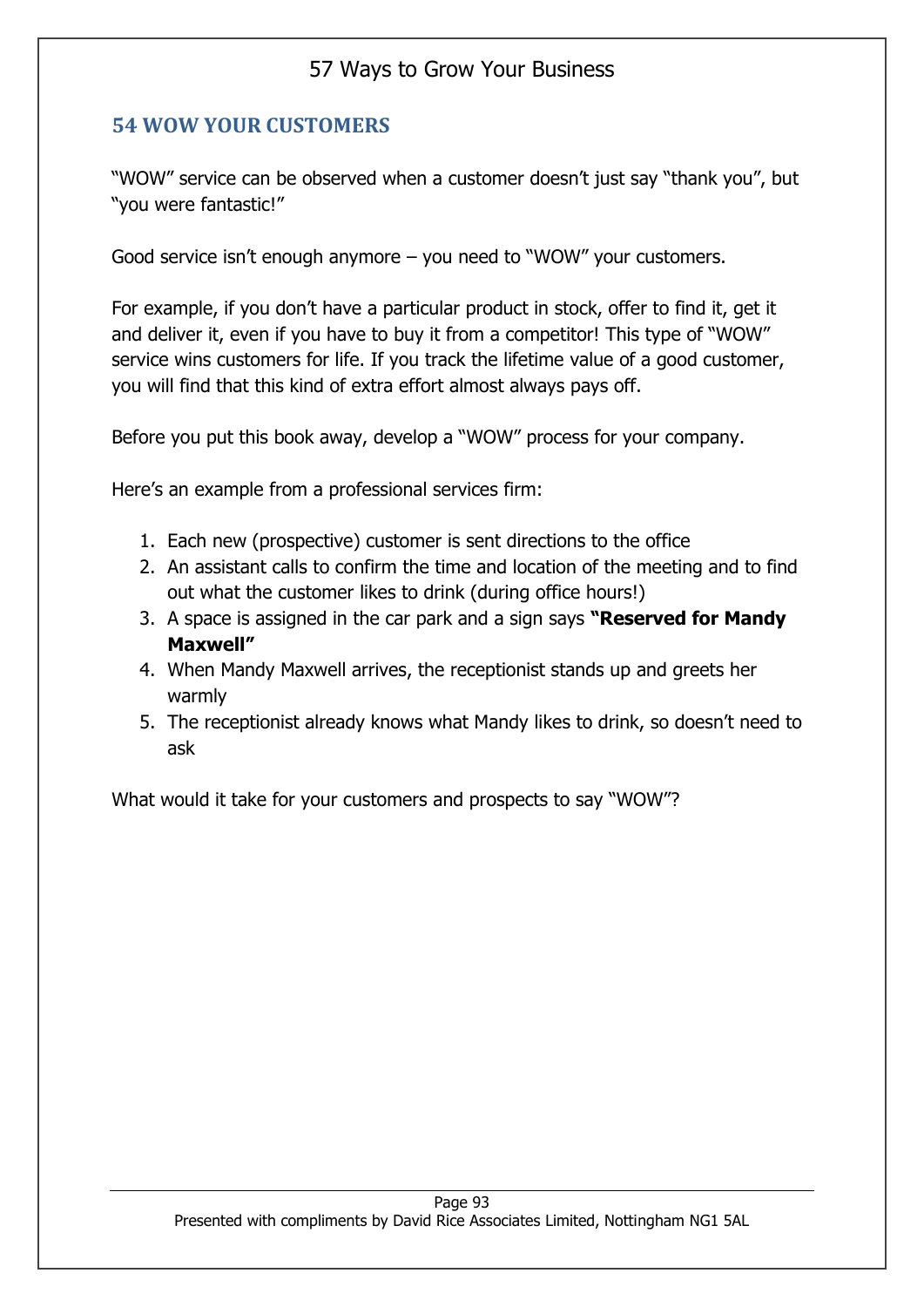## **55 WRITE AN ACTION PLAN**

Here are 6 steps to implementing the ideas in this book:

- 1. Select 6 10 ideas that suit your business and your customers, and your style of doing business
- 2. Write an action plan, so named because it encourages you to put your ideas into practice. For each initiative, write down:
	- Who's going to do it?
	- When is it going to be done by?
	- What's the approved budget?
	- What other resources are needed?
- 3. Monitor progress on a regular basis. Create mini-milestones to stay on track
- 4. Get everyone involved and reward people for results
- 5. Celebrate your accomplishments with all of your team members
- 6. Repeat the successful ideas and experiment with new ones

| <b>Action Plan</b> | <b>Responsibility</b> | <b>Date</b> |
|--------------------|-----------------------|-------------|
| 1.                 |                       |             |
| 2.                 |                       |             |
| 3.                 |                       |             |
| 4.                 |                       |             |
| 5.                 |                       |             |
| 6.                 |                       |             |
| 7.                 |                       |             |
| 8.                 |                       |             |
| 9.                 |                       |             |
| 10.                |                       |             |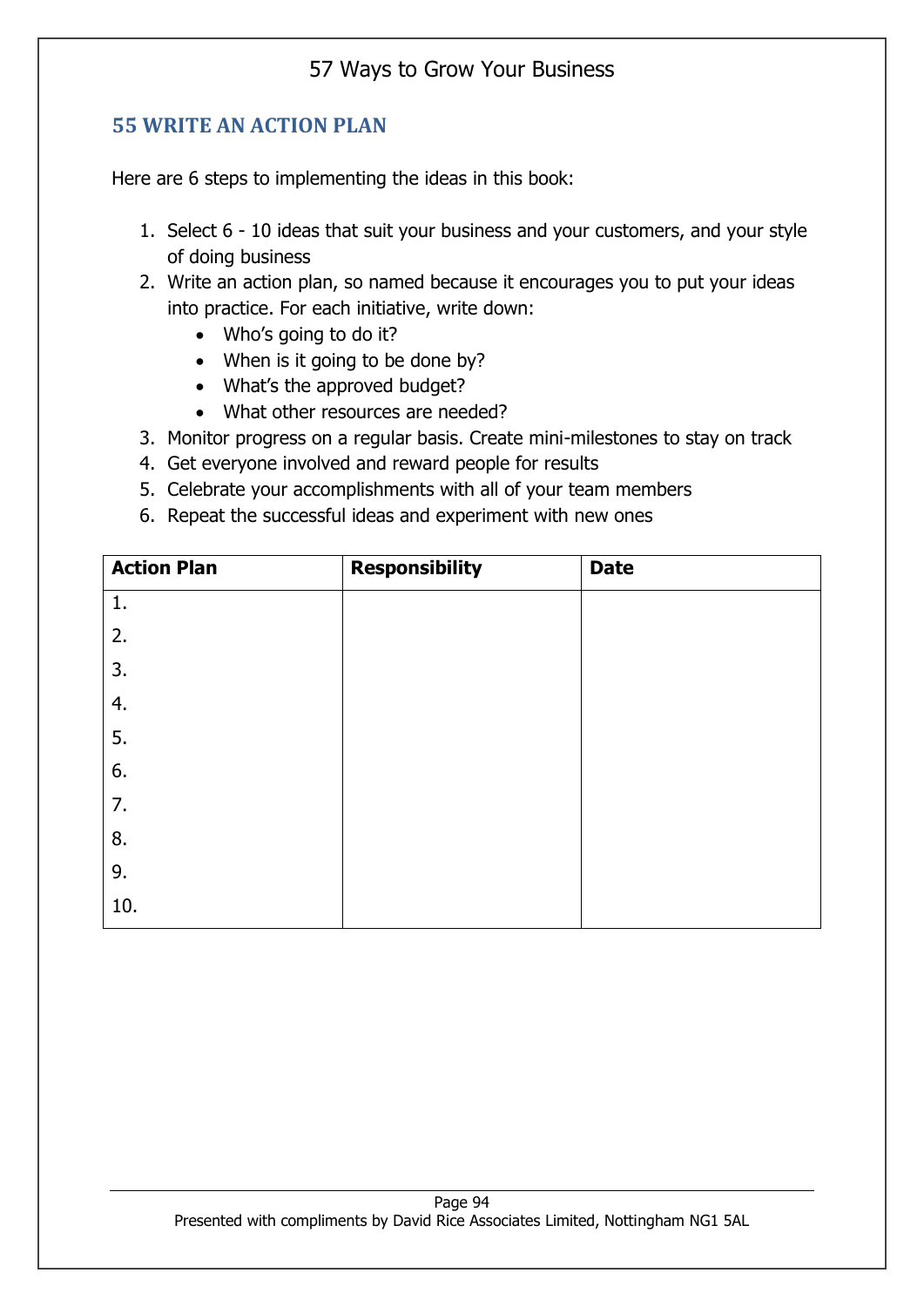## **56 GET CLOSE WITH YOUR ADVISER TEAM**

Work closely with your advisers, particularly your solicitors and accountants. Make sure you have a strong relationship with each of them. Here's a guide to help you choose the right adviser:

- Do I like them?
- Do I trust them?
- Are they good listeners?
- Are they accessible?
- Am I getting value?
- Do they do things on time?
- Do they explain their charges in advance?
- Do they contact me regularly?
- Are they proactive or reactive?
- Do they keep me informed of changes in legislation and regulations?
- Will they help me:
	- Increase my profits
	- Save me tax
	- Protect my assets and family wealth
	- Help me with my exit / retirement planning?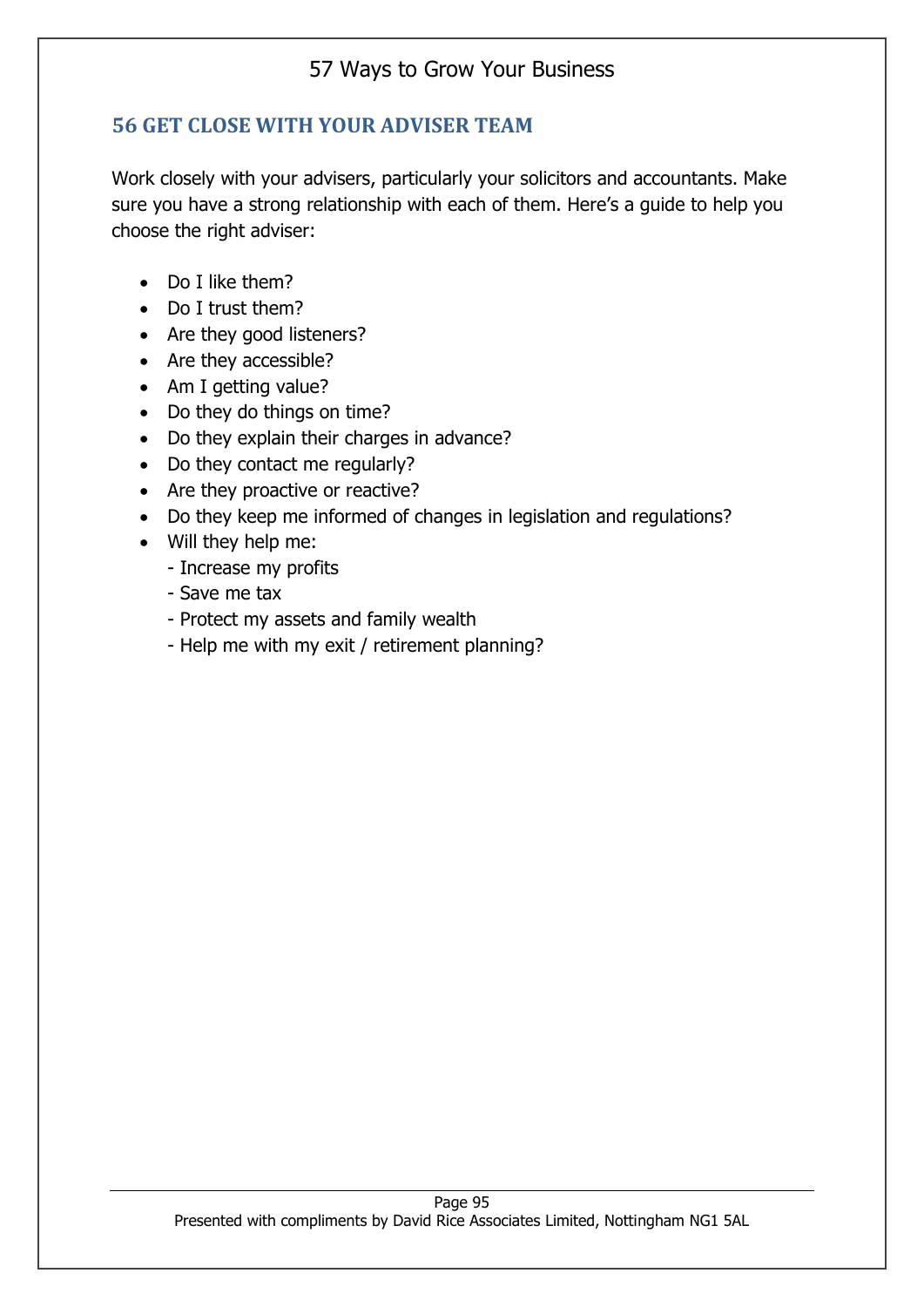## **57 THE FOUR PHASES OF OWNING AN ELEPHANT**

H.M. Williams (2005) has written an excellent book about growing a business, entitled Proper Coffee & Other Ways to Grow Your Business. He makes a compelling analogy between owning a business and owning an elephant.

Here's an excerpt:

#### **Phase 1**

You buy a baby elephant. You are bigger than it is, can see a great future with it and foresee no problems. The only concern is that you don't have any skills in managing elephants – but you think that this won't matter and off you go.

### **Phase 2**

The elephant soon grows much bigger than you. You are no longer strong enough to control it and it takes over your whole life. It pulls you along, wreaking destruction in its wake. Standing behind it, it blocks your whole vision and you can neither see nor know where you are going. You are so preoccupied by being dragged along by it that you think there is no way to ever bring it under control. It is ruining you and your quality of life. Does this sound familiar?

#### **Phase 3**

You are one of the rare ones who decides to take advice on how to become a pukka elephant handler or mahout. You realise that in order to control your elephant, it is no use walking behind it ineffectually holding onto the reins as it pulls you along. You accept that you have to take a wholly different approach and that you have to learn how to manage your elephant to get the most out of it. To do this, you have to know how to sit on top of your elephant, where you can not only see where you are going, but also, with just a gentle touch with your feet on its ears, steer the elephant in the direction you want it to go. In a short time you are now running the elephant instead of it running you. As a result of accepting that you needed help, and as a result of taking professional advice, it is soon fulfilling your original dreams.

### **Phase 4**

Once you have learned how to control your elephant, and it won't take long, you can hire and train your own mahout to manage the elephant for you, while you ride in the canopied howdah behind, sitting back and enjoying the view.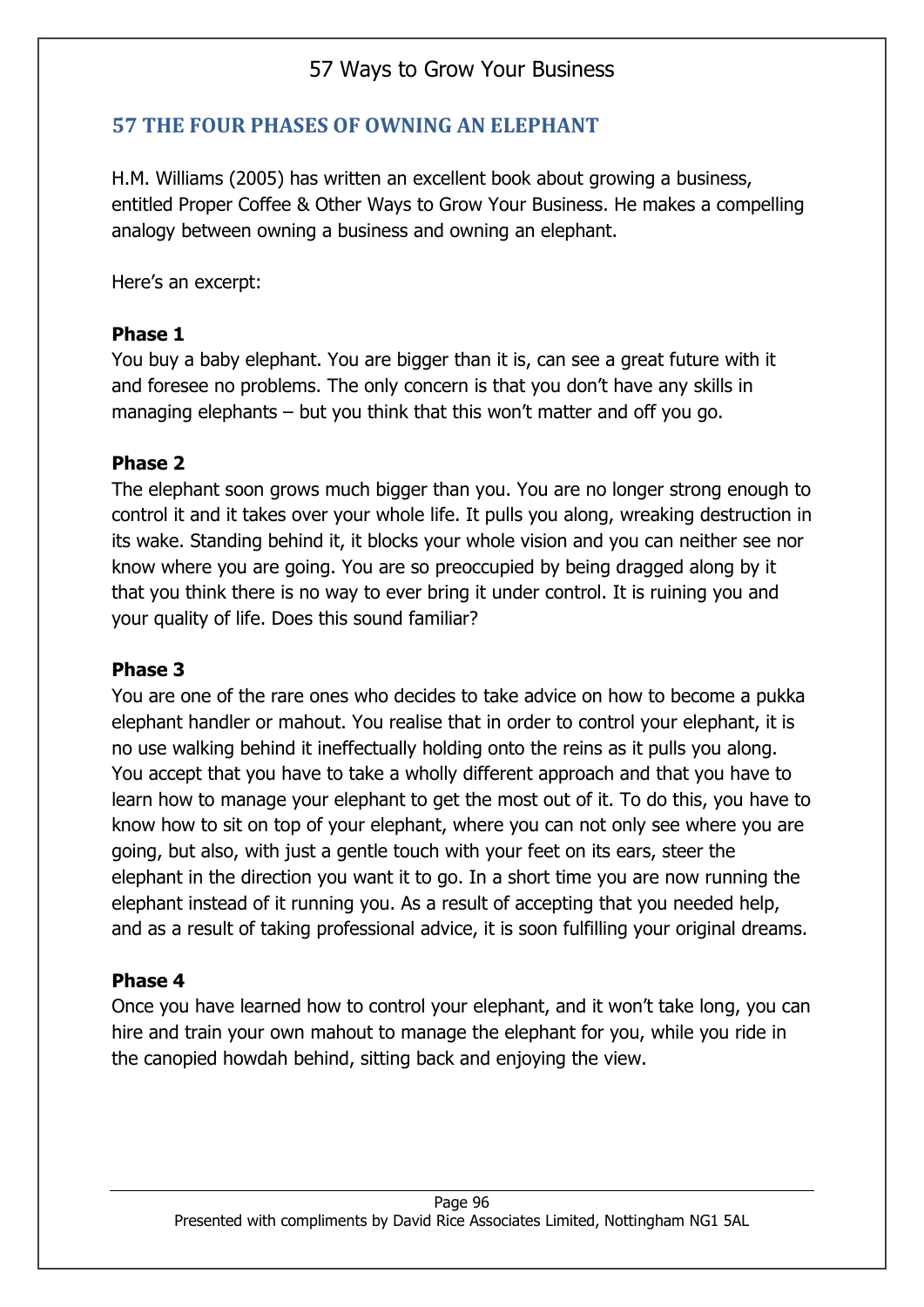## **ABOUT DAVID RICE ASSOCIATES LIMITED**

David Rice Associates Limited is a small independent accountancy practice based in Nottingham. We pride ourselves on giving a personal tailored service to each of our clients, and work hard to help them to achieve their business and personal goals. It is important to us that we offer a valuable service that is both practical and relevant.

If you would like to find out more, please visit our website at: [www.davidriceassociates.com](http://www.davidriceassociates.com/)

Or email: [info@davidriceassociates.com](mailto:info@davidriceassociates.com)

Or call us on: 0115 924 1211

Or by post to: David Rice Associates Limited 4 Wellington Circus Nottingham NG1 5AL